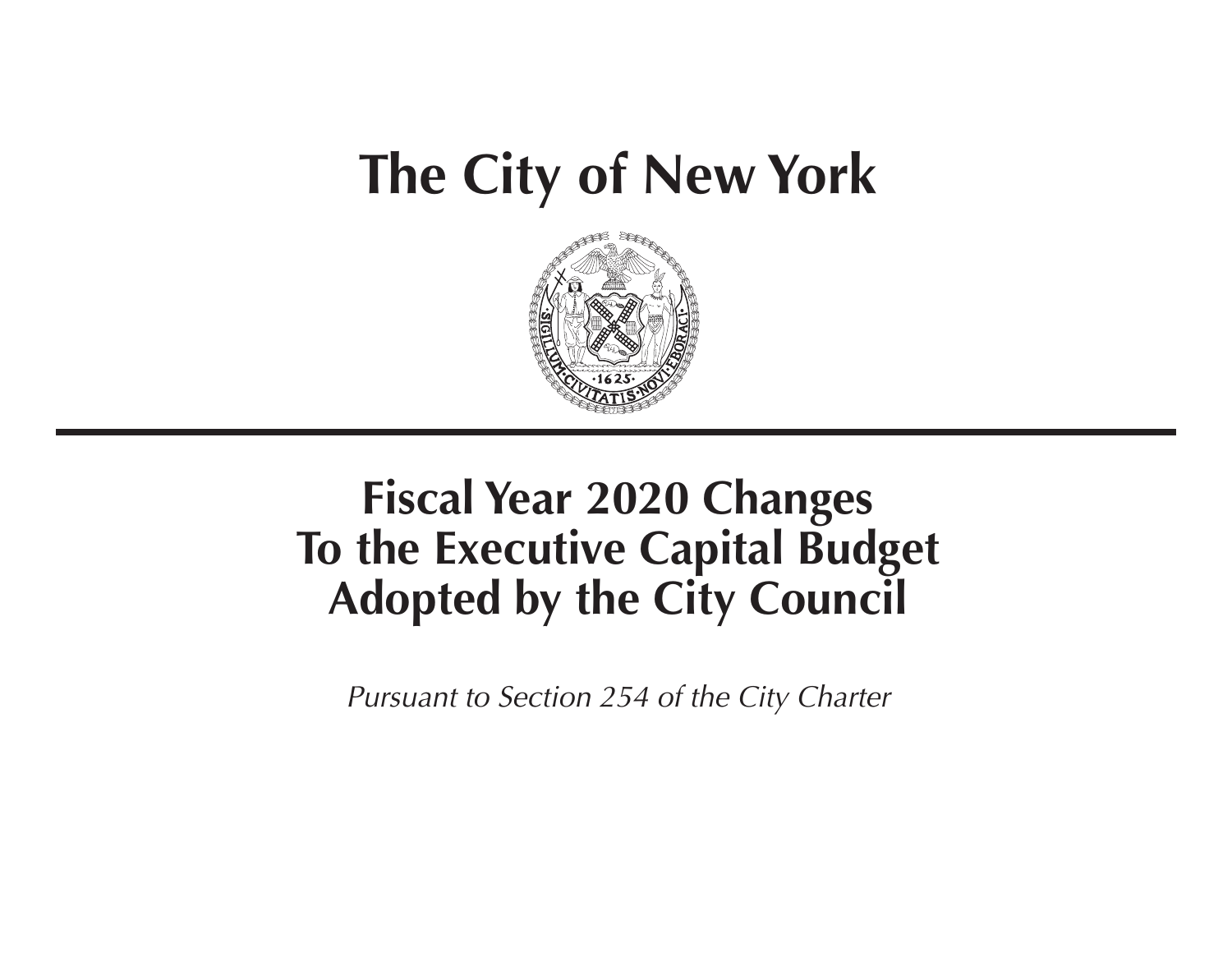### **RESOLUTION A**

*Resolved, by the Council, pursuant to section 254 of the New York City Charter, that the Capital Budget for Fiscal Year 2020 and capital program, being the Executive Capital Budget for Fiscal Year 2020 and program as submitted by the Mayor on April 25, 2019, and by the Borough Presidents pursuant to section*  249 of the New York City Charter, including rescindment of amounts from prior *capital budgets, be and the same are hereby approved in accordance with the following schedule of changes.*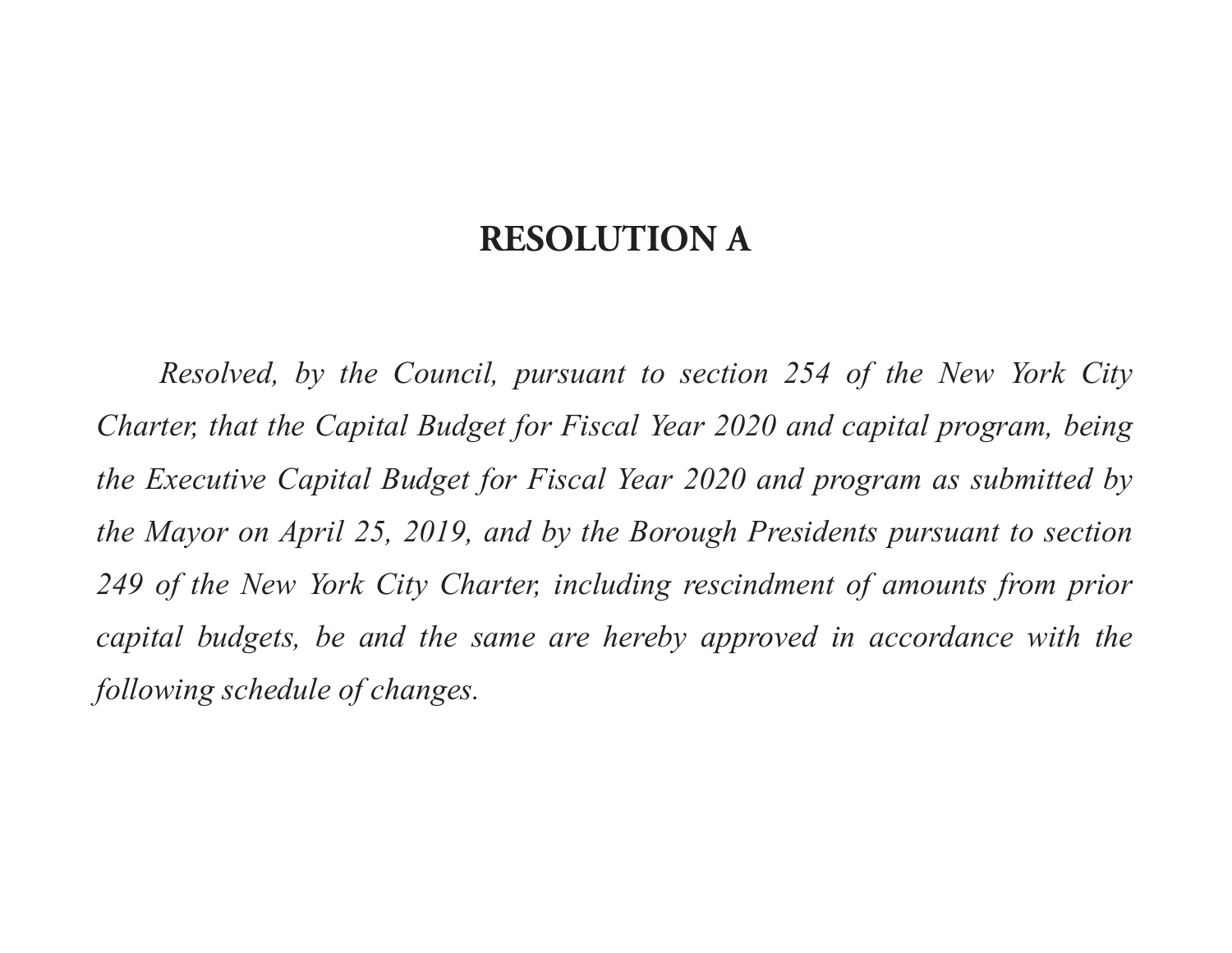#### **RESOLUTION BCITY COUNCILCITY OF NEW YORK**

 RESOLVED, BY THE CITY COUNCIL PURSUANT TO SECTION 254 OF THE NEW YORK CITY CHARTER, THAT THE CAPITAL BUDGET FOR THE FISCAL YEAR 2020 AND CAPITAL PROGRAM FOR THE ENSUING THREE YEARS, AS SET FORTH IN THE EXECUTIVE CAPITAL BUDGET FOR FISCAL YEAR 2020 AND CAPITAL PROGRAM AS SUBMITTED BY THE MAYOR ON APRIL 25, 2019 AS AUGMENTED BY THE BOROUGH PRESIDENTS PURSUANT TO SECTION 249 OF THE NEW YORK CITY CHARTER, AND AMENDED BY THE SCHEDULE OF CHANGES APPROVED UNDER RESOLUTION A, INCLUDING AMOUNTS REALLOCATED BY THE RESCINDMENT OF AMOUNTS FROM PRIOR CAPITAL BUDGET APPROPRIATIONS, IS HEREBY ADOPTED IN THE TOTAL AMOUNTS AS FOLLOWS:

| 2020             | 2021             | 2022             | 2023             |                        |
|------------------|------------------|------------------|------------------|------------------------|
| \$10,431,131,967 | \$9,591,490,964  | \$13,493,053,013 | \$13,489,802,608 | <b>CITY NON-EXEMPT</b> |
| 1,712,777,706    | 1,977,938,722    | 2,383,367,263    | 2,373,848,236    | <b>CITY EXEMPT</b>     |
| 396,050,663      | 527,778,535      | 475,875,011      | 298,694,429      | <b>FEDERAL</b>         |
| 66,842,498       | 785,490,299      | 29,552,587       | 65,785,018       | <b>STATE</b>           |
| 58,522,903       | 12,719,000       | 14,853,363       | 11,093,000       | <b>PRIVATE</b>         |
| \$12,665,325,737 | \$12,895,417,520 | \$16,396,701,237 | \$16,239,223,291 | <b>TOTAL FUNDS</b>     |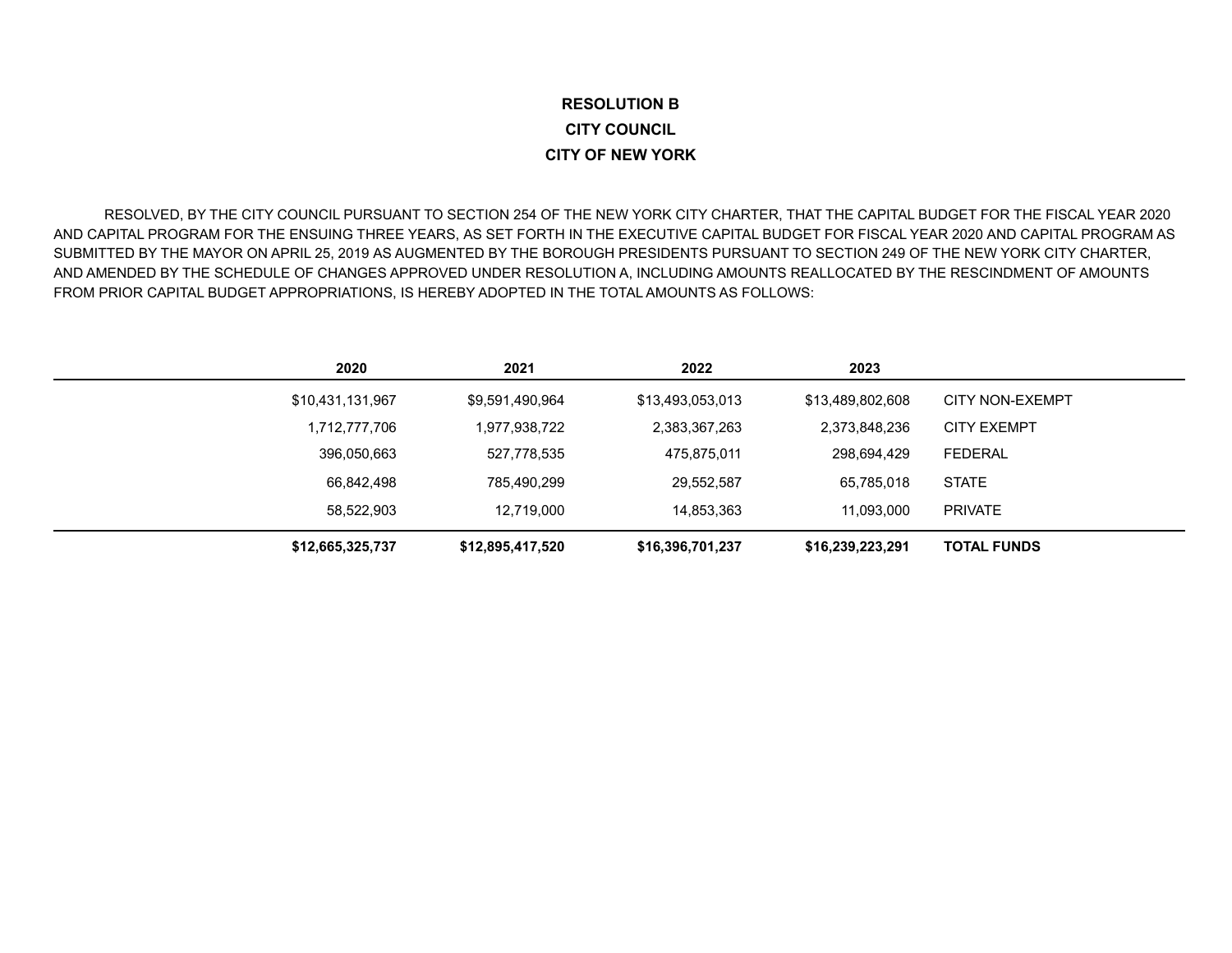| <b>BUDGET</b>   |                                                                                                                                                                                                                                                                                                                                                 |                                 | THREE YEAR PROGRAM |                               |         |
|-----------------|-------------------------------------------------------------------------------------------------------------------------------------------------------------------------------------------------------------------------------------------------------------------------------------------------------------------------------------------------|---------------------------------|--------------------|-------------------------------|---------|
| <b>LINE</b>     | <b>TITLE</b>                                                                                                                                                                                                                                                                                                                                    | FY 2020                         | FY 2021            | FY 2022                       | FY 2023 |
|                 |                                                                                                                                                                                                                                                                                                                                                 | <b>DEPARTMENT FOR THE AGING</b> |                    |                               |         |
| AG-DN02E        | (NEW PROJECT)                                                                                                                                                                                                                                                                                                                                   | 100,000 (CN)                    | 0(CN)              | (NEW PROJECT)<br>$0$ (CN)     | 0 (CN)  |
|                 | CONSTRUCTION, RECONSTRUCTION, ACQUISITION OR<br>INSTALLATION OF A NON-CITY OWNED PHYSICAL PUBLIC<br>BETTERMENT OR IMPROVEMENT WITH A CITY PURPOSE<br>WHICH WOULD BE CLASSIFIED AS A CAPITAL ASSET UNDER<br>GENERALLY ACCEPTED ACCOUNTING PRINCIPLES FOR<br>MUNICIPALITIES; FOR ENCORE COMMUNITY SERVICES INC.                                   |                                 |                    |                               |         |
| <b>AG-DN191</b> | (NEW PROJECT)                                                                                                                                                                                                                                                                                                                                   |                                 |                    | (NEW PROJECT)                 |         |
|                 | CONSTRUCTION, RECONSTRUCTION, ACQUISITION OR<br>INSTALLATION OF A NON-CITY OWNED PHYSICAL PUBLIC<br>BETTERMENT OR IMPROVEMENT WITH A CITY PURPOSE,<br>WHICH WOULD BE CLASSIFIED AS A CAPITAL ASSET UNDER<br>GENERALLY ACCEPTED ACCOUNTING PRINCIPLES FOR<br>MUNICIPALITIES; FOR THE INSTITUTE FOR THE PUERTO<br>RICAN/HISPANIC ELDERLY (IPR/HE) | 165,000 (CN)                    | $0$ (CN)           | $0$ (CN)                      | 0 (CN)  |
| AG-DN663        | CONSTRUCTION, RECONSTRUCTION, ACQUISITION OR<br>INSTALLATION OF A NON-CITY OWNED PHYSICAL PUBLIC                                                                                                                                                                                                                                                | 0                               | 0                  | <b>ELIMINATE</b><br>0         | 0       |
|                 | BETTERMENT OR IMPROVEMENT WITH A CITY PURPOSE,<br>WHICH WOULD BE CLASSIFIED AS A CAPITAL ASSET UNDER<br>GENERALLY ACCEPTED ACCOUNTING PRINCIPLES FOR<br>MUNICIPALITIES; FOR THE INDIA HOME INC.                                                                                                                                                 | 1,023,000 (CN)                  | 0 (CN)             | <b>SUBSTITUTE</b><br>$0$ (CN) | 0 (CN)  |
| AG-DN903        | (NEW PROJECT)<br>CONSTRUCTION, RECONSTRUCTION, ACQUISITION OR<br>INSTALLATION OF A NON-CITY OWNED PHYSICAL PUBLIC<br>BETTERMENT OR IMPROVEMENT WITH A CITY PURPOSE.<br>WHICH WOULD BE CLASSIFIED AS A CAPITAL ASSET UNDER<br>GENERALLY ACCEPTED ACCOUNTING PRINCIPLES FOR<br>MUNICIPALITIES; FOR SERVICES & ADVOCACY FOR GAY                    | 192,000 (CN)                    | $0$ (CN)           | (NEW PROJECT)<br>$0$ (CN)     | 0 (CN)  |
|                 | LESBIAN BISEXUAL & TRANSGENDER ELDERS, INC.                                                                                                                                                                                                                                                                                                     |                                 |                    |                               |         |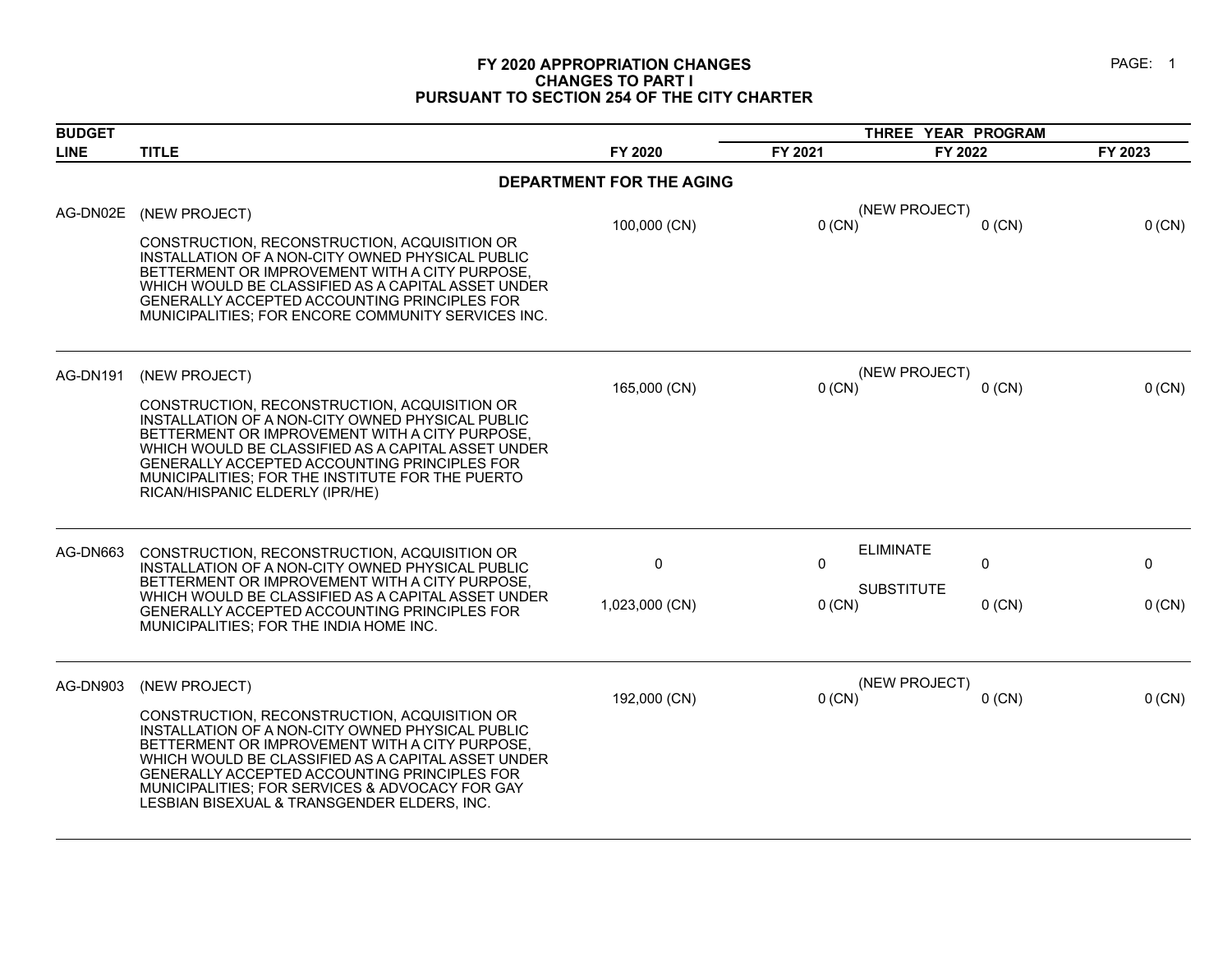| <b>BUDGET</b> |                                                                                                                                                    |                          |          | THREE YEAR PROGRAM                  |         |
|---------------|----------------------------------------------------------------------------------------------------------------------------------------------------|--------------------------|----------|-------------------------------------|---------|
| <b>LINE</b>   | <b>TITLE</b>                                                                                                                                       | FY 2020                  | FY 2021  | FY 2022                             | FY 2023 |
|               |                                                                                                                                                    | DEPARTMENT FOR THE AGING |          |                                     |         |
| AG-DN950      | CONSTRUCTION, RECONSTRUCTION, ACQUISITION OR<br>INSTALLATION OF A NON-CITY OWNED PHYSICAL PUBLIC<br>BETTERMENT OR IMPROVEMENT WITH A CITY PURPOSE, | $\Omega$                 | 0        | ELIMINATE<br>0<br><b>SUBSTITUTE</b> | 0       |
|               | WHICH WOULD BE CLASSIFIED AS A CAPITAL ASSET UNDER<br>GENERALLY ACCEPTED ACCOUNTING PRINCIPLES FOR<br>MUNICIPALITIES; FOR BAY RIDGE CENTER, INC.   | 52,000 (CN)              | 0(CN)    | $0$ (CN)                            | 0 (CN)  |
| AG-D001       | CITY COUNCIL FUNDING, DEPARTMENT FOR THE AGING,<br>FOR ACQUISITION, CONSTRUCTION, RECONSTRUCTION<br>AND IMPROVEMENTS, INCLUDING FURNISHINGS,       |                          | 0        | ELIMINATE                           | 0       |
|               | EQUIPMENT AND MOTOR VEHICLES, AND INSTALLATION OF<br>NON-CITY OWNED PHYSICAL PUBLIC BETTERMENTS OR<br>IMPROVEMENTS WITH A CITY PURPOSE, CITYWIDE   | 300,000 (CN)             | $0$ (CN) | <b>SUBSTITUTE</b><br>$0$ (CN)       | 0 (CN)  |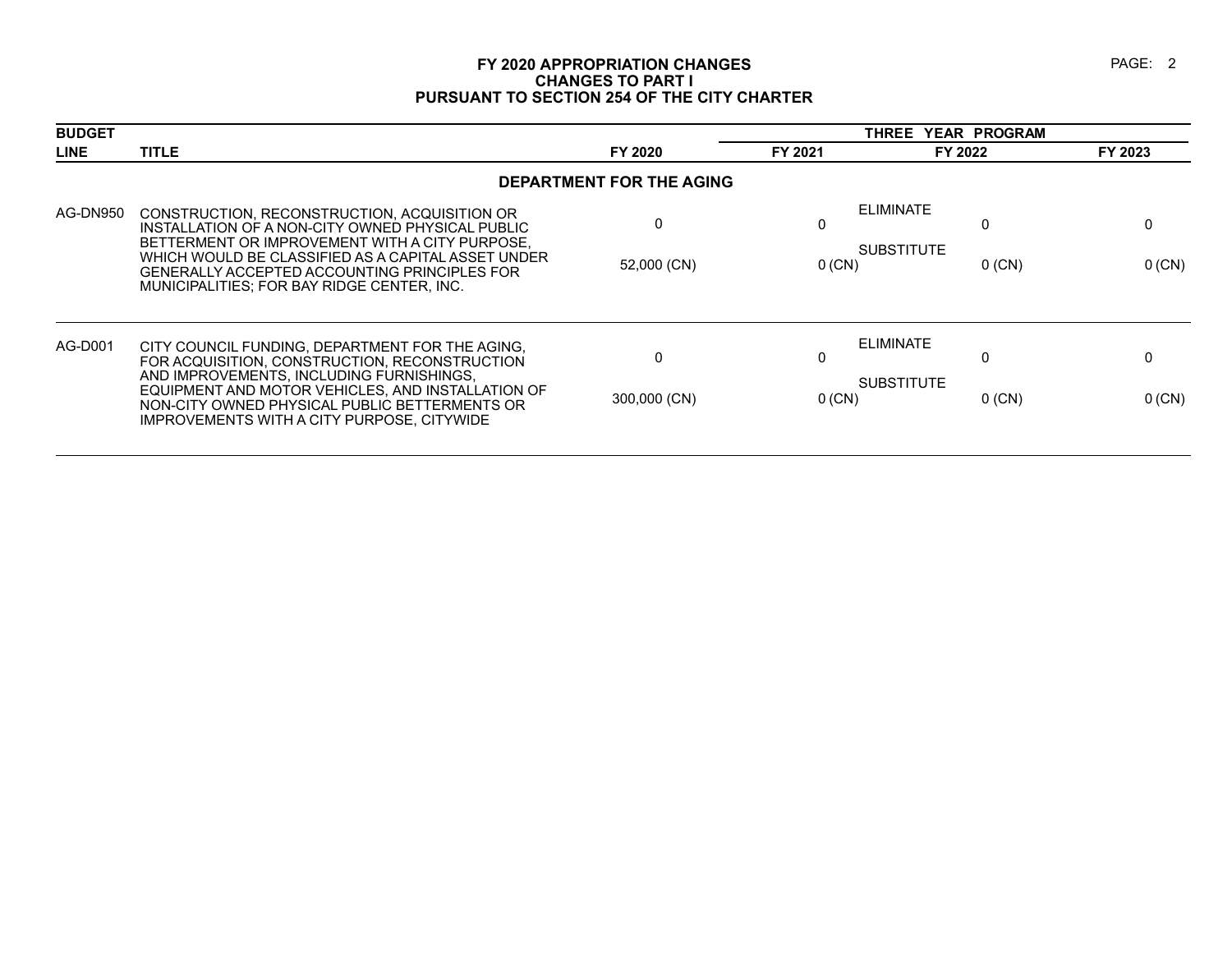| <b>BUDGET</b> |                                                                                                                                                                                                                                                                                                                                |                                      |               | <b>THREE YEAR PROGRAM</b>                         |          |
|---------------|--------------------------------------------------------------------------------------------------------------------------------------------------------------------------------------------------------------------------------------------------------------------------------------------------------------------------------|--------------------------------------|---------------|---------------------------------------------------|----------|
| <b>LINE</b>   | <b>TITLE</b>                                                                                                                                                                                                                                                                                                                   | FY 2020                              | FY 2021       | FY 2022                                           | FY 2023  |
|               |                                                                                                                                                                                                                                                                                                                                | <b>ADMIN FOR CHILDREN'S SERVICES</b> |               |                                                   |          |
| CS-DN312      | CONSTRUCTION, RECONSTRUCTION, ACQUISITION OR<br>INSTALLATION OF A NON-CITY OWNED PHYSICAL PUBLIC<br>BETTERMENT OR IMPROVEMENT WITH A CITY PURPOSE.<br>WHICH WOULD BE CLASSIFIED AS A CAPITAL ASSET UNDER<br>GENERALLY ACCEPTED ACCOUNTING PRINCIPLES FOR<br>MUNICIPALITIES: FOR THE NORTHSIDE CENTER FOR CHILD<br>DEVELOPMENT. | 1,610,000 (CN)                       | U<br>$0$ (CN) | <b>ELIMINATE</b><br><b>SUBSTITUTE</b><br>$0$ (CN) | $0$ (CN) |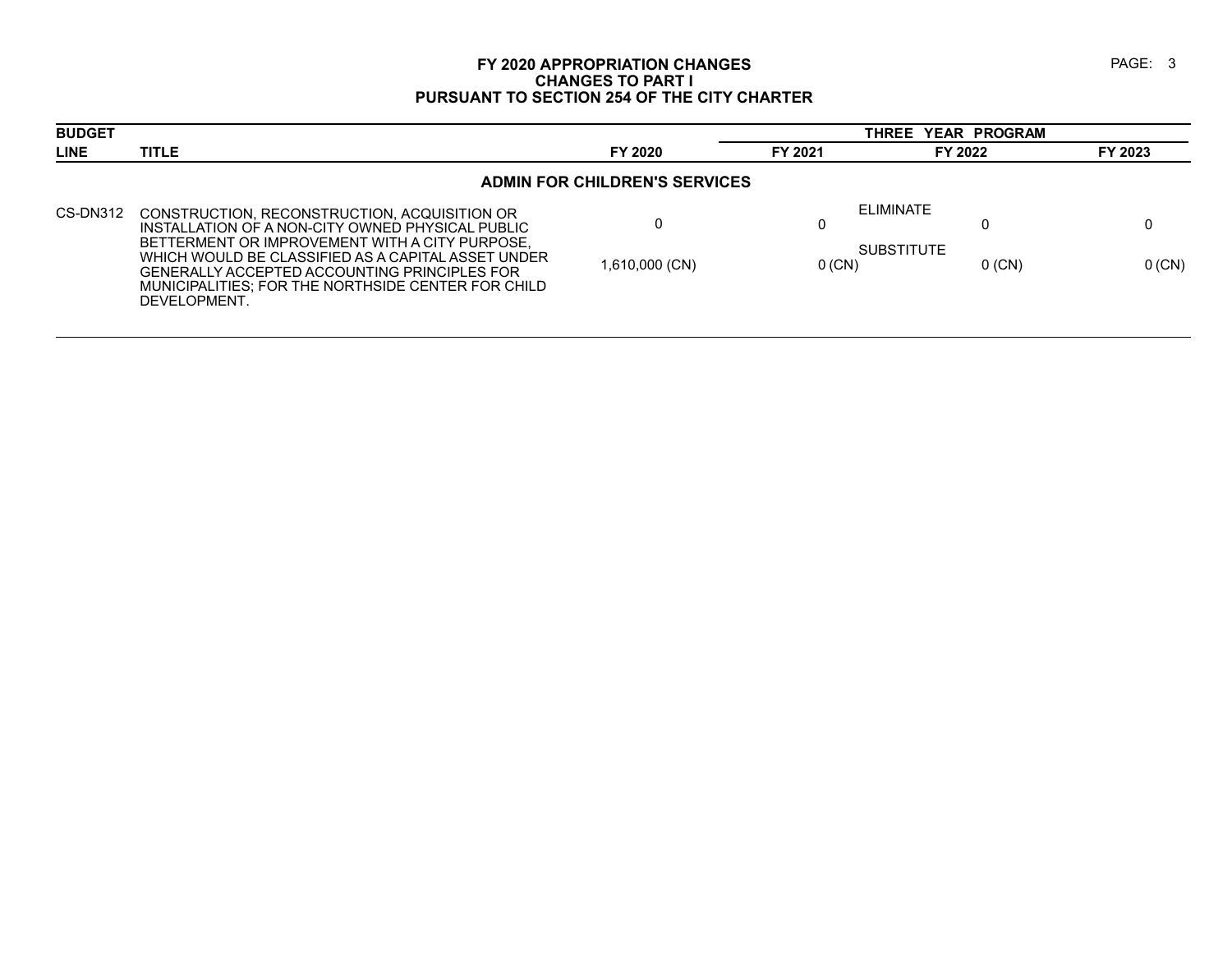| <b>BUDGET</b> |                                                                                                                                                                                                                                                     |                  | THREE YEAR PROGRAM |                                            |             |
|---------------|-----------------------------------------------------------------------------------------------------------------------------------------------------------------------------------------------------------------------------------------------------|------------------|--------------------|--------------------------------------------|-------------|
| <b>LINE</b>   | <b>TITLE</b>                                                                                                                                                                                                                                        | FY 2020          | FY 2021            | FY 2022                                    | FY 2023     |
|               |                                                                                                                                                                                                                                                     | <b>EDUCATION</b> |                    |                                            |             |
| E-D001        | CITY COUNCIL ADDITIONS TO THE FIVE YEAR<br>EDUCATIONAL FACILITIES CAPITAL PLAN PURSUANT TO<br>SECTION 254 OF THE NEW YORK CITY CHARTER.                                                                                                             | $\mathbf{0}$     | 0                  | <b>ELIMINATE</b><br>0<br><b>SUBSTITUTE</b> | $\mathbf 0$ |
|               | PROJECTS INCLUDE MODERNIZATION AND<br>RECONSTRUCTION OF AND IMPROVEMENTS TO SCHOOLS.<br>PLAYGROUNDS. ATHLETIC FIELDS AND OTHER<br>EDUCATIONAL FACILITIES AND THE PURCHASE OF<br>COMPUTERS AND OTHER EQUIPMENT. CITYWIDE.                            | 168,335,000 (CN) | 0 (CN)             | $0$ (CN)                                   | 0 (CN)      |
| E-D4001       | FIT - CONSTRUCTION, RECONSTRUCTION, ADDITIONS TO<br>COLLEGE CAMPUS FACILITIES, PURCHASE OF COMPUTER<br>AND OTHER EQUIPMENT AND SYSTEMS, AND SITE<br>ACQUISITION.                                                                                    | $\mathbf{0}$     | $\mathbf 0$        | <b>ELIMINATE</b><br>0                      | $\mathbf 0$ |
|               |                                                                                                                                                                                                                                                     | 275,000 (CN)     | 0 (CN)             | <b>SUBSTITUTE</b><br>$0$ (CN)              | 0 (CN)      |
| E-M001        | MANHATTAN BOROUGH PRESIDENT'S ADDITIONS TO THE<br>FIVE YEAR EDUCATIONAL FACILITIES CAPITAL PLAN<br>PURSUANT TO SECTIONS 211 AND 249 OF THE NEW YORK                                                                                                 | 14,030,000 (CN)  | 0 (CN)             | <b>ELIMINATE</b><br>$0$ (CN)               | 0 (CN)      |
|               | CITY CHARTER, PROJECTS INCLUDE MODERNIZATION AND<br>RECONSTRUCTION OF, AND IMPROVEMENTS TO VARIOUS<br>SCHOOLS, PLAYGROUNDS AND ATHLETIC FIELDS AND<br>OTHER EDUCATIONAL FACILITIES. AND THE PURCHASE OF<br>COMPUTERS AND OTHER EQUIPMENT. MANHATTAN | 14,530,000 (CN)  | 0 (CN)             | <b>SUBSTITUTE</b><br>$0$ (CN)              | 0 (CN)      |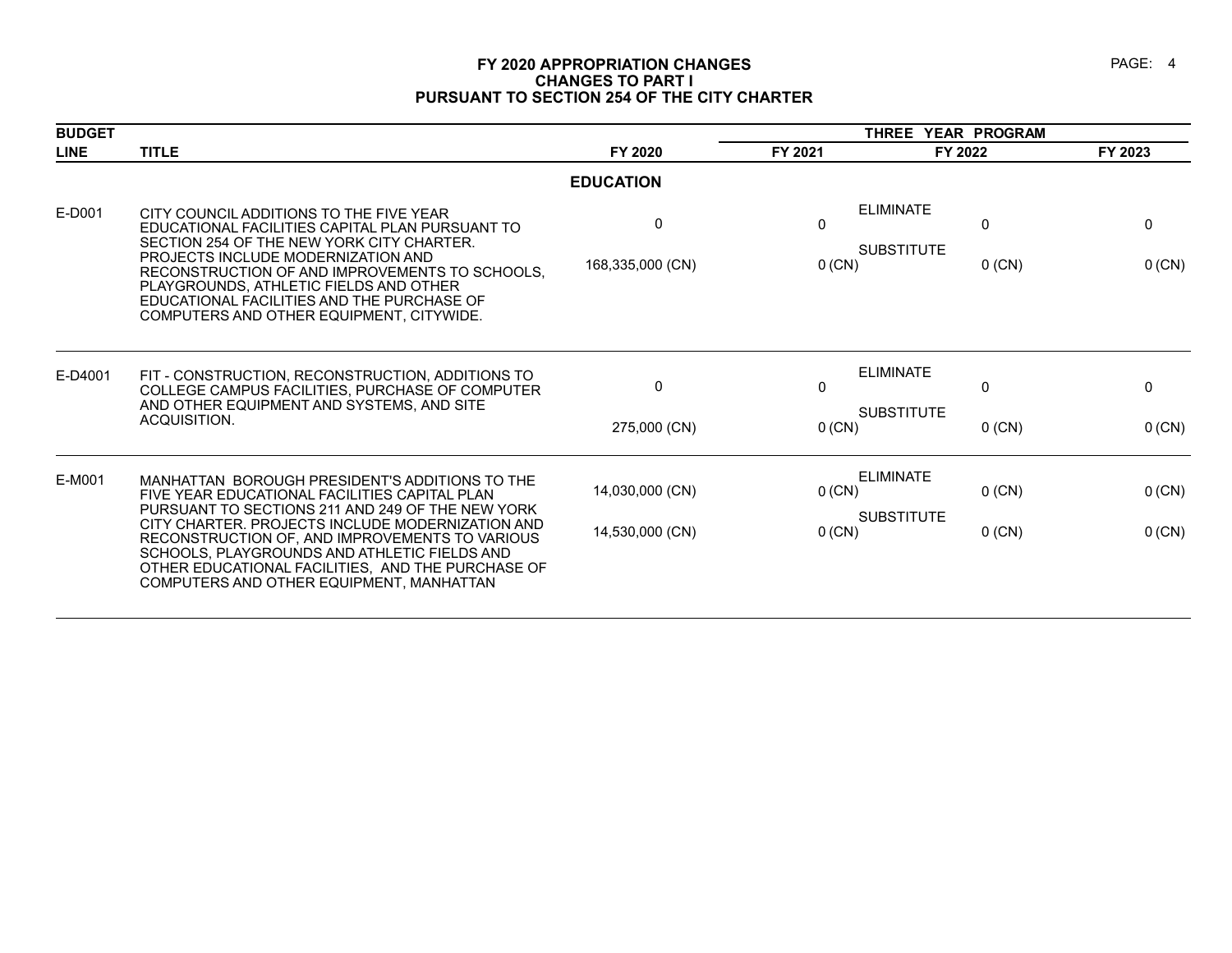| <b>BUDGET</b> |                                                                                                                                                                                                                                                                                                                                                                                                                                                                                                                                                                                                                                                                                                                                                                                                                                                                                                                                                        |                  |         | THREE YEAR PROGRAM                   |                  |
|---------------|--------------------------------------------------------------------------------------------------------------------------------------------------------------------------------------------------------------------------------------------------------------------------------------------------------------------------------------------------------------------------------------------------------------------------------------------------------------------------------------------------------------------------------------------------------------------------------------------------------------------------------------------------------------------------------------------------------------------------------------------------------------------------------------------------------------------------------------------------------------------------------------------------------------------------------------------------------|------------------|---------|--------------------------------------|------------------|
| <b>LINE</b>   | <b>TITLE</b>                                                                                                                                                                                                                                                                                                                                                                                                                                                                                                                                                                                                                                                                                                                                                                                                                                                                                                                                           | FY 2020          | FY 2021 | FY 2022                              | FY 2023          |
|               |                                                                                                                                                                                                                                                                                                                                                                                                                                                                                                                                                                                                                                                                                                                                                                                                                                                                                                                                                        | <b>EDUCATION</b> |         |                                      |                  |
| E-2364        | IMPLEMENTATION OF THE SIXTH FIVE-YEAR EDUCATIONAL<br>FACILITIES CAPITAL PLAN, FOR THE PERIOD FY 2015<br>THROUGH FY 2019. OF THE NEW YORK CITY DEPARTMENT                                                                                                                                                                                                                                                                                                                                                                                                                                                                                                                                                                                                                                                                                                                                                                                               | $0$ (CN)         | 0 (CN)  | <b>ELIMINATE</b><br>51,022,162 (CN)  | 100,000,000 (CN) |
|               | OF EDUCATION. ESTABLISHED PURSUANT TO SECTION<br>2590-P OF THE EDUCATION LAW. TOTAL CUMULATIVE<br>COMMITMENTS UNDER THIS PLAN ARE NOT TO EXCEED<br>\$15,278,640,763, OF WHICH \$14,450,640,763 SHALL BE<br>APPROPRIATED IN THIS BUDGET LINE, \$600,000,000 IS<br>APPROPRIATED UNDER BUDGET LINE E-2363 TO<br>COMPLETE PROJECTS BEGUN UNDER THE FIFTH<br>FIVE-YEAR EDUCATIONAL FACILITIES CAPITAL PLAN AND<br>\$228,000,000 WILL BE APPROPRIATED UNDER BUDGET LINE<br>E-4004 FOR PLANYC2030 BOILER CONVERSION.                                                                                                                                                                                                                                                                                                                                                                                                                                          | $0$ (CN)         | 0 (CN)  | <b>SUBSTITUTE</b><br>51,022,162 (CN) | 100,000,000 (CN) |
|               | <b>CHANGE TITLE TO READ:</b><br>IMPLEMENTATION OF THE SIXTH FIVE-YEAR EDUCATIONAL<br>FACILITIES CAPITAL PLAN, FOR THE PERIOD FY 2015<br>THROUGH FY 2019, OF THE NEW YORK CITY DEPARTMENT<br>OF EDUCATION, ESTABLISHED PURSUANT TO SECTION<br>2590-P OF THE EDUCATION LAW. TOTAL CUMULATIVE<br>COMMITMENTS UNDER THIS PLAN ARE NOT TO EXCEED<br>\$15,143,186,463, OF WHICH \$14,315,186,463 IS<br>APPROPRIATED IN THIS BUDGET LINE, \$600,000,000 IS<br>APPROPRIATED UNDER BUDGET LINE E-2363 TO<br>COMPLETE PROJECTS BEGUN UNDER THE FIFTH<br>FIVE-YEAR EDUCATIONAL FACILITIES CAPITAL PLAN, AND<br>\$228,000,000 WILL BE APPROPRIATED UNDER BUDGET LINE<br>E-4004 FOR PLANYC2030 BOILER CONVERSION;<br>FURTHERMORE, \$500,000,000 PROVIDED FOR IN THE<br>SEVENTH FIVE-YEAR EDUCATIONAL FACILITIES CAPITAL<br>PLAN IS APPROPRIATED IN THIS BUDGET LINE TO<br>COMPLETE PROJECTS BEGUN UNDER THE SIXTH<br>FIVE-YEAR EDUCATIONAL FACILITIES CAPITAL PLAN. |                  |         |                                      |                  |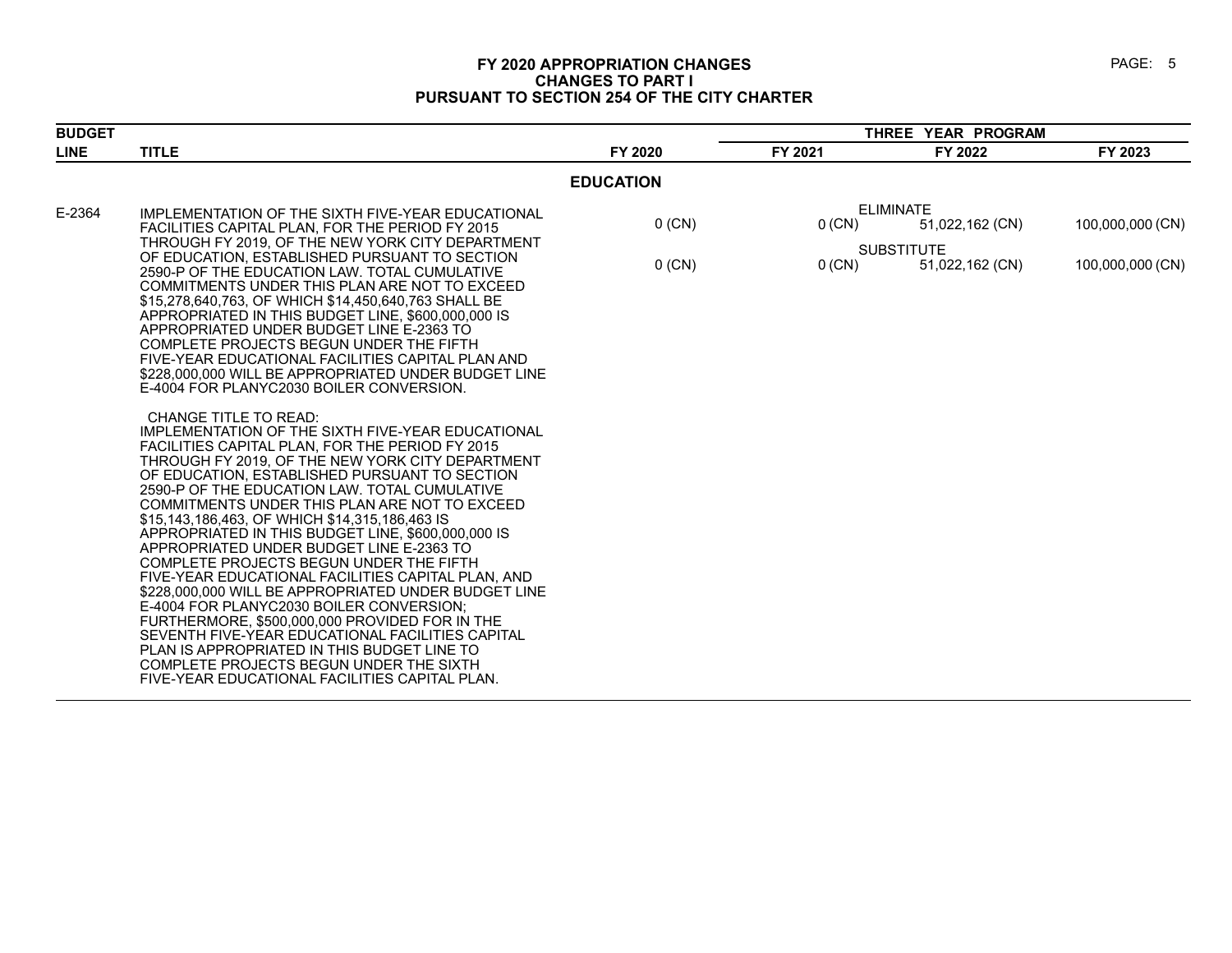| <b>BUDGET</b> |                                                                                                                                                                                                                                                                                                                                                                                                                                                                                                                                                                                                            |                                                                | THREE YEAR PROGRAM                                                             |                                                                                                         |                                                          |
|---------------|------------------------------------------------------------------------------------------------------------------------------------------------------------------------------------------------------------------------------------------------------------------------------------------------------------------------------------------------------------------------------------------------------------------------------------------------------------------------------------------------------------------------------------------------------------------------------------------------------------|----------------------------------------------------------------|--------------------------------------------------------------------------------|---------------------------------------------------------------------------------------------------------|----------------------------------------------------------|
| <b>LINE</b>   | <b>TITLE</b>                                                                                                                                                                                                                                                                                                                                                                                                                                                                                                                                                                                               | FY 2020                                                        | FY 2021                                                                        | FY 2022                                                                                                 | FY 2023                                                  |
|               |                                                                                                                                                                                                                                                                                                                                                                                                                                                                                                                                                                                                            | <b>EDUCATION</b>                                               |                                                                                |                                                                                                         |                                                          |
| E-2365        | IMPLEMENTATION OF THE SEVENTH FIVE-YEAR<br>EDUCATIONAL FACILITIES CAPITAL PLAN, FOR THE PERIOD<br>FY 2020 THROUGH FY 2024, OF THE NEW YORK CITY<br>DEPARTMENT OF EDUCATION, ESTABLISHED PURSUANT<br>TO SECTION 2590-P OF THE EDUCATION LAW. TOTAL<br>CUMULATIVE COMMITMENTS UNDER THIS PLAN ARE NOT<br>TO EXCEED \$17,075,500,000, OF WHICH \$16,575,500,000<br>SHALL BE APPROPRIATED IN THIS BUDGET LINE.<br>\$500,000,000 SHALL BE APPROPRIATED UNDER BUDGET<br>LINE E-2364 TO COMPLETE PROJECTS BEGUN UNDER THE<br>SIXTH FIVE-YEAR EDUCATIONAL FACILITIES CAPITAL PLAN.                                 | 3,193,120,000 (CN)<br>$0$ (S)<br>3,200,720,000 (CN)<br>$0$ (S) | 2,552,820,000 (CN)<br>744,080,000 (S)<br>2,552,820,000 (CN)<br>744,080,000 (S) | <b>ELIMINATE</b><br>3,431,320,000 (CN)<br>$0$ (S)<br><b>SUBSTITUTE</b><br>3,431,320,000 (CN)<br>$0($ S) | 3,414,380,000 (CN)<br>0(S)<br>3,414,380,000 (CN)<br>0(S) |
|               | <b>CHANGE TITLE TO READ:</b><br>IMPLEMENTATION OF THE SEVENTH FIVE-YEAR<br>EDUCATIONAL FACILITIES CAPITAL PLAN, FOR THE PERIOD<br>FY 2020 THROUGH FY 2024. OF THE NEW YORK CITY<br>DEPARTMENT OF EDUCATION, ESTABLISHED PURSUANT<br>TO SECTION 2590-P OF THE EDUCATION LAW. TOTAL<br>CUMULATIVE COMMITMENTS UNDER THIS PLAN ARE NOT<br>TO EXCEED \$17,083,100,000, OF WHICH \$16,583,100,000<br>SHALL BE APPROPRIATED IN THIS BUDGET LINE.<br>\$500,000,000 SHALL BE APPROPRIATED UNDER BUDGET<br>LINE E-2364 TO COMPLETE PROJECTS BEGUN UNDER THE<br>SIXTH FIVE-YEAR EDUCATIONAL FACILITIES CAPITAL PLAN. |                                                                |                                                                                |                                                                                                         |                                                          |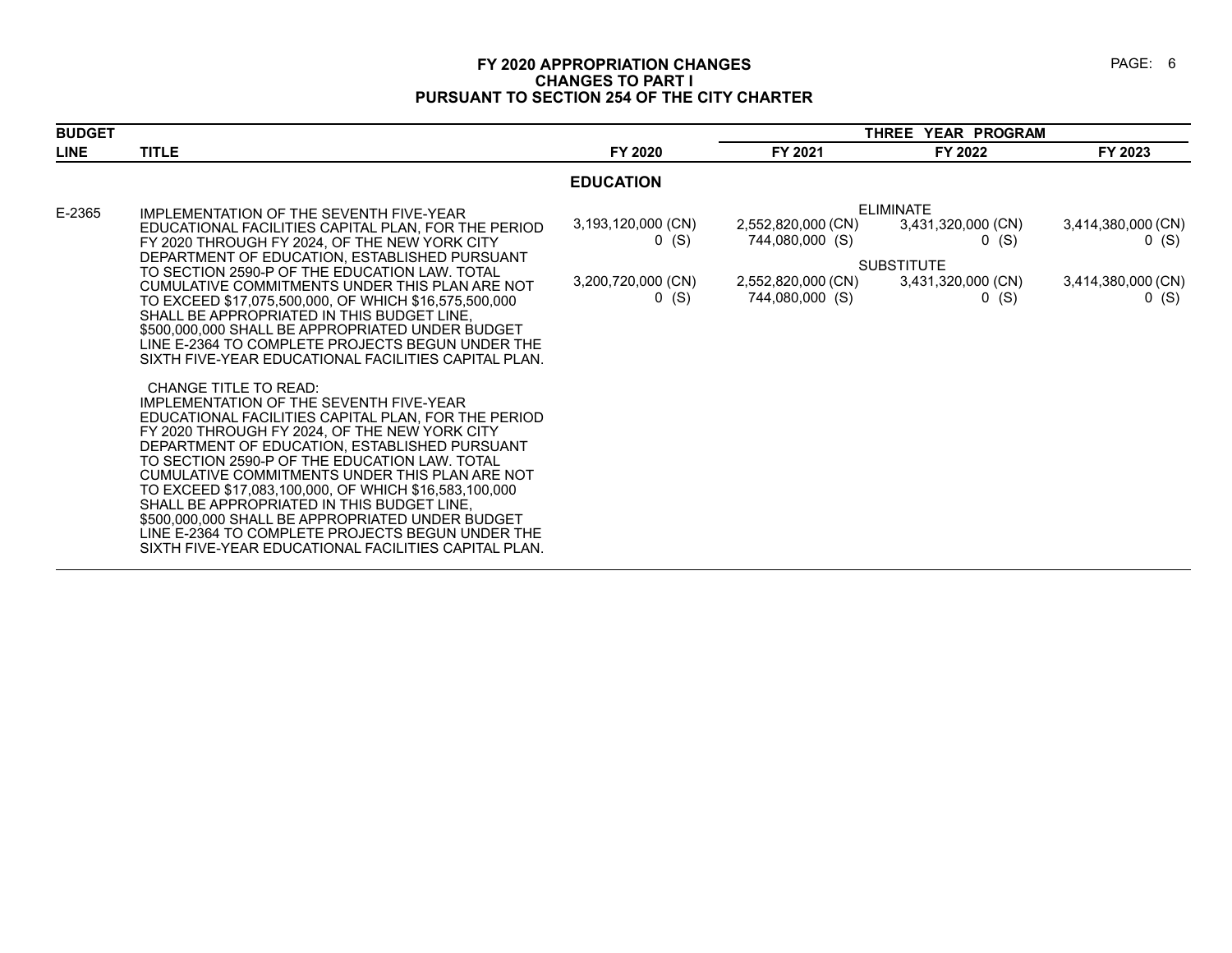| <b>BUDGET</b> |                                                                                                                                                                                                                                                                                                                                                                        |                             | THREE YEAR PROGRAM |                                       |               |             |
|---------------|------------------------------------------------------------------------------------------------------------------------------------------------------------------------------------------------------------------------------------------------------------------------------------------------------------------------------------------------------------------------|-----------------------------|--------------------|---------------------------------------|---------------|-------------|
| <b>LINE</b>   | <b>TITLE</b>                                                                                                                                                                                                                                                                                                                                                           | FY 2020                     | FY 2021            | FY 2022                               |               | FY 2023     |
|               |                                                                                                                                                                                                                                                                                                                                                                        | <b>ECONOMIC DEVELOPMENT</b> |                    |                                       |               |             |
| ED-DN378      | CONSTRUCTION, RECONSTRUCTION, ACQUISITION OR<br>INSTALLATION OF A NON-CITY OWNED PHYSICAL PUBLIC<br>BETTERMENT OR IMPROVEMENT WITH A CITY PURPOSE                                                                                                                                                                                                                      | $\pmb{0}$                   | $\mathbf{0}$       | <b>ELIMINATE</b>                      | 0             | 0           |
|               | WHICH WOULD BE CLASSIFIED AS A CAPITAL ASSET UNDER<br>GENERALLY ACCEPTED ACCOUNTING PRINCIPLES FOR<br>MUNICIPALITIES; FOR THE SEPHARDIC BIKUR HOLIM<br>COMMUNITY SERVICE NETWORK.                                                                                                                                                                                      | 1,473,000 (CN)              | $0$ (CN)           | <b>SUBSTITUTE</b>                     | $0$ (CN)      | 0 (CN)      |
|               | CHANGE TITLE TO READ:<br>CONSTRUCTION, RECONSTRUCTION, ACQUISITION OR<br>INSTALLATION OF A NON-CITY OWNED PHYSICAL PUBLIC<br>BETTERMENT OR IMPROVEMENT WITH A CITY PURPOSE.<br>WHICH WOULD BE CLASSIFIED AS A CAPITAL ASSET UNDER<br>GENERALLY ACCEPTED ACCOUNTING PRINCIPLES FOR<br>MUNICIPALITIES; FOR THE SBH COMMUNITY SERVICE<br>NETWORK (SEPHARDIC BIKUR HOLIM). |                             |                    |                                       |               |             |
| ED-DN408      | CONSTRUCTION, RECONSTRUCTION, ACQUISITION OR<br>INSTALLATION OF A NON-CITY OWNED PHYSICAL PUBLIC<br>BETTERMENT OR IMPROVEMENT WITH A CITY PURPOSE,<br>WHICH WOULD BE CLASSIFIED AS A CAPITAL ASSET UNDER<br>GENERALLY ACCEPTED ACCOUNTING PRINCIPLES FOR                                                                                                               | 0<br>258,000 (CN)           | $\Omega$<br>0 (CN) | <b>ELIMINATE</b><br><b>SUBSTITUTE</b> | 0<br>$0$ (CN) | 0<br>0 (CN) |
|               | MUNICIPALITIES; FOR THE SUNY DOWNSTATE MEDICAL<br>CENTER.                                                                                                                                                                                                                                                                                                              |                             |                    |                                       |               |             |
| ED-DN628      | CONSTRUCTION, RECONSTRUCTION, ACQUISITION OR<br>INSTALLATION OF A NON-CITY OWNED PHYSICAL PUBLIC                                                                                                                                                                                                                                                                       | 0                           | 0                  | <b>ELIMINATE</b>                      | 0             | 0           |
|               | BETTERMENT OR IMPROVEMENT WITH A CITY PURPOSE,<br>WHICH WOULD BE CLASSIFIED AS A CAPITAL ASSET UNDER<br>GENERALLY ACCEPTED ACCOUNTING PRINCIPLES FOR<br>MUNICIPALITIES; FOR GROWNYC / COUNCIL ON THE<br>ENVIRONMENT INC.                                                                                                                                               | 1,450,000 (CN)              | $0$ (CN)           | <b>SUBSTITUTE</b>                     | $0$ (CN)      | 0 (CN)      |
| ED-DN690      | CONSTRUCTION, RECONSTRUCTION, ACQUISITION OR<br>INSTALLATION OF A NON-CITY OWNED PHYSICAL PUBLIC                                                                                                                                                                                                                                                                       | 0                           | $\Omega$           | <b>ELIMINATE</b>                      | 0             | 0           |
|               | BETTERMENT OR IMPROVEMENT WITH A CITY PURPOSE.<br>WHICH WOULD BE CLASSIFIED AS A CAPITAL ASSET UNDER<br>GENERALLY ACCEPTED ACCOUNTING PRINCIPLES FOR<br>MUNICIPALITIES; FOR THE CEC STUYVESANT COVE, INC.                                                                                                                                                              | 189,000 (CN)                | 0 (CN)             | <b>SUBSTITUTE</b>                     | $0$ (CN)      | 0 (CN)      |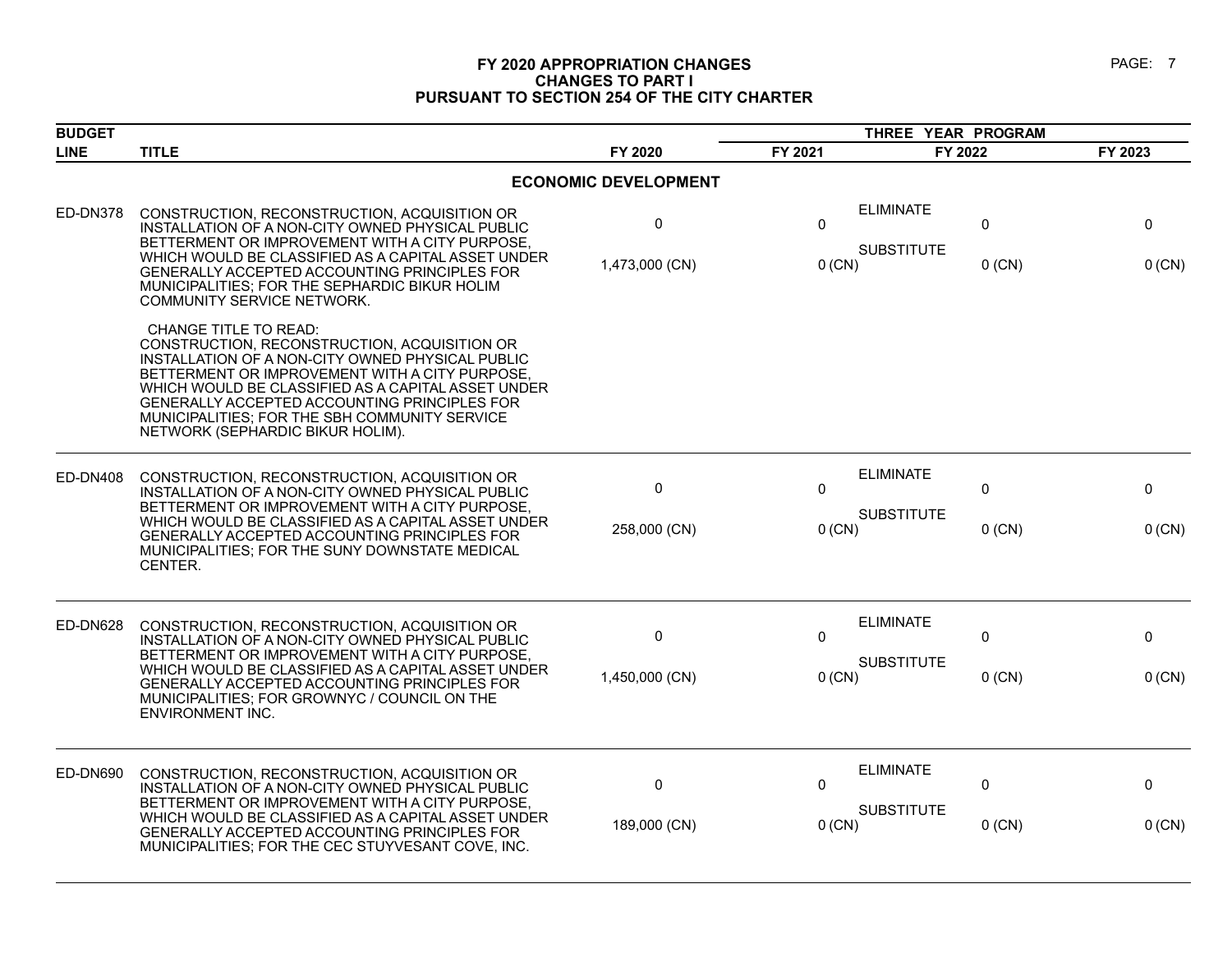#### PAGE: 8

| <b>BUDGET</b> |                                                                                                                                                                                                                             |                             | THREE YEAR PROGRAM            |                                       |          |         |
|---------------|-----------------------------------------------------------------------------------------------------------------------------------------------------------------------------------------------------------------------------|-----------------------------|-------------------------------|---------------------------------------|----------|---------|
| <b>LINE</b>   | <b>TITLE</b>                                                                                                                                                                                                                | FY 2020                     | FY 2021                       | FY 2022                               |          | FY 2023 |
|               |                                                                                                                                                                                                                             | <b>ECONOMIC DEVELOPMENT</b> |                               |                                       |          |         |
| ED-DN776      | CONSTRUCTION, RECONSTRUCTION, ACQUISITION OR<br>INSTALLATION OF A NON-CITY OWNED PHYSICAL PUBLIC<br>BETTERMENT OR IMPROVEMENT WITH A CITY PURPOSE,                                                                          | $\pmb{0}$                   | $\Omega$                      | <b>ELIMINATE</b><br><b>SUBSTITUTE</b> | 0        | 0       |
|               | WHICH WOULD BE CLASSIFIED AS A CAPITAL ASSET UNDER<br>GENERALLY ACCEPTED ACCOUNTING PRINCIPLES FOR<br>MUNICIPALITIES; FOR THE PRATT INSTITUTE.                                                                              | 890,000 (CN)                | 0 (CN)                        |                                       | $0$ (CN) | 0 (CN)  |
| ED-DN973      | CONSTRUCTION, RECONSTRUCTION, ACQUISITION OR<br>INSTALLATION OF A NON-CITY OWNED PHYSICAL PUBLIC                                                                                                                            | 0                           | $\Omega$                      | <b>ELIMINATE</b>                      | 0        | 0       |
|               | BETTERMENT OR IMPROVEMENT WITH A CITY PURPOSE.<br>WHICH WOULD BE CLASSIFIED AS A CAPITAL ASSET UNDER<br>GENERALLY ACCEPTED ACCOUNTING PRINCIPLES FOR<br>MUNICIPALITIES; FOR THE GREATER JAMAICA<br>DEVELOPMENT CORPORATION. | 300,000 (CN)                | $0$ (CN)                      | <b>SUBSTITUTE</b>                     | $0$ (CN) | 0 (CN)  |
| ED-D075       | ACQUISITION, SITE DEVELOPMENT, CONSTRUCTION AND<br>RECONSTRUCTION, INCLUDING EQUIPMENT AND OTHER                                                                                                                            | $\pmb{0}$                   | $\mathbf{0}$                  | <b>ELIMINATE</b>                      | 0        | 0       |
|               | PURCHASES, FOR INDUSTRIAL AND COMMERCIAL<br>REDEVELOPMENT AND PROJECTS WITH A CITY PURPOSE,<br><b>CITYWIDE</b>                                                                                                              | 2,450,000 (CN)              | <b>SUBSTITUTE</b><br>$0$ (CN) |                                       | $0$ (CN) | 0 (CN)  |
| ED-D319       | CITY COUNCIL FUNDING FOR THE BROOKLYN NAVY YARD<br>INDUSTRIAL PARK, ACQUISITION, CONSTRUCTION,                                                                                                                              | $\mathbf 0$                 | $\Omega$                      | <b>ELIMINATE</b>                      | 0        | 0       |
|               | RECONSTRUCTION, CLEARANCE, DEVELOPMENT AND<br>IMPROVEMENTS INCLUDING EQUIPMENT AND OTHER<br>PURCHASES, BROOKLYN                                                                                                             | 2,000,000 (CN)              | $0$ (CN)                      | <b>SUBSTITUTE</b>                     | $0$ (CN) | 0 (CN)  |
| ED-D384       | CITY COUNCIL FUNDING FOR COMMERCIAL<br>REVITALIZATION, STREET AND SIDEWALK IMPROVEMENTS,                                                                                                                                    | 0                           | 0                             | <b>ELIMINATE</b>                      | 0        | 0       |
|               | <b>CITYWIDE</b>                                                                                                                                                                                                             | 2,000,000 (CN)              | 0 (CN)                        | <b>SUBSTITUTE</b>                     | $0$ (CN) | 0 (CN)  |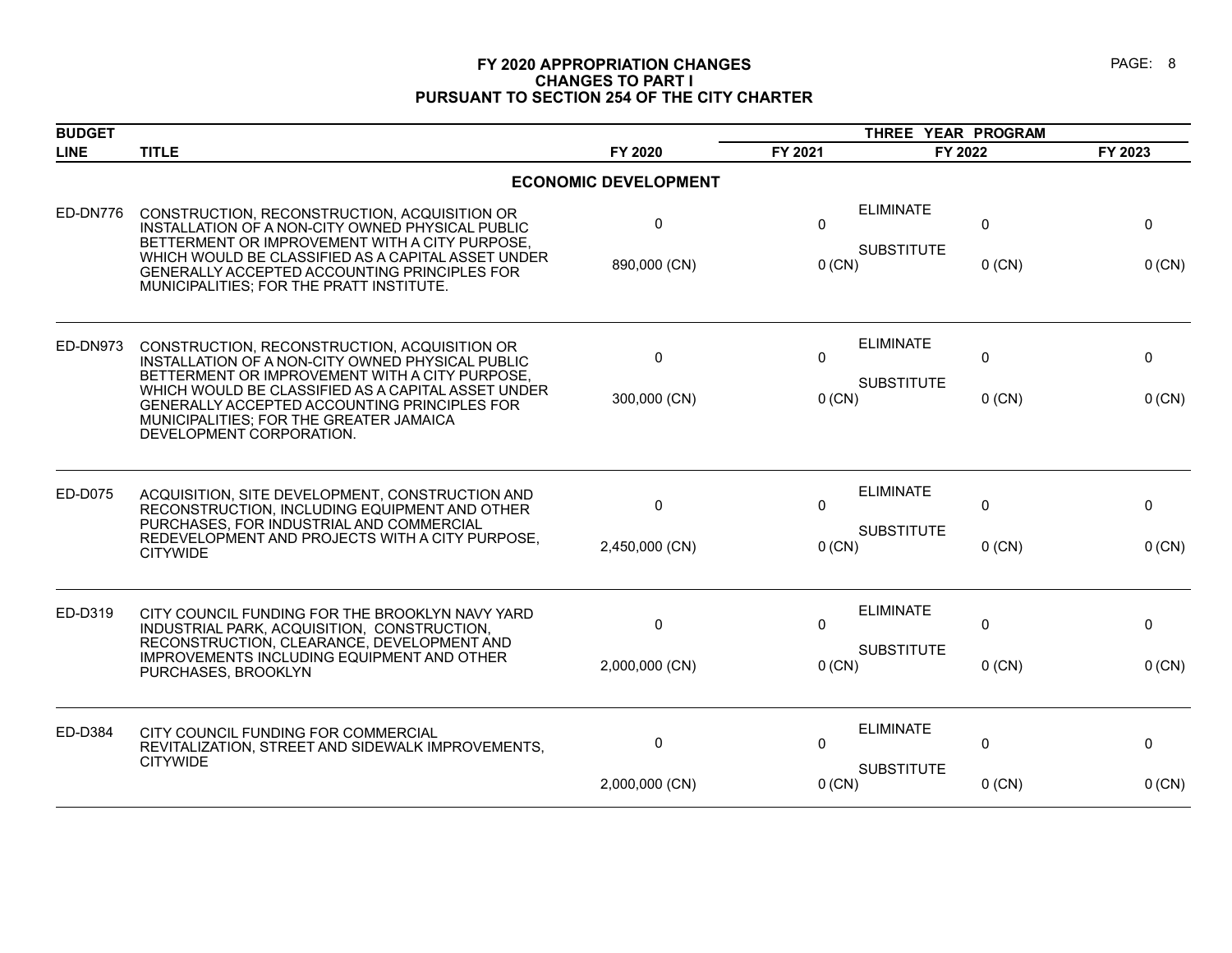| <b>BUDGET</b> |                                                                                                                                                                                                                                                                                                                                                                       |                             |                            | THREE YEAR PROGRAM                    |                                   |                                    |
|---------------|-----------------------------------------------------------------------------------------------------------------------------------------------------------------------------------------------------------------------------------------------------------------------------------------------------------------------------------------------------------------------|-----------------------------|----------------------------|---------------------------------------|-----------------------------------|------------------------------------|
| <b>LINE</b>   | <b>TITLE</b>                                                                                                                                                                                                                                                                                                                                                          | FY 2020                     | FY 2021                    | FY 2022                               |                                   | FY 2023                            |
|               |                                                                                                                                                                                                                                                                                                                                                                       | <b>ECONOMIC DEVELOPMENT</b> |                            |                                       |                                   |                                    |
| ED-D408       | MARKETS, ALL BOROUGHS: RECONSTRUCTION,<br>IMPROVEMENTS, ALTERATIONS TO MARKETS AND<br><b>RELATED AREAS</b>                                                                                                                                                                                                                                                            | $\mathbf 0$                 | $\mathbf 0$                | <b>ELIMINATE</b><br><b>SUBSTITUTE</b> | $\mathbf 0$                       | $\mathbf 0$                        |
|               |                                                                                                                                                                                                                                                                                                                                                                       | 2,200,000 (CN)              | 0 (CN)                     |                                       | $0$ (CN)                          | 0 (CN)                             |
| ED-D831       | CITY COUNCIL FUNDING FOR THE TRUST FOR GOVERNORS<br>ISLAND: ACQUISITION, CONSTRUCTION,<br>RECONSTRUCTION, CLEARANCE, DEVELOPMENT AND                                                                                                                                                                                                                                  | $\Omega$                    | $\mathbf{0}$               | <b>ELIMINATE</b><br><b>SUBSTITUTE</b> | $\mathbf 0$                       | $\mathbf{0}$                       |
|               | <b>IMPROVEMENTS INCLUDING EQUIPMENT AND OTHER</b><br>PURCHASES.                                                                                                                                                                                                                                                                                                       | 85,000 (CN)                 | 0 (CN)                     |                                       | $0$ (CN)                          | 0 (CN)                             |
| ED-KN378      | CONSTRUCTION, RECONSTRUCTION, ACQUISITION OR<br>INSTALLATION OF A NON-CITY OWNED PHYSICAL PUBLIC<br>BETTERMENT OR IMPROVEMENT WITH A CITY PURPOSE.                                                                                                                                                                                                                    | $\Omega$                    | $\mathbf{0}$               | <b>ELIMINATE</b>                      | $\mathbf 0$                       | $\Omega$                           |
|               | WHICH WOULD BE CLASSIFIED AS A CAPITAL ASSET UNDER<br>GENERALLY ACCEPTED ACCOUNTING PRINCIPLES FOR<br>MUNICIPALITIES; FOR THE SEPHARDIC BIKUR HOLIM<br><b>COMMUNITY SERVICE NETWORK.</b>                                                                                                                                                                              | $\Omega$                    | $\mathbf{0}$               | <b>SUBSTITUTE</b>                     | $\mathbf 0$                       | $\Omega$                           |
|               | CHANGE TITLE TO READ:<br>CONSTRUCTION, RECONSTRUCTION, ACQUISITION OR<br>INSTALLATION OF A NON-CITY OWNED PHYSICAL PUBLIC<br>BETTERMENT OR IMPROVEMENT WITH A CITY PURPOSE<br>WHICH WOULD BE CLASSIFIED AS A CAPITAL ASSET UNDER<br>GENERALLY ACCEPTED ACCOUNTING PRINCIPLES FOR<br>MUNICIPALITIES; FOR THE SBH COMMUNITY SERVICE<br>NETWORK (SEPHARDIC BIKUR HOLIM). |                             |                            |                                       |                                   |                                    |
| ED-75         | ACQUISITION, SITE DEVELOPMENT, CONSTRUCTION AND<br>RECONSTRUCTION, INCLUDING EQUIPMENT AND OTHER<br>PURCHASES, FOR INDUSTRIAL AND COMMERCIAL                                                                                                                                                                                                                          | $0$ (CN)<br>$0$ (F)         | 0 (CN)<br>12,546,740 (F)   | <b>ELIMINATE</b>                      | 257,224,286 (CN)<br>2,776,000 (F) | 204,089,000 (CN)<br>31,191,000 (F) |
|               | REDEVELOPMENT AND PROJECTS WITH A CITY PURPOSE,<br><b>CITYWIDE</b>                                                                                                                                                                                                                                                                                                    | 2,000,000 (CN)<br>$0$ (F)   | $0$ (CN)<br>12,546,740 (F) | <b>SUBSTITUTE</b>                     | 257,224,286 (CN)<br>2,776,000 (F) | 204,089,000 (CN)<br>31,191,000 (F) |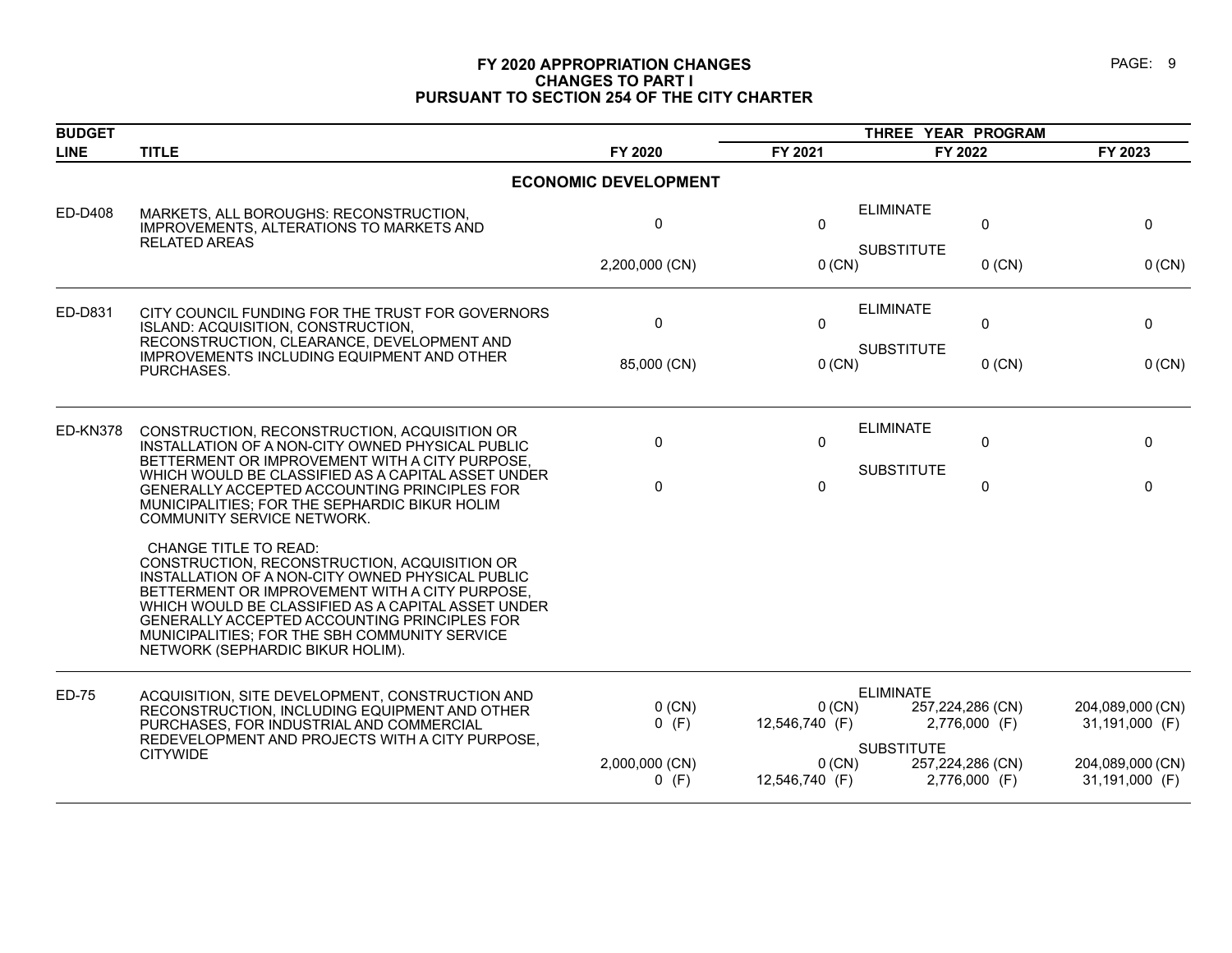| <b>BUDGET</b>  |                                                                                                                                                                                                                                                          |                          | THREE YEAR PROGRAM       |                                                                   |            |  |
|----------------|----------------------------------------------------------------------------------------------------------------------------------------------------------------------------------------------------------------------------------------------------------|--------------------------|--------------------------|-------------------------------------------------------------------|------------|--|
| <b>LINE</b>    | <b>TITLE</b>                                                                                                                                                                                                                                             | FY 2020                  | FY 2021                  | FY 2022                                                           | FY 2023    |  |
|                |                                                                                                                                                                                                                                                          | <b>FIRE</b>              |                          |                                                                   |            |  |
| <b>F-DN067</b> | CONSTRUCTION, RECONSTRUCTION, ACQUISITION OR<br>INSTALLATION OF A NON-CITY OWNED PHYSICAL PUBLIC<br>BETTERMENT OR IMPROVEMENT WITH A CITY PURPOSE,<br>WHICH WOULD BE CLASSIFIED AS A CAPITAL ASSET UNDER<br>GENERALLY ACCEPTED ACCOUNTING PRINCIPLES FOR | 0<br>353,000 (CN)        | $\mathbf{0}$<br>$0$ (CN) | <b>ELIMINATE</b><br>$\mathbf{0}$<br><b>SUBSTITUTE</b><br>$0$ (CN) | 0 (CN)     |  |
| F-D109         | MUNICIPALITIES; FOR THE FDNY FOUNDATION<br>CITY COUNCIL FUNDED VEHICLES AND EQUIPMENT:                                                                                                                                                                   |                          |                          | <b>ELIMINATE</b>                                                  |            |  |
|                | ACQUISITION OF FIREFIGHTING VEHICLES, AUXILIARY<br>TRUCKS, APPARATUS AND EQUIPMENT, CITYWIDE                                                                                                                                                             | $\Omega$<br>355,000 (CN) | 0<br>0 (CN)              | 0<br><b>SUBSTITUTE</b><br>$0$ (CN)                                | 0<br>0(CN) |  |
| F-D175         | CITY COUNCIL FUNDING FOR ACQUISITION.<br>CONSTRUCTION, RECONSTRUCTION, ADDITIONS AND<br>IMPROVEMENTS TO ALL BUILDINGS AND FACILITIES,<br>INCLUDING EQUIPMENT AND FURNISHINGS, AND THE                                                                    | $\mathbf{0}$             | 0                        | <b>ELIMINATE</b><br>0<br><b>SUBSTITUTE</b>                        | 0          |  |
|                | PURCHASE OF EQUIPMENT AND VEHICLES, CITYWIDE                                                                                                                                                                                                             | 425,000 (CN)             | 0 (CN)                   | $0$ (CN)                                                          | 0 (CN)     |  |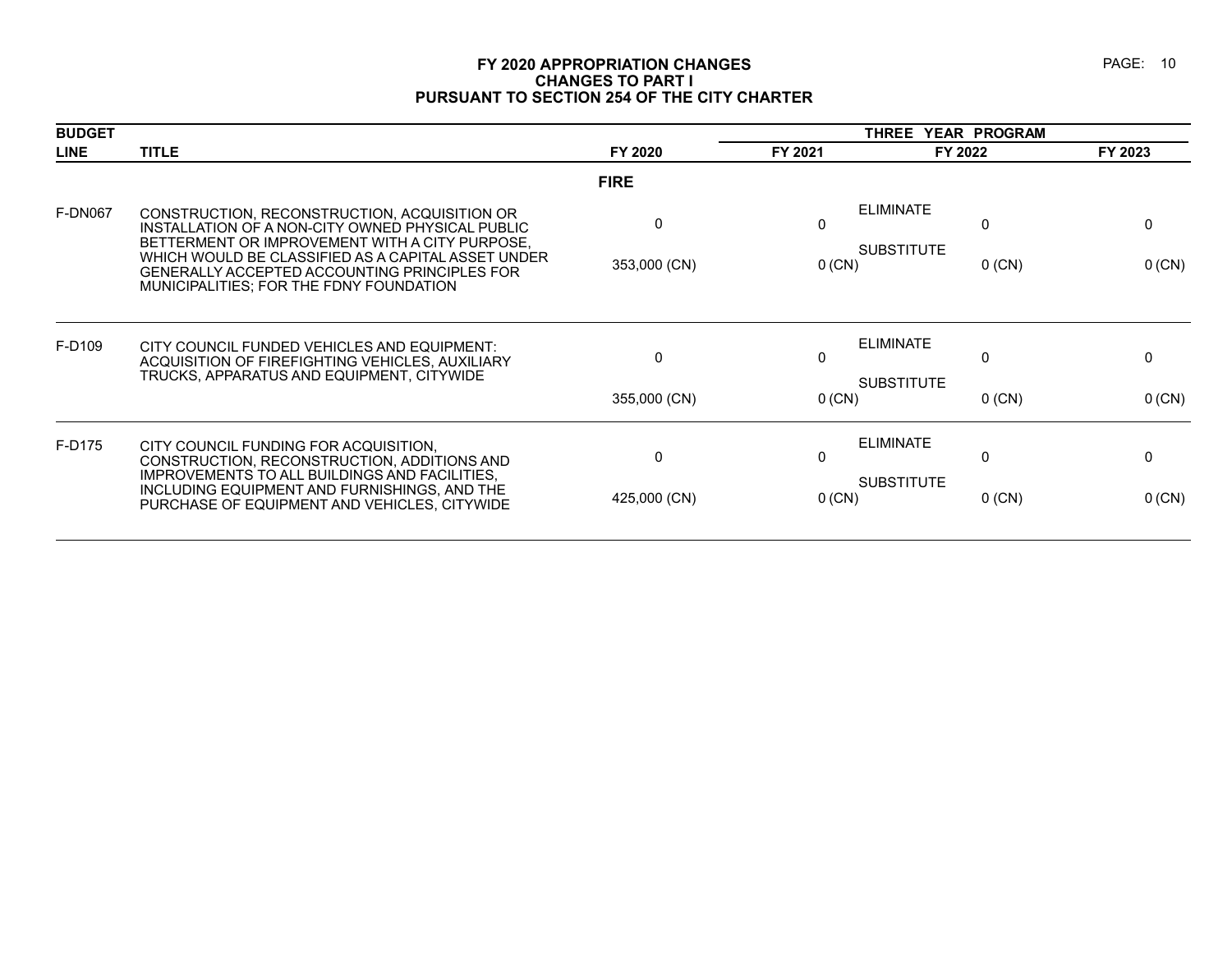| <b>BUDGET</b>  |                                                                                                                                                        |                          |                  | YEAR PROGRAM<br><b>THREE</b>          |                  |
|----------------|--------------------------------------------------------------------------------------------------------------------------------------------------------|--------------------------|------------------|---------------------------------------|------------------|
| <b>LINE</b>    | <b>TITLE</b>                                                                                                                                           | FY 2020                  | FY 2021          | FY 2022                               | FY 2023          |
|                |                                                                                                                                                        | <b>HOUSING AUTHORITY</b> |                  |                                       |                  |
| <b>HA-D001</b> | CITY COUNCIL FUNDING FOR CAPITAL SUBSIDIES TO<br>HOUSING AUTHORITY FOR CAPITAL PROJECTS, PROVIDED<br>PURSUANT TO SECTION 102 OF THE PUBLIC HOUSING LAW | $\mathbf{0}$             | 0                | <b>ELIMINATE</b>                      | 0                |
|                | AND FOR OTHER NYCHA DEVELOPMENT CAPITAL<br>IMPROVEMENTS, CITYWIDE                                                                                      | 29,035,000 (CN)          | $0$ (CN)         | <b>SUBSTITUTE</b><br>$0$ (CN)         | $0$ (CN)         |
| $HA-1$         | CITY CAPITAL SUBSIDIES FOR HOUSING AUTHORITY<br>CAPITAL PROJECTS, PROVIDED PURSUANT TO SECTION                                                         | 438,939,164 (CN)         | 337,500,000 (CN) | <b>ELIMINATE</b><br>387,500,000 (CN)  | 337,500,000 (CN) |
|                | 102 OF THE PUBLIC HOUSING LAW, CITYWIDE.                                                                                                               | 441,942,164 (CN)         | 337,500,000 (CN) | <b>SUBSTITUTE</b><br>387,500,000 (CN) | 337,500,000 (CN) |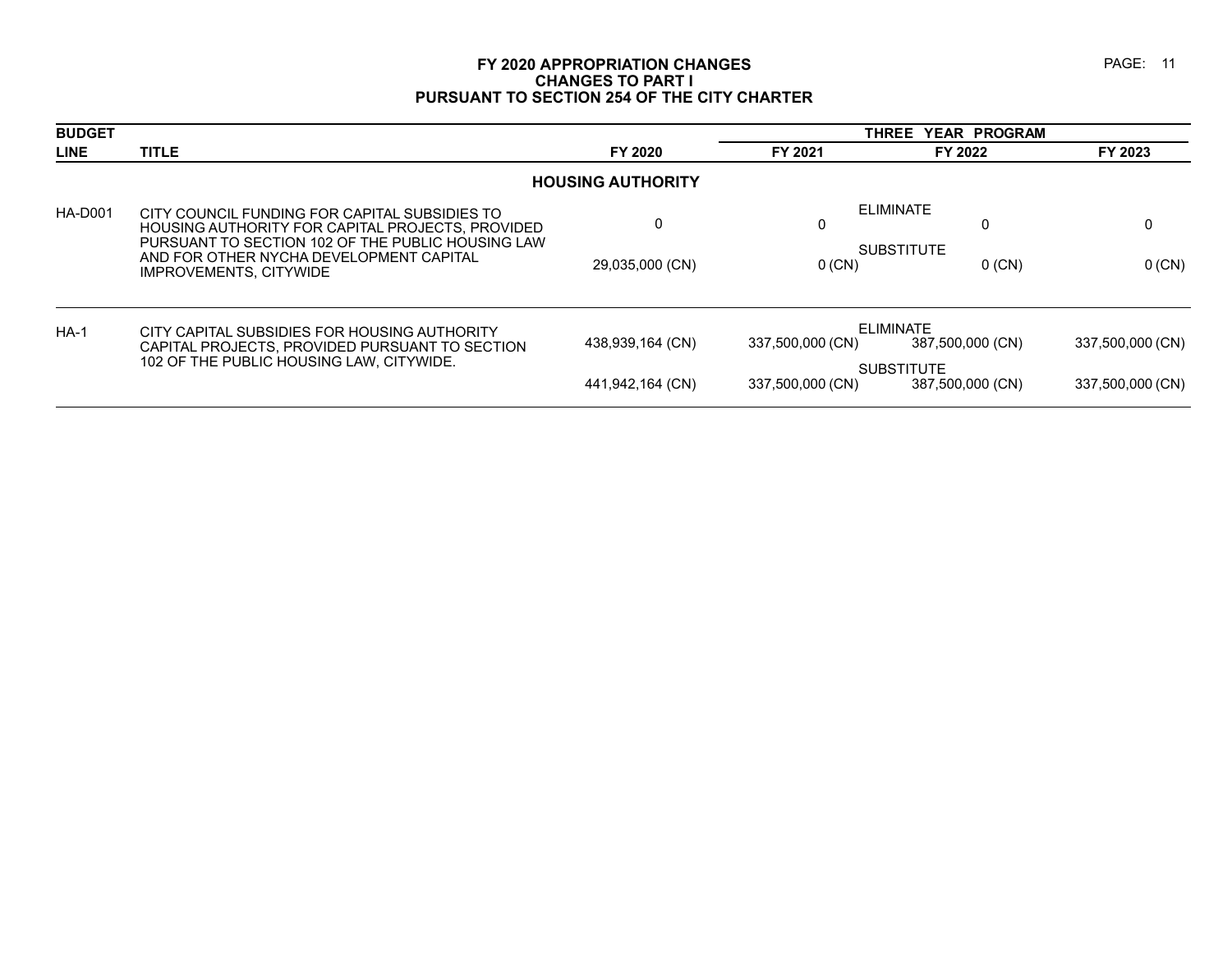| <b>BUDGET</b>   |                                                                                                                                                                                                                                                                                                                                                                                                                                                             |                                  | THREE YEAR PROGRAM      |                                       |                            |               |
|-----------------|-------------------------------------------------------------------------------------------------------------------------------------------------------------------------------------------------------------------------------------------------------------------------------------------------------------------------------------------------------------------------------------------------------------------------------------------------------------|----------------------------------|-------------------------|---------------------------------------|----------------------------|---------------|
| <b>LINE</b>     | <b>TITLE</b>                                                                                                                                                                                                                                                                                                                                                                                                                                                | FY 2020                          | FY 2021                 | FY 2022                               |                            | FY 2023       |
|                 |                                                                                                                                                                                                                                                                                                                                                                                                                                                             | <b>HOUSING &amp; DEVELOPMENT</b> |                         |                                       |                            |               |
| <b>HD-DN903</b> | CONSTRUCTION, RECONSTRUCTION, ACQUISITION OR<br>INSTALLATION OF A NON-CITY OWNED PHYSICAL PUBLIC<br>BETTERMENT OR IMPROVEMENT WITH A CITY PURPOSE,<br>WHICH WOULD BE CLASSIFIED AS A CAPITAL ASSET UNDER<br>GENERALLY ACCEPTED ACCOUNTING PRINCIPLES FOR<br>MUNICIPALITIES, PURSUANT TO A STATUTORY HOUSING<br>LOAN AND/OR GRANT PROGRAM; FOR SERVICES AND<br>ADVOCACY FOR GLBT ELDERS.                                                                     | 0<br>$\Omega$                    | $\Omega$<br>$\mathbf 0$ | <b>ELIMINATE</b><br><b>SUBSTITUTE</b> | $\mathbf 0$<br>$\mathbf 0$ | 0<br>$\Omega$ |
|                 | <b>CHANGE TITLE TO READ:</b><br>CONSTRUCTION, RECONSTRUCTION, ACQUISITION OR<br>INSTALLATION OF A NON-CITY OWNED PHYSICAL PUBLIC<br>BETTERMENT OR IMPROVEMENT WITH A CITY PURPOSE.<br>WHICH WOULD BE CLASSIFIED AS A CAPITAL ASSET UNDER<br>GENERALLY ACCEPTED ACCOUNTING PRINCIPLES FOR<br>MUNICIPALITIES, PURSUANT TO A STATUTORY HOUSING<br>LOAN AND/OR GRANT PROGRAM: FOR SERVICES &<br>ADVOCACY FOR GAY LESBIAN BISEXUAL & TRANSGENDER<br>ELDERS, INC. |                                  |                         |                                       |                            |               |
| HD-D003         | CITY COUNCIL FUNDING FOR SITE WORK, CONSTRUCTION,<br>RECONSTRUCTION OR IMPROVEMENTS TO, OR LOANS AND<br><b>GRANTS FOR SITE WORK, CONSTRUCTION,</b><br>RECONSTRUCTION OR IMPROVEMENTS TO, RESIDENTIAL<br>AND COMMERCIAL PROPERTIES, PURSUANT TO<br>APPLICABLE STATE LAW PROVISIONS, CITYWIDE                                                                                                                                                                 | 0<br>3,000,000 (CN)              | 0<br>0 (CN)             | <b>ELIMINATE</b><br><b>SUBSTITUTE</b> | 0<br>$0$ (CN)              | 0<br>0 (CN)   |
| HD-D020         | CITY COUNCIL FUNDING FOR CONSTRUCTION,<br>RECONSTRUCTION, ACQUISITION OR INSTALLATION OF<br>NON-CITY OWNED PHYSICAL PUBLIC BETTERMENTS OR<br>IMPROVEMENTS WITH A CITY PURPOSE, WHICH WOULD BE<br>CLASSIFIED AS CAPITAL ASSETS UNDER GENERALLY<br>ACCEPTED ACCOUNTING PRINCIPLES FOR<br>MUNICIPALITIES, UNDERTAKEN PURSUANT TO STATUTORY<br>HOUSING LOAN AND/OR GRANT PROGRAMS; BOROUGH OF<br><b>BROOKLYN.</b>                                               | $\Omega$<br>21,312,000 (CN)      | 0<br>0 (CN)             | <b>ELIMINATE</b><br><b>SUBSTITUTE</b> | 0<br>$0$ (CN)              | 0<br>0 (CN)   |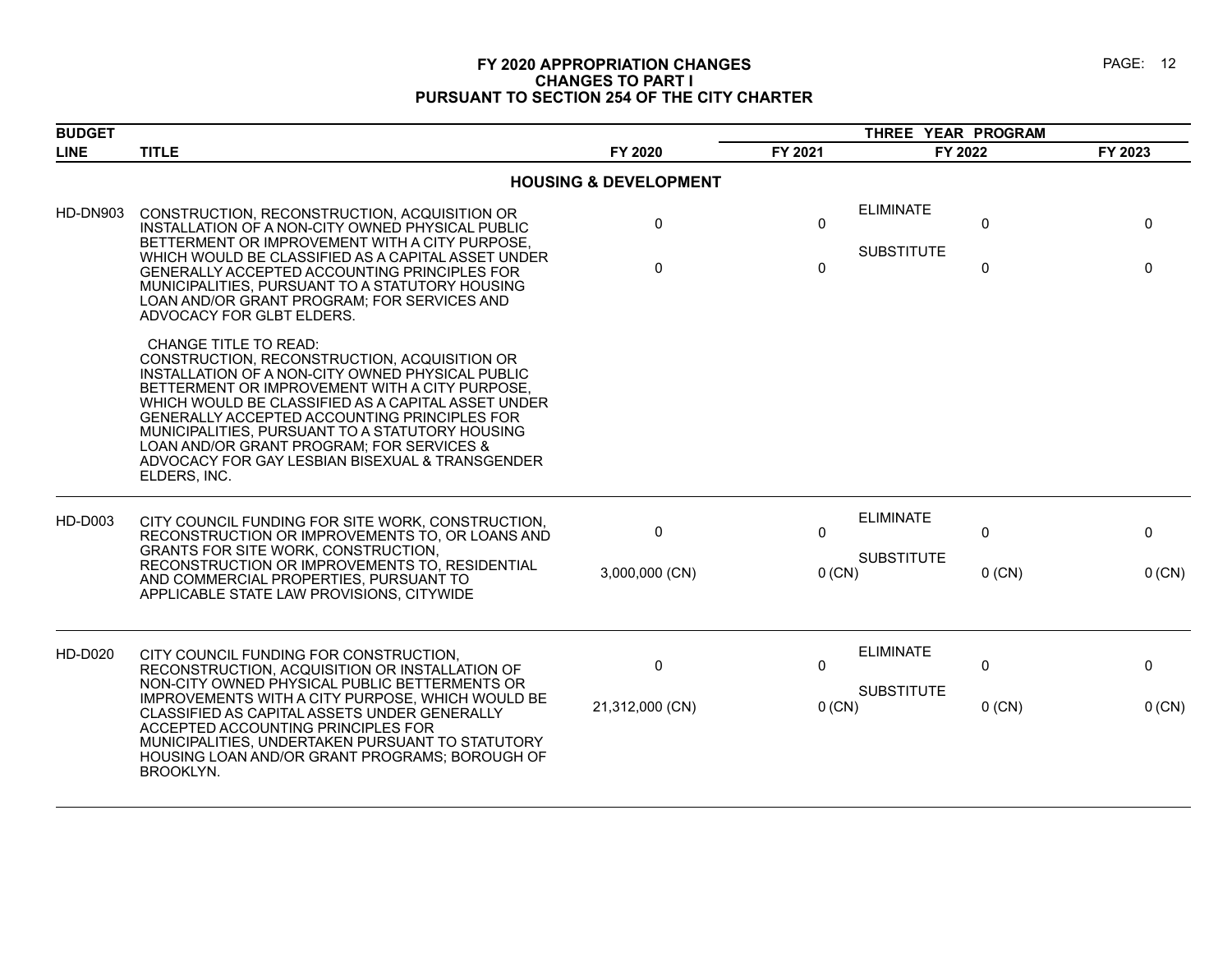| <b>BUDGET</b>  |                                                                                                                                                                                                                                                                                                                                                                                                         |                                      |                                      | THREE YEAR PROGRAM                                                            |                                      |
|----------------|---------------------------------------------------------------------------------------------------------------------------------------------------------------------------------------------------------------------------------------------------------------------------------------------------------------------------------------------------------------------------------------------------------|--------------------------------------|--------------------------------------|-------------------------------------------------------------------------------|--------------------------------------|
| <b>LINE</b>    | <b>TITLE</b>                                                                                                                                                                                                                                                                                                                                                                                            | FY 2020                              | FY 2021                              | FY 2022                                                                       | FY 2023                              |
|                |                                                                                                                                                                                                                                                                                                                                                                                                         | <b>HOUSING &amp; DEVELOPMENT</b>     |                                      |                                                                               |                                      |
| <b>HD-D021</b> | CITY COUNCIL FUNDING FOR CONSTRUCTION,<br>RECONSTRUCTION, ACQUISITION OR INSTALLATION OF<br>NON-CITY OWNED PHYSICAL PUBLIC BETTERMENTS OR<br>IMPROVEMENTS WITH A CITY PURPOSE, WHICH WOULD BE<br>CLASSIFIED AS CAPITAL ASSETS UNDER GENERALLY<br>ACCEPTED ACCOUNTING PRINCIPLES FOR<br>MUNICIPALITIES, UNDERTAKEN PURSUANT TO STATUTORY<br>HOUSING LOAN AND/OR GRANT PROGRAMS; BOROUGH OF<br>MANHATTAN. | 0<br>8,308,000 (CN)                  | 0<br>0(CN)                           | <b>ELIMINATE</b><br>0<br><b>SUBSTITUTE</b><br>$0$ (CN)                        | 0<br>0 (CN)                          |
| <b>HD-D022</b> | CITY COUNCIL FUNDING FOR CONSTRUCTION,<br>RECONSTRUCTION, ACQUISITION OR INSTALLATION OF<br>NON-CITY OWNED PHYSICAL PUBLIC BETTERMENTS OR<br>IMPROVEMENTS WITH A CITY PURPOSE, WHICH WOULD BE<br>CLASSIFIED AS CAPITAL ASSETS UNDER GENERALLY<br>ACCEPTED ACCOUNTING PRINCIPLES FOR<br>MUNICIPALITIES, UNDERTAKEN PURSUANT TO STATUTORY<br>HOUSING LOAN AND/OR GRANT PROGRAMS; BOROUGH OF<br>QUEENS.    | 0<br>7,178,000 (CN)                  | 0<br>0 (CN)                          | <b>ELIMINATE</b><br>0<br><b>SUBSTITUTE</b><br>$0$ (CN)                        | 0<br>0 (CN)                          |
| <b>HD-D024</b> | CITY COUNCIL FUNDING FOR CONSTRUCTION,<br>RECONSTRUCTION, ACQUISITION OR INSTALLATION OF<br>NON-CITY OWNED PHYSICAL PUBLIC BETTERMENTS OR<br>IMPROVEMENTS WITH A CITY PURPOSE, WHICH WOULD BE<br>CLASSIFIED AS CAPITAL ASSETS UNDER GENERALLY<br>ACCEPTED ACCOUNTING PRINCIPLES FOR<br>MUNICIPALITIES, UNDERTAKEN PURSUANT TO STATUTORY<br>HOUSING LOAN AND/OR GRANT PROGRAMS; BOROUGH OF<br>THE BRONX. | $\Omega$<br>10,301,000 (CN)          | 0<br>0 (CN)                          | <b>ELIMINATE</b><br>$\Omega$<br><b>SUBSTITUTE</b><br>$0$ (CN)                 | $\Omega$<br>0 (CN)                   |
| $HD-4$         | LOW-INCOME HOUSING PROVISION OF LOANS PURSUANT<br>TO STATE LAW FOR ACQUISITION, REHABILITATION AND<br>NEW CONSTRUCTION OF HOUSING UNITS TARGETING<br>VERY LOW-INCOME AND EXTREMELY LOW-INCOME<br>RESIDENTS, CITYWIDE.                                                                                                                                                                                   | 208,478,129 (CN)<br>253,478,129 (CN) | 226,031,000 (CN)<br>226.031.000 (CN) | <b>ELIMINATE</b><br>245,352,000 (CN)<br><b>SUBSTITUTE</b><br>245,352,000 (CN) | 199,759,000 (CN)<br>199,759,000 (CN) |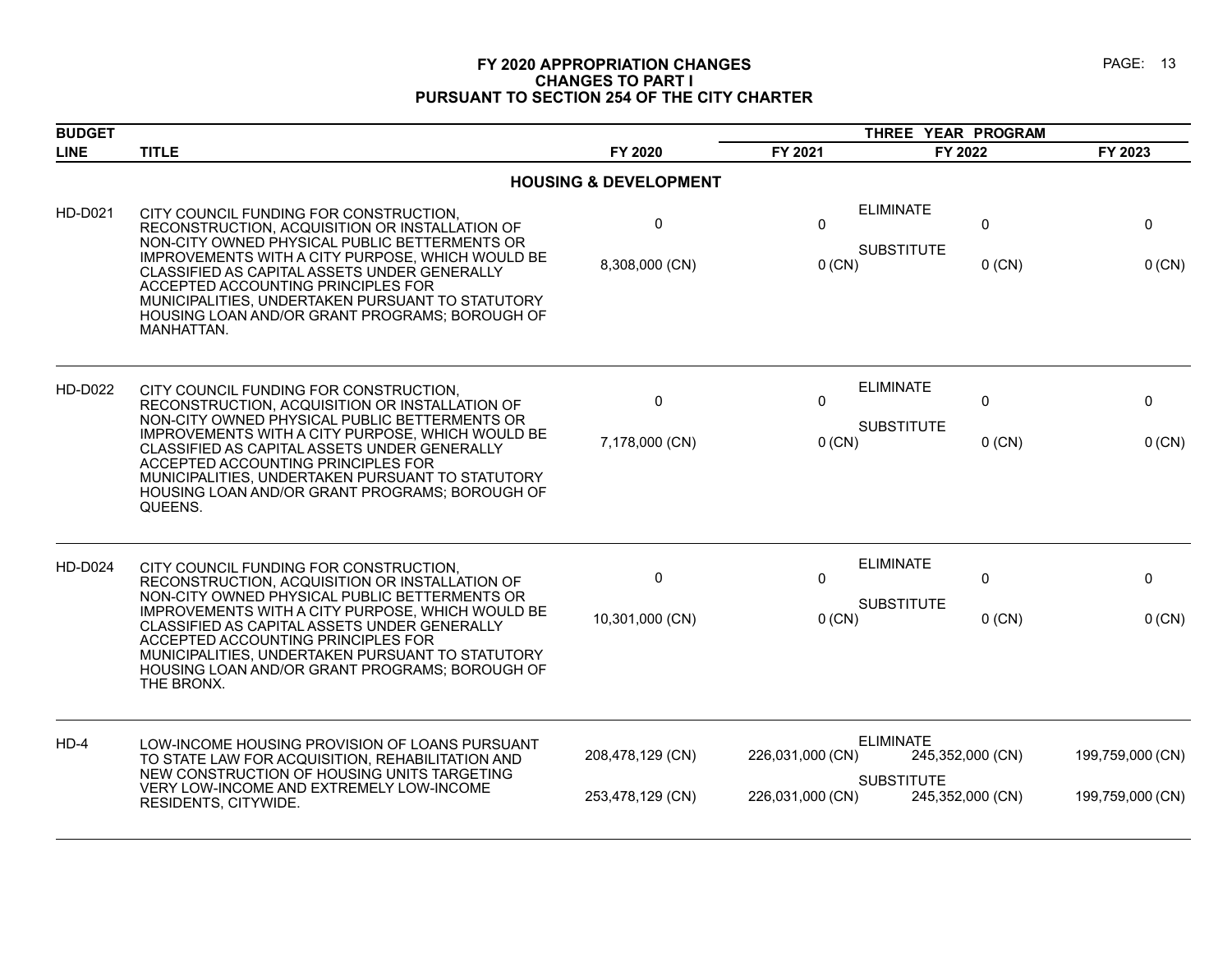| <b>BUDGET</b> |                                                                                                                                                                                                                                    |                                   |                                    | <b>THREE YEAR PROGRAM</b>                               |                                    |  |  |
|---------------|------------------------------------------------------------------------------------------------------------------------------------------------------------------------------------------------------------------------------------|-----------------------------------|------------------------------------|---------------------------------------------------------|------------------------------------|--|--|
| <b>LINE</b>   | <b>TITLE</b>                                                                                                                                                                                                                       | FY 2020                           | FY 2021                            | FY 2022                                                 | FY 2023                            |  |  |
|               |                                                                                                                                                                                                                                    | <b>HOUSING &amp; DEVELOPMENT</b>  |                                    |                                                         |                                    |  |  |
| HD-201        | PROVISION OF LOANS OR GRANTS FOR THE<br>DEVELOPMENT OF ASSISTED LIVING PROJECTS ON<br>PRIVATELY-OWNED PROPERTY, PURSUANT TO ARTICLE 11<br>OF PHFL OR ANY OTHER GRANT OR LOAN AUTHORITY OR                                          | 9,097,569 (CN)<br>$0$ (F)         | 55,724,000 (CN)<br>$0$ (F)         | <b>ELIMINATE</b><br>50,774,000 (CN)<br>2,879,712 (F)    | 25,000,000 (CN)<br>$5,000,000$ (F) |  |  |
|               | PROJECTS ON PUBLIC LAND, CITYWIDE                                                                                                                                                                                                  | 36,943,569 (CN)<br>20,000,000 (F) | 100,000,000 (CN)<br>20,000,000 (F) | <b>SUBSTITUTE</b><br>100,000,000 (CN)<br>22,879,712 (F) | 100,000,000 (CN)<br>25,000,000 (F) |  |  |
| HD-206        | PROVISION OF LOANS OR GRANTS PURSUANT TO STATE<br>LAW FOR THE NEW CONSTRUCTION OR REHABILITATION                                                                                                                                   | $\mathbf{0}$                      | 0                                  | <b>ELIMINATE</b><br>0                                   | 0                                  |  |  |
|               | OF MULTIPLE OR TWO FAMILY DWELLINGS FOR LOW.<br>MODERATE OR MIDDLE INCOME FAMILIES ON NYCHA SITES<br>OF CITY-OWNED LAND, CITWIDE.                                                                                                  | 150,000,000 (CN)                  | 0 (CN)                             | <b>SUBSTITUTE</b><br>$0$ (CN)                           | 0 (CN)                             |  |  |
|               | <b>CHANGE TITLE TO READ:</b><br>PROVISION OF LOANS OR GRANTS PURSUANT TO STATE<br>LAW FOR THE NEW CONSTRUCTION OR REHABILITATION<br>OF MULTIPLE DWELLINGS FOR LOW, MODERATE OR<br>MIDDLE INCOME FAMILIES ON NYCHA SITES, CITYWIDE. |                                   |                                    |                                                         |                                    |  |  |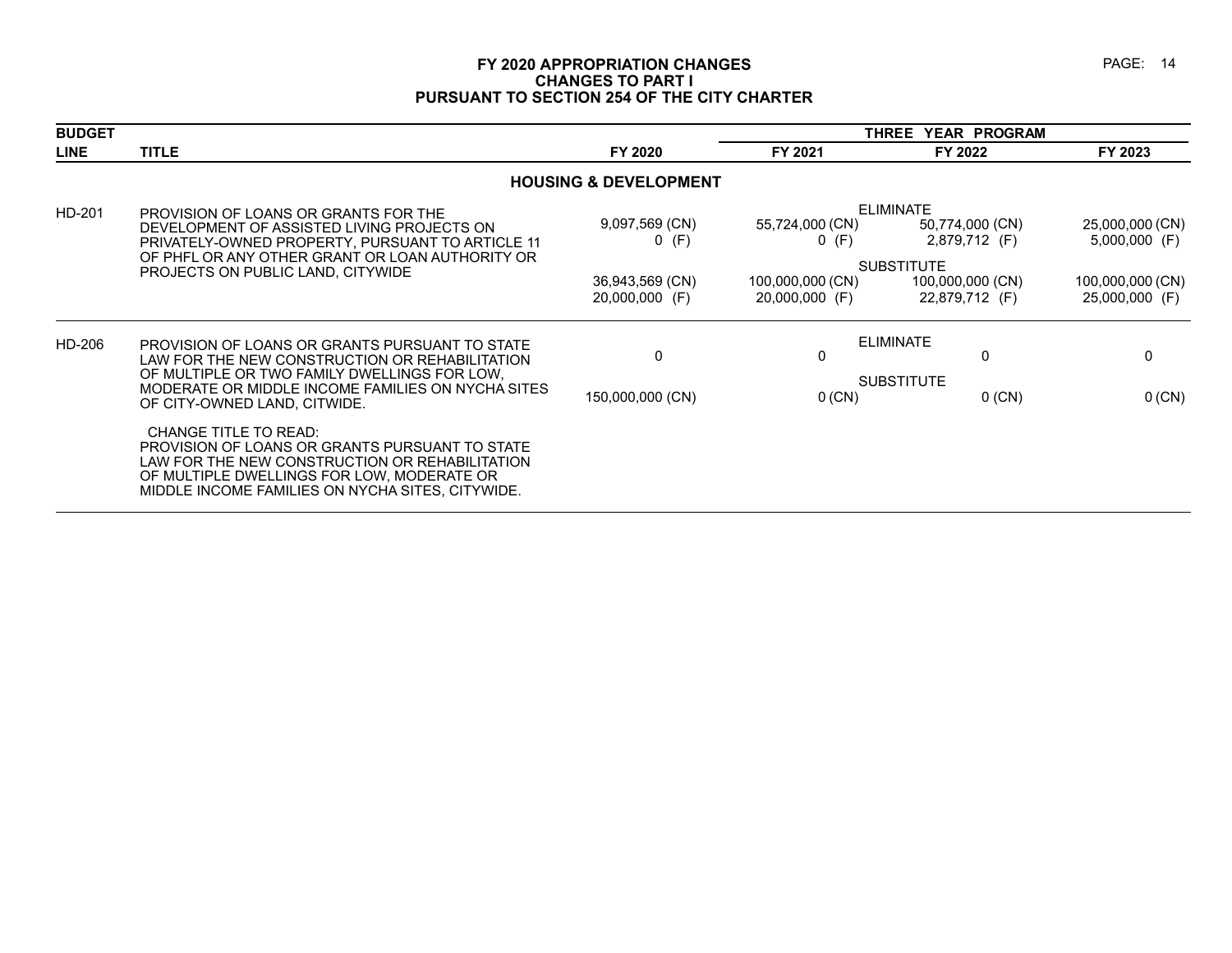| <b>BUDGET</b> |                                                                                                                                                                                                                                                                                                                 |                          |               | THREE YEAR PROGRAM                         |          |
|---------------|-----------------------------------------------------------------------------------------------------------------------------------------------------------------------------------------------------------------------------------------------------------------------------------------------------------------|--------------------------|---------------|--------------------------------------------|----------|
| <b>LINE</b>   | <b>TITLE</b>                                                                                                                                                                                                                                                                                                    | FY 2020                  | FY 2021       | FY 2022                                    | FY 2023  |
|               |                                                                                                                                                                                                                                                                                                                 | <b>HOMELESS SERVICES</b> |               |                                            |          |
| HH-DN129      | CONSTRUCTION, RECONSTRUCTION, ACQUISITION OR<br>INSTALLATION OF A NON-CITY OWNED PHYSICAL PUBLIC<br>BETTERMENT OR IMPROVEMENT WITH A CITY PURPOSE.<br>WHICH WOULD BE CLASSIFIED AS A CAPITAL ASSET UNDER<br>GENERALLY ACCEPTED ACCOUNTING PRINCIPLES FOR<br>MUNICIPALITIES: FOR THE WOMEN'S PRISON ASSOCIATION. | 719,000 (CN)             | U<br>$0$ (CN) | ELIMINATE<br><b>SUBSTITUTE</b><br>$0$ (CN) | $0$ (CN) |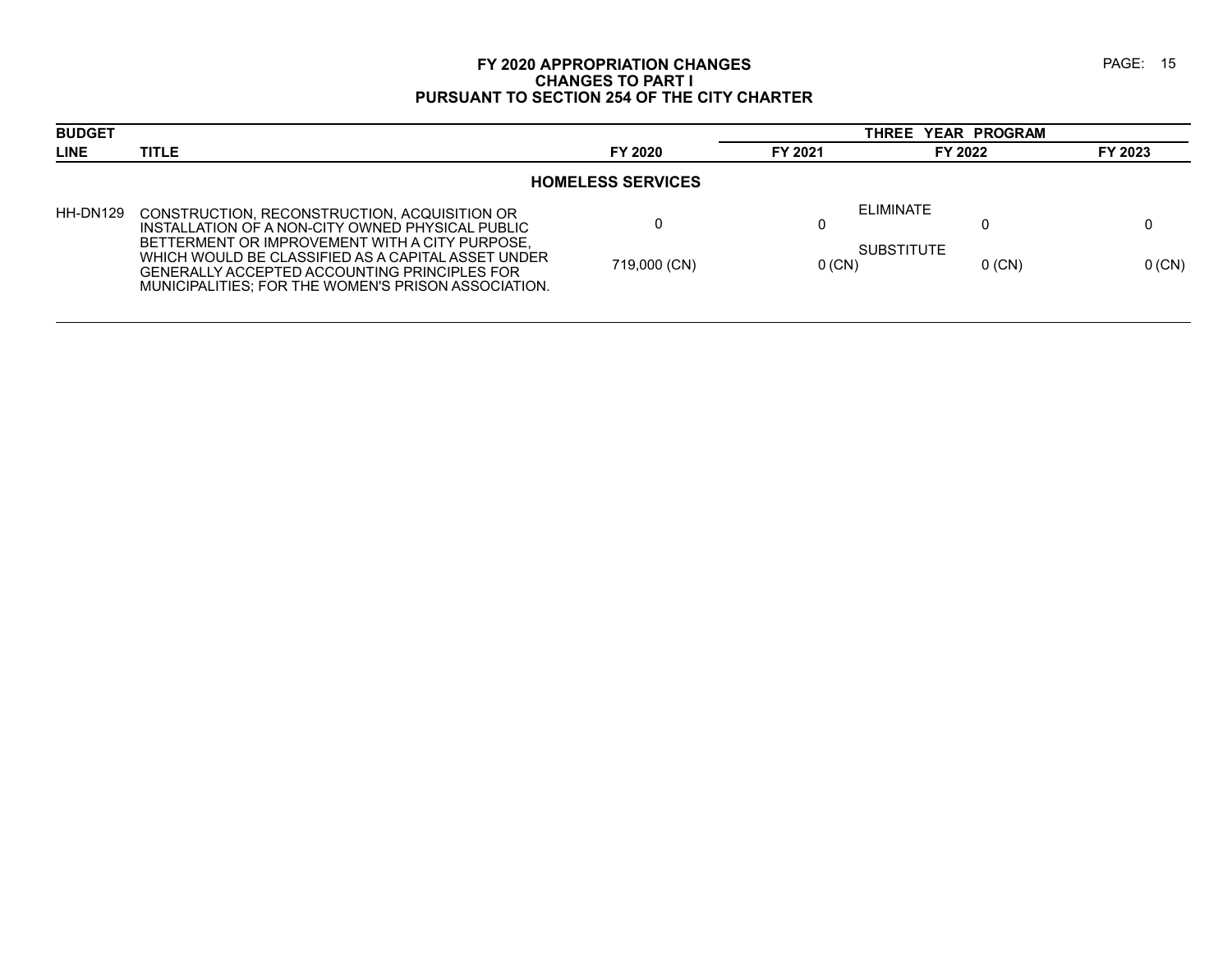| <b>BUDGET</b> |                                                                                                                                                                                                                                                                                                                                          |                | THREE YEAR PROGRAM |                           |         |
|---------------|------------------------------------------------------------------------------------------------------------------------------------------------------------------------------------------------------------------------------------------------------------------------------------------------------------------------------------------|----------------|--------------------|---------------------------|---------|
| <b>LINE</b>   | <b>TITLE</b>                                                                                                                                                                                                                                                                                                                             | FY 2020        | FY 2021            | FY 2022                   | FY 2023 |
|               |                                                                                                                                                                                                                                                                                                                                          | <b>HEALTH</b>  |                    |                           |         |
| HL-DN01A      | (NEW PROJECT)                                                                                                                                                                                                                                                                                                                            | 103,000 (CN)   | $0$ (CN)           | (NEW PROJECT)<br>$0$ (CN) | 0 (CN)  |
|               | CONSTRUCTION, RECONSTRUCTION, ACQUISITION OR<br>INSTALLATION OF A NON-CITY OWNED PHYSICAL PUBLIC<br>BETTERMENT OR IMPROVEMENT WITH A CITY PURPOSE.<br>WHICH WOULD BE CLASSIFIED AS A CAPITAL ASSET UNDER<br>GENERALLY ACCEPTED ACCOUNTING PRINCIPLES FOR<br>MUNICIPALITIES; FOR THE UPPER MANHATTAN MENTAL<br><b>HEALTH CLINIC, INC.</b> |                |                    |                           |         |
| HL-DN02F      | (NEW PROJECT)                                                                                                                                                                                                                                                                                                                            |                |                    | (NEW PROJECT)             |         |
|               | CONSTRUCTION, RECONSTRUCTION, ACQUISITION OR<br>INSTALLATION OF A NON-CITY OWNED PHYSICAL PUBLIC<br>BETTERMENT OR IMPROVEMENT WITH A CITY PURPOSE.<br>WHICH WOULD BE CLASSIFIED AS A CAPITAL ASSET UNDER<br>GENERALLY ACCEPTED ACCOUNTING PRINCIPLES FOR<br>MUNICIPALITIES; FOR THE METROPOLITAN CENTER FOR<br><b>MENTAL HEALTH.</b>     | 127,000 (CN)   | $0$ (CN)           | $0$ (CN)                  | 0 (CN)  |
| HL-DN02G      | (NEW PROJECT)                                                                                                                                                                                                                                                                                                                            |                |                    | (NEW PROJECT)             |         |
|               | CONSTRUCTION, RECONSTRUCTION, ACQUISITION OR<br>INSTALLATION OF A NON-CITY OWNED PHYSICAL PUBLIC<br>BETTERMENT OR IMPROVEMENT WITH A CITY PURPOSE.<br>WHICH WOULD BE CLASSIFIED AS A CAPITAL ASSET UNDER<br>GENERALLY ACCEPTED ACCOUNTING PRINCIPLES FOR<br>MUNICIPALITIES; FOR DESTINATION TOMORROW.                                    | 85,000 (CN)    | 0 (CN)             | $0$ (CN)                  | 0 (CN)  |
| HL-DN050      | CONSTRUCTION, RECONSTRUCTION, ACQUISITION OR                                                                                                                                                                                                                                                                                             | 0              | $\Omega$           | <b>ELIMINATE</b><br>0     | 0       |
|               | INSTALLATION OF A NON-CITY OWNED PHYSICAL PUBLIC<br>BETTERMENT OR IMPROVEMENT WITH A CITY PURPOSE,                                                                                                                                                                                                                                       |                |                    | <b>SUBSTITUTE</b>         |         |
|               | WHICH WOULD BE CLASSIFIED AS A CAPITAL ASSET UNDER<br>GENERALLY ACCEPTED ACCOUNTING PRINCIPLES FOR<br>MUNICIPALITIES; FOR THE BETH ISRAEL MEDICAL CENTER                                                                                                                                                                                 | 1,557,000 (CN) | 0 (CN)             | $0$ (CN)                  | 0 (CN)  |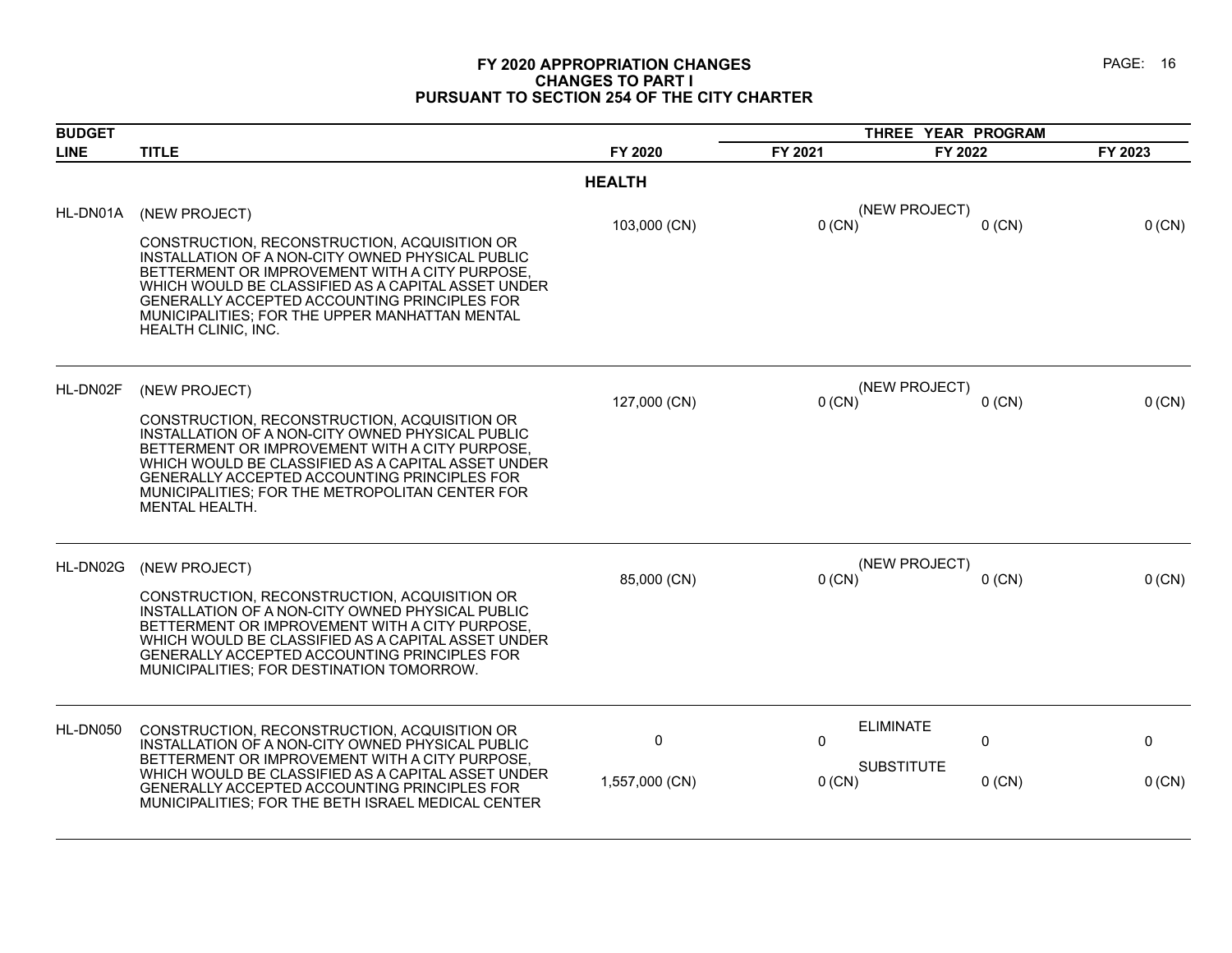| <b>BUDGET</b> |                                                                                                                                                                                                                           |                |              | THREE YEAR PROGRAM                    |              |              |
|---------------|---------------------------------------------------------------------------------------------------------------------------------------------------------------------------------------------------------------------------|----------------|--------------|---------------------------------------|--------------|--------------|
| <b>LINE</b>   | <b>TITLE</b>                                                                                                                                                                                                              | FY 2020        | FY 2021      | FY 2022                               |              | FY 2023      |
|               |                                                                                                                                                                                                                           | <b>HEALTH</b>  |              |                                       |              |              |
| HL-DN082      | CONSTRUCTION, RECONSTRUCTION, ACQUISITION OR<br>INSTALLATION OF A NON-CITY OWNED PHYSICAL PUBLIC<br>BETTERMENT OR IMPROVEMENT WITH A CITY PURPOSE.                                                                        | $\Omega$       | $\mathbf{0}$ | <b>ELIMINATE</b><br><b>SUBSTITUTE</b> | $\Omega$     | $\mathbf{0}$ |
|               | WHICH WOULD BE CLASSIFIED AS A CAPITAL ASSET UNDER<br><b>GENERALLY ACCEPTED ACCOUNTING PRINCIPLES FOR</b><br>MUNICIPALITIES; FOR THE CHARLES B. WANG COMMUNITY<br><b>HEALTH CENTER.</b>                                   | 818,000 (CN)   | 0 (CN)       |                                       | $0$ (CN)     | 0 (CN)       |
| HL-DN084      | CONSTRUCTION, RECONSTRUCTION, ACQUISITION OR<br>INSTALLATION OF A NON-CITY OWNED PHYSICAL PUBLIC<br>BETTERMENT OR IMPROVEMENT WITH A CITY PURPOSE.                                                                        | 0              | $\mathbf{0}$ | <b>ELIMINATE</b>                      | $\mathbf 0$  | $\Omega$     |
|               | WHICH WOULD BE CLASSIFIED AS A CAPITAL ASSET UNDER<br>GENERALLY ACCEPTED ACCOUNTING PRINCIPLES FOR<br>MUNICIPALITIES; FOR COMMUNITY HEALTH PROJECT, INC.<br>D/B/A CALLEN-LORDE COMMUNITY HEALTH CENTER<br>(CALLEN-LORDE). | 1,974,000 (CN) | 0 (CN)       | <b>SUBSTITUTE</b>                     | $0$ (CN)     | 0 (CN)       |
| HL-DN096      | CONSTRUCTION, RECONSTRUCTION, ACQUISITION OR<br>INSTALLATION OF A NON-CITY OWNED PHYSICAL PUBLIC                                                                                                                          | 0              | $\Omega$     | <b>ELIMINATE</b>                      | 0            | $\mathbf 0$  |
|               | BETTERMENT OR IMPROVEMENT WITH A CITY PURPOSE.<br>WHICH WOULD BE CLASSIFIED AS A CAPITAL ASSET UNDER<br><b>GENERALLY ACCEPTED ACCOUNTING PRINCIPLES FOR</b><br>MUNICIPALITIES: FOR THE CHAI LIFELINE.                     | 173,000 (CN)   | $0$ (CN)     | <b>SUBSTITUTE</b>                     | $0$ (CN)     | 0 (CN)       |
| HL-DN192      | CONSTRUCTION, RECONSTRUCTION, ACQUISITION OR<br>INSTALLATION OF A NON-CITY OWNED PHYSICAL PUBLIC                                                                                                                          | $\mathbf 0$    | $\Omega$     | <b>ELIMINATE</b>                      | $\mathbf{0}$ | $\mathbf{0}$ |
|               | BETTERMENT OR IMPROVEMENT WITH A CITY PURPOSE.<br>WHICH WOULD BE CLASSIFIED AS A CAPITAL ASSET UNDER<br>GENERALLY ACCEPTED ACCOUNTING PRINCIPLES FOR<br>MUNICIPALITIES; FOR THE INTERFAITH MEDICAL CENTER.                | 1,863,000 (CN) | $0$ (CN)     | <b>SUBSTITUTE</b>                     | $0$ (CN)     | 0 (CN)       |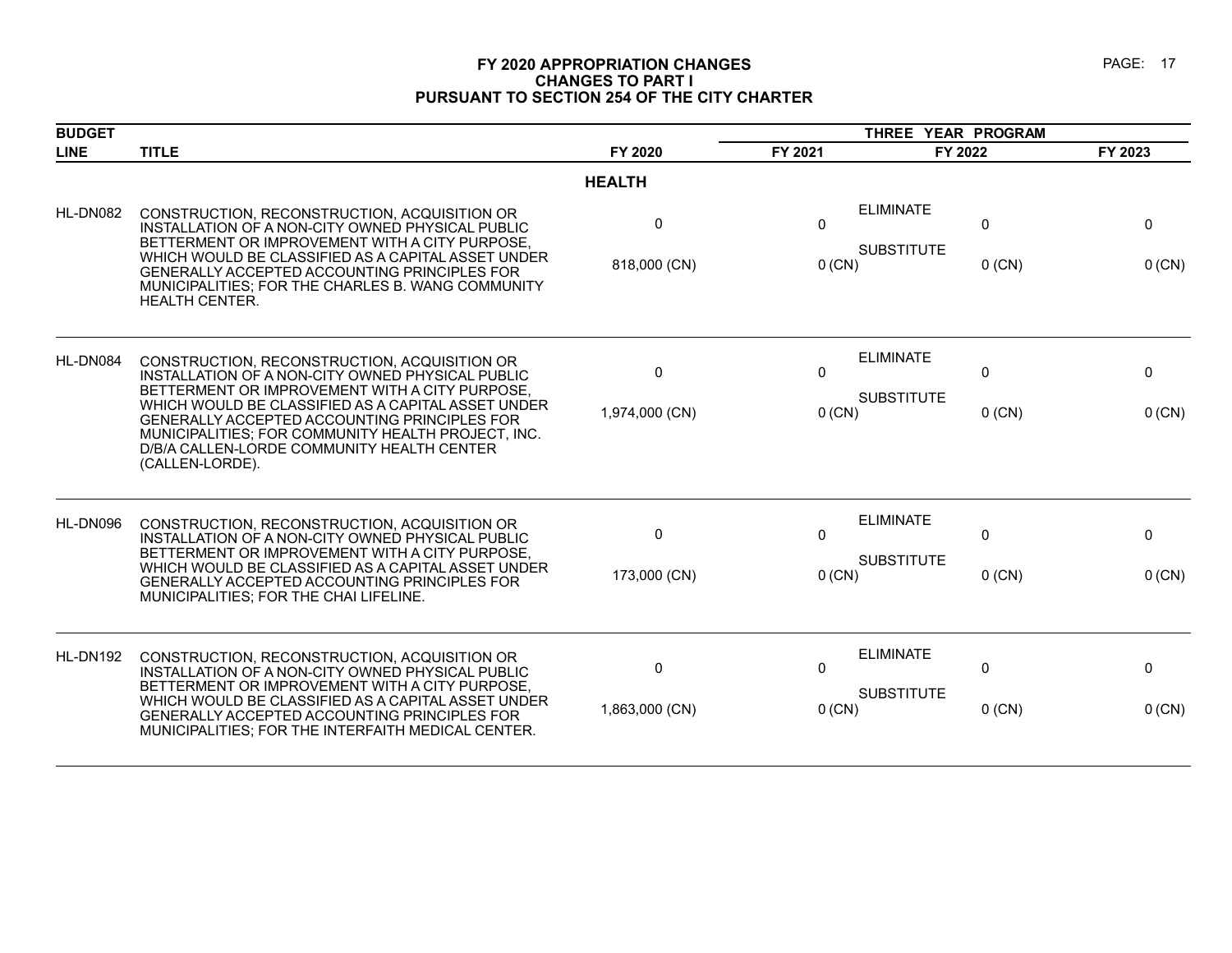| <b>BUDGET</b> |                                                                                                                                                                                                    |                | THREE YEAR PROGRAM |                   |          |         |
|---------------|----------------------------------------------------------------------------------------------------------------------------------------------------------------------------------------------------|----------------|--------------------|-------------------|----------|---------|
| <b>LINE</b>   | <b>TITLE</b>                                                                                                                                                                                       | FY 2020        | FY 2021            | FY 2022           |          | FY 2023 |
|               |                                                                                                                                                                                                    | <b>HEALTH</b>  |                    |                   |          |         |
| HL-DN228      | CONSTRUCTION, RECONSTRUCTION, ACQUISITION OR<br>INSTALLATION OF A NON-CITY OWNED PHYSICAL PUBLIC<br>BETTERMENT OR IMPROVEMENT WITH A CITY PURPOSE.                                                 | 0              | 0                  | <b>ELIMINATE</b>  | 0        | 0       |
|               | WHICH WOULD BE CLASSIFIED AS A CAPITAL ASSET UNDER<br>GENERALLY ACCEPTED ACCOUNTING PRINCIPLES FOR<br>MUNICIPALITIES; FOR THE KINGSBROOK JEWISH MEDICAL<br>CENTER.                                 | 1,193,000 (CN) | $0$ (CN)           | <b>SUBSTITUTE</b> | $0$ (CN) | 0 (CN)  |
| HL-DN254      | CONSTRUCTION, RECONSTRUCTION, ACQUISITION OR<br>INSTALLATION OF A NON-CITY OWNED PHYSICAL PUBLIC<br>BETTERMENT OR IMPROVEMENT WITH A CITY PURPOSE.                                                 | $\pmb{0}$      | $\mathbf 0$        | <b>ELIMINATE</b>  | 0        | 0       |
|               | WHICH WOULD BE CLASSIFIED AS A CAPITAL ASSET UNDER<br>GENERALLY ACCEPTED ACCOUNTING PRINCIPLES FOR<br>MUNICIPALITIES; FOR THE MAIMONIDES MEDICAL CENTER                                            | 3,196,000 (CN) | $0$ (CN)           | <b>SUBSTITUTE</b> | $0$ (CN) | 0 (CN)  |
| HL-DN336      | CONSTRUCTION, RECONSTRUCTION, ACQUISITION OR<br>INSTALLATION OF A NON-CITY OWNED PHYSICAL PUBLIC                                                                                                   | $\mathbf 0$    | $\Omega$           | <b>ELIMINATE</b>  | 0        | 0       |
|               | BETTERMENT OR IMPROVEMENT WITH A CITY PURPOSE.<br>WHICH WOULD BE CLASSIFIED AS A CAPITAL ASSET UNDER<br>GENERALLY ACCEPTED ACCOUNTING PRINCIPLES FOR<br>MUNICIPALITIES; FOR THE PROJECT RENEWAL    | 749,000 (CN)   | 0 (CN)             | <b>SUBSTITUTE</b> | $0$ (CN) | 0 (CN)  |
| HL-DN346      | CONSTRUCTION, RECONSTRUCTION, ACQUISITION OR<br>INSTALLATION OF A NON-CITY OWNED PHYSICAL PUBLIC<br>BETTERMENT OR IMPROVEMENT WITH A CITY PURPOSE.                                                 | 0              | $\mathbf{0}$       | <b>ELIMINATE</b>  | 0        | 0       |
|               | WHICH WOULD BE CLASSIFIED AS A CAPITAL ASSET UNDER<br>GENERALLY ACCEPTED ACCOUNTING PRINCIPLES FOR<br>MUNICIPALITIES; FOR THE RICHMOND UNIVERSITY<br>MEDICAL CENTER.                               | 8,916,000 (CN) | $0$ (CN)           | <b>SUBSTITUTE</b> | $0$ (CN) | 0 (CN)  |
| HL-DN363      | CONSTRUCTION, RECONSTRUCTION, ACQUISITION OR<br>INSTALLATION OF A NON-CITY OWNED PHYSICAL PUBLIC                                                                                                   | 0              | $\Omega$           | <b>ELIMINATE</b>  | 0        | 0       |
|               | BETTERMENT OR IMPROVEMENT WITH A CITY PURPOSE.<br>WHICH WOULD BE CLASSIFIED AS A CAPITAL ASSET UNDER<br>GENERALLY ACCEPTED ACCOUNTING PRINCIPLES FOR<br>MUNICIPALITIES; FOR ST. BARNABAS HOSPITAL. | 416,000 (CN)   | 0 (CN)             | <b>SUBSTITUTE</b> | $0$ (CN) | 0 (CN)  |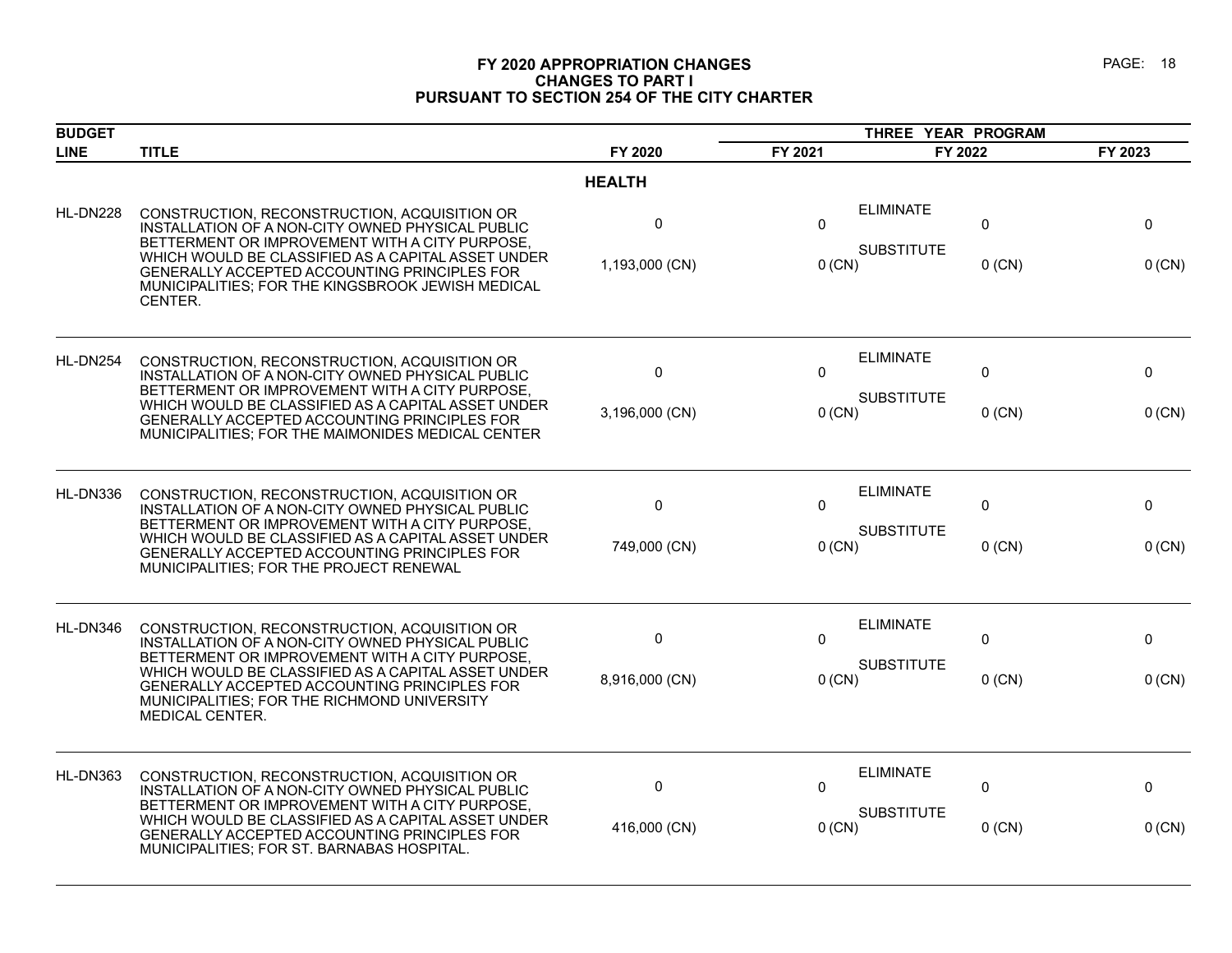| <b>BUDGET</b> |                                                                                                                                                                                                                                                                                                                                                                                 |                             | THREE YEAR PROGRAM     |                                                                  |                        |  |
|---------------|---------------------------------------------------------------------------------------------------------------------------------------------------------------------------------------------------------------------------------------------------------------------------------------------------------------------------------------------------------------------------------|-----------------------------|------------------------|------------------------------------------------------------------|------------------------|--|
| <b>LINE</b>   | <b>TITLE</b>                                                                                                                                                                                                                                                                                                                                                                    | FY 2020                     | FY 2021                | FY 2022                                                          | FY 2023                |  |
|               |                                                                                                                                                                                                                                                                                                                                                                                 | <b>HEALTH</b>               |                        |                                                                  |                        |  |
| HL-DN367      | CONSTRUCTION, RECONSTRUCTION, ACQUISITION OR<br>INSTALLATION OF A NON-CITY OWNED PHYSICAL PUBLIC<br>BETTERMENT OR IMPROVEMENT WITH A CITY PURPOSE,<br>WHICH WOULD BE CLASSIFIED AS A CAPITAL ASSET UNDER<br>GENERALLY ACCEPTED ACCOUNTING PRINCIPLES FOR<br>MUNICIPALITIES; FOR THE ST. MARY'S HEALTHCARE<br>SYSTEM FOR CHILDREN.                                               | 0<br>273,000 (CN)           | $\mathbf{0}$<br>0 (CN) | <b>ELIMINATE</b><br>$\Omega$<br><b>SUBSTITUTE</b><br>$0$ (CN)    | 0<br>0 (CN)            |  |
| HL-DN561      | CONSTRUCTION, RECONSTRUCTION, ACQUISITION OR<br>INSTALLATION OF A NON-CITY OWNED PHYSICAL PUBLIC<br>BETTERMENT OR IMPROVEMENT WITH A CITY PURPOSE.<br>WHICH WOULD BE CLASSIFIED AS A CAPITAL ASSET UNDER<br>GENERALLY ACCEPTED ACCOUNTING PRINCIPLES FOR<br>MUNICIPALITIES; FOR THE COMMUNITY HEALTHCARE<br>NETWORK.                                                            | $\mathbf 0$<br>750,000 (CN) | $\Omega$<br>0 (CN)     | <b>ELIMINATE</b><br>$\Omega$<br><b>SUBSTITUTE</b><br>$0$ (CN)    | $\Omega$<br>0 (CN)     |  |
| HL-DN562      | CONSTRUCTION, RECONSTRUCTION, ACQUISITION OR<br>INSTALLATION OF A NON-CITY OWNED PHYSICAL PUBLIC<br>BETTERMENT OR IMPROVEMENT WITH A CITY PURPOSE.<br>WHICH WOULD BE CLASSIFIED AS A CAPITAL ASSET UNDER<br>GENERALLY ACCEPTED ACCOUNTING PRINCIPLES FOR<br><b>MUNICIPALITIES; FOR</b><br>NEWYORK-PRESBYTERIAN/BROOKLYN METHODIST,<br>FORMERLY THE NEW YORK METHODIST HOSPITAL. | 0<br>43,000 (CN)            | $\Omega$<br>$0$ (CN)   | <b>ELIMINATE</b><br>$\mathbf 0$<br><b>SUBSTITUTE</b><br>$0$ (CN) | 0<br>$0$ (CN)          |  |
| HL-DN652      | CONSTRUCTION, RECONSTRUCTION, ACQUISITION OR<br>INSTALLATION OF A NON-CITY OWNED PHYSICAL PUBLIC<br>BETTERMENT OR IMPROVEMENT WITH A CITY PURPOSE.<br>WHICH WOULD BE CLASSIFIED AS A CAPITAL ASSET UNDER<br>GENERALLY ACCEPTED ACCOUNTING PRINCIPLES FOR<br>MUNICIPALITIES; FOR THE THE NEW YORK AND<br>PRESBYTERIAN HOSPITAL.                                                  | 0<br>135,000 (CN)           | $\Omega$<br>$0$ (CN)   | <b>ELIMINATE</b><br>$\Omega$<br><b>SUBSTITUTE</b><br>$0$ (CN)    | $\mathbf{0}$<br>0 (CN) |  |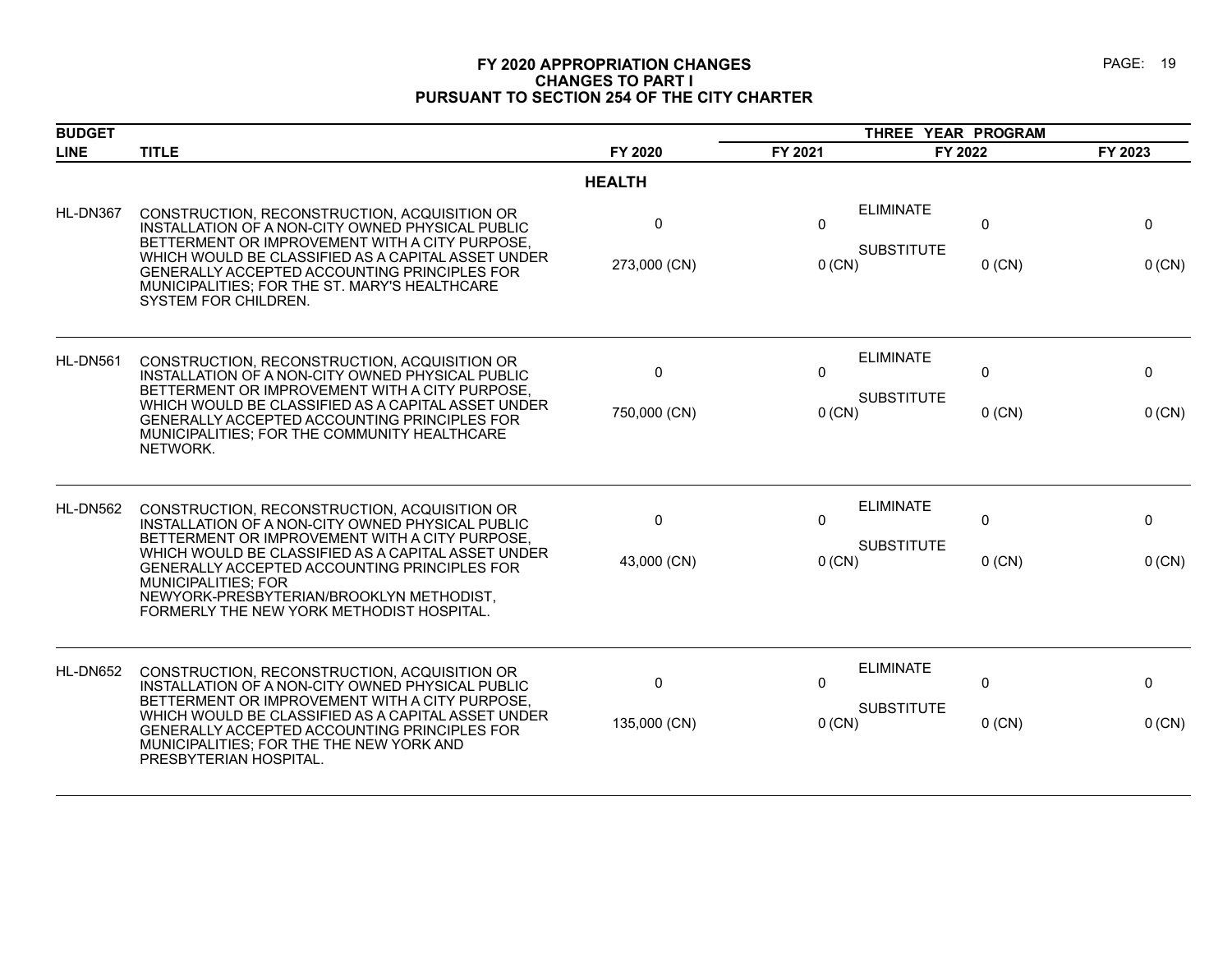| <b>BUDGET</b> |                                                                                                                                                                                                           |                |         | THREE YEAR PROGRAM                                   |             |
|---------------|-----------------------------------------------------------------------------------------------------------------------------------------------------------------------------------------------------------|----------------|---------|------------------------------------------------------|-------------|
| <b>LINE</b>   | <b>TITLE</b>                                                                                                                                                                                              | FY 2020        | FY 2021 | FY 2022                                              | FY 2023     |
|               |                                                                                                                                                                                                           | <b>HEALTH</b>  |         |                                                      |             |
| HL-DN775      | CONSTRUCTION, RECONSTRUCTION, ACQUISITION OR<br>INSTALLATION OF A NON-CITY OWNED PHYSICAL PUBLIC<br>BETTERMENT OR IMPROVEMENT WITH A CITY PURPOSE,                                                        | $\Omega$       | 0       | <b>ELIMINATE</b><br>$\mathbf 0$<br><b>SUBSTITUTE</b> | $\mathbf 0$ |
|               | WHICH WOULD BE CLASSIFIED AS A CAPITAL ASSET UNDER<br>GENERALLY ACCEPTED ACCOUNTING PRINCIPLES FOR<br>MUNICIPALITIES; FOR THE ODA PRIMARY HEALTH CARE<br>NETWORK.                                         | 97,000 (CN)    | 0 (CN)  | $0$ (CN)                                             | 0 (CN)      |
| HL-DN843      | CONSTRUCTION, RECONSTRUCTION, ACQUISITION OR<br>INSTALLATION OF A NON-CITY OWNED PHYSICAL PUBLIC<br>BETTERMENT OR IMPROVEMENT WITH A CITY PURPOSE.                                                        | $\mathbf 0$    | 0       | <b>ELIMINATE</b><br>$\Omega$                         | 0           |
|               | WHICH WOULD BE CLASSIFIED AS A CAPITAL ASSET UNDER<br>GENERALLY ACCEPTED ACCOUNTING PRINCIPLES FOR<br>MUNICIPALITIES; FOR THE BRONX AIDS SERVICES, INC.                                                   | 1,000,000 (CN) | 0 (CN)  | <b>SUBSTITUTE</b><br>$0$ (CN)                        | 0 (CN)      |
| HL-DN881      | CONSTRUCTION, RECONSTRUCTION, ACQUISITION OR<br>INSTALLATION OF A NON-CITY OWNED PHYSICAL PUBLIC<br>BETTERMENT OR IMPROVEMENT WITH A CITY PURPOSE,                                                        | $\Omega$       | 0       | <b>ELIMINATE</b><br>$\Omega$                         | $\Omega$    |
|               | WHICH WOULD BE CLASSIFIED AS A CAPITAL ASSET UNDER<br>GENERALLY ACCEPTED ACCOUNTING PRINCIPLES FOR<br>MUNICIPALITIES: FOR INSTITUTE FOR COMMUNITY LIVING<br>INC.                                          | 179,000 (CN)   | 0 (CN)  | <b>SUBSTITUTE</b><br>$0$ (CN)                        | 0 (CN)      |
| HL-DN916      | CONSTRUCTION, RECONSTRUCTION, ACQUISITION OR<br>INSTALLATION OF A NON-CITY OWNED PHYSICAL PUBLIC                                                                                                          | 0              | 0       | <b>ELIMINATE</b><br>0                                | 0           |
|               | BETTERMENT OR IMPROVEMENT WITH A CITY PURPOSE,<br>WHICH WOULD BE CLASSIFIED AS A CAPITAL ASSET UNDER<br><b>GENERALLY ACCEPTED ACCOUNTING PRINCIPLES FOR</b><br>MUNICIPALITIES; FOR THE FLOATING HOSPITAL. | 54,000 (CN)    | 0 (CN)  | <b>SUBSTITUTE</b><br>$0$ (CN)                        | 0 (CN)      |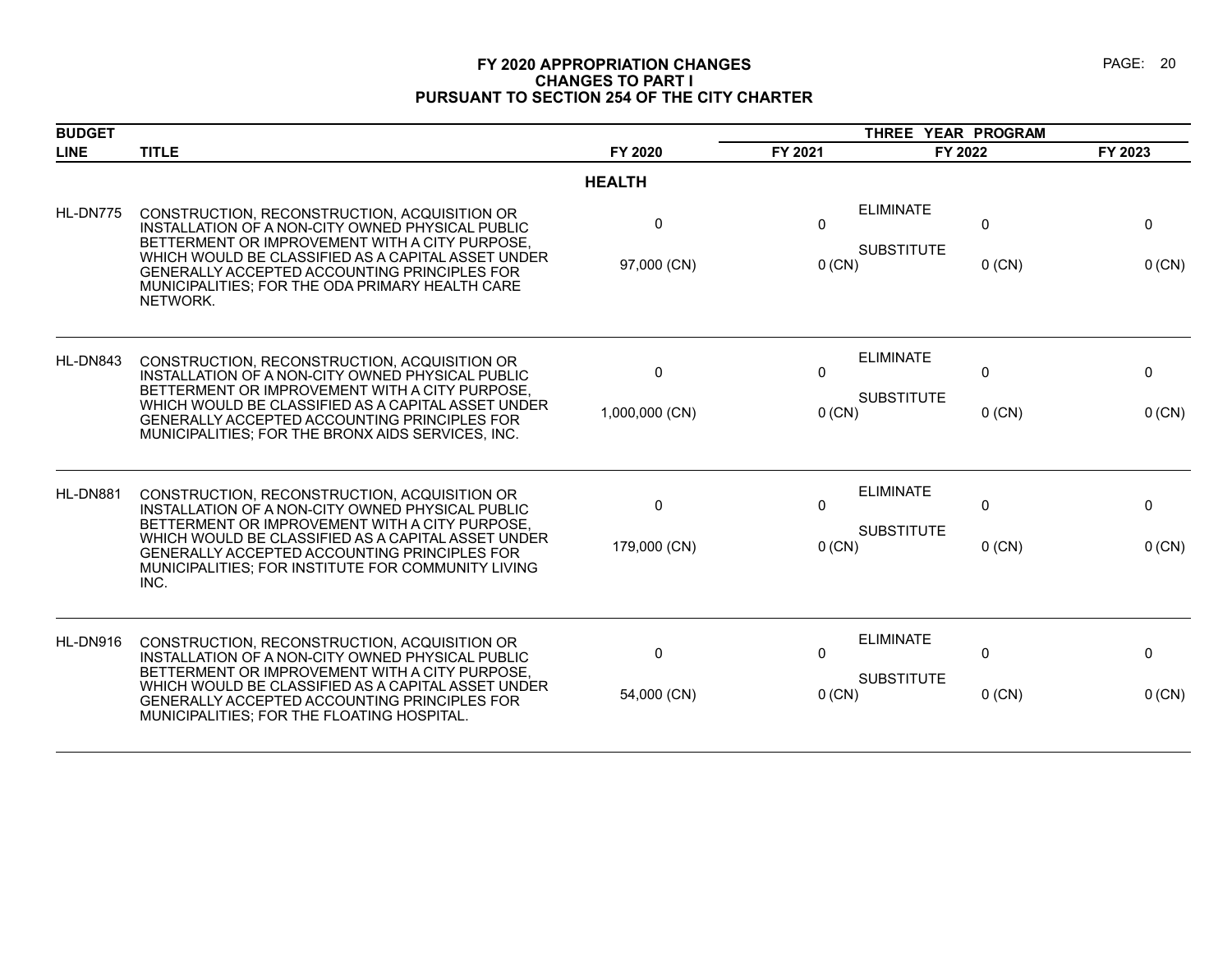| <b>BUDGET</b> |                                                                                                                                                                                                                                                                       |                          | THREE YEAR PROGRAM      |                                                                          |                                |  |
|---------------|-----------------------------------------------------------------------------------------------------------------------------------------------------------------------------------------------------------------------------------------------------------------------|--------------------------|-------------------------|--------------------------------------------------------------------------|--------------------------------|--|
| <b>LINE</b>   | <b>TITLE</b>                                                                                                                                                                                                                                                          | FY 2020                  | FY 2021                 | FY 2022                                                                  | FY 2023                        |  |
|               |                                                                                                                                                                                                                                                                       | <b>HEALTH</b>            |                         |                                                                          |                                |  |
| <b>HL-82</b>  | ALL BUILDINGS, ALL BOROUGHS, CONSTRUCTION,<br>RECONSTRUCTION, REHABILITATION, MODERNIZATION,<br>EQUIPMENT, FIRE-PREVENTION, ELEVATOR<br>REPLACEMENTS AND RELATED COSTS                                                                                                | $0$ (CN)<br>$0$ (S)      | 47,799,748 (CN)<br>0(S) | <b>ELIMINATE</b><br>106,180,000 (CN)<br>467,117 (S)<br><b>SUBSTITUTE</b> | 34,593,000 (CN)<br>464,000 (S) |  |
|               | <b>CHANGE TITLE TO READ:</b><br>ALL BUILDINGS, ALL BOROUGHS, CONSTRUCTION,<br>RECONSTRUCTION, REHABILITATION, MODERNIZATION,<br>EQUIPMENT, VEHICLES, FIRE-PREVENTION, ELEVATOR<br>REPLACEMENTS AND RELATED COSTS                                                      | $0$ (CN)<br>$0$ (S)      | 47,799,748 (CN)<br>0(S) | 106,180,000 (CN)<br>467,117 (S)                                          | 34,593,000 (CN)<br>464,000 (S) |  |
| <b>HL-83</b>  | ALL BUILDINGS, ALL BOROUGHS, CONSTRUCTION,<br>RECONSTRUCTION, REHABILITATION, MODERNIZATION,<br>EQUIPMENT, VEHICLES, FIRE-PREVENTION, ELEVATOR<br>REPLACEMENTS AND RELATED COSTS                                                                                      | $0$ (CN)<br>16,500 $(F)$ | 0 (CN)<br>0(F)          | <b>ELIMINATE</b><br>134,009 (CN)<br>$0$ (F)<br><b>SUBSTITUTE</b>         | 7,703,000 (CN)<br>$0$ (F)      |  |
|               | <b>CHANGE TITLE TO READ:</b><br>ALL BUILDINGS, ALL BOROUGHS, CONSTRUCTION,<br>RECONSTRUCTION, REHABILITATION, MODERNIZATION,<br>EQUIPMENT, VEHICLES, FIRE-PREVENTION, ELEVATOR<br>REPLACEMENTS AND RELATED COSTS, FOR<br>IMPROVEMENTS TO MEDICAL EXAMINER FACILITIES. | $0$ (CN)<br>16,500 (F)   | 0 (CN)<br>0(F)          | 134,009 (CN)<br>$0$ (F)                                                  | 7,703,000 (CN)<br>$0$ (F)      |  |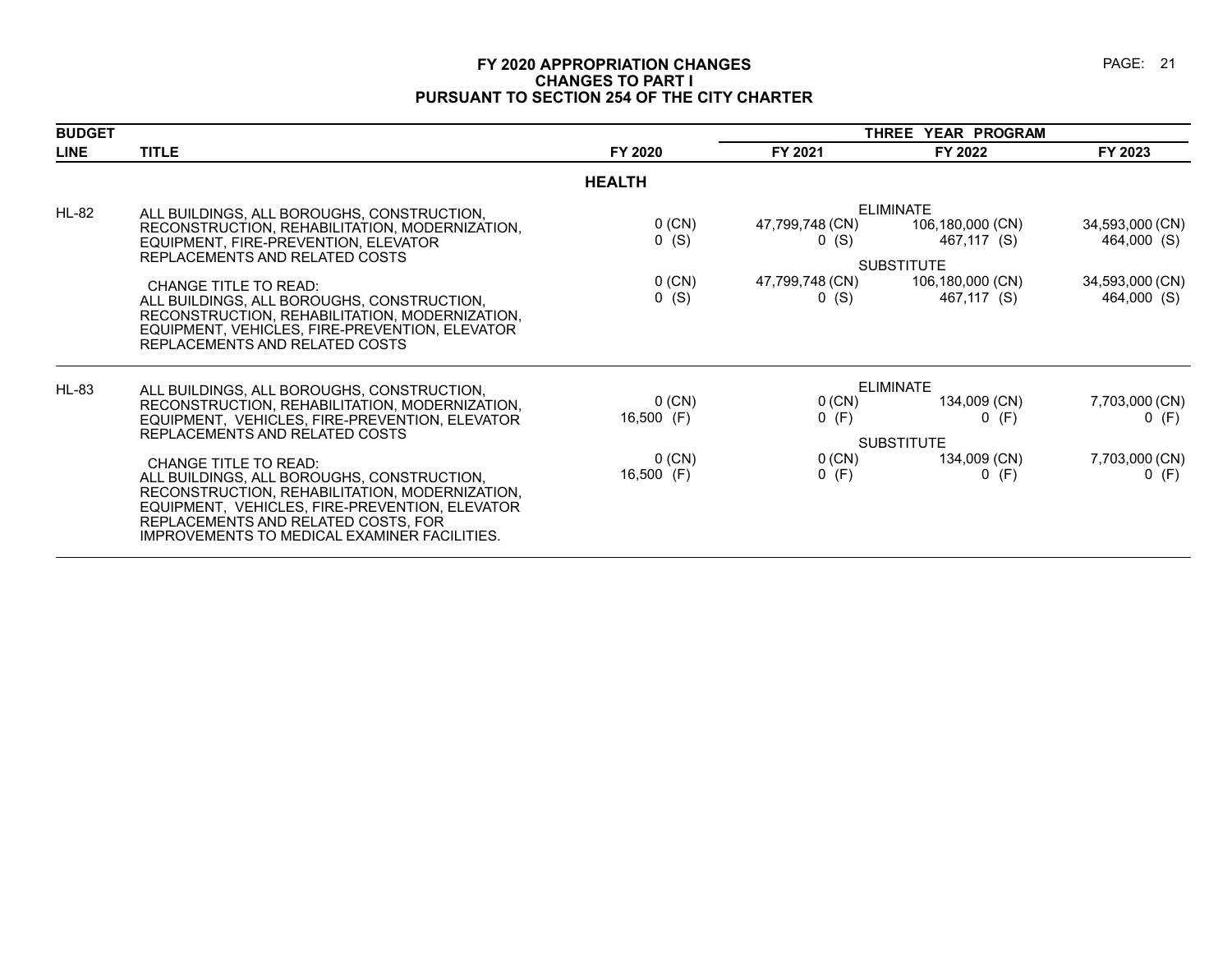| <b>BUDGET</b> |                                                                                                                                                                                      |                         |          | THREE YEAR PROGRAM            |         |
|---------------|--------------------------------------------------------------------------------------------------------------------------------------------------------------------------------------|-------------------------|----------|-------------------------------|---------|
| <b>LINE</b>   | <b>TITLE</b>                                                                                                                                                                         | FY 2020                 | FY 2021  | FY 2022                       | FY 2023 |
|               |                                                                                                                                                                                      | <b>HIGHER EDUCATION</b> |          |                               |         |
| HN-D002       | CITY COUNCIL FUNDS FOR SITE ACQUISITION.<br>CONSTRUCTION, RECONSTRUCTION, AND                                                                                                        | $\Omega$                |          | <b>ELIMINATE</b>              |         |
|               | COMPREHENSIVE RENOVATIONS TO BUILDINGS AND<br>CAMPUSES, INCLUDING PURCHASES OF EQUIPMENT AT<br>COMMUNITY COLLEGE CAMPUSES, CITYWIDE                                                  | 31,258,000 (CN)         | $0$ (CN) | <b>SUBSTITUTE</b><br>$0$ (CN) | 0 (CN)  |
| HN-D300       | CITY COUNCIL FUNDING FOR SITE ACQUISITION.<br>CONSTRUCTION, RECONSTRUCTION, IMPROVEMENTS,                                                                                            | $\Omega$                | 0        | <b>ELIMINATE</b><br>0         |         |
|               | COMPREHENSIVE RENOVATIONS AND ADDITIONS OF CITY<br>UNIVERSITY SENIOR COLLEGE CAMPUS BUILDINGS AND<br>FACILITIES, INCLUDING THE PURCHASE OF EQUIPMENT<br>AND OTHER SYSTEMS, CITYWIDE. | 33,800,000 (CN)         | 0 (CN)   | <b>SUBSTITUTE</b><br>$0$ (CN) | 0 (CN)  |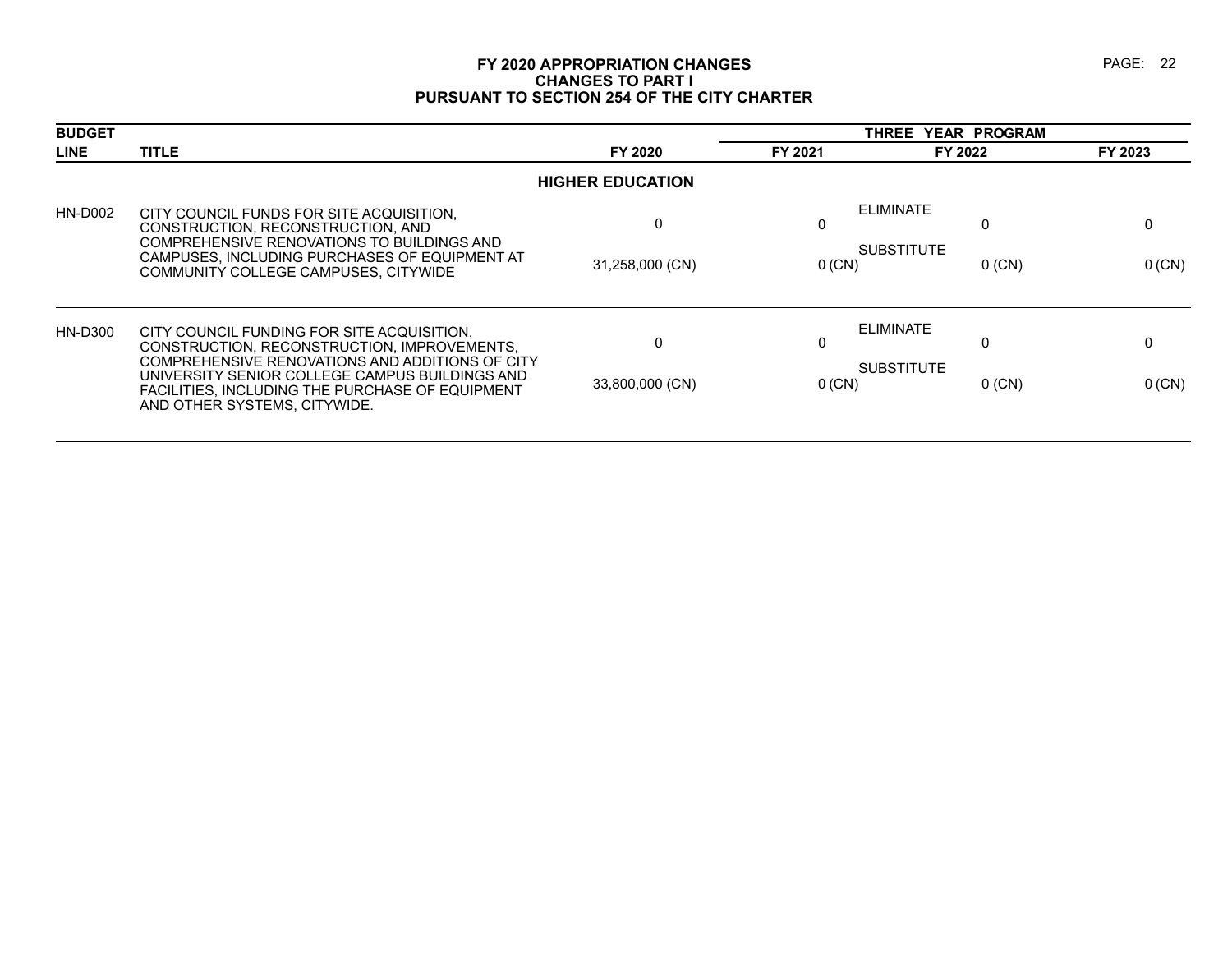| <b>BUDGET</b> |                                                                                                                                                                    |                                     |                                     | THREE YEAR PROGRAM                  |                                    |
|---------------|--------------------------------------------------------------------------------------------------------------------------------------------------------------------|-------------------------------------|-------------------------------------|-------------------------------------|------------------------------------|
| <b>LINE</b>   | <b>TITLE</b>                                                                                                                                                       | FY 2020                             | FY 2021                             | FY 2022                             | FY 2023                            |
|               |                                                                                                                                                                    | <b>HEALTH &amp; HOSPITALS CORP.</b> |                                     |                                     |                                    |
| HO-D003       | CITY COUNCIL FUNDING FOR ALL BUILDINGS, ALL<br>BOROUGHS, CONSTRUCTION, RECONSTRUCTION,                                                                             |                                     |                                     | <b>ELIMINATE</b>                    | 0                                  |
|               | REHABILITATION, MODERNIZATION, FIRE PREVENTION AND<br>ELEVATOR REPLACEMENTS, EQUIPMENT, AND VEHICLES<br>FOR THE NEW YORK CITY HEALTH AND HOSPITALS<br>CORPORATION. | 17,571,000 (CN)                     | 0 (CN)                              | <b>SUBSTITUTE</b><br>$0$ (CN)       | $0$ (CN)                           |
| HO-214        | ALL BUILDINGS, ALL BOROUGHS, CONSTRUCTION,                                                                                                                         |                                     |                                     | <b>ELIMINATE</b>                    |                                    |
|               | RECONSTRUCTION, REHABILITATION, MODERNIZATION.<br>FIRE PREVENTION AND ELEVATOR REPLACEMENTS                                                                        | 139,828,252 (CN)<br>$0$ (F)         | 259,031,000 (CN)<br>331,428,673 (F) | 154,773,000 (CN)<br>263,956,000 (F) | 74,289,000 (CN)<br>124,953,000 (F) |
|               | (INCLUDING COMMUNITY MENTAL HEALTH FACILITIES<br>PREVIOUSLY LISTED AS PROJECT MH-36), FOR THE NEW                                                                  |                                     |                                     | <b>SUBSTITUTE</b>                   |                                    |
|               | YORK CITY HEALTH AND HOSPITALS CORPORATION.                                                                                                                        | 141,492,252 (CN)<br>$0$ (F)         | 259,031,000 (CN)<br>331,428,673 (F) | 154,773,000 (CN)<br>263,956,000 (F) | 74,289,000 (CN)<br>124,953,000 (F) |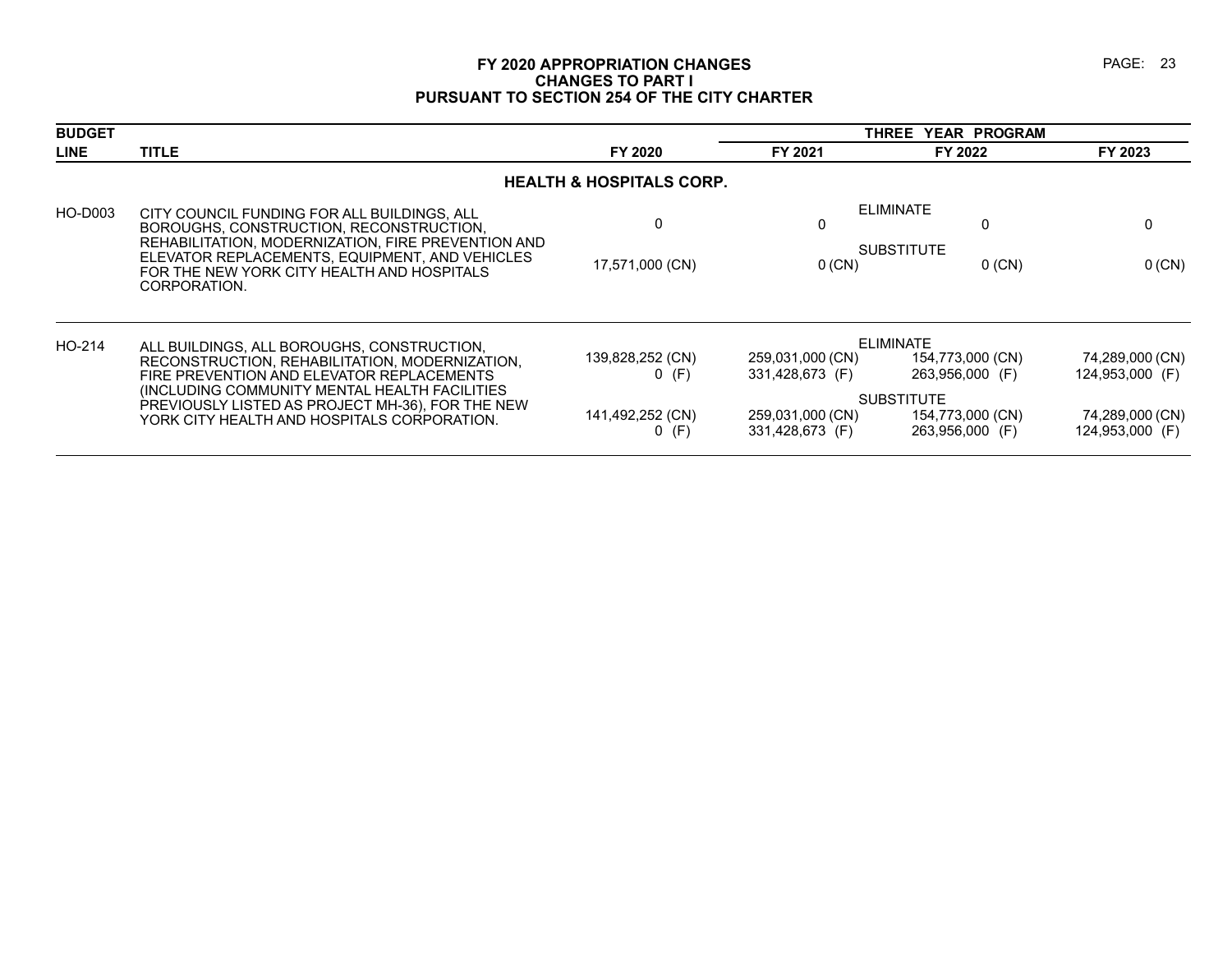| <b>BUDGET</b> |                                                                                                                                                                                                                                                                                                                                           |                        | THREE YEAR PROGRAM |                                                        |             |
|---------------|-------------------------------------------------------------------------------------------------------------------------------------------------------------------------------------------------------------------------------------------------------------------------------------------------------------------------------------------|------------------------|--------------------|--------------------------------------------------------|-------------|
| <b>LINE</b>   | <b>TITLE</b>                                                                                                                                                                                                                                                                                                                              | FY 2020                | FY 2021            | FY 2022                                                | FY 2023     |
|               |                                                                                                                                                                                                                                                                                                                                           | <b>HUMAN RESOURCES</b> |                    |                                                        |             |
| HR-DN01J      | CONSTRUCTION, RECONSTRUCTION, ACQUISITION OR<br>INSTALLATION OF A NON-CITY OWNED PHYSICAL PUBLIC<br>BETTERMENT OR IMPROVEMENT WITH A CITY PURPOSE,<br>WHICH WOULD BE CLASSIFIED AS A CAPITAL ASSET UNDER<br>GENERALLY ACCEPTED ACCOUNTING PRINCIPLES FOR<br>MUNICIPALITIES; FOR COUNCIL OF PEOPLES<br>ORGANIZATION (COPO).                | 0<br>2,369,000 (CN)    | $\Omega$<br>0 (CN) | <b>ELIMINATE</b><br>0<br><b>SUBSTITUTE</b><br>$0$ (CN) | 0<br>0 (CN) |
| HR-DN02H      | (NEW PROJECT)<br>CONSTRUCTION, RECONSTRUCTION, ACQUISITION OR<br>INSTALLATION OF A NON-CITY OWNED PHYSICAL PUBLIC<br>BETTERMENT OR IMPROVEMENT WITH A CITY PURPOSE<br>WHICH WOULD BE CLASSIFIED AS A CAPITAL ASSET UNDER<br>GENERALLY ACCEPTED ACCOUNTING PRINCIPLES FOR<br>MUNICIPALITIES; FOR CORE SERVICES GROUP, INC.                 | 75,000 (CN)            | $0$ (CN)           | (NEW PROJECT)<br>$0$ (CN)                              | 0 (CN)      |
| HR-DN02I      | (NEW PROJECT)<br>CONSTRUCTION, RECONSTRUCTION, ACQUISITION OR<br>INSTALLATION OF A NON-CITY OWNED PHYSICAL PUBLIC<br>BETTERMENT OR IMPROVEMENT WITH A CITY PURPOSE,<br>WHICH WOULD BE CLASSIFIED AS A CAPITAL ASSET UNDER<br>GENERALLY ACCEPTED ACCOUNTING PRINCIPLES FOR<br>MUNICIPALITIES; FOR THE AUDITORY ORAL SCHOOL OF<br>NEW YORK. | 176,000 (CN)           | $0$ (CN)           | (NEW PROJECT)<br>$0$ (CN)                              | 0 (CN)      |
| HR-DN803      | CONSTRUCTION, RECONSTRUCTION, ACQUISITION OR<br>INSTALLATION OF A NON-CITY OWNED PHYSICAL PUBLIC<br>BETTERMENT OR IMPROVEMENT WITH A CITY PURPOSE,<br>WHICH WOULD BE CLASSIFIED AS A CAPITAL ASSET UNDER<br>GENERALLY ACCEPTED ACCOUNTING PRINCIPLES FOR<br>MUNICIPALITIES; FOR THE CENTER FOR URBAN<br>COMMUNITY SERVICES, INC.          | 0<br>371,000 (CN)      | $\Omega$<br>0 (CN) | <b>ELIMINATE</b><br>0<br><b>SUBSTITUTE</b><br>$0$ (CN) | 0<br>0 (CN) |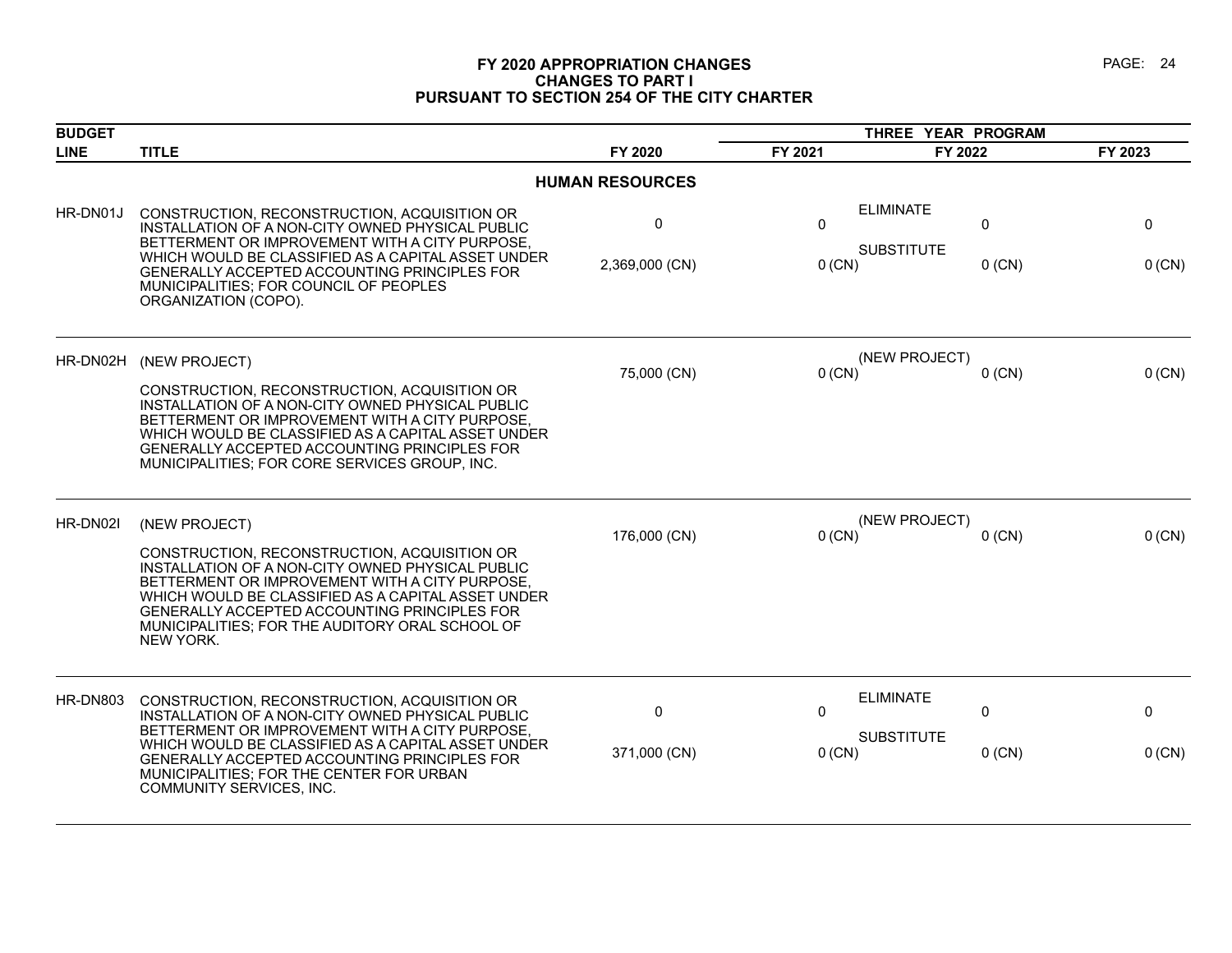| <b>BUDGET</b> |                                                                                                                                                                                                                                                                                                                                |                        |          | THREE YEAR PROGRAM                         |          |  |  |  |
|---------------|--------------------------------------------------------------------------------------------------------------------------------------------------------------------------------------------------------------------------------------------------------------------------------------------------------------------------------|------------------------|----------|--------------------------------------------|----------|--|--|--|
| <b>LINE</b>   | <b>TITLE</b>                                                                                                                                                                                                                                                                                                                   | FY 2020                | FY 2021  | FY 2022                                    | FY 2023  |  |  |  |
|               |                                                                                                                                                                                                                                                                                                                                | <b>HUMAN RESOURCES</b> |          |                                            |          |  |  |  |
| HR-DN918      | CONSTRUCTION, RECONSTRUCTION, ACQUISITION OR<br>INSTALLATION OF A NON-CITY OWNED PHYSICAL PUBLIC<br>BETTERMENT OR IMPROVEMENT WITH A CITY PURPOSE,<br>WHICH WOULD BE CLASSIFIED AS A CAPITAL ASSET UNDER<br>GENERALLY ACCEPTED ACCOUNTING PRINCIPLES FOR<br>MUNICIPALITIES: FOR KOREAN-AMERICAN FAMILY SERVICE<br>CENTER. INC. | 360,000 (CN)           | $0$ (CN) | ELIMINATE<br><b>SUBSTITUTE</b><br>$0$ (CN) | $0$ (CN) |  |  |  |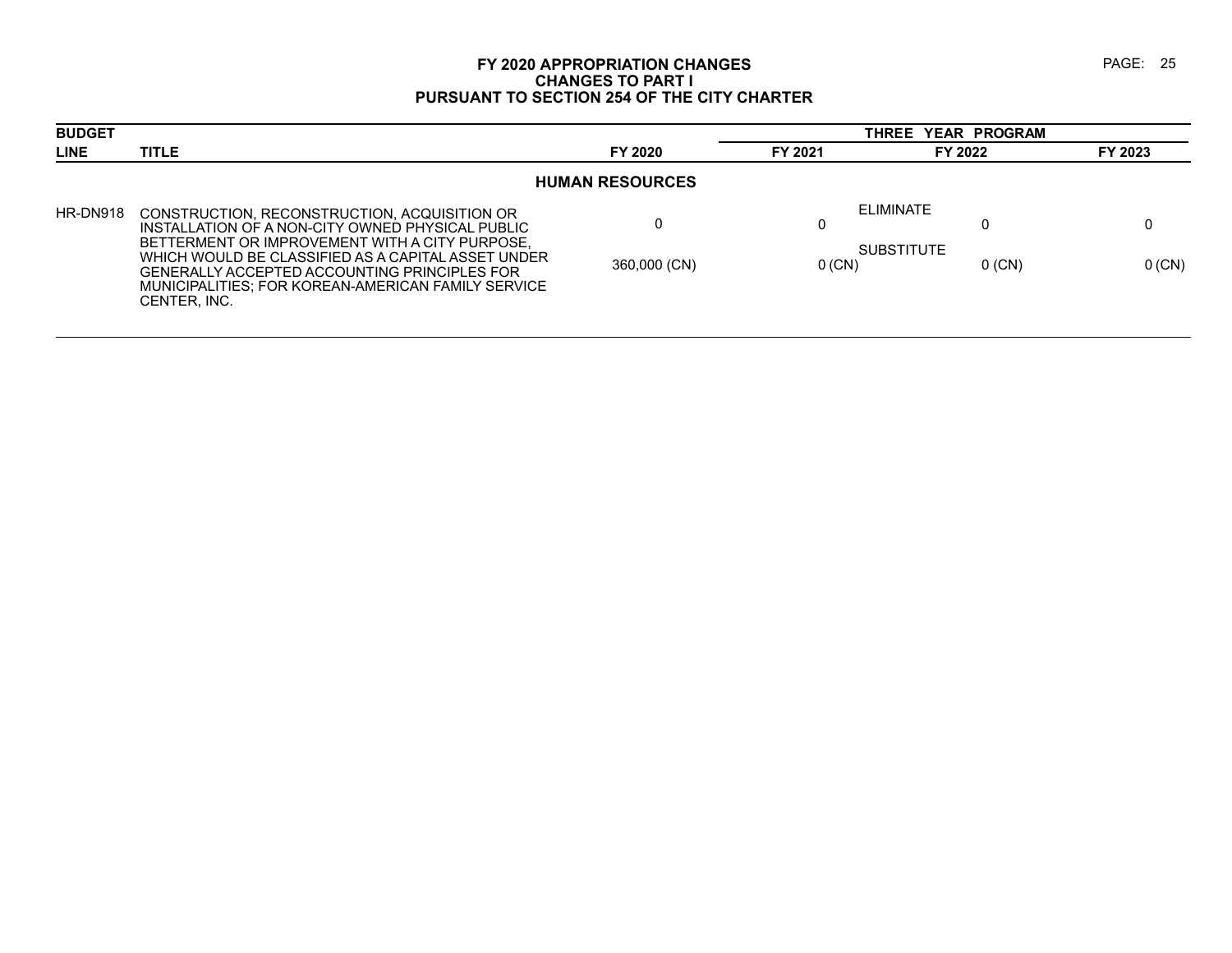| <b>BUDGET</b>  |                                                                                                                                              |                 | THREE YEAR PROGRAM |                                  |              |
|----------------|----------------------------------------------------------------------------------------------------------------------------------------------|-----------------|--------------------|----------------------------------|--------------|
| <b>LINE</b>    | <b>TITLE</b>                                                                                                                                 | FY 2020         | FY 2021            | FY 2022                          | FY 2023      |
|                |                                                                                                                                              | <b>HIGHWAYS</b> |                    |                                  |              |
| <b>HW-D101</b> | CITY COUNCIL FUNDING FOR THE CONSTRUCTION,<br>RECONSTRUCTION AND RESURFACING OF STREETS AND<br>ALL REQUIRED ANCILLARY STREET WORK, BROOKLYN. | 0               | $\mathbf{0}$       | <b>ELIMINATE</b><br>$\mathbf{0}$ | $\mathbf{0}$ |
|                |                                                                                                                                              | 1,100,000 (CN)  | $0$ (CN)           | <b>SUBSTITUTE</b><br>$0$ (CN)    | $0$ (CN)     |
| <b>HW-D102</b> | CITY COUNCIL FUNDING FOR THE CONSTRUCTION,<br>RECONSTRUCTION AND RESURFACING OF STREETS AND                                                  | 0               | $\mathbf 0$        | <b>ELIMINATE</b><br>$\mathbf 0$  | $\mathbf 0$  |
|                | ALL REQUIRED ANCILLARY WORK AND CONSTRUCTION,<br>RECONSTRUCTION AND IMPROVEMENTS OF SIDEWALKS<br>AND STREETSCAPE AMENITIES, MANHATTAN.       | 1,050,000 (CN)  | $0$ (CN)           | <b>SUBSTITUTE</b><br>$0$ (CN)    | 0 (CN)       |
| <b>HW-D103</b> | CITY COUNCIL FUNDING FOR THE CONSTRUCTION,<br>RECONSTRUCTION AND RESURFACING OF STREETS AND                                                  | 0               | $\Omega$           | <b>ELIMINATE</b><br>$\mathbf 0$  | 0            |
|                | ALL REQUIRED ANCILLARY STREET WORK, QUEENS                                                                                                   | 1,050,000 (CN)  | $0$ (CN)           | <b>SUBSTITUTE</b><br>$0$ (CN)    | $0$ (CN)     |
| <b>HW-D104</b> | CITY COUNCIL FUNDING FOR THE CONSTRUCTION,<br>RECONSTRUCTION AND RESURFACING OF STREETS AND<br>ALL REQUIRED ANCILLARY WORK, STATEN ISLAND    | 0               | $\mathbf{0}$       | <b>ELIMINATE</b><br>$\mathbf 0$  | 0            |
|                |                                                                                                                                              | 13,300,000 (CN) | 0 (CN)             | <b>SUBSTITUTE</b><br>$0$ (CN)    | 0 (CN)       |
| <b>HW-D105</b> | CITY COUNCIL FUNDING FOR THE CONSTRUCTION,<br>RECONSTRUCTION AND RESURFACING OF STREETS AND<br>ALL REQUIRED ANCILLARY STREET WORK, THE BRONX | $\mathbf 0$     | $\Omega$           | <b>ELIMINATE</b><br>$\mathbf{0}$ | 0            |
|                |                                                                                                                                              | 550,000 (CN)    | $0$ (CN)           | <b>SUBSTITUTE</b><br>$0$ (CN)    | $0$ (CN)     |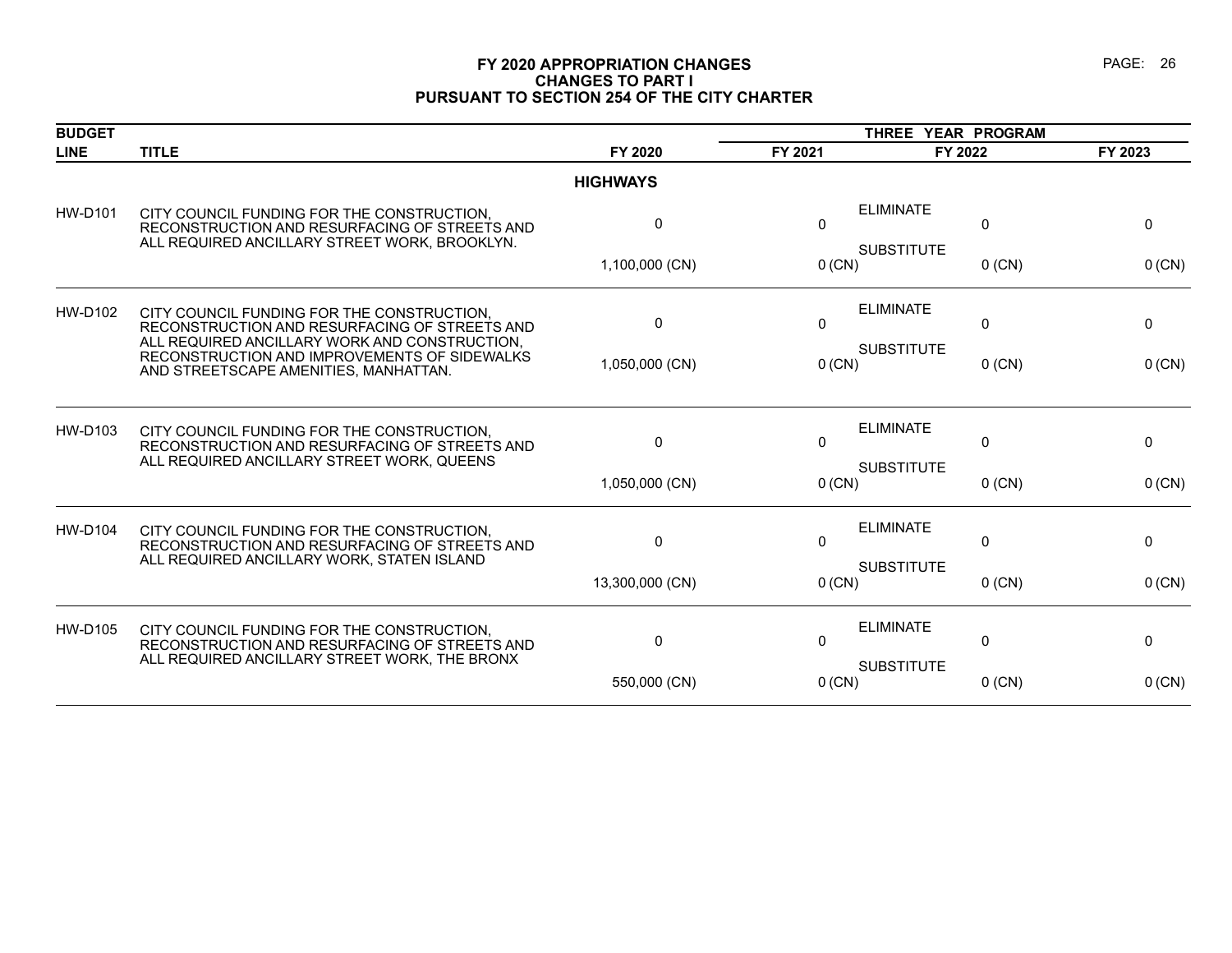| <b>BUDGET</b> |                                                                                                                                                   |                                | <b>THREE</b><br><b>YEAR PROGRAM</b> |                                      |                 |
|---------------|---------------------------------------------------------------------------------------------------------------------------------------------------|--------------------------------|-------------------------------------|--------------------------------------|-----------------|
| <b>LINE</b>   | <b>TITLE</b>                                                                                                                                      | FY 2020                        | FY 2021                             | FY 2022                              | FY 2023         |
|               |                                                                                                                                                   | <b>BROOKLYN PUBLIC LIBRARY</b> |                                     |                                      |                 |
| LB-D104       | CITY COUNCIL FUNDING FOR THE CONSTRUCTION.<br>RECONSTRUCTION, REHABILITATION, IMPROVEMENTS,<br>SITE ACQUISITION, INITIAL OUTFITTING AND PURCHASES | $\Omega$                       |                                     | <b>ELIMINATE</b>                     |                 |
|               | OF FURNITURE AND EQUIPMENT FOR BRANCH LIBRARIES.<br><b>BROOKLYN</b>                                                                               | 6,860,000 (CN)                 | 0 (CN)                              | <b>SUBSTITUTE</b><br>$0$ (CN)        | 0 (CN)          |
| $LB-104$      | CONSTRUCTION, RECONSTRUCTION, REHABILITATION,<br>IMPROVEMENTS, SITE ACQUISITION, INITIAL OUTFITTING                                               | $0$ (CN)                       | $0$ (CN)                            | <b>ELIMINATE</b><br>59.515.035 (CN)  | 23,061,000 (CN) |
|               | AND PURCHASES OF FURNITURE AND EQUIPMENT FOR<br><b>BRANCH LIBRARIES, BROOKLYN</b>                                                                 | 10,000,000 (CN)                | $0$ (CN)                            | <b>SUBSTITUTE</b><br>59,515,035 (CN) | 23,061,000 (CN) |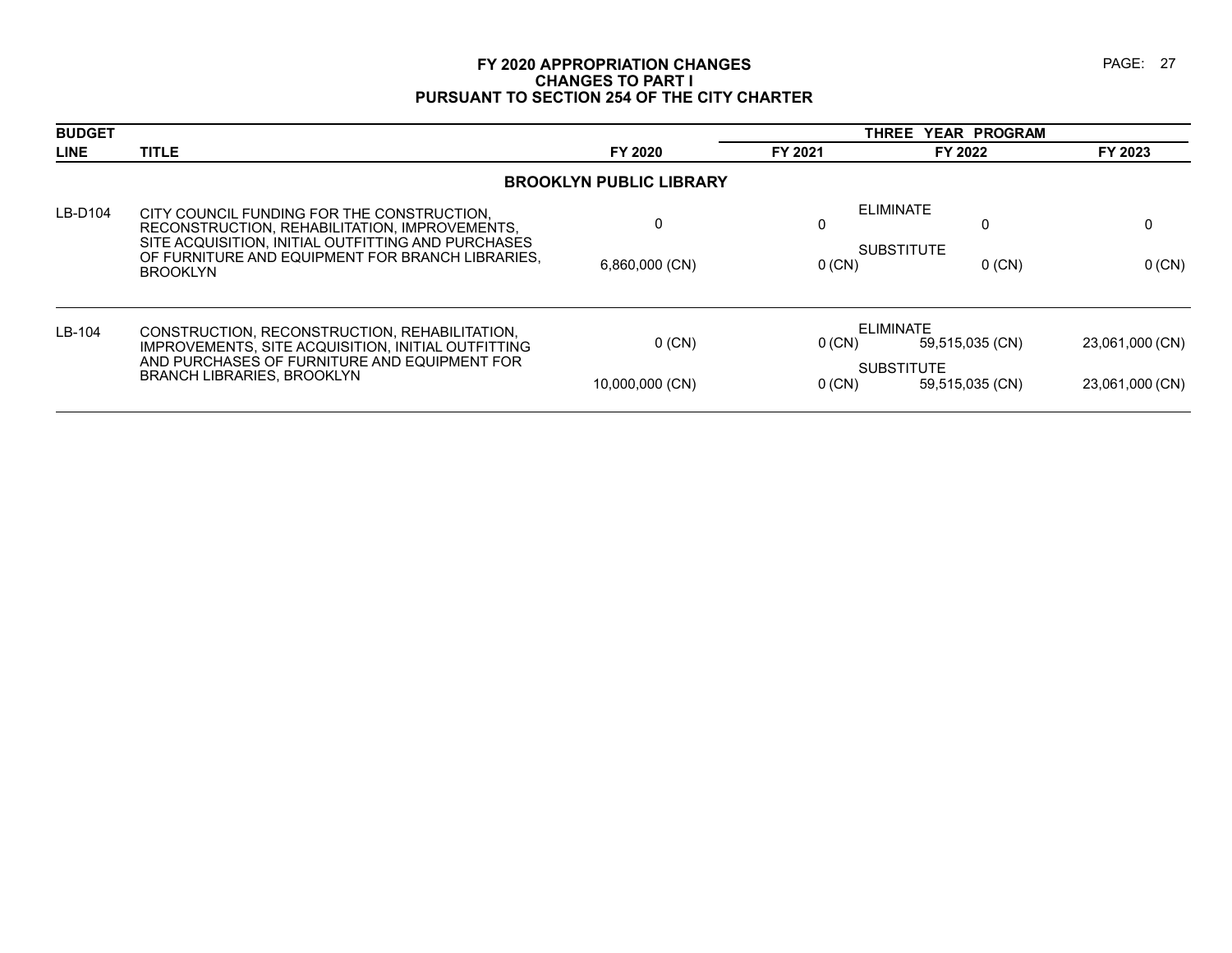| <b>BUDGET</b> |                                                                                                                                                                                                               |                                | THREE YEAR PROGRAM                                    |                                      |                 |
|---------------|---------------------------------------------------------------------------------------------------------------------------------------------------------------------------------------------------------------|--------------------------------|-------------------------------------------------------|--------------------------------------|-----------------|
| <b>LINE</b>   | <b>TITLE</b>                                                                                                                                                                                                  | FY 2020                        | FY 2021                                               | FY 2022                              | FY 2023         |
|               |                                                                                                                                                                                                               | <b>NEW YORK PUBLIC LIBRARY</b> |                                                       |                                      |                 |
| LN-D008       | CITY COUNCIL FUNDING FOR SITE ACQUISITION.<br>RECONSTRUCTION, CONSTRUCTION, REHABILITATION AND                                                                                                                | $\Omega$                       | 0                                                     | <b>ELIMINATE</b><br>0                | $\mathbf{0}$    |
|               | IMPROVEMENTS, INCLUDING ACQUISITION OF FURNITURE,<br>EQUIPMENT AND VEHICLES, FOR THE NEW YORK PUBLIC<br>LIBRARY.                                                                                              | 12,808,000 (CN)                | 0 (CN)                                                | <b>SUBSTITUTE</b><br>$0$ (CN)        | 0(CN)           |
| $LN-8$        | SITE ACQUISITION, RECONSTRUCTION, CONSTRUCTION,<br>REHABILITATION, IMPROVEMENTS, INCLUDING<br>ACQUISITION OF FURNITURE AND EQUIPMENT FOR<br>FACILITIES OF THE NEW YORK PUBLIC LIBRARY, CITYWIDE.              | $0$ (CN)                       | <b>ELIMINATE</b><br>3,566,483 (CN)<br>13,569,000 (CN) |                                      | 25,878,000 (CN) |
|               |                                                                                                                                                                                                               | 10,000,000 (CN)                | 3,566,483 (CN)                                        | <b>SUBSTITUTE</b><br>13,569,000 (CN) | 25,878,000 (CN) |
| LN-110        | (NEW PROJECT)                                                                                                                                                                                                 | 7,500,000 (CN)                 | (NEW PROJECT)                                         |                                      | 0(CN)           |
|               | NEW YORK PUBLIC LIBRARY, CONSTRUCTION,<br>REHABILITATION, INITIAL OUTFITTING AND PURCHASE OF<br>FURNITURE, EQUIPMENT AND VEHICLES FOR THE LIBRARY<br>SERVICES CENTER ("BookOps") IN THE BOROUGH OF<br>QUEENS. |                                | 0 (CN)                                                | $0$ (CN)                             |                 |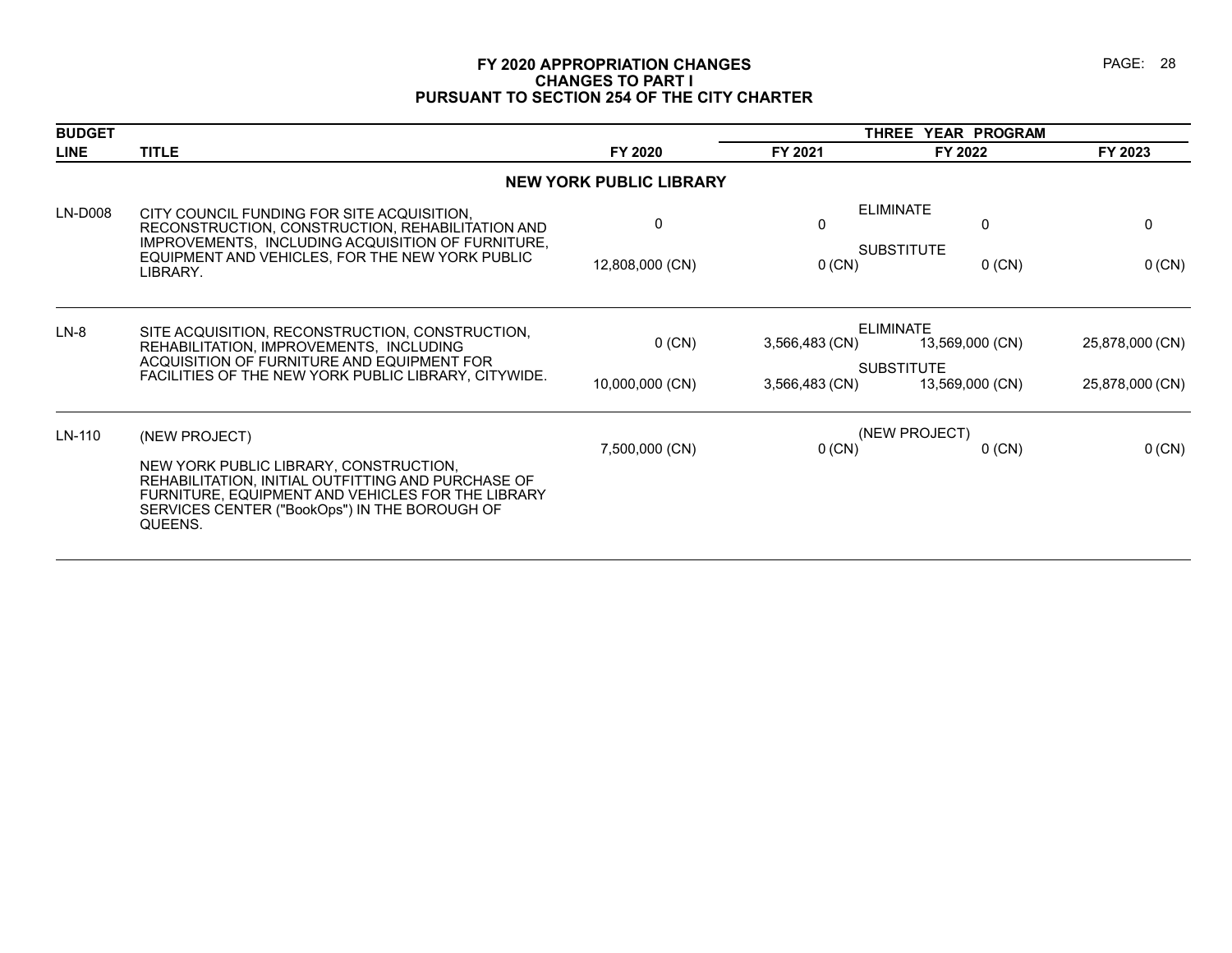| <b>BUDGET</b> |                                                                                                                                                   |                          | THREE YEAR PROGRAM |                                      |                 |
|---------------|---------------------------------------------------------------------------------------------------------------------------------------------------|--------------------------|--------------------|--------------------------------------|-----------------|
| <b>LINE</b>   | <b>TITLE</b>                                                                                                                                      | FY 2020                  | FY 2021            | FY 2022                              | FY 2023         |
|               |                                                                                                                                                   | QUEENS BOROUGH PUB. LIB. |                    |                                      |                 |
| LQ-D122       | CITY COUNCIL FUNDING FOR THE CONSTRUCTION.<br>RECONSTRUCTION, REHABILITATION, IMPROVEMENTS,<br>SITE ACQUISITION, INITIAL OUTFITTING AND PURCHASES | $\Omega$                 |                    | <b>ELIMINATE</b>                     |                 |
|               | OF FURNITURE AND EQUIPMENT FOR BRANCH LIBRARIES.<br><b>QUEENS</b>                                                                                 | 16,241,000 (CN)          | $0$ (CN)           | <b>SUBSTITUTE</b><br>$0$ (CN)        | 0 (CN)          |
| $LQ-122$      | ACQUISITION, CONSTRUCTION, RECONSTRUCTION,<br>IMPROVEMENTS. INITIAL OUTFITTING. PURCHASES OF                                                      | $0$ (CN)                 | $0$ (CN)           | <b>ELIMINATE</b><br>42,149,268 (CN)  | 72,722,000 (CN) |
|               | FURNITURE AND EQUIPMENT AND SITE ACQUISITION FOR<br><b>BRANCH LIBRARIES, QUEENS</b>                                                               | 12,000,000 (CN)          | 0 (CN)             | <b>SUBSTITUTE</b><br>42,149,268 (CN) | 72,722,000 (CN) |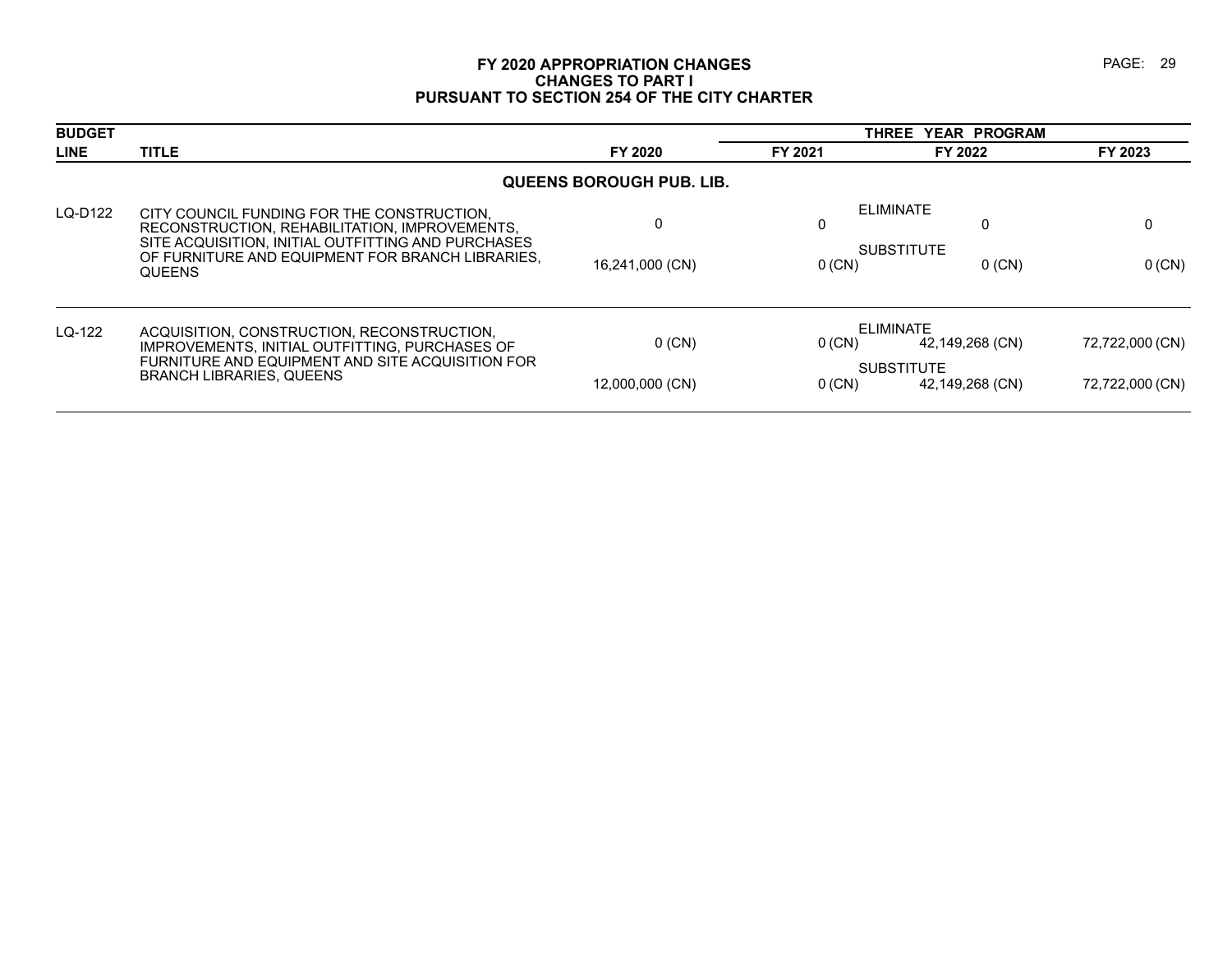| <b>BUDGET</b>  |                                                                                                                                                                                                                                                  |                 | THREE YEAR PROGRAM          |                   |          |         |
|----------------|--------------------------------------------------------------------------------------------------------------------------------------------------------------------------------------------------------------------------------------------------|-----------------|-----------------------------|-------------------|----------|---------|
| <b>LINE</b>    | <b>TITLE</b>                                                                                                                                                                                                                                     | FY 2020         | FY 2021                     | FY 2022           |          | FY 2023 |
|                |                                                                                                                                                                                                                                                  | <b>PARKS</b>    |                             |                   |          |         |
| P-DN510        | CONSTRUCTION, RECONSTRUCTION, ACQUISITION OR<br>INSTALLATION OF A NON-CITY OWNED PHYSICAL PUBLIC<br>BETTERMENT OR IMPROVEMENT WITH A CITY PURPOSE,                                                                                               | $\mathbf 0$     | $\Omega$                    | <b>ELIMINATE</b>  | 0        | 0       |
|                | WHICH WOULD BE CLASSIFIED AS A CAPITAL ASSET UNDER<br>GENERALLY ACCEPTED ACCOUNTING PRINCIPLES FOR<br>MUNICIPALITIES; FOR THE NEW YORK RESTORATION<br>PROJECT (NYRP).                                                                            | 250,000 (CN)    | $0$ (CN)                    | <b>SUBSTITUTE</b> | $0$ (CN) | 0 (CN)  |
| <b>P-DN534</b> | CONSTRUCTION, RECONSTRUCTION, ACQUISITION OR<br>INSTALLATION OF A NON-CITY OWNED PHYSICAL PUBLIC                                                                                                                                                 | $\mathbf 0$     | $\Omega$                    | <b>ELIMINATE</b>  | 0        | 0       |
|                | BETTERMENT OR IMPROVEMENT WITH A CITY PURPOSE,<br>WHICH WOULD BE CLASSIFIED AS A CAPITAL ASSET UNDER<br>GENERALLY ACCEPTED ACCOUNTING PRINCIPLES FOR<br>MUNICIPALITIES; FOR THE FRANKLIN AND ELEANOR<br>ROOSEVELT INSTITUTE.                     | 250,000 (CN)    | <b>SUBSTITUTE</b><br>0 (CN) |                   | $0$ (CN) | 0 (CN)  |
| <b>P-DN665</b> | CONSTRUCTION, RECONSTRUCTION, ACQUISITION OR<br>INSTALLATION OF A NON-CITY OWNED PHYSICAL PUBLIC                                                                                                                                                 | $\mathbf 0$     | $\Omega$                    | <b>ELIMINATE</b>  | 0        | 0       |
|                | BETTERMENT OR IMPROVEMENT WITH A CITY PURPOSE.<br>WHICH WOULD BE CLASSIFIED AS A CAPITAL ASSET UNDER<br><b>GENERALLY ACCEPTED ACCOUNTING PRINCIPLES FOR</b><br>MUNICIPALITIES; FOR THE FY 2005 NEUTRAL PROGRAM<br>FOR THE CITY PARKS FOUNDATION. | 772,000 (CN)    | 0 (CN)                      | <b>SUBSTITUTE</b> | $0$ (CN) | 0 (CN)  |
| P-D016         | CITY COUNCIL FUNDING FOR THE PURCHASE OF<br>AUTOMOTIVE AND OTHER EQUIPMENT HAVING A UNIT                                                                                                                                                         | 0               | $\Omega$                    | <b>ELIMINATE</b>  | 0        | 0       |
|                | COST OF AT LEAST \$35,000 AND A LIFE EXPECTANCY OF AT<br>LEAST FIVE YEARS FOR USE BY THE DEPT OF PARKS AND<br><b>RECREATION</b>                                                                                                                  | 47,000 (CN)     | $0$ (CN)                    | <b>SUBSTITUTE</b> | $0$ (CN) | 0 (CN)  |
| P-D017         | CITY COUNCIL FUNDING FOR MISCELLANEOUS PARKS,<br>PARKWAYS, PLAYGROUNDS AND STRUCTURES:                                                                                                                                                           | $\mathbf 0$     | $\Omega$                    | <b>ELIMINATE</b>  | 0        | 0       |
|                | ACQUISITION, CONSTRUCTION, RECONSTRUCTION AND<br>IMPROVEMENTS, BROOKLYN.                                                                                                                                                                         | 40,987,000 (CN) | 0 (CN)                      | <b>SUBSTITUTE</b> | $0$ (CN) | 0 (CN)  |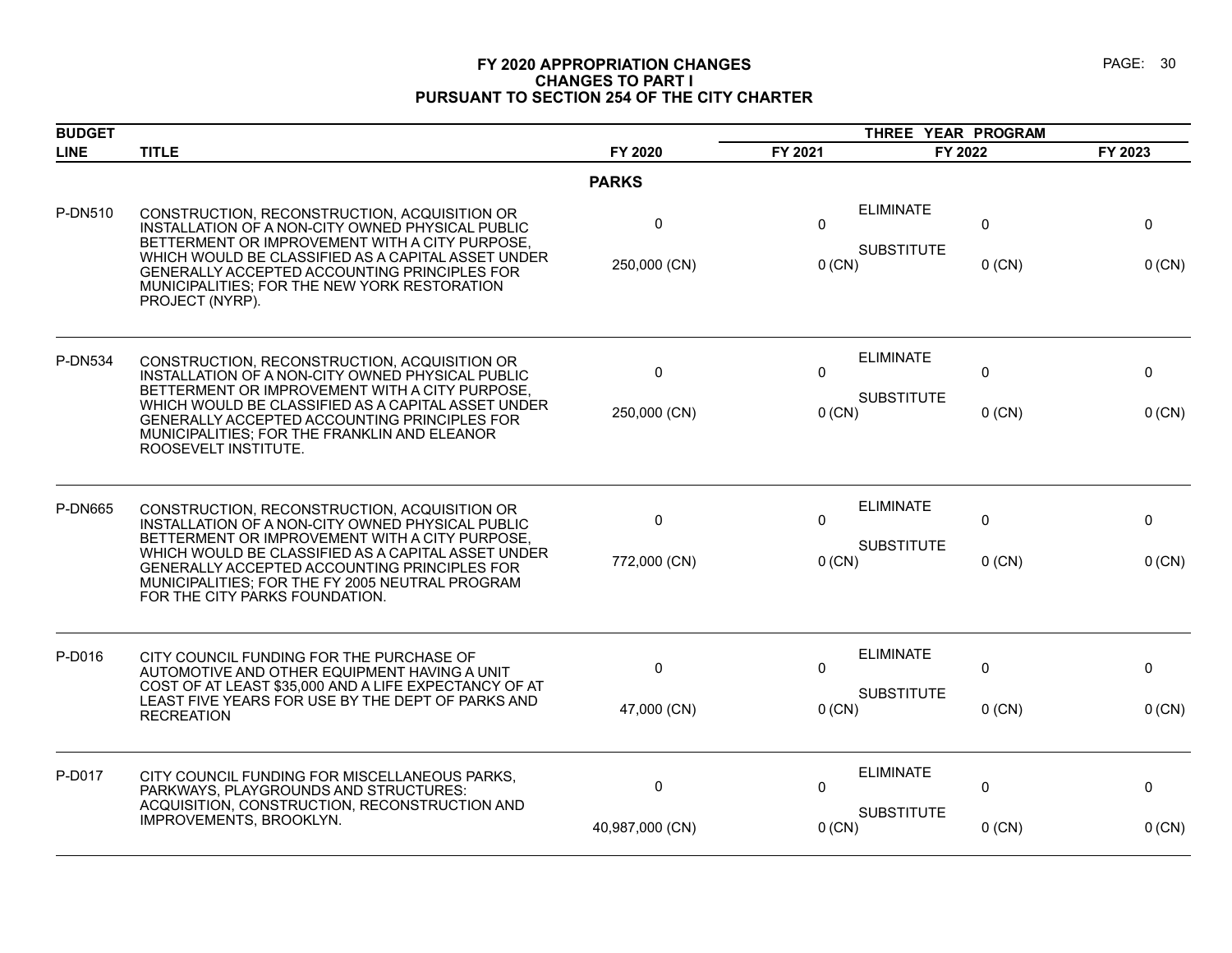| <b>BUDGET</b> |                                                                                                                                         |                 | THREE YEAR PROGRAM                  |                   |          |         |
|---------------|-----------------------------------------------------------------------------------------------------------------------------------------|-----------------|-------------------------------------|-------------------|----------|---------|
| <b>LINE</b>   | <b>TITLE</b>                                                                                                                            | FY 2020         | FY 2021                             | FY 2022           |          | FY 2023 |
|               |                                                                                                                                         | <b>PARKS</b>    |                                     |                   |          |         |
| P-D018        | CITY COUNCIL FUNDING FOR MISCELLANEOUS PARKS,<br>PARKWAYS, PLAYGROUNDS AND STRUCTURES:<br>ACQUISITION, CONSTRUCTION, RECONSTRUCTION AND | $\mathbf 0$     | $\mathbf{0}$                        | <b>ELIMINATE</b>  | 0        | 0       |
|               | IMPROVEMENTS, INCLUDING VEHICLES AND EQUIPMENT,<br><b>MANHATTAN</b>                                                                     | 26,926,000 (CN) | 0 (CN)                              | <b>SUBSTITUTE</b> | $0$ (CN) | 0 (CN)  |
| P-D019        | CITY COUNCIL FUNDING FOR MISCELLANEOUS PARKS,<br>PARKWAYS, PLAYGROUNDS AND STRUCTURES:                                                  | $\mathbf 0$     | $\mathbf{0}$                        | <b>ELIMINATE</b>  | 0        | 0       |
|               | ACQUISITION, CONSTRUCTION, RECONSTRUCTION AND<br><b>IMPROVEMENTS, QUEENS</b>                                                            | 39,744,000 (CN) | $0$ (CN)                            | <b>SUBSTITUTE</b> | $0$ (CN) | 0 (CN)  |
| P-D020        | CITY COUNCIL FUNDING FOR MISCELLANEOUS PARKS,<br><b>PARKWAYS, PLAYGROUNDS AND STRUCTURES:</b>                                           | $\mathbf{0}$    | $\Omega$                            | <b>ELIMINATE</b>  | 0        | 0       |
|               | ACQUISITION, CONSTRUCTION, RECONSTRUCTION AND<br>IMPROVEMENTS, INCLUDING VEHICLES AND EQUIPMENT,<br><b>STATEN ISLAND</b>                | 10,635,000 (CN) | 0 (CN)                              | <b>SUBSTITUTE</b> | $0$ (CN) | 0 (CN)  |
| P-D021        | CITY COUNCIL FUNDING FOR MISCELLANEOUS PARKS,<br><b>PARKWAYS, PLAYGROUNDS AND STRUCTURES:</b>                                           | $\mathbf 0$     | $\mathbf{0}$                        | <b>ELIMINATE</b>  | 0        | 0       |
|               | ACQUISITION, CONSTRUCTION, RECONSTRUCTION AND<br>IMPROVEMENTS, INCLUDING VEHICLES AND EQUIPMENT,<br>THE BRONX                           | 14,161,000 (CN) | <b>SUBSTITUTE</b><br>5,000,000 (CN) |                   | $0$ (CN) | 0 (CN)  |
| P-D056        | CITY COUNCIL FUNDING FOR THE ACQUISITION OF<br>PROPERTY FOR PLAYGROUNDS AND PARKS, CITYWIDE.                                            | 0               | $\Omega$                            | <b>ELIMINATE</b>  | 0        | 0       |
|               |                                                                                                                                         | 2,500,000 (CN)  | 0 (CN)                              | <b>SUBSTITUTE</b> | $0$ (CN) | 0 (CN)  |
| P-D822        | CITY COUNCIL FUNDING FOR COMPREHENSIVE<br>PROGRAMS FOR GREEN STREETS, STREET AND PARK                                                   | $\mathbf{0}$    | $\mathbf{0}$                        | <b>ELIMINATE</b>  | 0        | 0       |
|               | TREE REHABILITATION, REPLACEMENT AND PLANTING,<br><b>CITYWIDE</b>                                                                       | 1,035,000 (CN)  | 0 (CN)                              | <b>SUBSTITUTE</b> | $0$ (CN) | 0 (CN)  |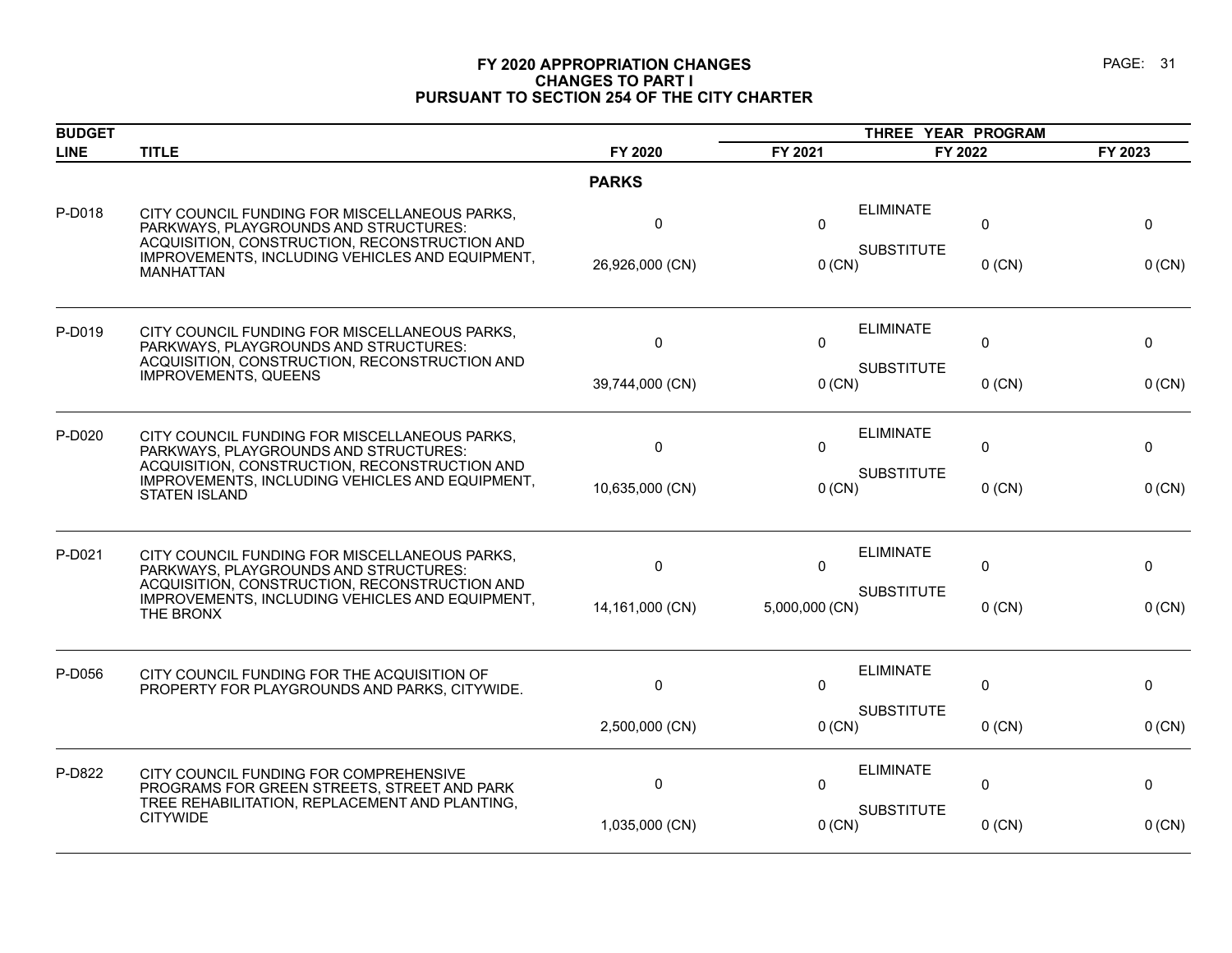| <b>BUDGET</b> |                                                                                                                                 |                                 | THREE YEAR PROGRAM         |                                      |                               |  |
|---------------|---------------------------------------------------------------------------------------------------------------------------------|---------------------------------|----------------------------|--------------------------------------|-------------------------------|--|
| <b>LINE</b>   | <b>TITLE</b>                                                                                                                    | FY 2020                         | FY 2021                    | FY 2022                              | FY 2023                       |  |
|               |                                                                                                                                 | <b>PARKS</b>                    |                            |                                      |                               |  |
| P-D933        | PURCHASE OF AUTOMOTIVE AND OTHER EQUIPMENT<br>HAVING A UNIT COST OF AT LEAST \$35,000 AND A LIFE                                | $\mathbf 0$                     | $\mathbf 0$                | <b>ELIMINATE</b><br>0                | 0                             |  |
|               | EXPECTANCY OF AT LEAST FIVE YEARS FOR USE BY THE<br>DEPARTMENT OF PARKS AND RECREATION                                          | 604,000 (CN)                    | 0 (CN)                     | <b>SUBSTITUTE</b><br>$0$ (CN)        | 0 (CN)                        |  |
| P-245K        | MISCELLANEOUS PARKS, PARKWAYS, PLAYGROUNDS AND                                                                                  |                                 |                            | <b>ELIMINATE</b>                     |                               |  |
|               | STRUCTURES: CONSTRUCTION, RECONSTRUCTION AND                                                                                    | 3,278,592 (CN)                  | 59,786,000 (CN)            | 82,172,000 (CN)                      | 17,690,000 (CN)               |  |
|               | <b>IMPROVEMENTS, BROOKLYN</b>                                                                                                   | 10,178,592 (CN)                 | 59,786,000 (CN)            | <b>SUBSTITUTE</b><br>82,172,000 (CN) | 17,690,000 (CN)               |  |
| P-245M        | MISCELLANEOUS PARKS, PARKWAYS, PLAYGROUNDS AND<br>STUCTURES: CONSTRUCTION, RECONSTRUCTION AND<br><b>IMPROVEMENTS, MANHATTAN</b> |                                 | <b>ELIMINATE</b>           |                                      |                               |  |
|               |                                                                                                                                 | $0$ (CN)                        | 726,109 (CN)               | 9,831,000 (CN)                       | 34,000 (CN)                   |  |
|               |                                                                                                                                 | 6,000,000 (CN)                  | 726,109 (CN)               | <b>SUBSTITUTE</b><br>9,831,000 (CN)  | 34,000 (CN)                   |  |
| P-245Q        | MISCELLANEOUS PARKS, PARKWAYS, PLAYGROUNDS AND                                                                                  |                                 | <b>ELIMINATE</b>           |                                      |                               |  |
|               | STRUCTURES: CONSTRUCTION, RECONSTRUCTION AND<br><b>IMPROVEMENTS, QUEENS</b>                                                     | $0$ (CN)<br>249 (F)             | 63,994,265 (CN)<br>$0$ (F) | 151,135,000 (CN)<br>$0$ (F)          | 1,235,000 (CN)<br>$0$ (F)     |  |
|               |                                                                                                                                 |                                 |                            | <b>SUBSTITUTE</b>                    |                               |  |
|               |                                                                                                                                 | 3,000,000 (CN)<br>249 (F)       | 63,994,265 (CN)<br>$0$ (F) | 151,135,000 (CN)<br>$0$ (F)          | 1,235,000 (CN)<br>$0$ (F)     |  |
| $P-245X$      | MISCELLANEOUS PARKS, PARKWAYS, PLAYGROUNDS AND                                                                                  |                                 | <b>ELIMINATE</b>           |                                      |                               |  |
|               | STRUCTURES: CONSTRUCTION, RECONSTRUCTION AND<br>IMPROVEMENTS, THE BRONX                                                         | $0$ (CN)<br>1,119,999 (S)       | 0 (CN)<br>0(S)             | 24,326,523 (CN)<br>710,000 (S)       | 2,470,000 (CN)<br>180,000 (S) |  |
|               |                                                                                                                                 |                                 |                            | <b>SUBSTITUTE</b>                    |                               |  |
|               |                                                                                                                                 | 3,200,000 (CN)<br>1,119,999 (S) | 0(CN)<br>$0$ (S)           | 24,326,523 (CN)<br>710,000 (S)       | 2,470,000 (CN)<br>180,000 (S) |  |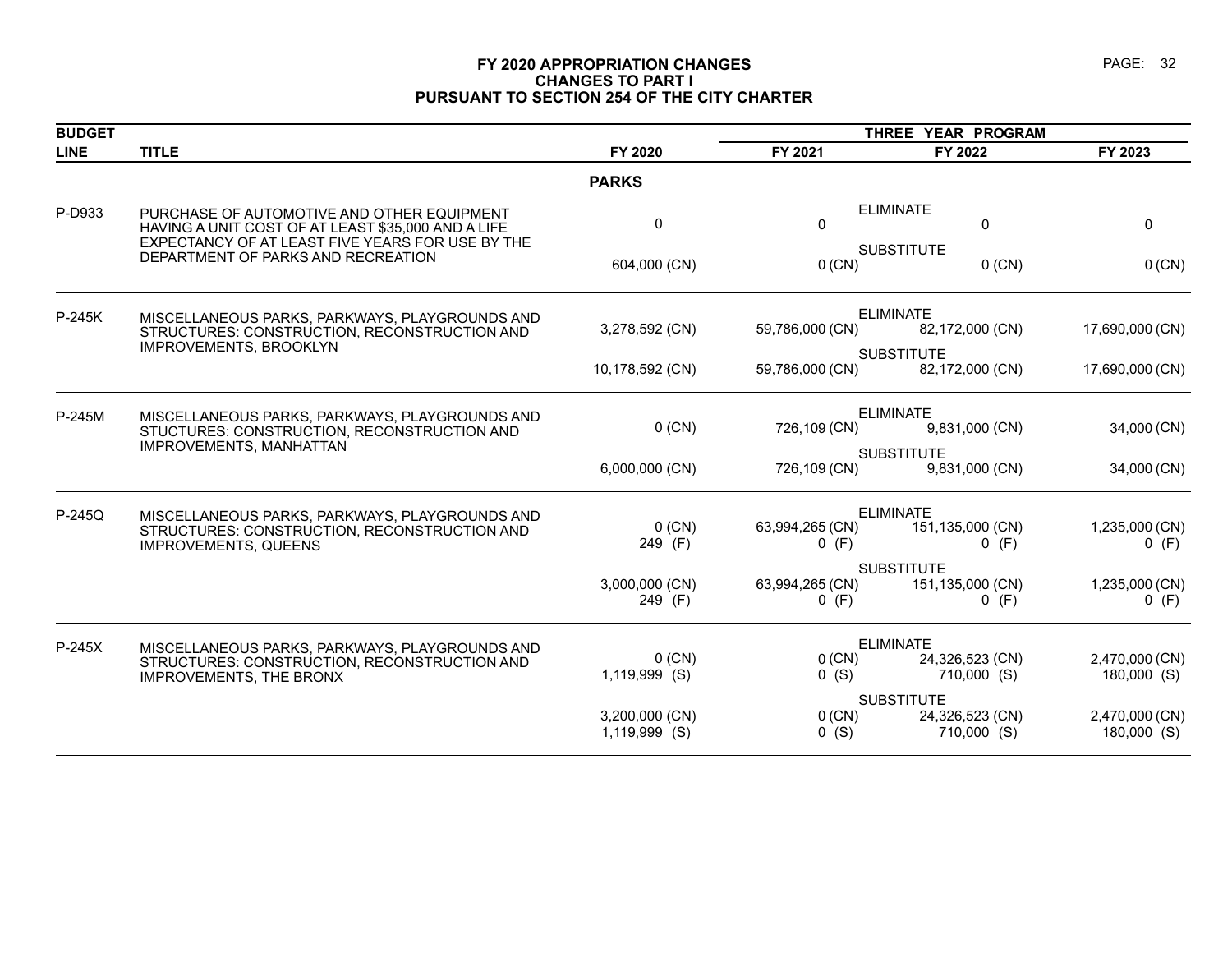| <b>BUDGET</b> |                                                                                                                                      |                |          | THREE YEAR PROGRAM            |         |  |
|---------------|--------------------------------------------------------------------------------------------------------------------------------------|----------------|----------|-------------------------------|---------|--|
| <b>LINE</b>   | <b>TITLE</b>                                                                                                                         | FY 2020        | FY 2021  | FY 2022                       | FY 2023 |  |
|               |                                                                                                                                      | <b>POLICE</b>  |          |                               |         |  |
| PO-D079       | CITY COUNCIL FUNDING FOR THE ACQUISITION.<br>CONSTRUCTION, RECONSTRUCTION, ADDITIONS AND<br>IMPROVEMENTS TO PROPERTY, INCLUDING SITE | $\Omega$       | 0        | ELIMINATE<br>0                | 0       |  |
|               | IMPROVEMENTS, WATERFRONT DEVELOPMENT,<br>OFF-STREET PARKING, BUILDINGS AND EQUIPMENT, FOR<br>THE POLICE DEPARTMENT. CITYWIDE         | 714,000 (CN)   | $0$ (CN) | <b>SUBSTITUTE</b><br>$0$ (CN) | 0 (CN)  |  |
| PO-D185       | CITY COUNCIL FUNDING FOR THE PURCHASE OF VEHICLES<br>AND OTHER EQUIPMENT FOR USE BY THE POLICE                                       | 0              | 0        | <b>ELIMINATE</b><br>0         | 0       |  |
|               | DEPARTMENT, CITYWIDE                                                                                                                 | 5,041,000 (CN) | $0$ (CN) | <b>SUBSTITUTE</b><br>$0$ (CN) | 0 (CN)  |  |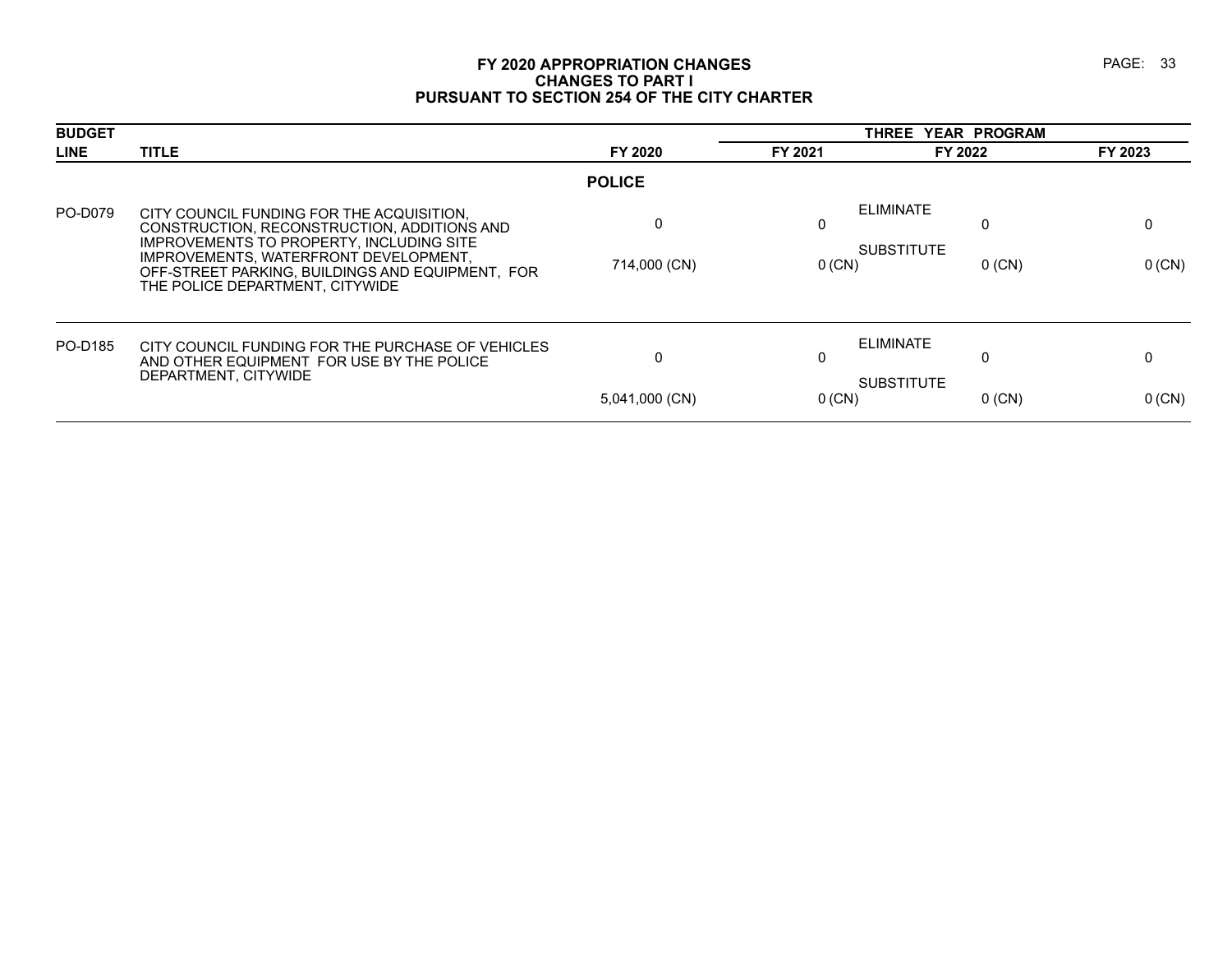| <b>BUDGET</b> |                                                                                                                                                                                                                                                                                                                                   |                              | THREE YEAR PROGRAM                       |                                           |             |
|---------------|-----------------------------------------------------------------------------------------------------------------------------------------------------------------------------------------------------------------------------------------------------------------------------------------------------------------------------------|------------------------------|------------------------------------------|-------------------------------------------|-------------|
| <b>LINE</b>   | <b>TITLE</b>                                                                                                                                                                                                                                                                                                                      | FY 2020                      | FY 2021                                  | FY 2022                                   | FY 2023     |
|               |                                                                                                                                                                                                                                                                                                                                   | <b>CULTURAL INSTITUTIONS</b> |                                          |                                           |             |
| PV-DN01L      | CONSTRUCTION, RECONSTRUCTION, ACQUISITION OR<br>INSTALLATION OF A NON-CITY OWNED PHYSICAL PUBLIC<br>BETTERMENT OR IMPROVEMENT WITH A CITY PURPOSE.<br>WHICH WOULD BE CLASSIFIED AS A CAPITAL ASSET UNDER<br>GENERALLY ACCEPTED ACCOUNTING PRINCIPLES FOR<br>MUNICIPALITIES; FOR THE UNIVERSAL HIP HOP MUSEUM.                     | 0<br>2,000,000 (CN)          | <b>ELIMINATE</b><br>$\Omega$<br>$0$ (CN) | $\Omega$<br><b>SUBSTITUTE</b><br>$0$ (CN) | 0<br>0 (CN) |
| PV-DN01P      | (NEW PROJECT)<br>CONSTRUCTION, RECONSTRUCTION, ACQUISITION OR<br>INSTALLATION OF A NON-CITY OWNED PHYSICAL PUBLIC<br>BETTERMENT OR IMPROVEMENT WITH A CITY PURPOSE,<br>WHICH WOULD BE CLASSIFIED AS A CAPITAL ASSET UNDER<br><b>GENERALLY ACCEPTED ACCOUNTING PRINCIPLES FOR</b><br>MUNICIPALITIES; FOR THE LESLIE-LOHMAN MUSEUM. | 2,075,000 (CN)               | 0 (CN)                                   | (NEW PROJECT)<br>$0$ (CN)                 | 0 (CN)      |
| PV-DN01W      | (NEW PROJECT)<br>CONSTRUCTION, RECONSTRUCTION, ACQUISITION OR<br>INSTALLATION OF A NON-CITY OWNED PHYSICAL PUBLIC<br>BETTERMENT OR IMPROVEMENT WITH A CITY PURPOSE.<br>WHICH WOULD BE CLASSIFIED AS A CAPITAL ASSET UNDER<br>GENERALLY ACCEPTED ACCOUNTING PRINCIPLES FOR<br>MUNICIPALITIES; FOR THE BUSHWICK STARR, INC.         | 145,000 (CN)                 | 0 (CN)                                   | (NEW PROJECT)<br>$0$ (CN)                 | 0 (CN)      |
| PV-DN01Z      | (NEW PROJECT)<br>CONSTRUCTION, RECONSTRUCTION, ACQUISITION OR<br>INSTALLATION OF A NON-CITY OWNED PHYSICAL PUBLIC<br>BETTERMENT OR IMPROVEMENT WITH A CITY PURPOSE.<br>WHICH WOULD BE CLASSIFIED AS A CAPITAL ASSET UNDER<br>GENERALLY ACCEPTED ACCOUNTING PRINCIPLES FOR<br>MUNICIPALITIES; FOR THE FRICK MUSEUM.                | 220,000 (CN)                 | 0 (CN)                                   | (NEW PROJECT)<br>$0$ (CN)                 | 0 (CN)      |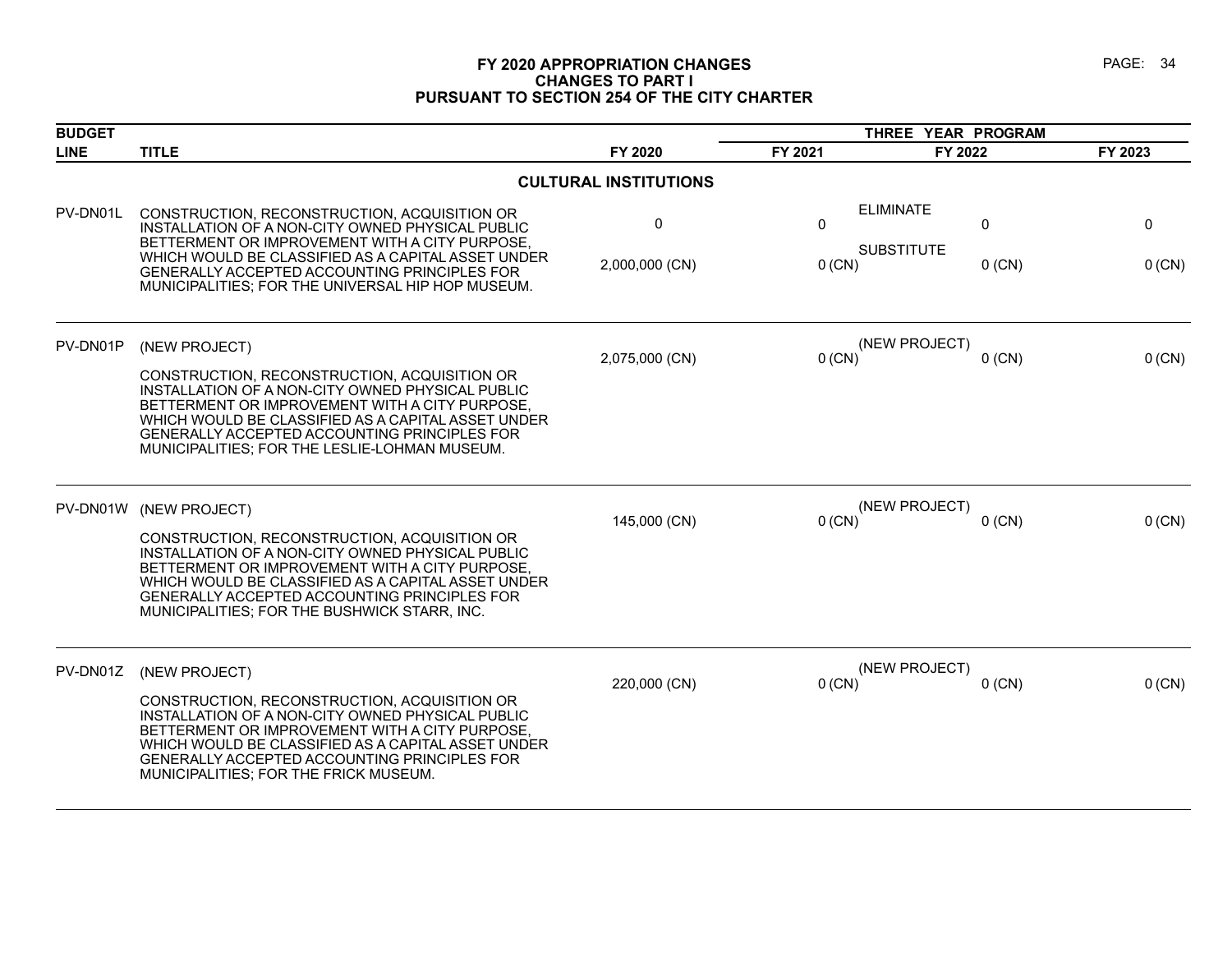| <b>BUDGET</b> |                                                                                                                                                                                                                                                                                                                                 |                              | THREE YEAR PROGRAM                           |                                    |             |
|---------------|---------------------------------------------------------------------------------------------------------------------------------------------------------------------------------------------------------------------------------------------------------------------------------------------------------------------------------|------------------------------|----------------------------------------------|------------------------------------|-------------|
| <b>LINE</b>   | <b>TITLE</b>                                                                                                                                                                                                                                                                                                                    | FY 2020                      | FY 2021                                      | FY 2022                            | FY 2023     |
|               |                                                                                                                                                                                                                                                                                                                                 | <b>CULTURAL INSTITUTIONS</b> |                                              |                                    |             |
| PV-DN027      | CONSTRUCTION, RECONSTRUCTION, ACQUISITION OR<br>INSTALLATION OF A NON-CITY OWNED PHYSICAL PUBLIC<br>BETTERMENT OR IMPROVEMENT WITH A CITY PURPOSE.<br>WHICH WOULD BE CLASSIFIED AS A CAPITAL ASSET UNDER<br>GENERALLY ACCEPTED ACCOUNTING PRINCIPLES FOR<br>MUNICIPALITIES; FOR THE APOLLO THEATER FOUNDATION.                  | 0<br>2,285,000 (CN)          | <b>ELIMINATE</b><br>$\mathbf{0}$<br>$0$ (CN) | 0<br><b>SUBSTITUTE</b><br>$0$ (CN) | 0<br>0 (CN) |
| PV-DN02L      | (NEW PROJECT)<br>CONSTRUCTION, RECONSTRUCTION, ACQUISITION OR<br>INSTALLATION OF A NON-CITY OWNED PHYSICAL PUBLIC<br>BETTERMENT OR IMPROVEMENT WITH A CITY PURPOSE,<br>WHICH WOULD BE CLASSIFIED AS A CAPITAL ASSET UNDER<br>GENERALLY ACCEPTED ACCOUNTING PRINCIPLES FOR<br>MUNICIPALITIES; FOR THE ACTORS' FUND OF AMERICA.   | 52,000 (CN)                  | 0 (CN)                                       | (NEW PROJECT)<br>$0$ (CN)          | 0 (CN)      |
| PV-DN02N      | (NEW PROJECT)<br>CONSTRUCTION, RECONSTRUCTION, ACQUISITION OR<br>INSTALLATION OF A NON-CITY OWNED PHYSICAL PUBLIC<br>BETTERMENT OR IMPROVEMENT WITH A CITY PURPOSE.<br>WHICH WOULD BE CLASSIFIED AS A CAPITAL ASSET UNDER<br>GENERALLY ACCEPTED ACCOUNTING PRINCIPLES FOR<br>MUNICIPALITIES; FOR THE BROOKLYN STEPPERS, INC.    | 52,000 (CN)                  | 0(CN)                                        | (NEW PROJECT)<br>$0$ (CN)          | 0 (CN)      |
| PV-DN02O      | (NEW PROJECT)<br>CONSTRUCTION, RECONSTRUCTION, ACQUISITION OR<br>INSTALLATION OF A NON-CITY OWNED PHYSICAL PUBLIC<br>BETTERMENT OR IMPROVEMENT WITH A CITY PURPOSE.<br>WHICH WOULD BE CLASSIFIED AS A CAPITAL ASSET UNDER<br>GENERALLY ACCEPTED ACCOUNTING PRINCIPLES FOR<br>MUNICIPALITIES; FOR DESIGN TRUST FOR PUBLIC SPACE. | 680,000 (CN)                 | 0 (CN)                                       | (NEW PROJECT)<br>$0$ (CN)          | 0 (CN)      |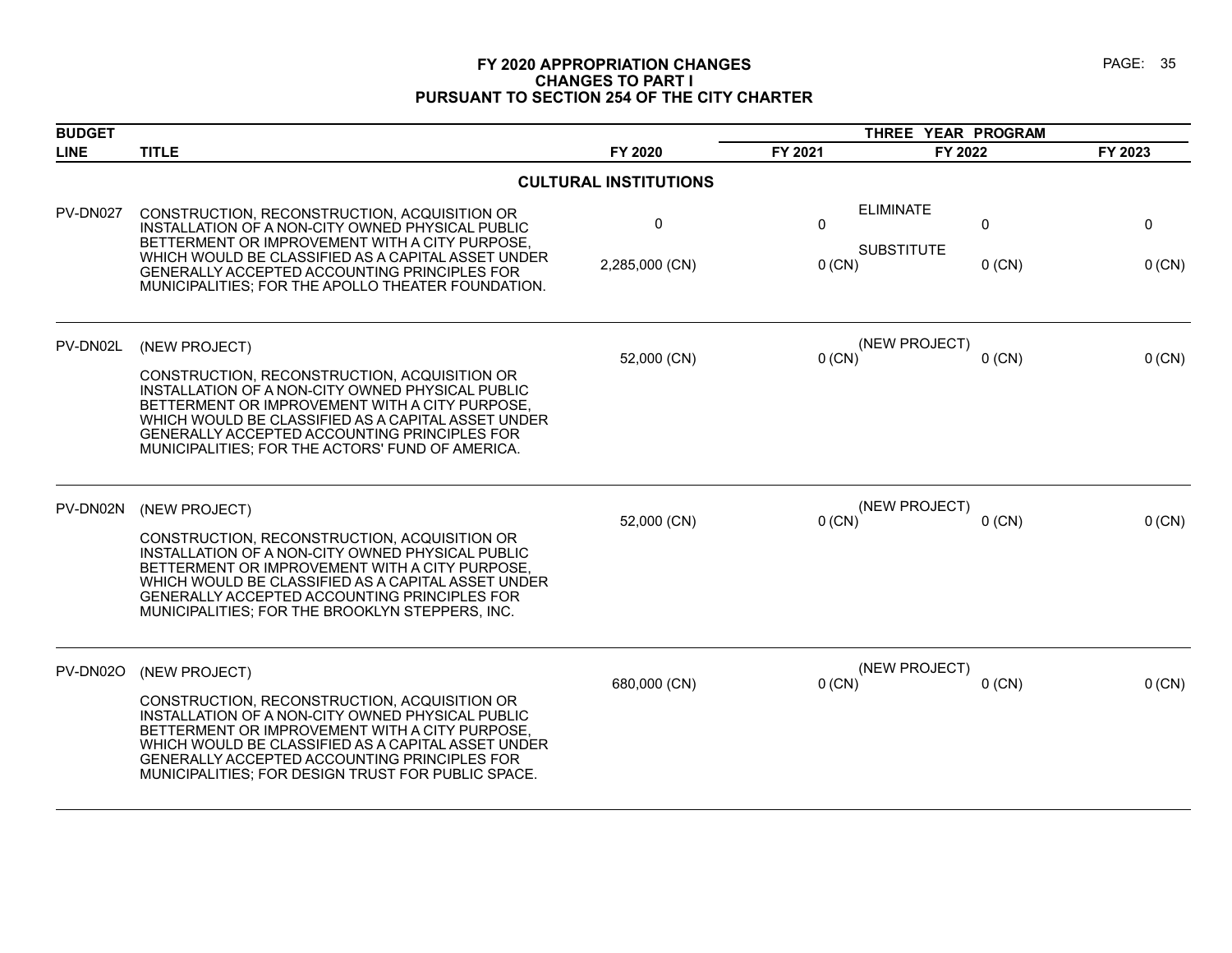| <b>BUDGET</b>   |                                                                                                                                                                                                                                                                                                                                                                     |                               |                          | THREE YEAR PROGRAM                    |               |             |
|-----------------|---------------------------------------------------------------------------------------------------------------------------------------------------------------------------------------------------------------------------------------------------------------------------------------------------------------------------------------------------------------------|-------------------------------|--------------------------|---------------------------------------|---------------|-------------|
| <b>LINE</b>     | <b>TITLE</b>                                                                                                                                                                                                                                                                                                                                                        | FY 2020                       | FY 2021                  | FY 2022                               |               | FY 2023     |
|                 |                                                                                                                                                                                                                                                                                                                                                                     | <b>CULTURAL INSTITUTIONS</b>  |                          |                                       |               |             |
| <b>PV-DN031</b> | CONSTRUCTION, RECONSTRUCTION, ACQUISITION OR<br>INSTALLATION OF A NON-CITY OWNED PHYSICAL PUBLIC<br>BETTERMENT OR IMPROVEMENT WITH A CITY PURPOSE.<br>WHICH WOULD BE CLASSIFIED AS A CAPITAL ASSET UNDER<br>GENERALLY ACCEPTED ACCOUNTING PRINCIPLES FOR<br>MUNICIPALITIES; FOR THE ARC ON 4TH STREET.                                                              | $\mathbf 0$<br>350,000 (CN)   | $\Omega$<br>$0$ (CN)     | <b>ELIMINATE</b><br><b>SUBSTITUTE</b> | 0<br>$0$ (CN) | 0<br>0 (CN) |
|                 | CHANGE TITLE TO READ:<br>CONSTRUCTION, RECONSTRUCTION, ACQUISITION OR<br>INSTALLATION OF A NON-CITY OWNED PHYSICAL PUBLIC<br>BETTERMENT OR IMPROVEMENT WITH A CITY PURPOSE,<br>WHICH WOULD BE CLASSIFIED AS A CAPITAL ASSET UNDER<br>GENERALLY ACCEPTED ACCOUNTING PRINCIPLES FOR<br>MUNICIPALITIES; FOR ARC ON 4TH STREET, INC. (ARTISTS,<br>RESIDENCE, COMMUNITY) |                               |                          |                                       |               |             |
| <b>PV-DN038</b> | CONSTRUCTION, RECONSTRUCTION, ACQUISITION OR<br>INSTALLATION OF A NON-CITY OWNED PHYSICAL PUBLIC<br>BETTERMENT OR IMPROVEMENT WITH A CITY PURPOSE,<br>WHICH WOULD BE CLASSIFIED AS A CAPITAL ASSET UNDER<br><b>GENERALLY ACCEPTED ACCOUNTING PRINCIPLES FOR</b><br>MUNICIPALITIES; FOR THE ATLANTIC THEATER COMPANY.                                                | $\mathbf 0$<br>74,000 (CN)    | $\Omega$<br>$0$ (CN)     | <b>ELIMINATE</b><br><b>SUBSTITUTE</b> | 0<br>$0$ (CN) | 0<br>0 (CN) |
| PV-DN042        | CONSTRUCTION, RECONSTRUCTION, ACQUISITION OR<br>INSTALLATION OF A NON-CITY OWNED PHYSICAL PUBLIC<br>BETTERMENT OR IMPROVEMENT WITH A CITY PURPOSE<br>WHICH WOULD BE CLASSIFIED AS A CAPITAL ASSET UNDER<br>GENERALLY ACCEPTED ACCOUNTING PRINCIPLES FOR<br>MUNICIPALITIES; FOR THE BALLET HISPANICO.                                                                | 0<br>150,000 (CN)             | $\mathbf{0}$<br>$0$ (CN) | <b>ELIMINATE</b><br><b>SUBSTITUTE</b> | 0<br>$0$ (CN) | 0<br>0 (CN) |
| PV-DN075        | CONSTRUCTION, RECONSTRUCTION, ACQUISITION OR<br>INSTALLATION OF A NON-CITY OWNED PHYSICAL PUBLIC<br>BETTERMENT OR IMPROVEMENT WITH A CITY PURPOSE,<br>WHICH WOULD BE CLASSIFIED AS A CAPITAL ASSET UNDER<br>GENERALLY ACCEPTED ACCOUNTING PRINCIPLES FOR<br>MUNICIPALITIES; FOR THE BROOKLYN MUSIC SCHOOL.                                                          | $\mathbf 0$<br>2,290,000 (CN) | $\mathbf{0}$<br>0 (CN)   | <b>ELIMINATE</b><br><b>SUBSTITUTE</b> | 0<br>$0$ (CN) | 0<br>0 (CN) |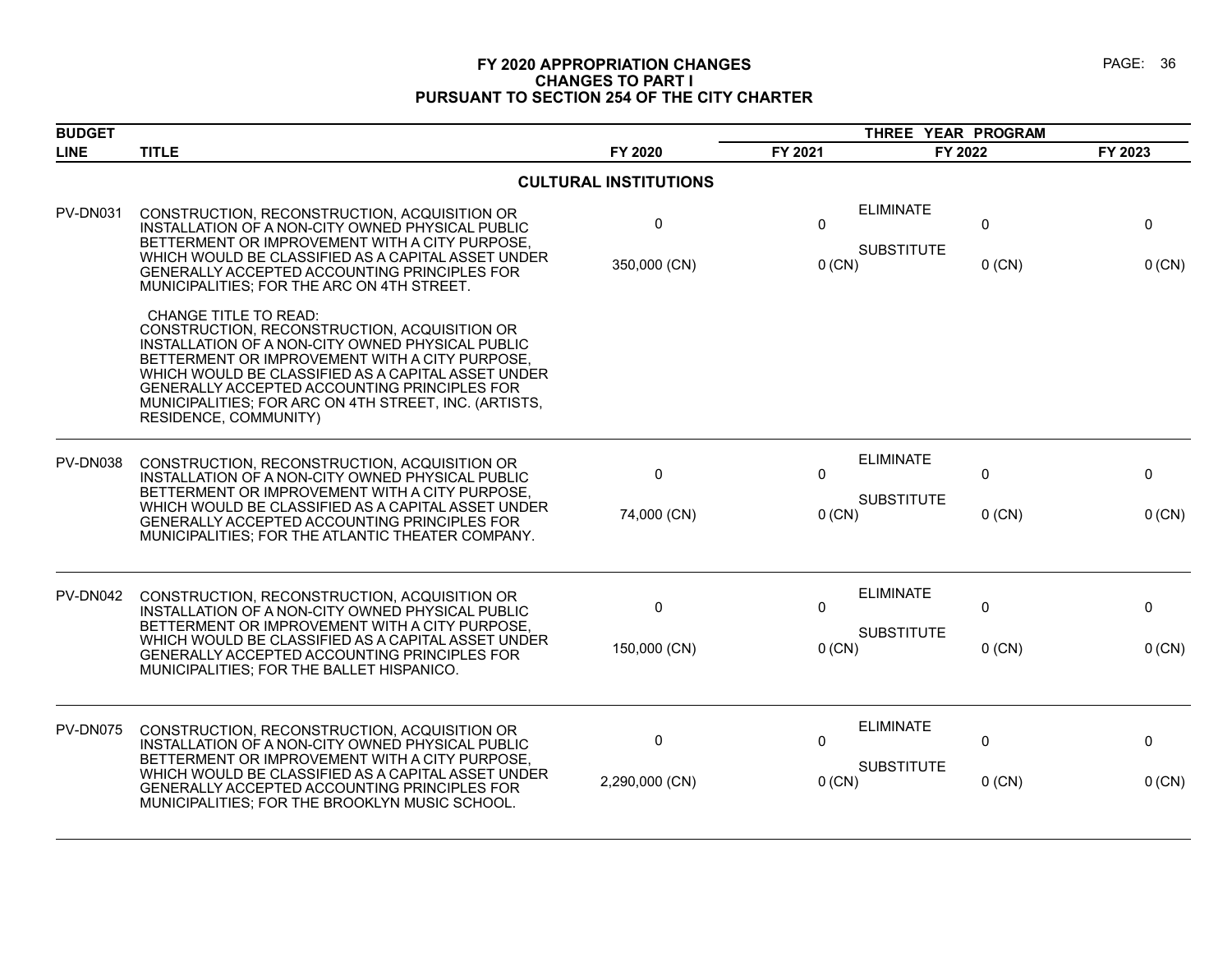| <b>BUDGET</b>   |                                                                                                                                                                                                                                                                                                                                                |                              |                      |                                                        |               |
|-----------------|------------------------------------------------------------------------------------------------------------------------------------------------------------------------------------------------------------------------------------------------------------------------------------------------------------------------------------------------|------------------------------|----------------------|--------------------------------------------------------|---------------|
| <b>LINE</b>     | <b>TITLE</b>                                                                                                                                                                                                                                                                                                                                   | FY 2020                      | FY 2021              | FY 2022                                                | FY 2023       |
|                 |                                                                                                                                                                                                                                                                                                                                                | <b>CULTURAL INSTITUTIONS</b> |                      |                                                        |               |
| PV-DN099        | CONSTRUCTION, RECONSTRUCTION, ACQUISITION OR<br>INSTALLATION OF A NON-CITY OWNED PHYSICAL PUBLIC<br>BETTERMENT OR IMPROVEMENT WITH A CITY PURPOSE.<br>WHICH WOULD BE CLASSIFIED AS A CAPITAL ASSET UNDER<br><b>GENERALLY ACCEPTED ACCOUNTING PRINCIPLES FOR</b><br>MUNICIPALITIES; FOR CHILDREN'S MUSEUM OF<br>MANHATTAN.                      | 0<br>3,525,000 (CN)          | $\Omega$<br>$0$ (CN) | <b>ELIMINATE</b><br>0<br><b>SUBSTITUTE</b><br>$0$ (CN) | 0<br>$0$ (CN) |
| <b>PV-DN123</b> | CONSTRUCTION, RECONSTRUCTION, ACQUISITION OR<br>INSTALLATION OF A NON-CITY OWNED PHYSICAL PUBLIC<br>BETTERMENT OR IMPROVEMENT WITH A CITY PURPOSE.<br>WHICH WOULD BE CLASSIFIED AS A CAPITAL ASSET UNDER<br>GENERALLY ACCEPTED ACCOUNTING PRINCIPLES FOR<br>MUNICIPALITIES; FOR NEW YORK LIVE ARTS, INC.<br>(FORMERLY DANCE THEATER WORKSHOP). | $\mathbf 0$<br>341,000 (CN)  | 0<br>0 (CN)          | <b>ELIMINATE</b><br>0<br><b>SUBSTITUTE</b><br>$0$ (CN) | 0<br>0 (CN)   |
| <b>PV-DN132</b> | CONSTRUCTION, RECONSTRUCTION, ACQUISITION OR<br>INSTALLATION OF A NON-CITY OWNED PHYSICAL PUBLIC<br>BETTERMENT OR IMPROVEMENT WITH A CITY PURPOSE.<br>WHICH WOULD BE CLASSIFIED AS A CAPITAL ASSET UNDER<br>GENERALLY ACCEPTED ACCOUNTING PRINCIPLES FOR<br>MUNICIPALITIES; FOR THE DOWNTOWN COMMUNITY<br>TELEVISION CENTER (DCTV).            | 0<br>75,000 (CN)             | $\Omega$<br>0 (CN)   | <b>ELIMINATE</b><br>0<br><b>SUBSTITUTE</b><br>$0$ (CN) | 0<br>0 (CN)   |
| PV-DN134        | CONSTRUCTION, RECONSTRUCTION, ACQUISITION OR<br>INSTALLATION OF A NON-CITY OWNED PHYSICAL PUBLIC<br>BETTERMENT OR IMPROVEMENT WITH A CITY PURPOSE.<br>WHICH WOULD BE CLASSIFIED AS A CAPITAL ASSET UNDER<br>GENERALLY ACCEPTED ACCOUNTING PRINCIPLES FOR<br>MUNICIPALITIES; FOR THE LA MAMA EXPERIMENTAL<br>THEATRE CLUB.                      | 0<br>1,000,000 (CN)          | $\Omega$<br>$0$ (CN) | <b>ELIMINATE</b><br>0<br><b>SUBSTITUTE</b><br>$0$ (CN) | 0<br>0 (CN)   |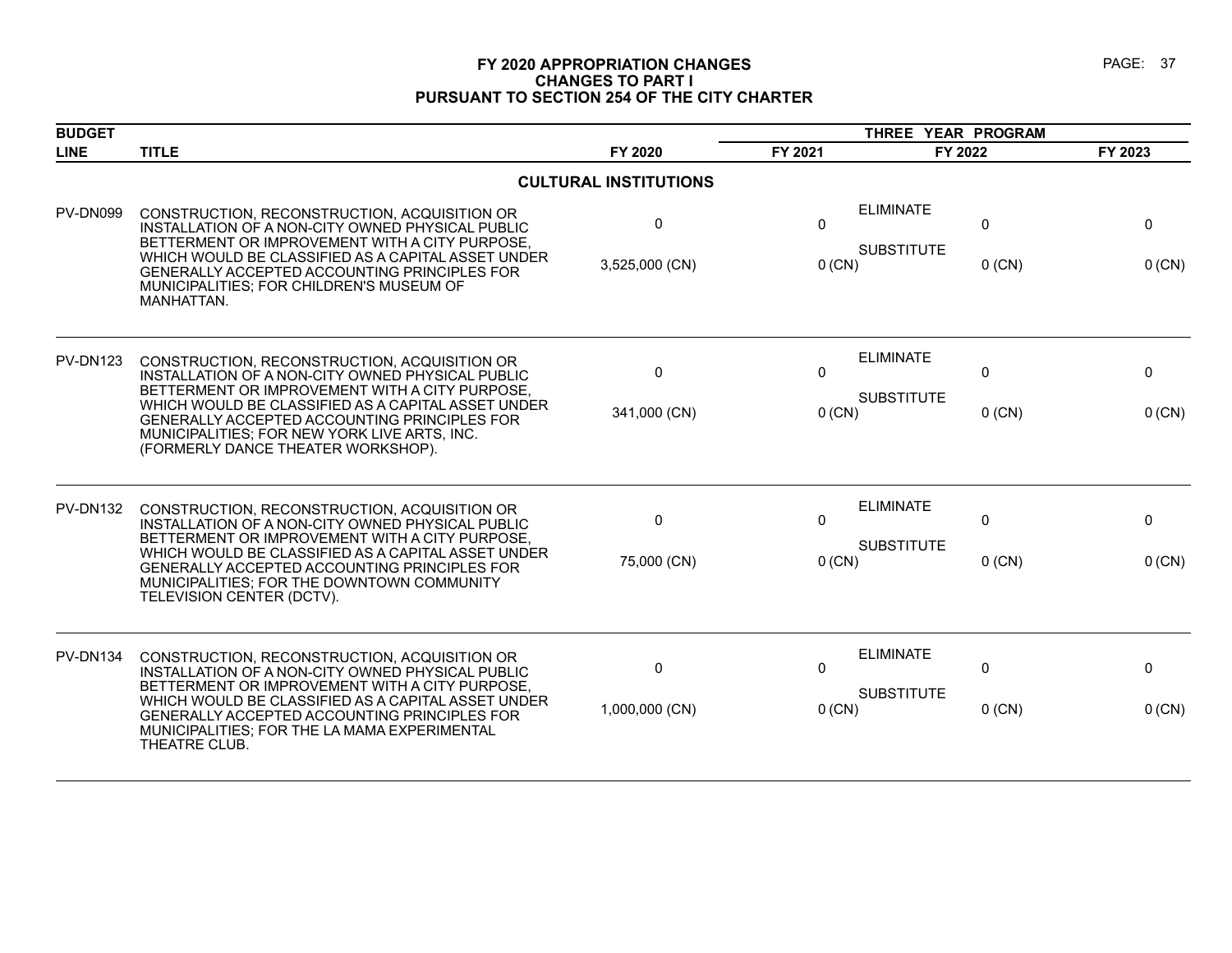| <b>BUDGET</b>   |                                                                                                                                                                                                                                          |                              | THREE YEAR PROGRAM |                   |          |         |
|-----------------|------------------------------------------------------------------------------------------------------------------------------------------------------------------------------------------------------------------------------------------|------------------------------|--------------------|-------------------|----------|---------|
| <b>LINE</b>     | <b>TITLE</b>                                                                                                                                                                                                                             | FY 2020                      | FY 2021            | FY 2022           |          | FY 2023 |
|                 |                                                                                                                                                                                                                                          | <b>CULTURAL INSTITUTIONS</b> |                    |                   |          |         |
| PV-DN176        | CONSTRUCTION, RECONSTRUCTION, ACQUISITION OR<br>INSTALLATION OF A NON-CITY OWNED PHYSICAL PUBLIC<br>BETTERMENT OR IMPROVEMENT WITH A CITY PURPOSE,                                                                                       | 0                            | $\Omega$           | <b>ELIMINATE</b>  | 0        | 0       |
|                 | WHICH WOULD BE CLASSIFIED AS A CAPITAL ASSET UNDER<br>GENERALLY ACCEPTED ACCOUNTING PRINCIPLES FOR<br>MUNICIPALITIES; FOR THE GUGGENHEIM MUSEUM.                                                                                         | 29,000 (CN)                  | $0$ (CN)           | <b>SUBSTITUTE</b> | $0$ (CN) | 0 (CN)  |
| <b>PV-DN185</b> | CONSTRUCTION, RECONSTRUCTION, ACQUISITION OR<br>INSTALLATION OF A NON-CITY OWNED PHYSICAL PUBLIC<br>BETTERMENT OR IMPROVEMENT WITH A CITY PURPOSE.                                                                                       | 0                            | $\mathbf 0$        | <b>ELIMINATE</b>  | 0        | 0       |
|                 | WHICH WOULD BE CLASSIFIED AS A CAPITAL ASSET UNDER<br>GENERALLY ACCEPTED ACCOUNTING PRINCIPLES FOR<br>MUNICIPALITIES; FOR THE HERE ARTS CENTER.                                                                                          | 60,000 (CN)                  | $0$ (CN)           | <b>SUBSTITUTE</b> | $0$ (CN) | 0 (CN)  |
| <b>PV-DN197</b> | CONSTRUCTION, RECONSTRUCTION, ACQUISITION OR<br>INSTALLATION OF A NON-CITY OWNED PHYSICAL PUBLIC                                                                                                                                         | 0                            | $\mathbf{0}$       | <b>ELIMINATE</b>  | 0        | 0       |
|                 | BETTERMENT OR IMPROVEMENT WITH A CITY PURPOSE.<br>WHICH WOULD BE CLASSIFIED AS A CAPITAL ASSET UNDER<br>GENERALLY ACCEPTED ACCOUNTING PRINCIPLES FOR<br>MUNICIPALITIES; FOR THE IRONDALE CENTER FOR<br>THEATER, EDUCATION, AND OUTREACH. | 59,000 (CN)                  | 0 (CN)             | <b>SUBSTITUTE</b> | $0$ (CN) | 0 (CN)  |
| <b>PV-DN204</b> | CONSTRUCTION, RECONSTRUCTION, ACQUISITION OR<br>INSTALLATION OF A NON-CITY OWNED PHYSICAL PUBLIC                                                                                                                                         | 0                            | $\mathbf{0}$       | <b>ELIMINATE</b>  | 0        | 0       |
|                 | BETTERMENT OR IMPROVEMENT WITH A CITY PURPOSE.<br>WHICH WOULD BE CLASSIFIED AS A CAPITAL ASSET UNDER<br>GENERALLY ACCEPTED ACCOUNTING PRINCIPLES FOR<br>MUNICIPALITIES; FOR THE JAZZ AT LINCOLN CENTER.                                  | 445,000 (CN)                 | 0 (CN)             | <b>SUBSTITUTE</b> | $0$ (CN) | 0 (CN)  |
| <b>PV-DN222</b> | CONSTRUCTION, RECONSTRUCTION, ACQUISITION OR<br>INSTALLATION OF A NON-CITY OWNED PHYSICAL PUBLIC                                                                                                                                         | 0                            | $\Omega$           | <b>ELIMINATE</b>  | 0        | 0       |
|                 | BETTERMENT OR IMPROVEMENT WITH A CITY PURPOSE.<br>WHICH WOULD BE CLASSIFIED AS A CAPITAL ASSET UNDER<br>GENERALLY ACCEPTED ACCOUNTING PRINCIPLES FOR<br>MUNICIPALITIES; FOR THE JOYCE THEATER.                                           | 950,000 (CN)                 | $0$ (CN)           | <b>SUBSTITUTE</b> | $0$ (CN) | 0 (CN)  |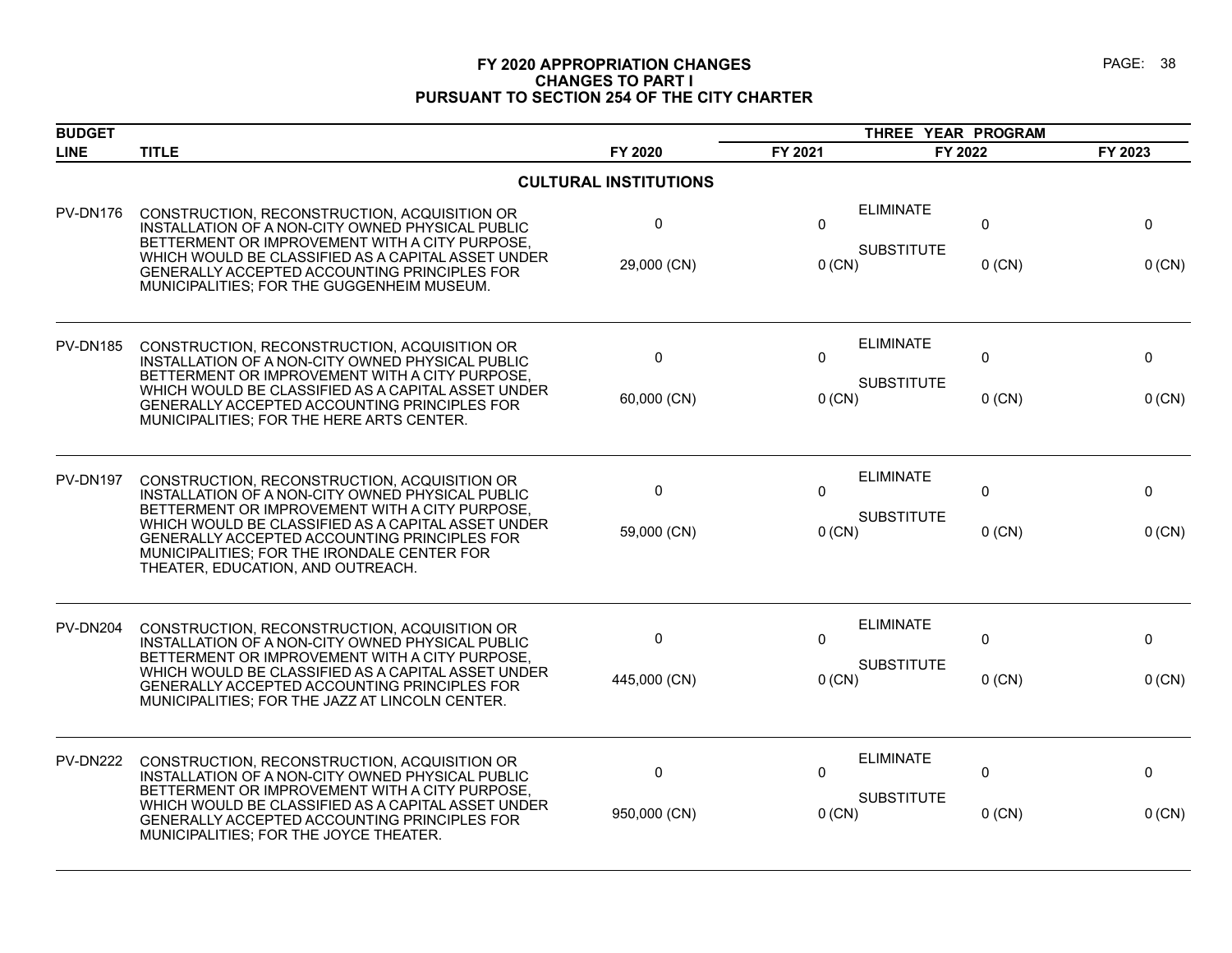| <b>BUDGET</b>   |                                                                                                                                                                                                                           |                              | THREE YEAR PROGRAM |                               |          |
|-----------------|---------------------------------------------------------------------------------------------------------------------------------------------------------------------------------------------------------------------------|------------------------------|--------------------|-------------------------------|----------|
| <b>LINE</b>     | <b>TITLE</b>                                                                                                                                                                                                              | FY 2020                      | FY 2021            | FY 2022                       | FY 2023  |
|                 |                                                                                                                                                                                                                           | <b>CULTURAL INSTITUTIONS</b> |                    |                               |          |
| <b>PV-DN268</b> | CONSTRUCTION, RECONSTRUCTION, ACQUISITION OR<br>INSTALLATION OF A NON-CITY OWNED PHYSICAL PUBLIC<br>BETTERMENT OR IMPROVEMENT WITH A CITY PURPOSE                                                                         | 0                            | $\mathbf{0}$       | <b>ELIMINATE</b><br>0         | 0        |
|                 | WHICH WOULD BE CLASSIFIED AS A CAPITAL ASSET UNDER<br>GENERALLY ACCEPTED ACCOUNTING PRINCIPLES FOR<br>MUNICIPALITIES; FOR THE MORGAN LIBRARY & MUSEUM.                                                                    | 300,000 (CN)                 | $0$ (CN)           | <b>SUBSTITUTE</b><br>$0$ (CN) | 0 (CN)   |
| <b>PV-DN279</b> | CONSTRUCTION, RECONSTRUCTION, ACQUISITION OR<br>INSTALLATION OF A NON-CITY OWNED PHYSICAL PUBLIC<br>BETTERMENT OR IMPROVEMENT WITH A CITY PURPOSE.                                                                        | 0                            | 0                  | <b>ELIMINATE</b><br>0         | 0        |
|                 | WHICH WOULD BE CLASSIFIED AS A CAPITAL ASSET UNDER<br>GENERALLY ACCEPTED ACCOUNTING PRINCIPLES FOR<br>MUNICIPALITIES; FOR THE MUSEUM OF CHINESE IN<br>AMERICA CENTRE STREET LOCATION.                                     | 1,150,000 (CN)               | 0 (CN)             | <b>SUBSTITUTE</b><br>$0$ (CN) | 0 (CN)   |
| <b>PV-DN285</b> | CONSTRUCTION, RECONSTRUCTION, ACQUISITION OR<br>INSTALLATION OF A NON-CITY OWNED PHYSICAL PUBLIC                                                                                                                          | 0                            | $\Omega$           | <b>ELIMINATE</b><br>0         | 0        |
|                 | BETTERMENT OR IMPROVEMENT WITH A CITY PURPOSE.<br>WHICH WOULD BE CLASSIFIED AS A CAPITAL ASSET UNDER<br>GENERALLY ACCEPTED ACCOUNTING PRINCIPLES FOR<br>MUNICIPALITIES; FOR THE NATIONAL BLACK THEATER.                   | 2,000,000 (CN)               | 0 (CN)             | <b>SUBSTITUTE</b><br>$0$ (CN) | 0 (CN)   |
| <b>PV-DN288</b> | CONSTRUCTION, RECONSTRUCTION, ACQUISITION OR<br>INSTALLATION OF A NON-CITY OWNED PHYSICAL PUBLIC                                                                                                                          | 0                            | 0                  | <b>ELIMINATE</b><br>0         | 0        |
|                 | BETTERMENT OR IMPROVEMENT WITH A CITY PURPOSE<br>WHICH WOULD BE CLASSIFIED AS A CAPITAL ASSET UNDER<br>GENERALLY ACCEPTED ACCOUNTING PRINCIPLES FOR<br>MUNICIPALITIES; FOR THE NATIONAL MUSEUM OF THE<br>AMERICAN INDIAN. | 100,000 (CN)                 | $0$ (CN)           | <b>SUBSTITUTE</b><br>$0$ (CN) | 0 (CN)   |
| <b>PV-DN290</b> | CONSTRUCTION, RECONSTRUCTION, ACQUISITION OR<br>INSTALLATION OF A NON-CITY OWNED PHYSICAL PUBLIC                                                                                                                          | 0                            | $\mathbf{0}$       | <b>ELIMINATE</b><br>0         | 0        |
|                 | BETTERMENT OR IMPROVEMENT WITH A CITY PURPOSE<br>WHICH WOULD BE CLASSIFIED AS A CAPITAL ASSET UNDER<br>GENERALLY ACCEPTED ACCOUNTING PRINCIPLES FOR<br>MUNICIPALITIES; FOR THE NEW 42ND STREET INC.                       | 500,000 (CN)                 | $0$ (CN)           | <b>SUBSTITUTE</b><br>$0$ (CN) | $0$ (CN) |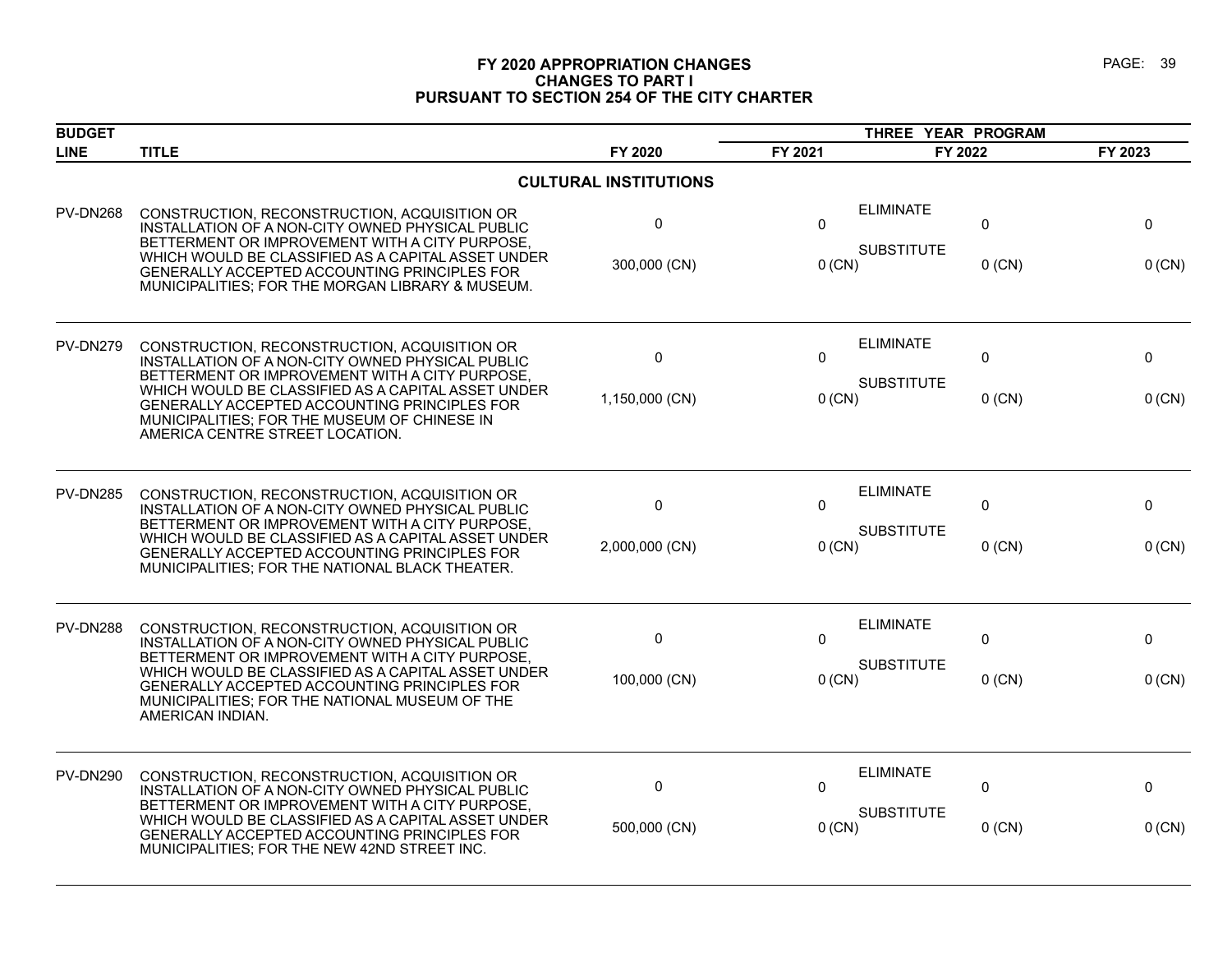| <b>BUDGET</b>   |                                                                                                                                                                                                            |                              | THREE YEAR PROGRAM |                                            |          |
|-----------------|------------------------------------------------------------------------------------------------------------------------------------------------------------------------------------------------------------|------------------------------|--------------------|--------------------------------------------|----------|
| <b>LINE</b>     | <b>TITLE</b>                                                                                                                                                                                               | FY 2020                      | FY 2021            | FY 2022                                    | FY 2023  |
|                 |                                                                                                                                                                                                            | <b>CULTURAL INSTITUTIONS</b> |                    |                                            |          |
| <b>PV-DN291</b> | CONSTRUCTION, RECONSTRUCTION, ACQUISITION OR<br>INSTALLATION OF A NON-CITY OWNED PHYSICAL PUBLIC<br>BETTERMENT OR IMPROVEMENT WITH A CITY PURPOSE.                                                         | $\mathbf 0$                  | $\Omega$           | <b>ELIMINATE</b><br>$\Omega$               | 0        |
|                 | WHICH WOULD BE CLASSIFIED AS A CAPITAL ASSET UNDER<br>GENERALLY ACCEPTED ACCOUNTING PRINCIPLES FOR<br>MUNICIPALITIES; FOR THE NEW MUSEUM.                                                                  | 1,000,000 (CN)               | 0(CN)              | <b>SUBSTITUTE</b><br>$0$ (CN)              | 0 (CN)   |
| <b>PV-DN304</b> | CONSTRUCTION, RECONSTRUCTION, ACQUISITION OR<br>INSTALLATION OF A NON-CITY OWNED PHYSICAL PUBLIC<br>BETTERMENT OR IMPROVEMENT WITH A CITY PURPOSE,                                                         | 0                            | $\Omega$           | <b>ELIMINATE</b><br>0<br><b>SUBSTITUTE</b> | 0        |
|                 | WHICH WOULD BE CLASSIFIED AS A CAPITAL ASSET UNDER<br>GENERALLY ACCEPTED ACCOUNTING PRINCIPLES FOR<br>MUNICIPALITIES; FOR THE NEW YORK HISTORICAL<br>SOCIETY.                                              | 4,150,000 (CN)               | 0(CN)              | $0$ (CN)                                   | 0 (CN)   |
| <b>PV-DN329</b> | CONSTRUCTION, RECONSTRUCTION, ACQUISITION OR<br>INSTALLATION OF A NON-CITY OWNED PHYSICAL PUBLIC                                                                                                           | $\mathbf 0$                  | $\Omega$           | <b>ELIMINATE</b><br>0                      | 0        |
|                 | BETTERMENT OR IMPROVEMENT WITH A CITY PURPOSE.<br>WHICH WOULD BE CLASSIFIED AS A CAPITAL ASSET UNDER<br>GENERALLY ACCEPTED ACCOUNTING PRINCIPLES FOR<br>MUNICIPALITIES; FOR THE PLAYWRIGHTS HORIZONS, INC. | 585,000 (CN)                 | $0$ (CN)           | <b>SUBSTITUTE</b><br>$0$ (CN)              | 0 (CN)   |
| <b>PV-DN332</b> | CONSTRUCTION, RECONSTRUCTION, ACQUISITION OR<br>INSTALLATION OF A NON-CITY OWNED PHYSICAL PUBLIC<br>BETTERMENT OR IMPROVEMENT WITH A CITY PURPOSE.                                                         | $\mathbf 0$                  | 0                  | <b>ELIMINATE</b><br>0                      | 0        |
|                 | WHICH WOULD BE CLASSIFIED AS A CAPITAL ASSET UNDER<br><b>GENERALLY ACCEPTED ACCOUNTING PRINCIPLES FOR</b><br>MUNICIPALITIES; FOR THE POPPENHUSEN INSTITUTE.                                                | 1,754,000 (CN)               | 0 (CN)             | <b>SUBSTITUTE</b><br>$0$ (CN)              | 0 (CN)   |
| <b>PV-DN333</b> | CONSTRUCTION, RECONSTRUCTION, ACQUISITION OR<br>INSTALLATION OF A NON-CITY OWNED PHYSICAL PUBLIC                                                                                                           | $\mathbf 0$                  | $\Omega$           | <b>ELIMINATE</b><br>0                      | 0        |
|                 | BETTERMENT OR IMPROVEMENT WITH A CITY PURPOSE.<br>WHICH WOULD BE CLASSIFIED AS A CAPITAL ASSET UNDER<br>GENERALLY ACCEPTED ACCOUNTING PRINCIPLES FOR<br>MUNICIPALITIES; FOR PREGONES THEATER.              | 520,000 (CN)                 | 0 (CN)             | <b>SUBSTITUTE</b><br>$0$ (CN)              | $0$ (CN) |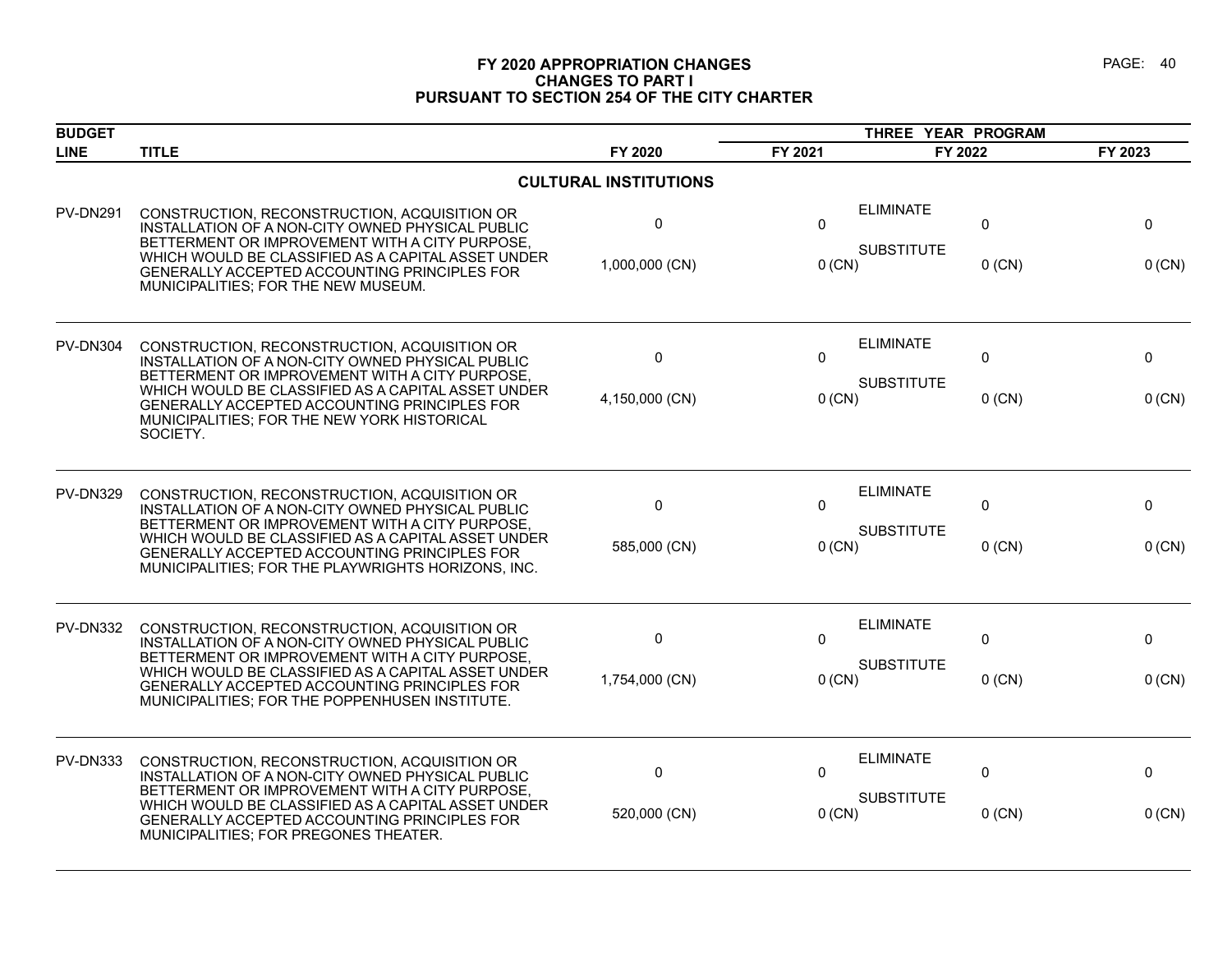| <b>BUDGET</b>   |                                                                                                                                                                       |                              |          | THREE YEAR PROGRAM                                    |         |
|-----------------|-----------------------------------------------------------------------------------------------------------------------------------------------------------------------|------------------------------|----------|-------------------------------------------------------|---------|
| <b>LINE</b>     | <b>TITLE</b>                                                                                                                                                          | FY 2020                      | FY 2021  | FY 2022                                               | FY 2023 |
|                 |                                                                                                                                                                       | <b>CULTURAL INSTITUTIONS</b> |          |                                                       |         |
| <b>PV-DN354</b> | CONSTRUCTION, RECONSTRUCTION, ACQUISITION OR<br>INSTALLATION OF A NON-CITY OWNED PHYSICAL PUBLIC<br>BETTERMENT OR IMPROVEMENT WITH A CITY PURPOSE,                    | $\mathbf{0}$                 | $\Omega$ | <b>ELIMINATE</b><br>$\mathbf{0}$<br><b>SUBSTITUTE</b> | 0       |
|                 | WHICH WOULD BE CLASSIFIED AS A CAPITAL ASSET UNDER<br><b>GENERALLY ACCEPTED ACCOUNTING PRINCIPLES FOR</b><br>MUNICIPALITIES; FOR THE ROUNDABOUT THEATRE<br>COMPANY.   | 1,900,000 (CN)               | $0$ (CN) | $0$ (CN)                                              | 0 (CN)  |
| PV-DN364        | CONSTRUCTION, RECONSTRUCTION, ACQUISITION OR<br>INSTALLATION OF A NON-CITY OWNED PHYSICAL PUBLIC<br>BETTERMENT OR IMPROVEMENT WITH A CITY PURPOSE.                    | $\mathbf{0}$                 | $\Omega$ | <b>ELIMINATE</b><br>$\Omega$                          | 0       |
|                 | WHICH WOULD BE CLASSIFIED AS A CAPITAL ASSET UNDER<br><b>GENERALLY ACCEPTED ACCOUNTING PRINCIPLES FOR</b><br>MUNICIPALITIES: FOR THE ST. GEORGE THEATER.              | 200,000 (CN)                 | $0$ (CN) | <b>SUBSTITUTE</b><br>$0$ (CN)                         | 0 (CN)  |
| <b>PV-DN375</b> | CONSTRUCTION, RECONSTRUCTION, ACQUISITION OR<br>INSTALLATION OF A NON-CITY OWNED PHYSICAL PUBLIC<br>BETTERMENT OR IMPROVEMENT WITH A CITY PURPOSE.                    | $\mathbf{0}$                 | $\Omega$ | <b>ELIMINATE</b><br>$\mathbf{0}$                      | 0       |
|                 | WHICH WOULD BE CLASSIFIED AS A CAPITAL ASSET UNDER<br><b>GENERALLY ACCEPTED ACCOUNTING PRINCIPLES FOR</b><br>MUNICIPALITIES; FOR THE SECOND STAGE THEATER.            | 939,000 (CN)                 | $0$ (CN) | <b>SUBSTITUTE</b><br>$0$ (CN)                         | 0 (CN)  |
| <b>PV-DN381</b> | CONSTRUCTION, RECONSTRUCTION, ACQUISITION OR<br>INSTALLATION OF A NON-CITY OWNED PHYSICAL PUBLIC<br>BETTERMENT OR IMPROVEMENT WITH A CITY PURPOSE,                    | $\mathbf 0$                  | $\Omega$ | <b>ELIMINATE</b><br>0                                 | 0       |
|                 | WHICH WOULD BE CLASSIFIED AS A CAPITAL ASSET UNDER<br>GENERALLY ACCEPTED ACCOUNTING PRINCIPLES FOR<br>MUNICIPALITIES; FOR THE SEVENTH REGIMENT ARMORY<br>CONSERVANCY. | 600,000 (CN)                 | 0 (CN)   | <b>SUBSTITUTE</b><br>$0$ (CN)                         | 0 (CN)  |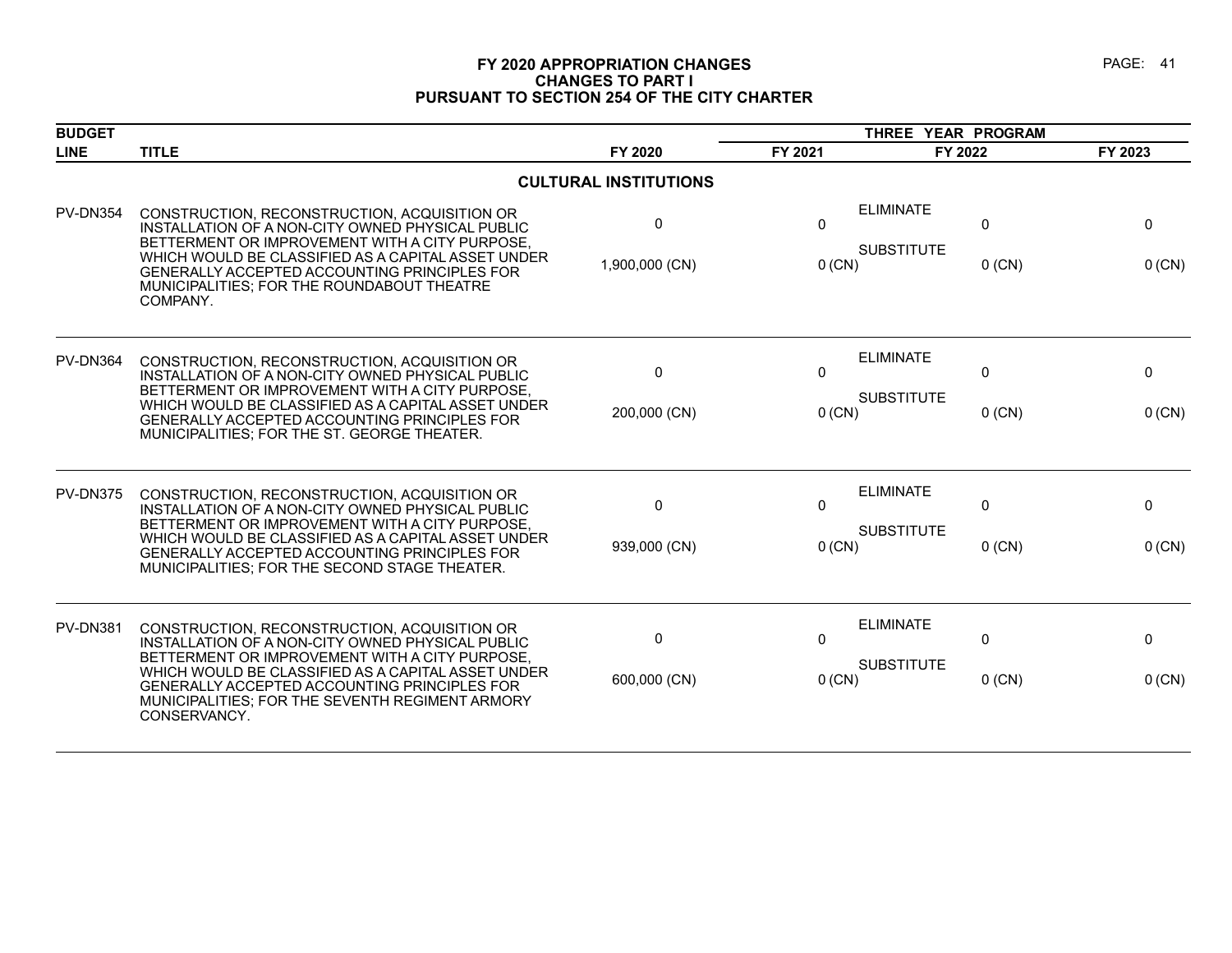| <b>BUDGET</b>   |                                                                                                                                                                                                                         |                              |              | THREE YEAR PROGRAM              |         |  |
|-----------------|-------------------------------------------------------------------------------------------------------------------------------------------------------------------------------------------------------------------------|------------------------------|--------------|---------------------------------|---------|--|
| <b>LINE</b>     | <b>TITLE</b>                                                                                                                                                                                                            | FY 2020                      | FY 2021      | FY 2022                         | FY 2023 |  |
|                 |                                                                                                                                                                                                                         | <b>CULTURAL INSTITUTIONS</b> |              |                                 |         |  |
| <b>PV-DN394</b> | CONSTRUCTION, RECONSTRUCTION, ACQUISITION OR<br>INSTALLATION OF A NON-CITY OWNED PHYSICAL PUBLIC<br>BETTERMENT OR IMPROVEMENT WITH A CITY PURPOSE.                                                                      | 0                            | $\mathbf{0}$ | <b>ELIMINATE</b><br>$\mathbf 0$ | 0       |  |
|                 | WHICH WOULD BE CLASSIFIED AS A CAPITAL ASSET UNDER<br>GENERALLY ACCEPTED ACCOUNTING PRINCIPLES FOR<br>MUNICIPALITIES; FOR THE SOUTH STREET SEAPORT<br>MUSEUM.                                                           | 2,200,000 (CN)               | $0$ (CN)     | <b>SUBSTITUTE</b><br>$0$ (CN)   | 0 (CN)  |  |
| <b>PV-DN409</b> | CONSTRUCTION, RECONSTRUCTION, ACQUISITION OR<br>INSTALLATION OF A NON-CITY OWNED PHYSICAL PUBLIC<br>BETTERMENT OR IMPROVEMENT WITH A CITY PURPOSE.                                                                      | 0                            | $\mathbf{0}$ | <b>ELIMINATE</b><br>0           | 0       |  |
|                 | WHICH WOULD BE CLASSIFIED AS A CAPITAL ASSET UNDER<br>GENERALLY ACCEPTED ACCOUNTING PRINCIPLES FOR<br>MUNICIPALITIES; FOR SYMPHONY SPACE.                                                                               | 1,450,000 (CN)               | $0$ (CN)     | <b>SUBSTITUTE</b><br>$0$ (CN)   | 0 (CN)  |  |
| <b>PV-DN421</b> | CONSTRUCTION, RECONSTRUCTION, ACQUISITION OR<br>INSTALLATION OF A NON-CITY OWNED PHYSICAL PUBLIC                                                                                                                        | 0                            | $\Omega$     | <b>ELIMINATE</b><br>0           | 0       |  |
|                 | BETTERMENT OR IMPROVEMENT WITH A CITY PURPOSE,<br>WHICH WOULD BE CLASSIFIED AS A CAPITAL ASSET UNDER<br>GENERALLY ACCEPTED ACCOUNTING PRINCIPLES FOR<br>MUNICIPALITIES; FOR THE CHILDREN'S MUSEUM OF THE<br><b>ARTS</b> | 36,000 (CN)                  | $0$ (CN)     | <b>SUBSTITUTE</b><br>$0$ (CN)   | 0 (CN)  |  |
| <b>PV-DN424</b> | CONSTRUCTION, RECONSTRUCTION, ACQUISITION OR<br>INSTALLATION OF A NON-CITY OWNED PHYSICAL PUBLIC                                                                                                                        | 0                            | $\Omega$     | <b>ELIMINATE</b><br>$\Omega$    | 0       |  |
|                 | BETTERMENT OR IMPROVEMENT WITH A CITY PURPOSE,<br>WHICH WOULD BE CLASSIFIED AS A CAPITAL ASSET UNDER<br>GENERALLY ACCEPTED ACCOUNTING PRINCIPLES FOR<br>MUNICIPALITIES; FOR THE KITCHEN.                                | 2,500,000 (CN)               | $0$ (CN)     | <b>SUBSTITUTE</b><br>$0$ (CN)   | 0 (CN)  |  |
| PV-DN448        | CONSTRUCTION, RECONSTRUCTION, ACQUISITION OR<br>INSTALLATION OF A NON-CITY OWNED PHYSICAL PUBLIC                                                                                                                        | 0                            | $\Omega$     | <b>ELIMINATE</b><br>$\mathbf 0$ | 0       |  |
|                 | BETTERMENT OR IMPROVEMENT WITH A CITY PURPOSE.<br>WHICH WOULD BE CLASSIFIED AS A CAPITAL ASSET UNDER<br>GENERALLY ACCEPTED ACCOUNTING PRINCIPLES FOR<br>MUNICIPALITIES; FOR THE BRONXNET                                | 2,300,000 (CN)               | 0 (CN)       | <b>SUBSTITUTE</b><br>$0$ (CN)   | 0 (CN)  |  |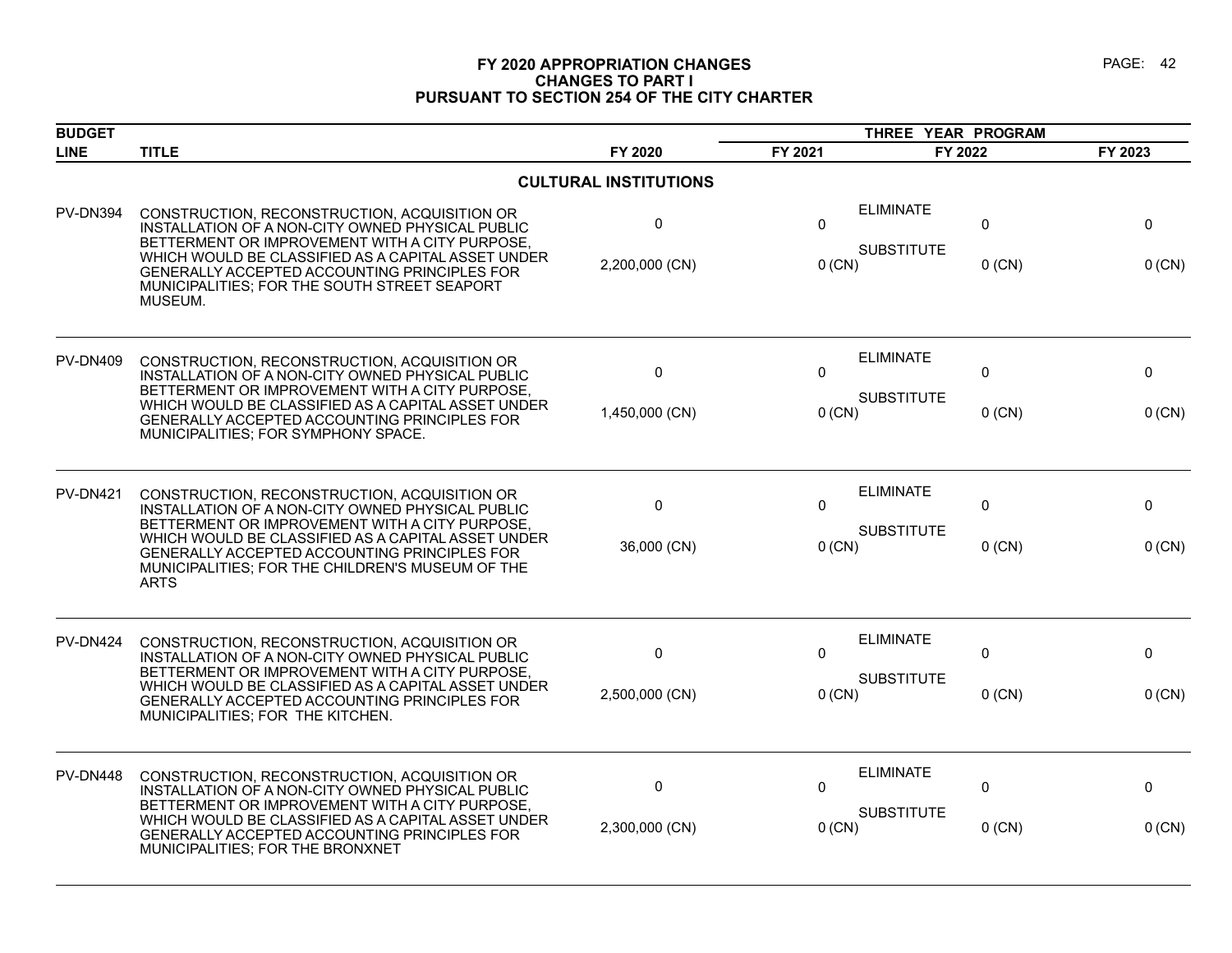| <b>BUDGET</b>   |                                                                                                                                                                                                                                                                                                         |                              |              |                                       |              |          |
|-----------------|---------------------------------------------------------------------------------------------------------------------------------------------------------------------------------------------------------------------------------------------------------------------------------------------------------|------------------------------|--------------|---------------------------------------|--------------|----------|
| <b>LINE</b>     | <b>TITLE</b>                                                                                                                                                                                                                                                                                            | FY 2020                      | FY 2021      | FY 2022                               |              | FY 2023  |
|                 |                                                                                                                                                                                                                                                                                                         | <b>CULTURAL INSTITUTIONS</b> |              |                                       |              |          |
| <b>PV-DN645</b> | CONSTRUCTION, RECONSTRUCTION, ACQUISITION OR<br>INSTALLATION OF A NON-CITY OWNED PHYSICAL PUBLIC<br>BETTERMENT OR IMPROVEMENT WITH A CITY PURPOSE.<br>WHICH WOULD BE CLASSIFIED AS A CAPITAL ASSET UNDER                                                                                                | 0                            | $\Omega$     | <b>ELIMINATE</b><br><b>SUBSTITUTE</b> | $\mathbf 0$  | 0        |
|                 | GENERALLY ACCEPTED ACCOUNTING PRINCIPLES FOR<br>MUNICIPALITIES; FOR THE BROOKLYN YOUTH CHORUS.                                                                                                                                                                                                          | 1,000,000 (CN)               | 0 (CN)       |                                       | $0$ (CN)     | 0 (CN)   |
| <b>PV-DN655</b> | CONSTRUCTION, RECONSTRUCTION, ACQUISITION OR<br>INSTALLATION AT THE QUEENS COUNTY FARM MUSEUM<br>AND CONSTRUCTION, RECONSTRUCTION, ACQUISITION OR                                                                                                                                                       | $\mathbf 0$                  | $\mathbf 0$  | <b>ELIMINATE</b>                      | $\mathbf 0$  | 0        |
|                 | INSTALLATION OF A NON-CITY OWNED PHYSICAL PUBLIC<br>BETTERMENT OR IMPROVEMENT WITH A CITY PURPOSE.<br>WHICH WOULD BE CLASSIFIED AS A CAPITAL ASSET UNDER<br><b>GENERALLY ACCEPTED ACCOUNTING PRINCIPLES FOR</b><br>MUNICIPALITIES; FOR THE COLONIAL FARMHOUSE<br>RESTORATION SOCIETY OF BELLEROSE, INC. | 3,200,000 (CN)               | $0$ (CN)     | <b>SUBSTITUTE</b>                     | $0$ (CN)     | 0 (CN)   |
| <b>PV-DN656</b> | CONSTRUCTION, RECONSTRUCTION, ACQUISITION OR<br>INSTALLATION OF A NON-CITY OWNED PHYSICAL PUBLIC<br>BETTERMENT OR IMPROVEMENT WITH A CITY PURPOSE.                                                                                                                                                      | $\mathbf 0$                  | $\Omega$     | <b>ELIMINATE</b>                      | $\Omega$     | 0        |
|                 | WHICH WOULD BE CLASSIFIED AS A CAPITAL ASSET UNDER<br>GENERALLY ACCEPTED ACCOUNTING PRINCIPLES FOR<br>MUNICIPALITIES; FOR THE GREATER RIDGEWOOD<br><b>HISTORICAL SOCIETY.</b>                                                                                                                           | 504,000 (CN)                 | 0 (CN)       | <b>SUBSTITUTE</b>                     | $0$ (CN)     | 0 (CN)   |
| <b>PV-DN669</b> | CONSTRUCTION, RECONSTRUCTION, ACQUISITION OR<br>INSTALLATION OF A NON-CITY OWNED PHYSICAL PUBLIC<br>BETTERMENT OR IMPROVEMENT WITH A CITY PURPOSE.                                                                                                                                                      | $\Omega$                     | $\mathbf{0}$ | <b>ELIMINATE</b>                      | $\mathbf{0}$ | $\Omega$ |
|                 | WHICH WOULD BE CLASSIFIED AS A CAPITAL ASSET UNDER<br><b>GENERALLY ACCEPTED ACCOUNTING PRINCIPLES FOR</b><br>MUNICIPALITIES; FOR NUYORICAN POETS CAFE.                                                                                                                                                  | 1,000,000 (CN)               | 0 (CN)       | <b>SUBSTITUTE</b>                     | $0$ (CN)     | 0 (CN)   |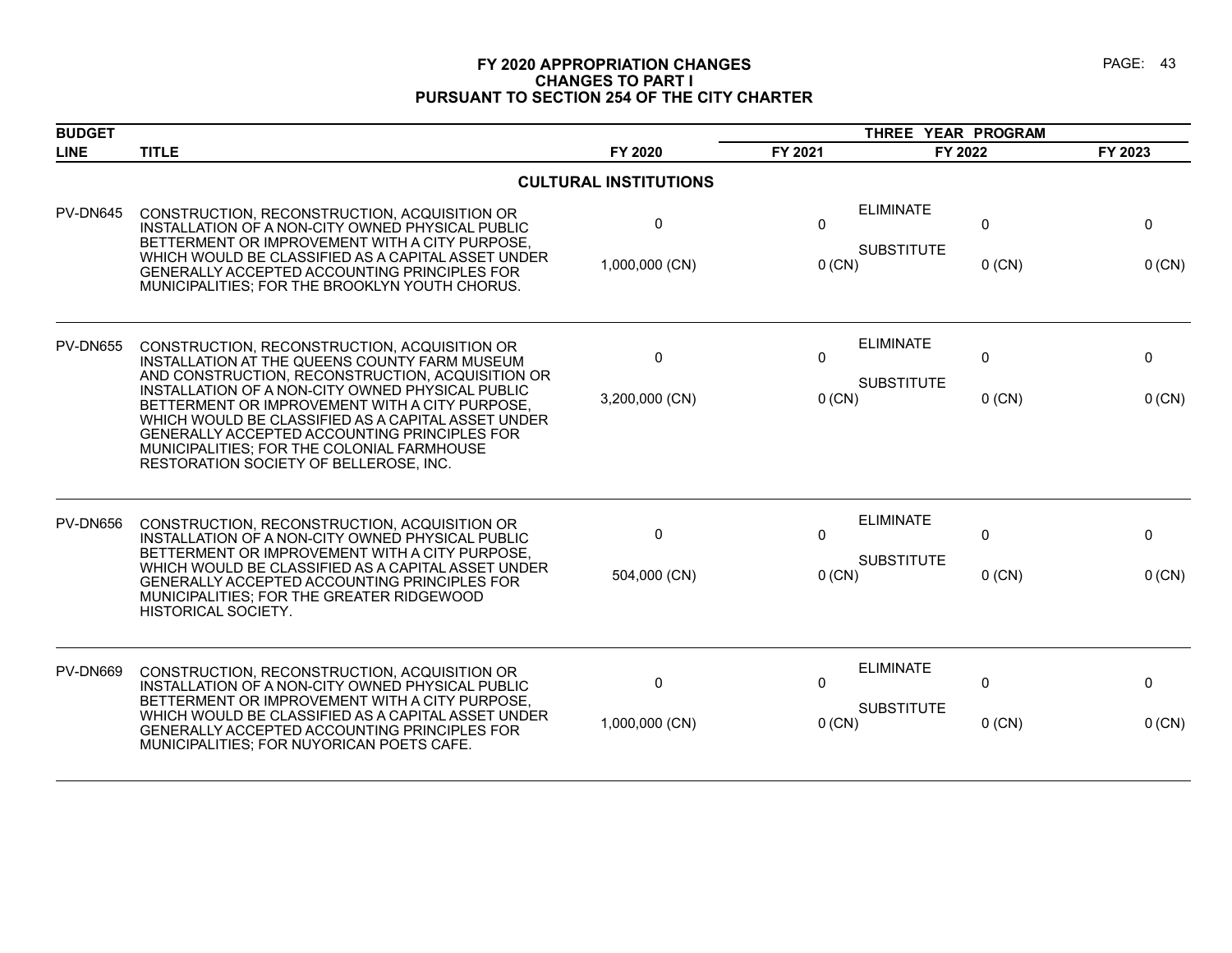| <b>BUDGET</b>   |                                                                                                                                                                |                              |              | THREE YEAR PROGRAM                    |          |          |
|-----------------|----------------------------------------------------------------------------------------------------------------------------------------------------------------|------------------------------|--------------|---------------------------------------|----------|----------|
| <b>LINE</b>     | <b>TITLE</b>                                                                                                                                                   | FY 2020                      | FY 2021      | FY 2022                               |          | FY 2023  |
|                 |                                                                                                                                                                | <b>CULTURAL INSTITUTIONS</b> |              |                                       |          |          |
| <b>PV-DN686</b> | CONSTRUCTION, RECONSTRUCTION, ACQUISITION OR<br>INSTALLATION OF A NON-CITY OWNED PHYSICAL PUBLIC<br>BETTERMENT OR IMPROVEMENT WITH A CITY PURPOSE,             | 0                            | $\mathbf{0}$ | <b>ELIMINATE</b>                      | 0        | 0        |
|                 | WHICH WOULD BE CLASSIFIED AS A CAPITAL ASSET UNDER<br>GENERALLY ACCEPTED ACCOUNTING PRINCIPLES FOR<br>MUNICIPALITIES; FOR THE ANTHOLOGY FILM ARCHIVES,<br>INC. | 2,200,000 (CN)               | 0(CN)        | <b>SUBSTITUTE</b>                     | $0$ (CN) | 0 (CN)   |
| PV-DN766        | CONSTRUCTION, RECONSTRUCTION, ACQUISITION OR<br>INSTALLATION OF A NON-CITY OWNED PHYSICAL PUBLIC<br>BETTERMENT OR IMPROVEMENT WITH A CITY PURPOSE.             | 0                            | $\mathbf{0}$ | <b>ELIMINATE</b><br><b>SUBSTITUTE</b> | 0        | 0        |
|                 | WHICH WOULD BE CLASSIFIED AS A CAPITAL ASSET UNDER<br>GENERALLY ACCEPTED ACCOUNTING PRINCIPLES FOR<br>MUNICIPALITIES; FOR THE UPTOWN DANCE ACADEMY.            | 350,000 (CN)                 | $0$ (CN)     |                                       | $0$ (CN) | 0 (CN)   |
| PV-DN784        | CONSTRUCTION, RECONSTRUCTION, ACQUISITION OR<br>INSTALLATION OF A NON-CITY OWNED PHYSICAL PUBLIC<br>BETTERMENT OR IMPROVEMENT WITH A CITY PURPOSE,             | $\mathbf 0$                  | $\mathbf{0}$ | <b>ELIMINATE</b>                      | 0        | 0        |
|                 | WHICH WOULD BE CLASSIFIED AS A CAPITAL ASSET UNDER<br>GENERALLY ACCEPTED ACCOUNTING PRINCIPLES FOR<br>MUNICIPALITIES; FOR THE GREENWOOD HISTORIC FUND.         | 1,000,000 (CN)               | 0 (CN)       | <b>SUBSTITUTE</b>                     | $0$ (CN) | 0 (CN)   |
| PV-DN789        | CONSTRUCTION, RECONSTRUCTION, ACQUISITION OR<br>INSTALLATION OF A NON-CITY OWNED PHYSICAL PUBLIC<br>BETTERMENT OR IMPROVEMENT WITH A CITY PURPOSE.             | $\mathbf 0$                  | $\mathbf{0}$ | <b>ELIMINATE</b>                      | 0        | 0        |
|                 | WHICH WOULD BE CLASSIFIED AS A CAPITAL ASSET UNDER<br>GENERALLY ACCEPTED ACCOUNTING PRINCIPLES FOR<br>MUNICIPALITIES; FOR THE TOWN HALL FOUNDATION, INC.       | 181,000 (CN)                 | 0(CN)        | <b>SUBSTITUTE</b>                     | $0$ (CN) | $0$ (CN) |
| <b>PV-DN818</b> | CONSTRUCTION, RECONSTRUCTION, ACQUISITION OR<br>INSTALLATION OF A NON-CITY OWNED PHYSICAL PUBLIC<br>BETTERMENT OR IMPROVEMENT WITH A CITY PURPOSE.             | $\mathbf 0$                  | $\mathbf{0}$ | <b>ELIMINATE</b>                      | 0        | 0        |
|                 | WHICH WOULD BE CLASSIFIED AS A CAPITAL ASSET UNDER<br>GENERALLY ACCEPTED ACCOUNTING PRINCIPLES FOR<br>MUNICIPALITIES; FOR THE RATTLESTICK PRODUCTIONS<br>INC.  | 860,000 (CN)                 | $0$ (CN)     | <b>SUBSTITUTE</b>                     | $0$ (CN) | 0 (CN)   |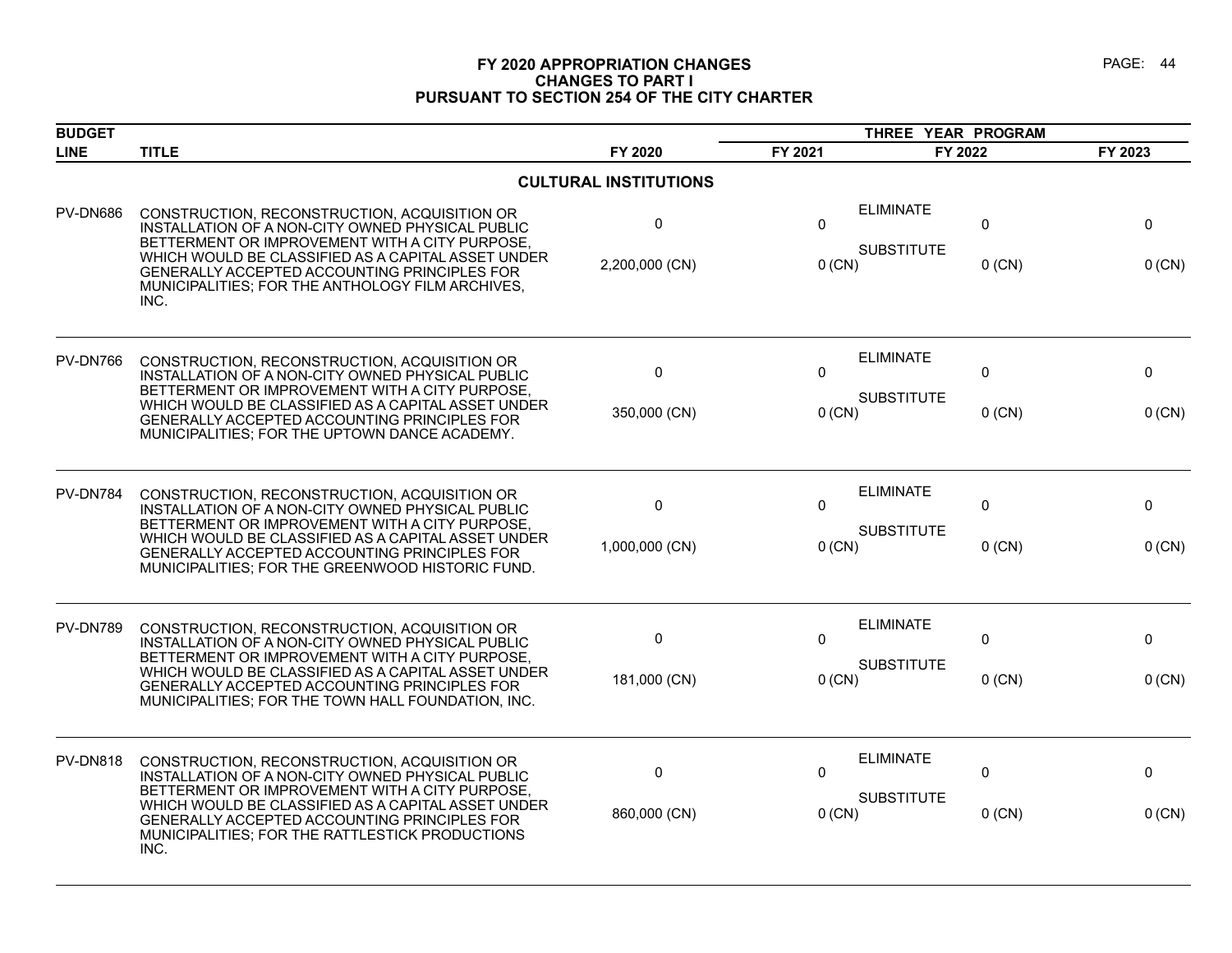| <b>BUDGET</b>   |                                                                                                                                                                                                                                                                                                                                                         |                              |                       | THREE YEAR PROGRAM                    |               |             |
|-----------------|---------------------------------------------------------------------------------------------------------------------------------------------------------------------------------------------------------------------------------------------------------------------------------------------------------------------------------------------------------|------------------------------|-----------------------|---------------------------------------|---------------|-------------|
| <b>LINE</b>     | <b>TITLE</b>                                                                                                                                                                                                                                                                                                                                            | FY 2020                      | FY 2021               | FY 2022                               |               | FY 2023     |
|                 |                                                                                                                                                                                                                                                                                                                                                         | <b>CULTURAL INSTITUTIONS</b> |                       |                                       |               |             |
| <b>PV-DN820</b> | CONSTRUCTION, RECONSTRUCTION, ACQUISITION OR<br>INSTALLATION OF A NON-CITY OWNED PHYSICAL PUBLIC<br>BETTERMENT OR IMPROVEMENT WITH A CITY PURPOSE,<br>WHICH WOULD BE CLASSIFIED AS A CAPITAL ASSET UNDER<br>GENERALLY ACCEPTED ACCOUNTING PRINCIPLES FOR<br>MUNICIPALITIES; FOR THE VIVIAN BEAUMONT THEATER,<br>INC.                                    | 0<br>400,000 (CN)            | $\mathbf 0$<br>0 (CN) | <b>ELIMINATE</b><br><b>SUBSTITUTE</b> | 0<br>$0$ (CN) | 0<br>0 (CN) |
| <b>PV-DN831</b> | CONSTRUCTION, RECONSTRUCTION, ACQUISITION OR<br>INSTALLATION OF A NON-CITY OWNED PHYSICAL PUBLIC<br>BETTERMENT OR IMPROVEMENT WITH A CITY PURPOSE.<br>WHICH WOULD BE CLASSIFIED AS A CAPITAL ASSET UNDER<br><b>GENERALLY ACCEPTED ACCOUNTING PRINCIPLES FOR</b><br>MUNICIPALITIES; FOR THE GINA GIBNEY DANCE, INC.                                      | 0<br>43,000 (CN)             | 0<br>0 (CN)           | <b>ELIMINATE</b><br><b>SUBSTITUTE</b> | 0<br>$0$ (CN) | 0<br>0 (CN) |
| <b>PV-DN856</b> | (NEW PROJECT)<br>CONSTRUCTION, RECONSTRUCTION, ACQUISITION OR<br>INSTALLATION OF A NON-CITY OWNED PHYSICAL PUBLIC<br>BETTERMENT OR IMPROVEMENT WITH A CITY PURPOSE.<br>WHICH WOULD BE CLASSIFIED AS A CAPITAL ASSET UNDER<br><b>GENERALLY ACCEPTED ACCOUNTING PRINCIPLES FOR</b><br>MUNICIPALITIES; FOR YOUNG PEOPLE'S CHORUS OF NEW<br>YORK CITY, INC. | 148,000 (CN)                 | $0$ (CN)              | (NEW PROJECT)                         | $0$ (CN)      | 0 (CN)      |
| <b>PV-DN860</b> | CONSTRUCTION, RECONSTRUCTION, ACQUISITION OR<br>INSTALLATION OF A NON-CITY OWNED PHYSICAL PUBLIC<br>BETTERMENT OR IMPROVEMENT WITH A CITY PURPOSE.<br>WHICH WOULD BE CLASSIFIED AS A CAPITAL ASSET UNDER<br>GENERALLY ACCEPTED ACCOUNTING PRINCIPLES FOR<br>MUNICIPALITIES; FOR JACQUES MARCHAIS MUSEUM OF<br>TIBETAN ART.                              | 0<br>300,000 (CN)            | 0<br>0 (CN)           | <b>ELIMINATE</b><br><b>SUBSTITUTE</b> | 0<br>$0$ (CN) | 0<br>0 (CN) |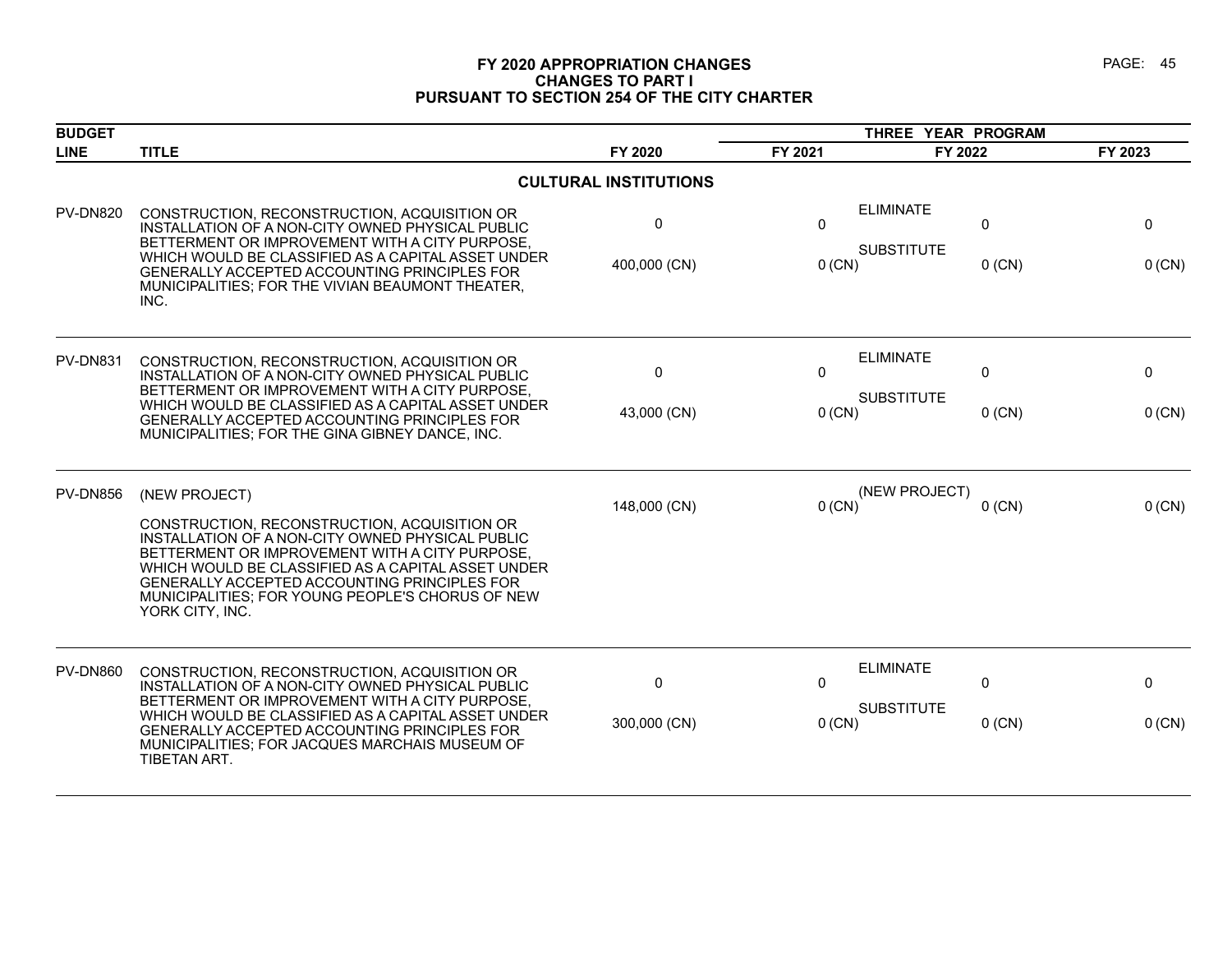| <b>TITLE</b>                                                                                                                                                                                                                                                                                                  | FY 2020                                                                                                                                             | FY 2021                                                        |                   |                                                       | FY 2023                                               |
|---------------------------------------------------------------------------------------------------------------------------------------------------------------------------------------------------------------------------------------------------------------------------------------------------------------|-----------------------------------------------------------------------------------------------------------------------------------------------------|----------------------------------------------------------------|-------------------|-------------------------------------------------------|-------------------------------------------------------|
|                                                                                                                                                                                                                                                                                                               |                                                                                                                                                     |                                                                |                   |                                                       |                                                       |
| (NEW PROJECT)                                                                                                                                                                                                                                                                                                 |                                                                                                                                                     |                                                                | (NEW PROJECT)     |                                                       | 0 (CN)                                                |
| CONSTRUCTION, RECONSTRUCTION, ACQUISITION OR<br>INSTALLATION OF A NON-CITY OWNED PHYSICAL PUBLIC<br>BETTERMENT OR IMPROVEMENT WITH A CITY PURPOSE.<br>WHICH WOULD BE CLASSIFIED AS A CAPITAL ASSET UNDER<br>GENERALLY ACCEPTED ACCOUNTING PRINCIPLES FOR<br>MUNICIPALITIES; FOR BLOOMINGDALE SCHOOL OF MUSIC. |                                                                                                                                                     |                                                                |                   |                                                       |                                                       |
| (NEW PROJECT)                                                                                                                                                                                                                                                                                                 |                                                                                                                                                     |                                                                | (NEW PROJECT)     |                                                       | 0 (CN)                                                |
| CONSTRUCTION, RECONSTRUCTION, ACQUISITION OR<br>INSTALLATION OF A NON-CITY OWNED PHYSICAL PUBLIC<br>BETTERMENT OR IMPROVEMENT WITH A CITY PURPOSE,<br>WHICH WOULD BE CLASSIFIED AS A CAPITAL ASSET UNDER<br>GENERALLY ACCEPTED ACCOUNTING PRINCIPLES FOR<br>MUNICIPALITIES; FOR THE NOEL POINTER FOUNDATION.  |                                                                                                                                                     |                                                                |                   |                                                       |                                                       |
| CONSTRUCTION, RECONSTRUCTION, ACQUISITION OR                                                                                                                                                                                                                                                                  | $\mathbf 0$                                                                                                                                         | 0                                                              | <b>ELIMINATE</b>  | $\mathbf 0$                                           | 0                                                     |
| BETTERMENT OR IMPROVEMENT WITH A CITY PURPOSE.<br>WHICH WOULD BE CLASSIFIED AS A CAPITAL ASSET UNDER<br>GENERALLY ACCEPTED ACCOUNTING PRINCIPLES FOR<br>MUNICIPALITIES; FOR THE RIOULT DANCE THEATER, INC.                                                                                                    | 85,000 (CN)                                                                                                                                         |                                                                | <b>SUBSTITUTE</b> | $0$ (CN)                                              | 0 (CN)                                                |
| CITY COUNCIL FUNDING FOR THE METROPOLITAN MUSEUM<br>OF ART. IMPROVEMENTS AND ADDITIONS. INCLUDING                                                                                                                                                                                                             | 0                                                                                                                                                   | 0                                                              | <b>ELIMINATE</b>  | $\mathbf 0$                                           | 0                                                     |
|                                                                                                                                                                                                                                                                                                               | 4,900,000 (CN)                                                                                                                                      |                                                                | <b>SUBSTITUTE</b> | $0$ (CN)                                              | 0 (CN)                                                |
| CITY COUNCIL FUNDING FOR THE AMERICAN MUSEUM OF<br>NATURAL HISTORY, ALTERATIONS AND IMPROVEMENTS TO                                                                                                                                                                                                           | $\mathbf 0$                                                                                                                                         | $\Omega$                                                       | <b>ELIMINATE</b>  | 0                                                     | 0                                                     |
| FACILITIES AND EQUIPMENT, INCLUDING VEHICLE AND<br><b>EQUIPMENT PURCHASES.</b>                                                                                                                                                                                                                                | 2,150,000 (CN)                                                                                                                                      |                                                                | <b>SUBSTITUTE</b> | $0$ (CN)                                              | 0 (CN)                                                |
|                                                                                                                                                                                                                                                                                                               | INSTALLATION OF A NON-CITY OWNED PHYSICAL PUBLIC<br>EQUIPMENT AND VEHICLE PURCHASES, MANHATTAN<br>BUILDINGS AND EQUIPMENT AND ADDITIONS TO EXISTING | <b>CULTURAL INSTITUTIONS</b><br>190,000 (CN)<br>2,500,000 (CN) |                   | $0$ (CN)<br>$0$ (CN)<br>0(CN)<br>$0$ (CN)<br>$0$ (CN) | THREE YEAR PROGRAM<br>FY 2022<br>$0$ (CN)<br>$0$ (CN) |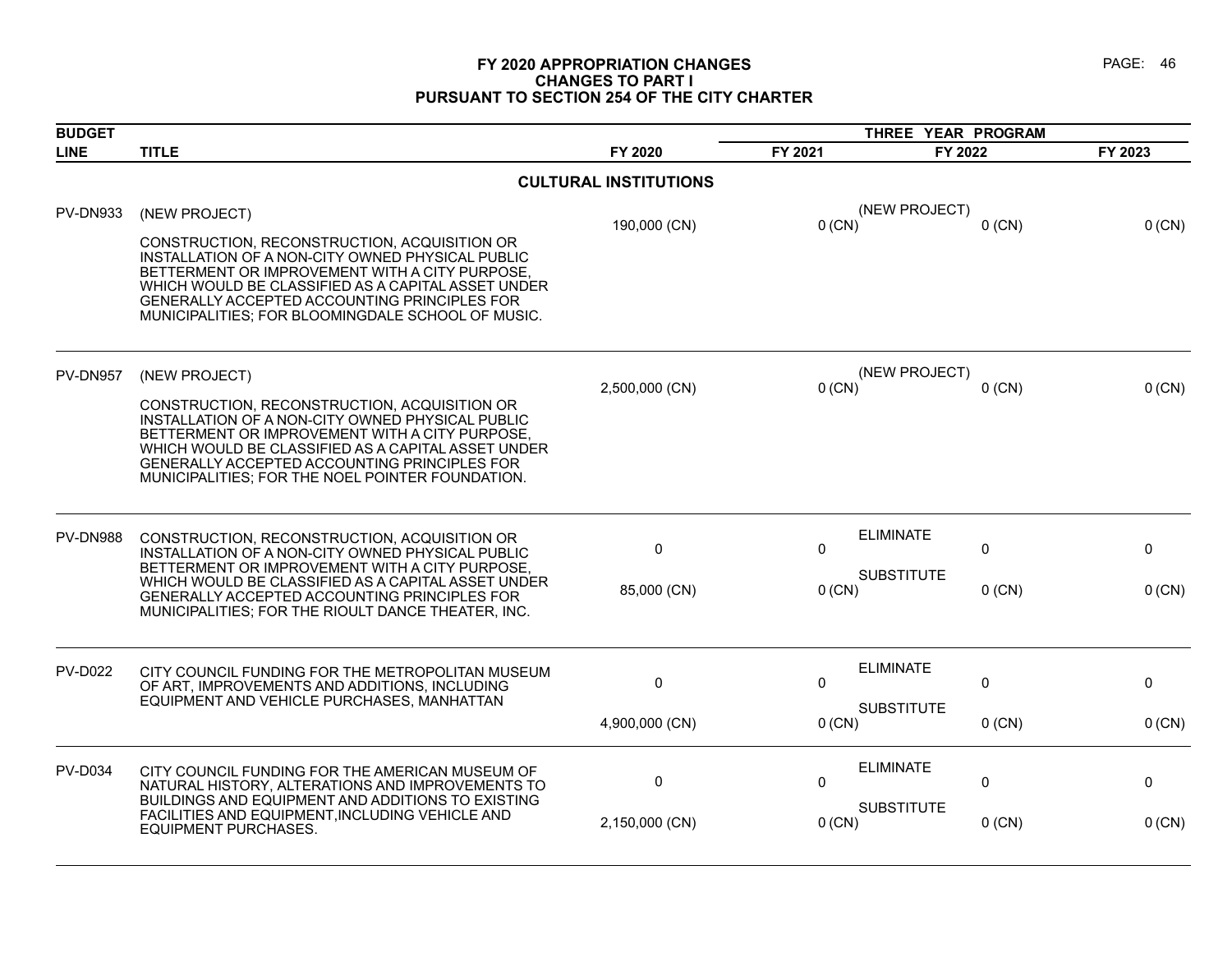| <b>BUDGET</b>  |                                                                                                                                                      |                              |              | THREE YEAR PROGRAM |              |         |
|----------------|------------------------------------------------------------------------------------------------------------------------------------------------------|------------------------------|--------------|--------------------|--------------|---------|
| <b>LINE</b>    | <b>TITLE</b>                                                                                                                                         | FY 2020                      | FY 2021      | FY 2022            |              | FY 2023 |
|                |                                                                                                                                                      | <b>CULTURAL INSTITUTIONS</b> |              |                    |              |         |
| <b>PV-D040</b> | FLUSHING TOWN HALL: ACQUISITION, CONSTRUCTION,<br>RECONSTRUCTION AND IMPROVEMENTS, INCLUDING<br>PURCHASES OF EQUIPMENT AND VEHICLES, QUEENS          | $\Omega$                     | $\Omega$     | <b>ELIMINATE</b>   | $\mathbf{0}$ | 0       |
|                |                                                                                                                                                      | 414,000 (CN)                 | 0 (CN)       | <b>SUBSTITUTE</b>  | $0$ (CN)     | 0 (CN)  |
| <b>PV-D050</b> | THE AMERICAN MUSEUM OF THE MOVING IMAGE:<br>ACQUISITION, CONSTRUCTION, RECONSTRUCTION AND<br>IMPROVEMENTS, INCLUDING PURCHASES OF EQUIPMENT          | $\mathbf{0}$                 | $\mathbf{0}$ | <b>ELIMINATE</b>   | $\Omega$     | 0       |
|                | AND VEHICLES, QUEENS.                                                                                                                                | 1,947,000 (CN)               | 0 (CN)       | <b>SUBSTITUTE</b>  | $0$ (CN)     | 0 (CN)  |
| <b>PV-D101</b> | CITY COUNCIL FUNDING FOR THE ALTERATION AND<br>RECONSTRUCTION OF THE MUSEUM OF JEWISH HERITAGE<br>INCLUDING EQUIPMENT, MANHATTAN                     | $\Omega$                     | $\mathbf 0$  | <b>ELIMINATE</b>   | $\Omega$     | 0       |
|                |                                                                                                                                                      | 1,000,000 (CN)               | 0 (CN)       | <b>SUBSTITUTE</b>  | $0$ (CN)     | 0 (CN)  |
| <b>PV-D175</b> | CITY COUNCIL FUNDING FOR THE STATEN ISLAND<br>ZOOLOGICAL SOCIETY, ALTERATION, IMPROVEMENTS AND<br>PURCHASES OF EQUIPMENT AND VEHICLES.               | $\mathbf 0$                  | $\Omega$     | <b>ELIMINATE</b>   | $\mathbf{0}$ | 0       |
|                |                                                                                                                                                      | 1,111,000 (CN)               | $0$ (CN)     | <b>SUBSTITUTE</b>  | $0$ (CN)     | 0 (CN)  |
| <b>PV-D176</b> | CITY COUNCIL FUNDING FOR THE NEW YORK ZOOLOGICAL<br>SOCIETY, RECONSTRUCTION, IMPROVEMENTS, AND                                                       | $\mathbf{0}$                 | $\Omega$     | <b>ELIMINATE</b>   | $\Omega$     | 0       |
|                | EQUIPMENT AND VEHICLE PURCHASES, THE BRONX.                                                                                                          | 4,600,000 (CN)               | 0 (CN)       | <b>SUBSTITUTE</b>  | $0$ (CN)     | 0 (CN)  |
| <b>PV-D205</b> | CITY COUNCIL FUNDING FOR THE NEW YORK BOTANICAL<br>GARDEN, ADDITIONS, RECONSTRUCTION, REHABILITATION,<br>IMPROVEMENTS AND PURCHASES OF EQUIPMENT AND | $\mathbf 0$                  | $\Omega$     | <b>ELIMINATE</b>   | $\mathbf 0$  | 0       |
|                | VEHICLES, THE BRONX.                                                                                                                                 | 195,000 (CN)                 | 0 (CN)       | <b>SUBSTITUTE</b>  | $0$ (CN)     | 0 (CN)  |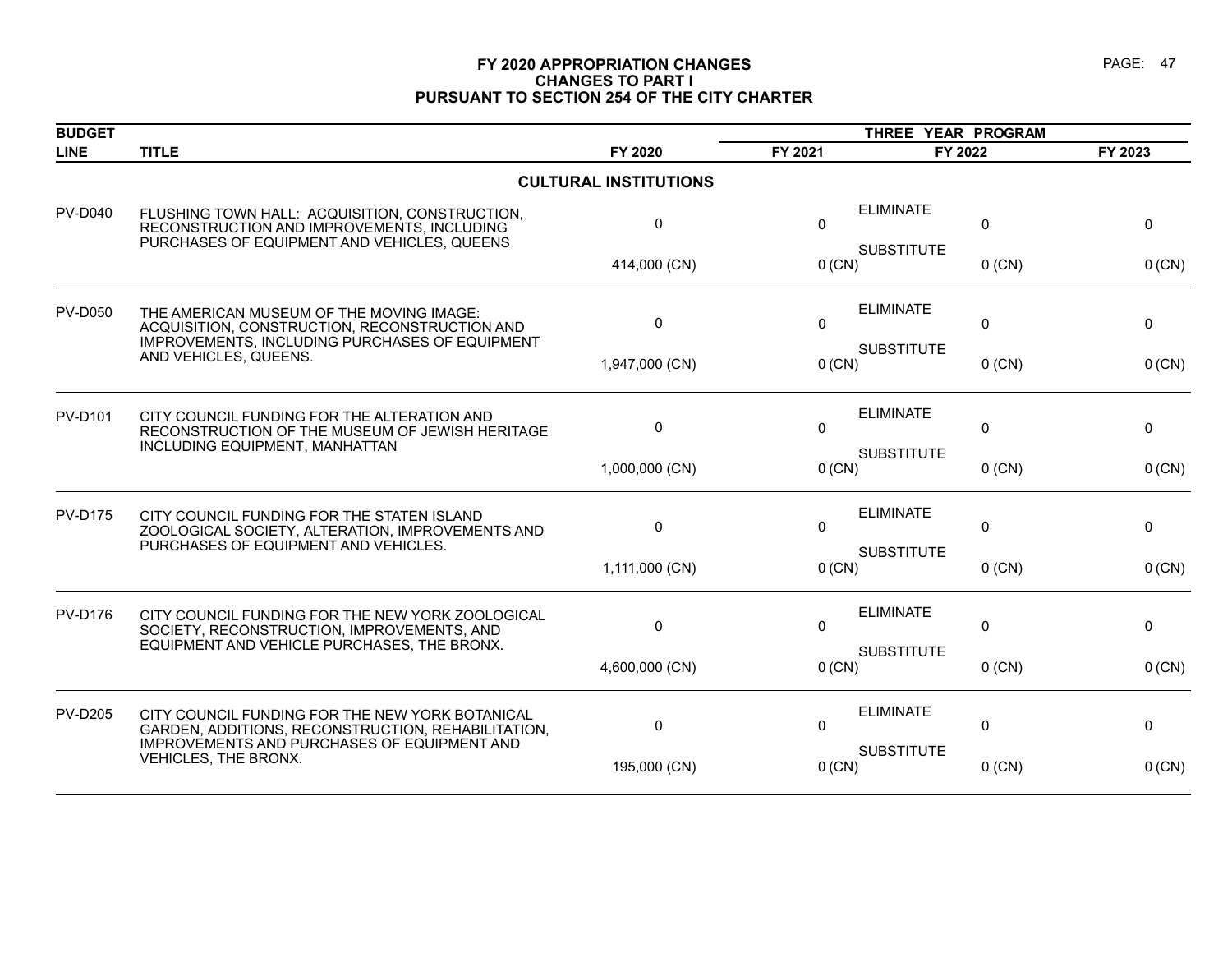| <b>BUDGET</b>  |                                                                                                                                          |                              |              | THREE YEAR PROGRAM |          |         |
|----------------|------------------------------------------------------------------------------------------------------------------------------------------|------------------------------|--------------|--------------------|----------|---------|
| <b>LINE</b>    | <b>TITLE</b>                                                                                                                             | FY 2020                      | FY 2021      | FY 2022            |          | FY 2023 |
|                |                                                                                                                                          | <b>CULTURAL INSTITUTIONS</b> |              |                    |          |         |
| <b>PV-D230</b> | CITY COUNCIL FUNDING FOR NEW YORK AQUARIUM<br>BETTERMENTS, RECONSTRUCTION, ADDITIONS, LAND<br>ACQUISITION AND PURCHASES OF EQUIPMENT AND | $\pmb{0}$                    | $\mathbf{0}$ | <b>ELIMINATE</b>   | 0        | 0       |
|                | <b>VEHICLES, BROOKLYN</b>                                                                                                                | 4,550,000 (CN)               | $0$ (CN)     | <b>SUBSTITUTE</b>  | $0$ (CN) | 0 (CN)  |
| <b>PV-D235</b> | CITY COUNCIL FUNDING FOR THE BROOKLYN MUSEUM.<br>ALTERATION, RECONSTRUCTION, GENERAL                                                     | $\mathbf 0$                  | $\Omega$     | <b>ELIMINATE</b>   | 0        | 0       |
|                | IMPROVEMENTS TO EXISTING BUILDINGS AND PURCHASES<br>OF EQUIPMENT AND VEHICLES                                                            | 4,200,000 (CN)               | $0$ (CN)     | <b>SUBSTITUTE</b>  | $0$ (CN) | 0 (CN)  |
| <b>PV-D236</b> | CITY COUNCIL FUNDING FOR THE BROOKLYN BOTANIC<br>GARDEN, ALTERATION, RECONSTRUCTION, GENERAL                                             | $\mathbf 0$                  | $\Omega$     | <b>ELIMINATE</b>   | 0        | 0       |
|                | IMPROVEMENTS TO GARDEN AND BUILDING, PURCHASES<br>OF VEHICLES AND EQUIPMENT.                                                             | 2,000,000 (CN)               | $0$ (CN)     | <b>SUBSTITUTE</b>  | $0$ (CN) | 0 (CN)  |
| <b>PV-D241</b> | MUSEUM OF THE CITY OF NEW YORK, RECONSTRUCTION,<br>IMPROVEMENTS AND PURCHASES OF EQUIPMENT AND                                           | $\Omega$                     | $\Omega$     | <b>ELIMINATE</b>   | 0        | 0       |
|                | VEHICLES, MANHATTAN.                                                                                                                     | 94,000 (CN)                  | $0$ (CN)     | <b>SUBSTITUTE</b>  | $0$ (CN) | 0 (CN)  |
| <b>PV-D262</b> | CITY COUNCIL FUNDING FOR THE BROOKLYN CHILDREN'S<br>MUSEUM: CONSTRUCTION, RECONSTRUCTION,                                                | $\Omega$                     | $\Omega$     | <b>ELIMINATE</b>   | 0        | 0       |
|                | IMPROVEMENTS AND PURCHASES OF EQUIPMENT AND<br>VEHICLES, BROOKLYN.                                                                       | 1,250,000 (CN)               | 0 (CN)       | <b>SUBSTITUTE</b>  | $0$ (CN) | 0 (CN)  |
| <b>PV-D264</b> | CITY COUNCIL FUNDING FOR THE BROOKLYN ACADEMY OF<br>MUSIC, ALTERATIONS, REHABILITATION, GENERAL                                          | $\mathbf 0$                  | $\mathbf{0}$ | <b>ELIMINATE</b>   | 0        | 0       |
|                | IMPROVEMENTS, PURCHASES OF VEHICLES AND<br>EQUIPMENT, BROOKLYN                                                                           | 3,500,000 (CN)               | $0$ (CN)     | <b>SUBSTITUTE</b>  | $0$ (CN) | 0 (CN)  |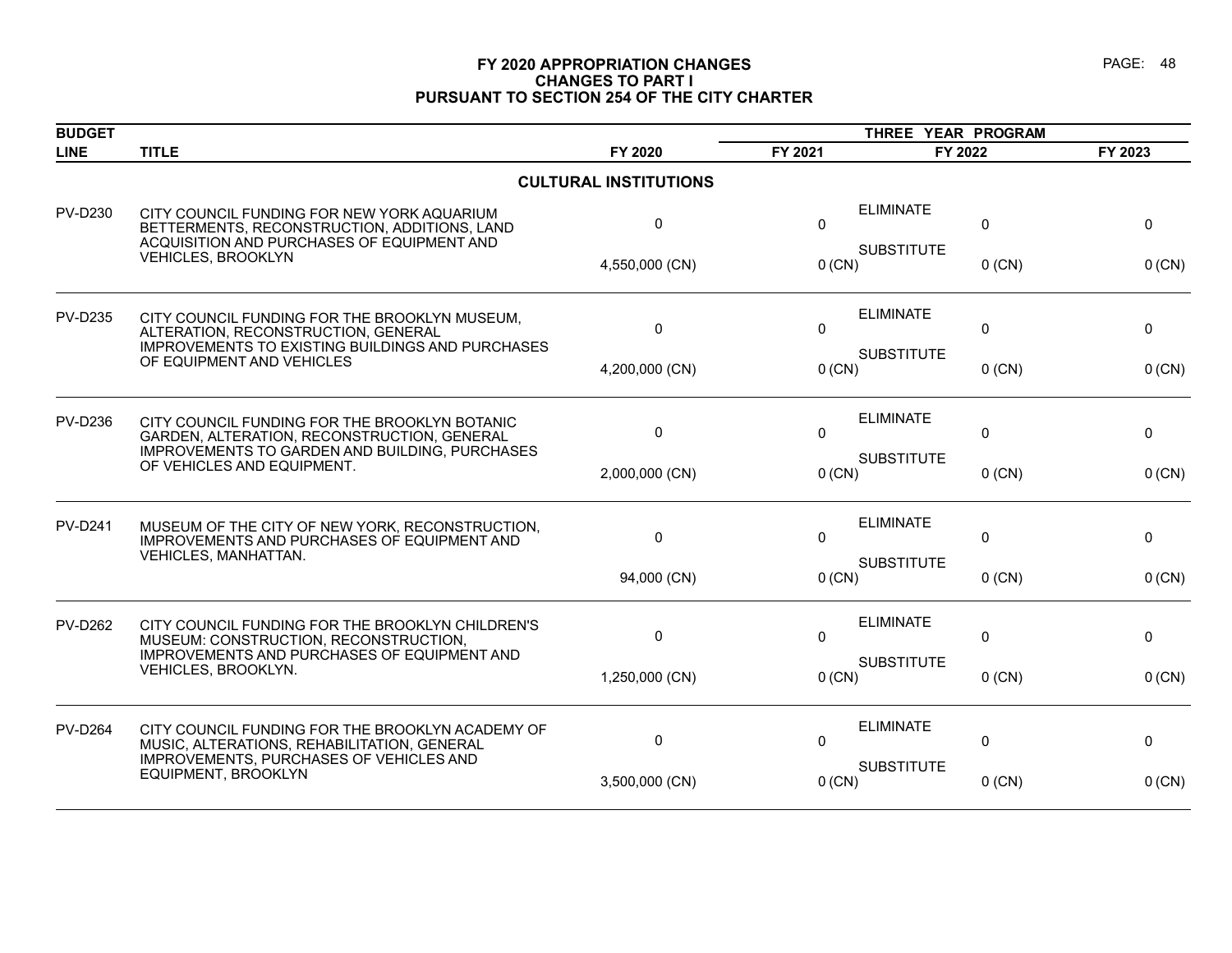| <b>BUDGET</b>  |                                                                                                                                                    |                              |          | THREE YEAR PROGRAM |          |         |
|----------------|----------------------------------------------------------------------------------------------------------------------------------------------------|------------------------------|----------|--------------------|----------|---------|
| <b>LINE</b>    | <b>TITLE</b>                                                                                                                                       | FY 2020                      | FY 2021  | FY 2022            |          | FY 2023 |
|                |                                                                                                                                                    | <b>CULTURAL INSTITUTIONS</b> |          |                    |          |         |
| <b>PV-D272</b> | CITY COUNCIL FUNDING FOR THE QUEENS BOTANICAL<br>GARDEN SOCIETY, CONSTRUCTION, RECONSTRUCTION,<br>IMPROVEMENTS AND PURCHASE OF EQUIPMENT AND       | 0                            | $\Omega$ | <b>ELIMINATE</b>   | 0        | 0       |
|                | <b>VEHICLES</b>                                                                                                                                    | 2,100,000 (CN)               | 0 (CN)   | <b>SUBSTITUTE</b>  | $0$ (CN) | 0 (CN)  |
| <b>PV-D279</b> | CITY COUNCIL FUNDING FOR CITY CENTER, MANHATTAN,<br>RECONSTRUCTION, IMPROVEMENTS AND PURCHASE OF                                                   | $\mathbf 0$                  | $\Omega$ | <b>ELIMINATE</b>   | 0        | 0       |
|                | EQUIPMENT AND VEHICLES, MANHATTAN                                                                                                                  | 450,000 (CN)                 | 0 (CN)   | <b>SUBSTITUTE</b>  | $0$ (CN) | 0 (CN)  |
| <b>PV-D289</b> | RECONSTRUCTION, NEW YORK SHAKESPEARE FESTIVAL<br>PUBLIC THEATER AND DELACORTE THEATER, PURCHASE                                                    | $\mathbf 0$                  | $\Omega$ | <b>ELIMINATE</b>   | 0        | 0       |
|                | OF EQUIPMENT AND VEHICLES, MANHATTAN                                                                                                               | 6,150,000 (CN)               | $0$ (CN) | <b>SUBSTITUTE</b>  | $0$ (CN) | 0 (CN)  |
| <b>PV-D341</b> | RICHMONDTOWN, LA TOURETTE PARK, STATEN ISLAND,<br>RELOCATION OF VARIOUS BUILDINGS, RECONSTRUCTION,                                                 | $\mathbf{0}$                 | $\Omega$ | <b>ELIMINATE</b>   | 0        | 0       |
|                | LANDSCAPING, GENERAL IMPROVEMENTS AND<br>PURCHASES OF EQUIPMENT AND VEHICLES                                                                       | 450,000 (CN)                 | 0 (CN)   | <b>SUBSTITUTE</b>  | $0$ (CN) | 0 (CN)  |
| <b>PV-D464</b> | CITY COUNCIL FUNDING FOR THE WAVE HILL<br>ENVIRONMENTAL CENTER, INDEPENDENCE AND PALISADE                                                          | 0                            | $\Omega$ | <b>ELIMINATE</b>   | 0        | 0       |
|                | AVENUES, WEST 248TH TO WEST 252ND STREETS,<br>CONSTRUCTION, RECONSTRUCTION, IMPROVEMENTS AND<br>PURCHASE OF VEHICLES AND EQUIPMENT, BRONX          | 1,000,000 (CN)               | $0$ (CN) | <b>SUBSTITUTE</b>  | $0$ (CN) | 0 (CN)  |
|                |                                                                                                                                                    |                              |          |                    |          |         |
| <b>PV-D467</b> | CITY COUNCIL FUNDING FOR THE SITE ACQUISITION,<br>CONSTRUCTION, RECONSTRUCTION AND IMPROVEMENTS,<br>INCLUDING PURCHASES OF EQUIPMENT AND VEHICLES, | 0                            | $\Omega$ | <b>ELIMINATE</b>   | 0        | 0       |
|                | AT CULTURAL INSTITUTIONS AND THE DEPARTMENT OF<br>CULTURAL AFFAIRS, AND AT OTHER LOCATIONS FOR<br>CULTURAL PURPOSES, CITYWIDE                      | 481,000 (CN)                 | 0 (CN)   | <b>SUBSTITUTE</b>  | $0$ (CN) | 0 (CN)  |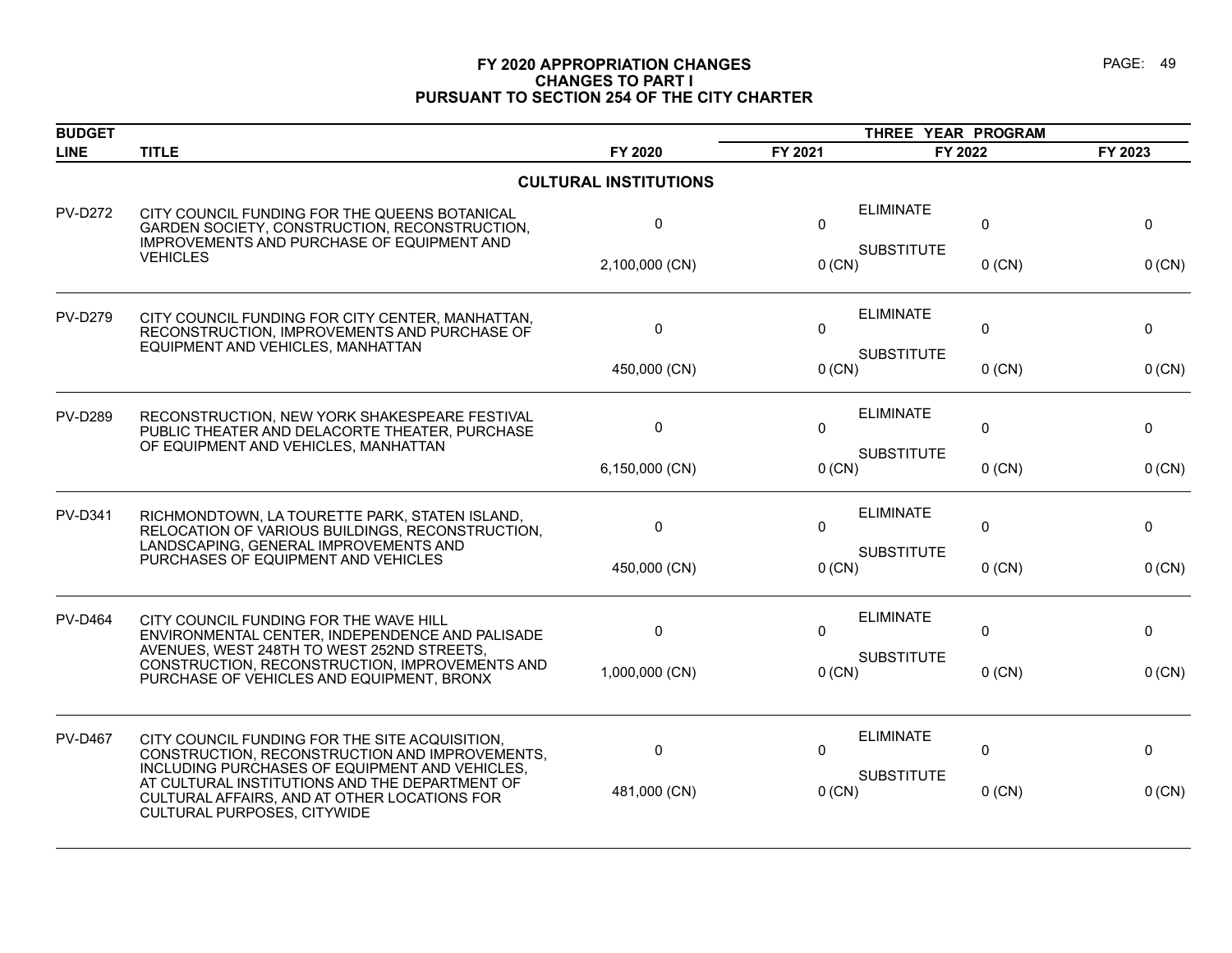| <b>BUDGET</b>  | THREE YEAR PROGRAM                                                                                                                                   |                              |          |                   |          |             |
|----------------|------------------------------------------------------------------------------------------------------------------------------------------------------|------------------------------|----------|-------------------|----------|-------------|
| <b>LINE</b>    | <b>TITLE</b>                                                                                                                                         | FY 2020                      | FY 2021  | FY 2022           |          | FY 2023     |
|                |                                                                                                                                                      | <b>CULTURAL INSTITUTIONS</b> |          |                   |          |             |
| <b>PV-D471</b> | CITY COUNCIL FUNDING FOR THE BRONX MUSEUM OF THE<br>ARTS, RECONSTRUCTION AND IMPROVEMENTS INCLUDING<br>THE PURCHASE OF EQUIPMENT AND VEHICLES, BRONX | $\pmb{0}$                    | $\Omega$ | <b>ELIMINATE</b>  | 0        | 0           |
|                |                                                                                                                                                      | 2,350,000 (CN)               | 0 (CN)   | <b>SUBSTITUTE</b> | $0$ (CN) | 0 (CN)      |
| <b>PV-D490</b> | CITY COUNCIL FUNDING FOR THE DEVELOPMENT OF SNUG<br>HARBOR SITE, PURCHASE OF EQUIPMENT AND VEHICLES,<br>RECONSTRUCTION OF BUILDINGS, STATEN ISLAND.  | $\mathbf 0$                  | $\Omega$ | <b>ELIMINATE</b>  | 0        | $\mathbf 0$ |
|                |                                                                                                                                                      | 1,000,000 (CN)               | $0$ (CN) | <b>SUBSTITUTE</b> | $0$ (CN) | 0 (CN)      |
| <b>PV-D501</b> | CITY COUNCIL FUNDING FOR P.S. 1 CONTEMPORARY ART<br>CENTER, RECONSTRUCTION, IMPROVEMENTS, PURCHASE<br>OF EQUIPMENT AND VEHICLES, QUEENS              | 0                            | $\Omega$ | <b>ELIMINATE</b>  | 0        | 0           |
|                |                                                                                                                                                      | 500,000 (CN)                 | 0 (CN)   | <b>SUBSTITUTE</b> | $0$ (CN) | 0 (CN)      |
| <b>PV-D502</b> | CITY COUNCIL FUNDING FOR THE JAMAICA ARTS CENTER,<br>RECONSTRUCTION, IMPROVEMENTS, PURCHASE OF<br>EQUIPMENT AND VEHICLES, QUEENS                     | $\Omega$                     | $\Omega$ | <b>ELIMINATE</b>  | $\Omega$ | $\mathbf 0$ |
|                |                                                                                                                                                      | 900,000 (CN)                 | $0$ (CN) | <b>SUBSTITUTE</b> | $0$ (CN) | 0 (CN)      |
| <b>PV-D503</b> | CITY COUNCIL FUNDING FOR CARNEGIE HALL.<br>RECONSTRUCTION AND IMPROVEMENTS, INCLUDING<br>PURCHASE OF EQUIPMENT AND VEHICLES, MANHATTAN               | $\pmb{0}$                    | $\Omega$ | <b>ELIMINATE</b>  | 0        | 0           |
|                |                                                                                                                                                      | 650,000 (CN)                 | 0 (CN)   | <b>SUBSTITUTE</b> | $0$ (CN) | 0 (CN)      |
| <b>PV-D520</b> | WEEKSVILLE, BROOKLYN: RECONSTRUCTION,<br>LANDSCAPING, GENERAL IMPROVEMENTS AND<br>PURCHASES OF EQUIPMENT AND VEHICLES FOR                            | $\mathbf 0$                  | $\Omega$ | <b>ELIMINATE</b>  | 0        | 0           |
|                | DEVELOPMENT OF HISTORICAL SITE                                                                                                                       | 175,000 (CN)                 | 0 (CN)   | <b>SUBSTITUTE</b> | $0$ (CN) | 0 (CN)      |
| <b>PV-D525</b> | CITY COUNCIL FUNDING FOR THE CONSTRUCTION OF<br>SCULPTURE GARDEN AND GALLERY FOR THE STUDIO<br>MUSEUM OF HARLEM, MANHATTAN.                          | $\mathbf 0$                  | $\Omega$ | <b>ELIMINATE</b>  | $\Omega$ | $\mathbf 0$ |
|                |                                                                                                                                                      | 3,500,000 (CN)               | $0$ (CN) | <b>SUBSTITUTE</b> | $0$ (CN) | 0 (CN)      |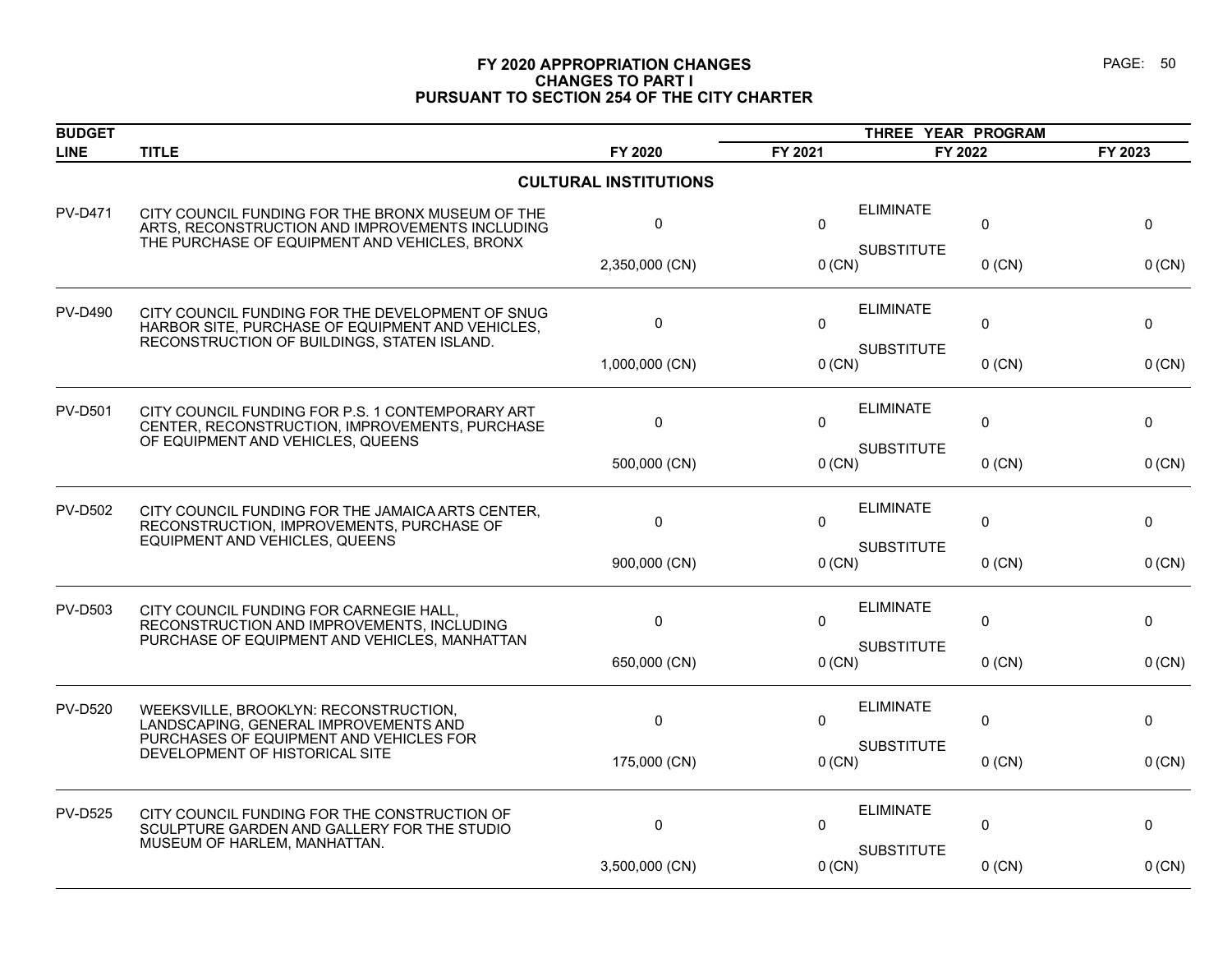| <b>BUDGET</b>  |                                                                                                                                                                                                                                                                                                                                                                            |                              |              | THREE YEAR PROGRAM |             |          |  |
|----------------|----------------------------------------------------------------------------------------------------------------------------------------------------------------------------------------------------------------------------------------------------------------------------------------------------------------------------------------------------------------------------|------------------------------|--------------|--------------------|-------------|----------|--|
| <b>LINE</b>    | <b>TITLE</b>                                                                                                                                                                                                                                                                                                                                                               | FY 2020                      | FY 2021      | FY 2022            |             | FY 2023  |  |
|                |                                                                                                                                                                                                                                                                                                                                                                            | <b>CULTURAL INSTITUTIONS</b> |              |                    |             |          |  |
| <b>PV-D788</b> | CITY COUNCIL FUNDING FOR THE 122 COMMUNITY CENTER<br>INC, ALTERATIONS, REHABILITATION, GENERAL<br>IMPROVEMENTS, PURCHASES OF VEHICLES AND                                                                                                                                                                                                                                  | 0                            | $\Omega$     | <b>ELIMINATE</b>   | 0           | 0        |  |
|                | EQUIPMENT.                                                                                                                                                                                                                                                                                                                                                                 | 1,375,000 (CN)               | 0 (CN)       | <b>SUBSTITUTE</b>  | $0$ (CN)    | 0 (CN)   |  |
| PV-MN031       | CONSTRUCTION, RECONSTRUCTION, ACQUISITION OR<br>INSTALLATION OF A NON-CITY OWNED PHYSICAL PUBLIC<br>BETTERMENT OR IMPROVEMENT WITH A CITY PURPOSE.                                                                                                                                                                                                                         | 0                            | $\Omega$     | <b>ELIMINATE</b>   | 0           | 0        |  |
|                | WHICH WOULD BE CLASSIFIED AS A CAPITAL ASSET UNDER<br>GENERALLY ACCEPTED ACCOUNTING PRINCIPLES FOR<br>MUNICIPALITIES; FOR THE ARTISTS RESIDENCE<br>COMMUNITY ON EAST 4TH STREET, INC. (ARC).                                                                                                                                                                               | $\Omega$                     | $\mathbf{0}$ | <b>SUBSTITUTE</b>  | $\mathbf 0$ | $\Omega$ |  |
|                | CHANGE TITLE TO READ:<br>CONSTRUCTION, RECONSTRUCTION, ACQUISITION OR<br>INSTALLATION OF A NON-CITY OWNED PHYSICAL PUBLIC<br>BETTERMENT OR IMPROVEMENT WITH A CITY PURPOSE,<br>WHICH WOULD BE CLASSIFIED AS A CAPITAL ASSET UNDER<br>GENERALLY ACCEPTED ACCOUNTING PRINCIPLES FOR<br>MUNICIPALITIES; FOR ARC ON 4TH STREET, INC. (ARTISTS,<br><b>RESIDENCE, COMMUNITY)</b> |                              |              |                    |             |          |  |
| PV-N01P        | (NEW PROJECT)                                                                                                                                                                                                                                                                                                                                                              |                              |              | (NEW PROJECT)      |             |          |  |
|                | CONSTRUCTION, RECONSTRUCTION, ACQUISITION OR<br>INSTALLATION OF A NON-CITY OWNED PHYSICAL PUBLIC<br>BETTERMENT OR IMPROVEMENT WITH A CITY PURPOSE,<br>WHICH WOULD BE CLASSIFIED AS A CAPITAL ASSET UNDER<br>GENERALLY ACCEPTED ACCOUNTING PRINCIPLES FOR<br>MUNICIPALITIES; FOR THE LESLIE-LOHMAN MUSEUM.                                                                  | 1,125,000 (CN)               | $0$ (CN)     |                    | $0$ (CN)    | 0 (CN)   |  |
| <b>PV-N027</b> | CONSTRUCTION, RECONSTRUCTION, ACQUISITION OR<br>INSTALLATION OF A NON-CITY OWNED PHYSICAL PUBLIC                                                                                                                                                                                                                                                                           | $\mathbf 0$                  | $\Omega$     | <b>ELIMINATE</b>   | $\mathbf 0$ | $\Omega$ |  |
|                | BETTERMENT OR IMPROVEMENT WITH A CITY PURPOSE,<br>WHICH WOULD BE CLASSIFIED AS A CAPITAL ASSET UNDER<br>GENERALLY ACCEPTED ACCOUNTING PRINCIPLES FOR<br>MUNICIPALITIES; FOR THE APOLLO THEATER FOUNDATION.                                                                                                                                                                 | 2,250,000 (CN)               | 0 (CN)       | <b>SUBSTITUTE</b>  | $0$ (CN)    | 0 (CN)   |  |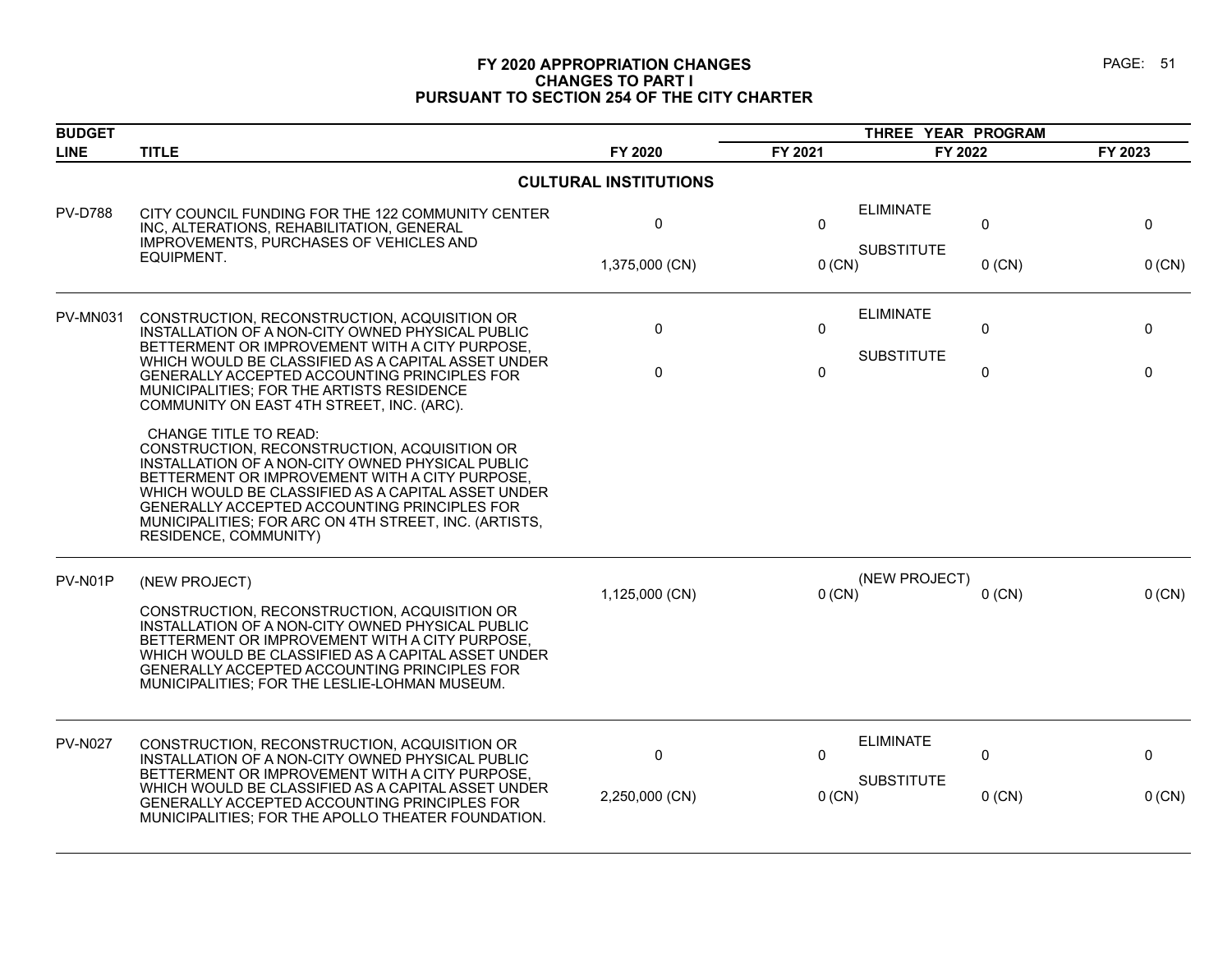| <b>BUDGET</b>  |                                                                                                                                                                                                                                                                                                                                                                            |                              | THREE YEAR PROGRAM |                                  |         |
|----------------|----------------------------------------------------------------------------------------------------------------------------------------------------------------------------------------------------------------------------------------------------------------------------------------------------------------------------------------------------------------------------|------------------------------|--------------------|----------------------------------|---------|
| <b>LINE</b>    | <b>TITLE</b>                                                                                                                                                                                                                                                                                                                                                               | FY 2020                      | FY 2021            | FY 2022                          | FY 2023 |
|                |                                                                                                                                                                                                                                                                                                                                                                            | <b>CULTURAL INSTITUTIONS</b> |                    |                                  |         |
| <b>PV-N02S</b> | (NEW PROJECT)                                                                                                                                                                                                                                                                                                                                                              | 78,000 (CN)                  | $0$ (CN)           | (NEW PROJECT)<br>$0$ (CN)        | 0 (CN)  |
|                | CONSTRUCTION, RECONSTRUCTION, ACQUISITION OR<br>INSTALLATION OF A NON-CITY OWNED PHYSICAL PUBLIC<br>BETTERMENT OR IMPROVEMENT WITH A CITY PURPOSE,<br>WHICH WOULD BE CLASSIFIED AS A CAPITAL ASSET UNDER<br>GENERALLY ACCEPTED ACCOUNTING PRINCIPLES FOR<br>MUNICIPALITIES; FOR THE NATIONAL SEPTEMBER 11<br><b>MEMORIAL &amp; MUSEUM.</b>                                 |                              |                    |                                  |         |
| <b>PV-N031</b> | CONSTRUCTION, RECONSTRUCTION, ACQUISITION OR                                                                                                                                                                                                                                                                                                                               | $0$ (CN)                     | 0 (CN)             | <b>ELIMINATE</b><br>25,929 (CN)  | 0 (CN)  |
|                | INSTALLATION OF A NON-CITY OWNED PHYSICAL PUBLIC<br>BETTERMENT OR IMPROVEMENT WITH A CITY PURPOSE,                                                                                                                                                                                                                                                                         |                              |                    |                                  |         |
|                | WHICH WOULD BE CLASSIFIED AS A CAPITAL ASSET UNDER<br>GENERALLY ACCEPTED ACCOUNTING PRINCIPLES FOR<br><b>MUNICIPALITIES: FOR THE ARTISTS RESIDENCE</b><br>COMMUNITY ON EAST 4TH STREET, INC. (ARC).                                                                                                                                                                        | 200,000 (CN)                 | 0 (CN)             | <b>SUBSTITUTE</b><br>25,929 (CN) | 0 (CN)  |
|                | CHANGE TITLE TO READ:<br>CONSTRUCTION, RECONSTRUCTION, ACQUISITION OR<br>INSTALLATION OF A NON-CITY OWNED PHYSICAL PUBLIC<br>BETTERMENT OR IMPROVEMENT WITH A CITY PURPOSE.<br>WHICH WOULD BE CLASSIFIED AS A CAPITAL ASSET UNDER<br><b>GENERALLY ACCEPTED ACCOUNTING PRINCIPLES FOR</b><br>MUNICIPALITIES; FOR ARC ON 4TH STREET, INC. (ARTISTS,<br>RESIDENCE, COMMUNITY) |                              |                    |                                  |         |
| <b>PV-N042</b> | CONSTRUCTION, RECONSTRUCTION, ACQUISITION OR<br>INSTALLATION OF A NON-CITY OWNED PHYSICAL PUBLIC                                                                                                                                                                                                                                                                           | 0                            | $\Omega$           | <b>ELIMINATE</b><br>0            | 0       |
|                | BETTERMENT OR IMPROVEMENT WITH A CITY PURPOSE,<br>WHICH WOULD BE CLASSIFIED AS A CAPITAL ASSET UNDER<br><b>GENERALLY ACCEPTED ACCOUNTING PRINCIPLES FOR</b><br>MUNICIPALITIES; FOR THE BALLET HISPANICO.                                                                                                                                                                   | 795,000 (CN)                 | 0 (CN)             | <b>SUBSTITUTE</b><br>$0$ (CN)    | 0 (CN)  |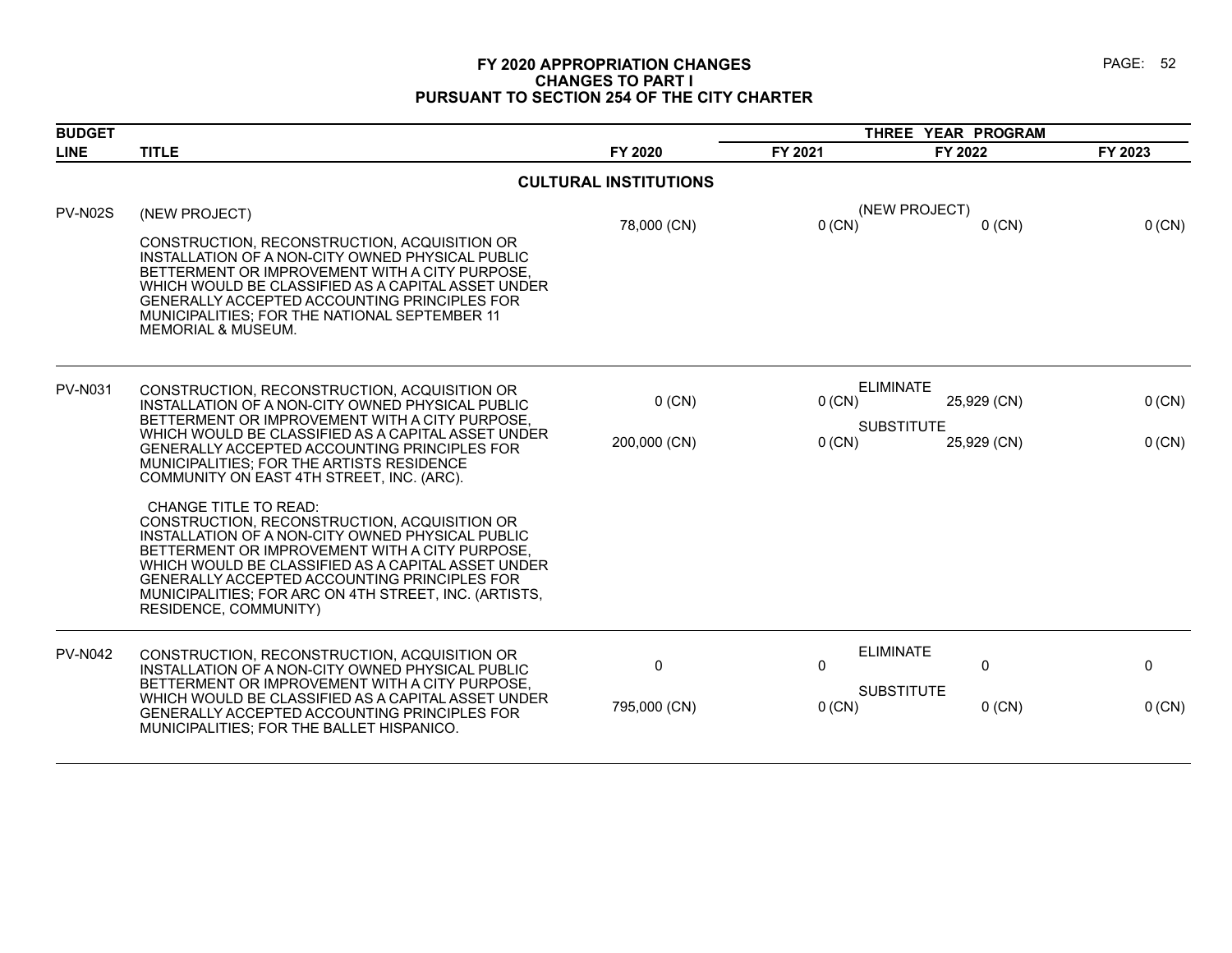| <b>BUDGET</b>  |                                                                                                                                                                                                         |                | THREE YEAR PROGRAM |                                            |         |
|----------------|---------------------------------------------------------------------------------------------------------------------------------------------------------------------------------------------------------|----------------|--------------------|--------------------------------------------|---------|
| <b>LINE</b>    | <b>TITLE</b>                                                                                                                                                                                            | FY 2020        | FY 2021            | FY 2022                                    | FY 2023 |
|                | <b>CULTURAL INSTITUTIONS</b>                                                                                                                                                                            |                |                    |                                            |         |
| <b>PV-N099</b> | CONSTRUCTION, RECONSTRUCTION, ACQUISITION OR<br>INSTALLATION OF A NON-CITY OWNED PHYSICAL PUBLIC<br>BETTERMENT OR IMPROVEMENT WITH A CITY PURPOSE.                                                      | $\pmb{0}$      | $\Omega$           | <b>ELIMINATE</b><br>$\mathbf 0$            | 0       |
|                | WHICH WOULD BE CLASSIFIED AS A CAPITAL ASSET UNDER<br>GENERALLY ACCEPTED ACCOUNTING PRINCIPLES FOR<br>MUNICIPALITIES; FOR THE CHILDREN'S MUSEUM OF<br>MANHATTAN.                                        | 3,000,000 (CN) | $0$ (CN)           | <b>SUBSTITUTE</b><br>$0$ (CN)              | 0 (CN)  |
| <b>PV-N123</b> | CONSTRUCTION, RECONSTRUCTION, ACQUISITION OR<br>INSTALLATION OF A NON-CITY OWNED PHYSICAL PUBLIC<br>BETTERMENT OR IMPROVEMENT WITH A CITY PURPOSE.                                                      | $\pmb{0}$      | $\Omega$           | <b>ELIMINATE</b><br>0<br><b>SUBSTITUTE</b> | 0       |
|                | WHICH WOULD BE CLASSIFIED AS A CAPITAL ASSET UNDER<br>GENERALLY ACCEPTED ACCOUNTING PRINCIPLES FOR<br>MUNICIPALITIES; FOR NEW YORK LIVE ARTS, INC.<br>(FORMERLY DANCE THEATER WORKSHOP).                | 686,000 (CN)   | $0$ (CN)           | $0$ (CN)                                   | 0 (CN)  |
| <b>PV-N204</b> | CONSTRUCTION, RECONSTRUCTION, ACQUISITION OR<br>INSTALLATION OF A NON-CITY OWNED PHYSICAL PUBLIC                                                                                                        | 0              | 0                  | <b>ELIMINATE</b><br>0                      | 0       |
|                | BETTERMENT OR IMPROVEMENT WITH A CITY PURPOSE.<br>WHICH WOULD BE CLASSIFIED AS A CAPITAL ASSET UNDER<br>GENERALLY ACCEPTED ACCOUNTING PRINCIPLES FOR<br>MUNICIPALITIES; FOR THE JAZZ AT LINCOLN CENTER. | 150,000 (CN)   | $0$ (CN)           | <b>SUBSTITUTE</b><br>$0$ (CN)              | 0 (CN)  |
| <b>PV-N222</b> | CONSTRUCTION, RECONSTRUCTION, ACQUISITION OR<br>INSTALLATION OF A NON-CITY OWNED PHYSICAL PUBLIC                                                                                                        | $\mathbf 0$    | $\mathbf{0}$       | <b>ELIMINATE</b><br>$\mathbf 0$            | 0       |
|                | BETTERMENT OR IMPROVEMENT WITH A CITY PURPOSE.<br>WHICH WOULD BE CLASSIFIED AS A CAPITAL ASSET UNDER<br>GENERALLY ACCEPTED ACCOUNTING PRINCIPLES FOR<br>MUNICIPALITIES; FOR THE JOYCE THEATER.          | 635,000 (CN)   | 0 (CN)             | <b>SUBSTITUTE</b><br>$0$ (CN)              | 0 (CN)  |
| <b>PV-N268</b> | CONSTRUCTION, RECONSTRUCTION, ACQUISITION OR<br>INSTALLATION OF A NON-CITY OWNED PHYSICAL PUBLIC<br>BETTERMENT OR IMPROVEMENT WITH A CITY PURPOSE.                                                      | 0              | 0                  | <b>ELIMINATE</b><br>0                      | 0       |
|                | WHICH WOULD BE CLASSIFIED AS A CAPITAL ASSET UNDER<br>GENERALLY ACCEPTED ACCOUNTING PRINCIPLES FOR<br>MUNICIPALITIES; FOR THE MORGAN LIBRARY & MUSEUM.                                                  | 500,000 (CN)   | 0 (CN)             | <b>SUBSTITUTE</b><br>$0$ (CN)              | 0 (CN)  |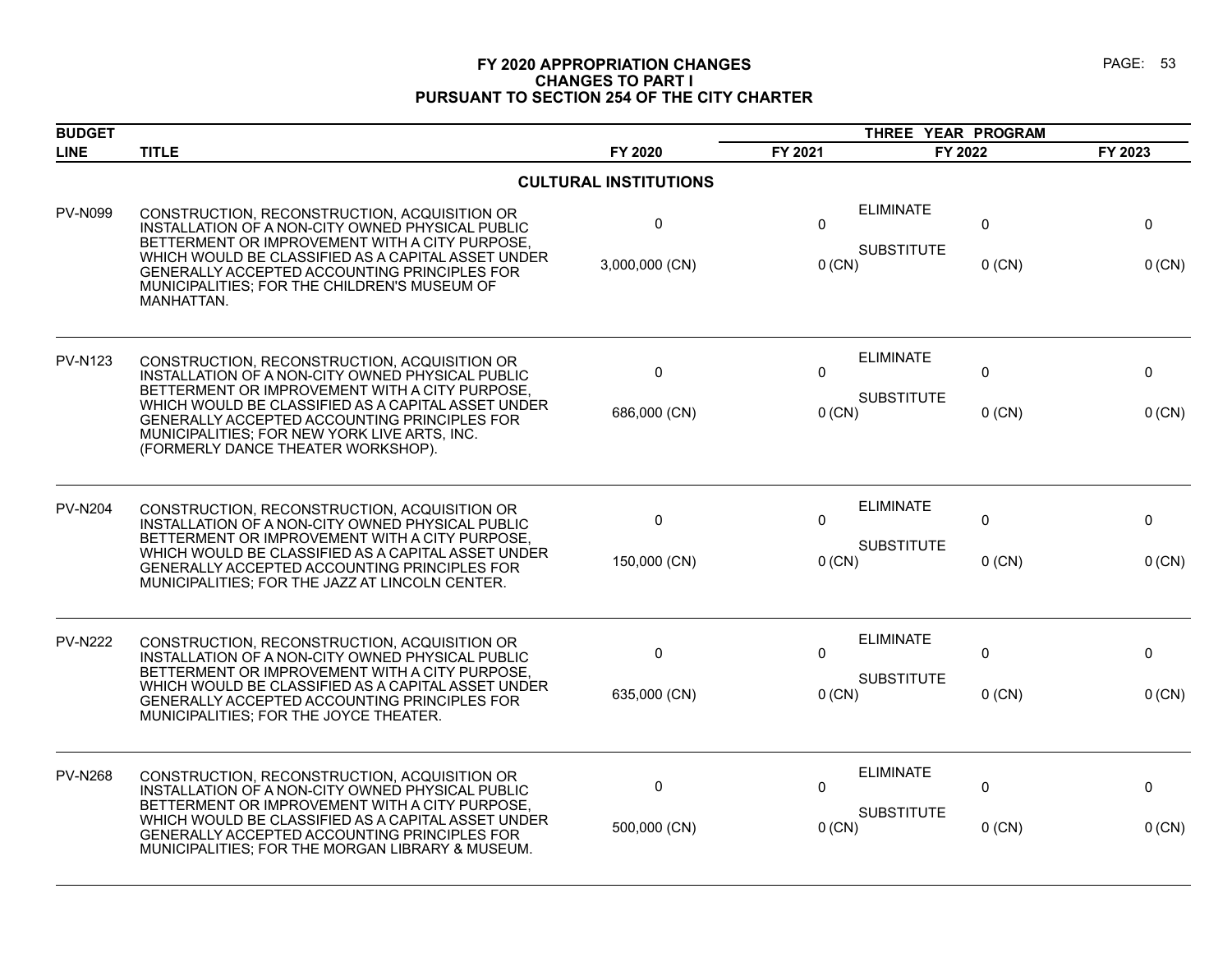| <b>BUDGET</b>  |                                                                                                                                                                                                                 |                              |             | THREE YEAR PROGRAM |           |         |
|----------------|-----------------------------------------------------------------------------------------------------------------------------------------------------------------------------------------------------------------|------------------------------|-------------|--------------------|-----------|---------|
| <b>LINE</b>    | <b>TITLE</b>                                                                                                                                                                                                    | FY 2020                      | FY 2021     | FY 2022            |           | FY 2023 |
|                |                                                                                                                                                                                                                 | <b>CULTURAL INSTITUTIONS</b> |             |                    |           |         |
| <b>PV-N279</b> | CONSTRUCTION, RECONSTRUCTION, ACQUISITION OR<br>INSTALLATION OF A NON-CITY OWNED PHYSICAL PUBLIC<br>BETTERMENT OR IMPROVEMENT WITH A CITY PURPOSE.                                                              | 0                            | $\Omega$    | <b>ELIMINATE</b>   | 0         | 0       |
|                | WHICH WOULD BE CLASSIFIED AS A CAPITAL ASSET UNDER<br>GENERALLY ACCEPTED ACCOUNTING PRINCIPLES FOR<br>MUNICIPALITIES; FOR THE MUSEUM OF CHINESE IN<br>AMERICA CENTRE STREET LOCATION.                           | 5,000,000 (CN)               | $0$ (CN)    | <b>SUBSTITUTE</b>  | $0$ (CN)  | 0 (CN)  |
| <b>PV-N285</b> | CONSTRUCTION, RECONSTRUCTION, ACQUISITION OR<br>INSTALLATION OF A NON-CITY OWNED PHYSICAL PUBLIC<br>BETTERMENT OR IMPROVEMENT WITH A CITY PURPOSE.                                                              | $\pmb{0}$                    | $\mathbf 0$ | <b>ELIMINATE</b>   | 0         | 0       |
|                | WHICH WOULD BE CLASSIFIED AS A CAPITAL ASSET UNDER<br>GENERALLY ACCEPTED ACCOUNTING PRINCIPLES FOR<br>MUNICIPALITIES; FOR THE NATIONAL BLACK THEATER.                                                           | 1,000,000 (CN)               | $0$ (CN)    | <b>SUBSTITUTE</b>  | $0$ (CN)  | 0 (CN)  |
| <b>PV-N290</b> | CONSTRUCTION, RECONSTRUCTION, ACQUISITION OR<br>INSTALLATION OF A NON-CITY OWNED PHYSICAL PUBLIC                                                                                                                | 0                            | $\Omega$    | <b>ELIMINATE</b>   | $\pmb{0}$ | 0       |
|                | BETTERMENT OR IMPROVEMENT WITH A CITY PURPOSE.<br>WHICH WOULD BE CLASSIFIED AS A CAPITAL ASSET UNDER<br>GENERALLY ACCEPTED ACCOUNTING PRINCIPLES FOR<br>MUNICIPALITIES; FOR THE NEW 42ND STREET INC.            | 250,000 (CN)                 | 0 (CN)      | <b>SUBSTITUTE</b>  | $0$ (CN)  | 0 (CN)  |
| <b>PV-N291</b> | CONSTRUCTION, RECONSTRUCTION, ACQUISITION OR<br>INSTALLATION OF A NON-CITY OWNED PHYSICAL PUBLIC<br>BETTERMENT OR IMPROVEMENT WITH A CITY PURPOSE                                                               | $\mathbf 0$                  | 0           | <b>ELIMINATE</b>   | 0         | 0       |
|                | WHICH WOULD BE CLASSIFIED AS A CAPITAL ASSET UNDER<br>GENERALLY ACCEPTED ACCOUNTING PRINCIPLES FOR<br>MUNICIPALITIES; FOR THE NEW MUSEUM.                                                                       | 2,000,000 (CN)               | $0$ (CN)    | <b>SUBSTITUTE</b>  | $0$ (CN)  | 0 (CN)  |
| <b>PV-N304</b> | CONSTRUCTION, RECONSTRUCTION, ACQUISITION OR<br>INSTALLATION OF A NON-CITY OWNED PHYSICAL PUBLIC                                                                                                                | 0                            | $\Omega$    | <b>ELIMINATE</b>   | $\pmb{0}$ | 0       |
|                | BETTERMENT OR IMPROVEMENT WITH A CITY PURPOSE,<br>WHICH WOULD BE CLASSIFIED AS A CAPITAL ASSET UNDER<br>GENERALLY ACCEPTED ACCOUNTING PRINCIPLES FOR<br>MUNICIPALITIES; FOR THE NEW YORK HISTORICAL<br>SOCIETY. | 2,000,000 (CN)               | 0 (CN)      | <b>SUBSTITUTE</b>  | $0$ (CN)  | 0 (CN)  |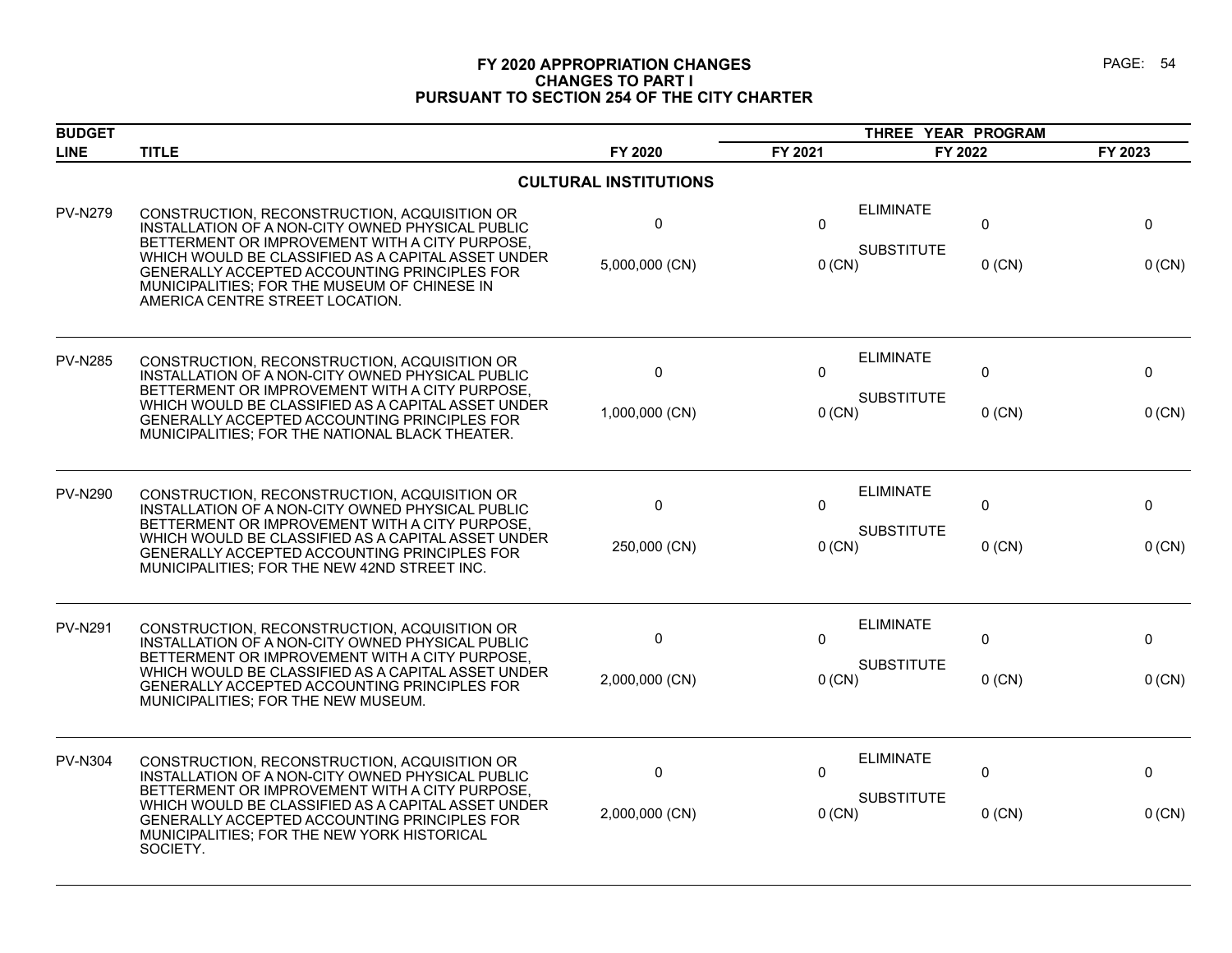| <b>BUDGET</b>  |                                                                                                                                                                                                                        |                              |              | THREE YEAR PROGRAM              |          |  |
|----------------|------------------------------------------------------------------------------------------------------------------------------------------------------------------------------------------------------------------------|------------------------------|--------------|---------------------------------|----------|--|
| <b>LINE</b>    | <b>TITLE</b>                                                                                                                                                                                                           | FY 2020                      | FY 2021      | FY 2022                         | FY 2023  |  |
|                |                                                                                                                                                                                                                        | <b>CULTURAL INSTITUTIONS</b> |              |                                 |          |  |
| <b>PV-N354</b> | CONSTRUCTION, RECONSTRUCTION, ACQUISITION OR<br>INSTALLATION OF A NON-CITY OWNED PHYSICAL PUBLIC<br>BETTERMENT OR IMPROVEMENT WITH A CITY PURPOSE.                                                                     | 0                            | $\mathbf{0}$ | <b>ELIMINATE</b><br>$\mathbf 0$ | 0        |  |
|                | WHICH WOULD BE CLASSIFIED AS A CAPITAL ASSET UNDER<br>GENERALLY ACCEPTED ACCOUNTING PRINCIPLES FOR<br>MUNICIPALITIES; FOR THE ROUNDABOUT THEATRE<br>COMPANY.                                                           | 1,500,000 (CN)               | $0$ (CN)     | <b>SUBSTITUTE</b><br>$0$ (CN)   | 0 (CN)   |  |
| <b>PV-N364</b> | CONSTRUCTION, RECONSTRUCTION, ACQUISITION OR<br>INSTALLATION OF A NON-CITY OWNED PHYSICAL PUBLIC<br>BETTERMENT OR IMPROVEMENT WITH A CITY PURPOSE.                                                                     | $\mathbf 0$                  | $\Omega$     | <b>ELIMINATE</b><br>$\mathbf 0$ | 0        |  |
|                | WHICH WOULD BE CLASSIFIED AS A CAPITAL ASSET UNDER<br>GENERALLY ACCEPTED ACCOUNTING PRINCIPLES FOR<br>MUNICIPALITIES; FOR THE ST. GEORGE THEATER.                                                                      | 1,000,000 (CN)               | $0$ (CN)     | <b>SUBSTITUTE</b><br>$0$ (CN)   | 0 (CN)   |  |
| <b>PV-N381</b> | CONSTRUCTION, RECONSTRUCTION, ACQUISITION OR<br>INSTALLATION OF A NON-CITY OWNED PHYSICAL PUBLIC                                                                                                                       | $\mathbf 0$                  | $\Omega$     | <b>ELIMINATE</b><br>0           | 0        |  |
|                | BETTERMENT OR IMPROVEMENT WITH A CITY PURPOSE.<br>WHICH WOULD BE CLASSIFIED AS A CAPITAL ASSET UNDER<br>GENERALLY ACCEPTED ACCOUNTING PRINCIPLES FOR<br>MUNICIPALITIES; FOR THE SEVENTH REGIMENT ARMORY<br>CONSERVANCY | 500,000 (CN)                 | $0$ (CN)     | <b>SUBSTITUTE</b><br>$0$ (CN)   | 0 (CN)   |  |
| <b>PV-N409</b> | CONSTRUCTION, RECONSTRUCTION, ACQUISITION OR<br>INSTALLATION OF A NON-CITY OWNED PHYSICAL PUBLIC                                                                                                                       | 0                            | $\Omega$     | <b>ELIMINATE</b><br>$\pmb{0}$   | 0        |  |
|                | BETTERMENT OR IMPROVEMENT WITH A CITY PURPOSE.<br>WHICH WOULD BE CLASSIFIED AS A CAPITAL ASSET UNDER<br>GENERALLY ACCEPTED ACCOUNTING PRINCIPLES FOR<br>MUNICIPALITIES; FOR THE SYMPHONY SPACE.                        | 800,000 (CN)                 | $0$ (CN)     | <b>SUBSTITUTE</b><br>$0$ (CN)   | 0 (CN)   |  |
| <b>PV-N424</b> | CONSTRUCTION, RECONSTRUCTION, ACQUISITION OR<br>INSTALLATION OF A NON-CITY OWNED PHYSICAL PUBLIC                                                                                                                       | $\mathbf 0$                  | $\Omega$     | <b>ELIMINATE</b><br>0           | $\Omega$ |  |
|                | BETTERMENT OR IMPROVEMENT WITH A CITY PURPOSE.<br>WHICH WOULD BE CLASSIFIED AS A CAPITAL ASSET UNDER<br>GENERALLY ACCEPTED ACCOUNTING PRINCIPLES FOR<br>MUNICIPALITIES; FOR THE KITCHEN.                               | 1,000,000 (CN)               | $0$ (CN)     | <b>SUBSTITUTE</b><br>$0$ (CN)   | 0 (CN)   |  |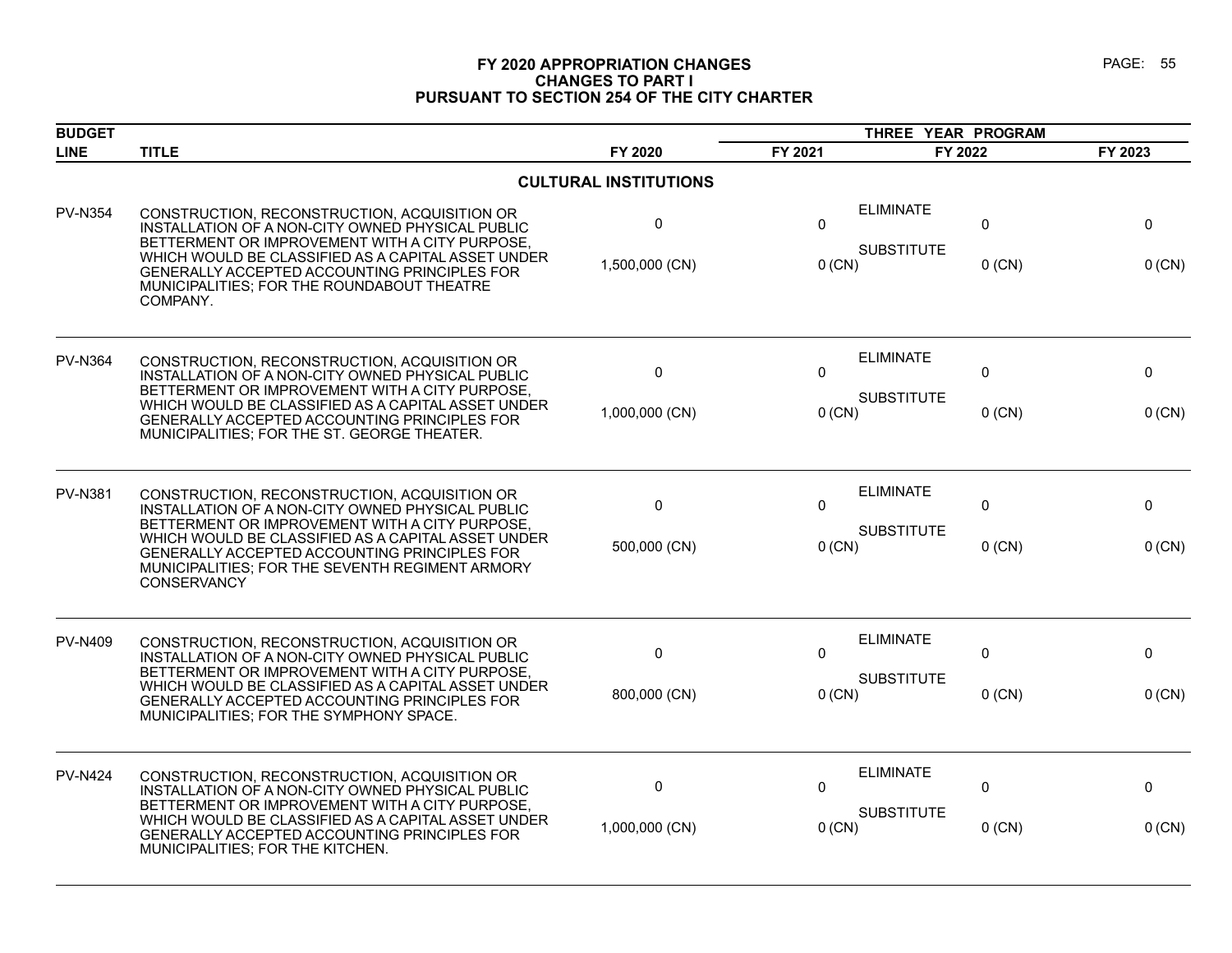| <b>BUDGET</b>  | THREE YEAR PROGRAM                                                                                                                                                                                                                                                                                                                                                                                                                                    |                               |                         |                                                                   |                        |
|----------------|-------------------------------------------------------------------------------------------------------------------------------------------------------------------------------------------------------------------------------------------------------------------------------------------------------------------------------------------------------------------------------------------------------------------------------------------------------|-------------------------------|-------------------------|-------------------------------------------------------------------|------------------------|
| <b>LINE</b>    | <b>TITLE</b>                                                                                                                                                                                                                                                                                                                                                                                                                                          | FY 2020                       | FY 2021                 | FY 2022                                                           | FY 2023                |
|                |                                                                                                                                                                                                                                                                                                                                                                                                                                                       | <b>CULTURAL INSTITUTIONS</b>  |                         |                                                                   |                        |
| <b>PV-N448</b> | CONSTRUCTION, RECONSTRUCTION, ACQUISITION OR<br>INSTALLATION OF A NON-CITY OWNED PHYSICAL PUBLIC<br>BETTERMENT OR IMPROVEMENT WITH A CITY PURPOSE,<br>WHICH WOULD BE CLASSIFIED AS A CAPITAL ASSET UNDER<br>GENERALLY ACCEPTED ACCOUNTING PRINCIPLES FOR<br>MUNICIPALITIES; FOR THE BRONXNET.                                                                                                                                                         | 0<br>100,000 (CN)             | $\Omega$<br>$0$ (CN)    | <b>ELIMINATE</b><br>$\mathbf 0$<br><b>SUBSTITUTE</b><br>$0$ (CN)  | 0<br>0 (CN)            |
| <b>PV-N612</b> | CONSTRUCTION, RECONSTRUCTION, ACQUISITION OR<br>INSTALLATION OF A NON-CITY OWNED PHYSICAL PUBLIC<br>BETTERMENT OR IMPROVEMENT WITH A CITY PURPOSE.<br>WHICH WOULD BE CLASSIFIED AS A CAPITAL ASSET UNDER<br><b>GENERALLY ACCEPTED ACCOUNTING PRINCIPLES FOR</b><br>MUNICIPALITIES; FOR THE EAST HARLEM ARTS AND<br>EDUCATION LDC (HECKSCHER BLDG.).                                                                                                   | $\mathbf 0$<br>1,130,000 (CN) | $\mathbf 0$<br>$0$ (CN) | <b>ELIMINATE</b><br>0<br><b>SUBSTITUTE</b><br>$0$ (CN)            | 0<br>0 (CN)            |
| <b>PV-N655</b> | CONSTRUCTION, RECONSTRUCTION, ACQUISITION OR<br>INSTALLATION AT THE QUEENS COUNTY FARM MUSEUM<br>AND CONSTRUCTION, RECONSTRUCTION, ACQUISITION OR<br>INSTALLATION OF A NON-CITY OWNED PHYSICAL PUBLIC<br>BETTERMENT OR IMPROVEMENT WITH A CITY PURPOSE,<br>WHICH WOULD BE CLASSIFIED AS A CAPITAL ASSET UNDER<br>GENERALLY ACCEPTED ACCOUNTING PRINCIPLES FOR<br>MUNICIPALITIES: FOR THE COLONIAL FARMHOUSE<br>RESTORATION SOCIETY OF BELLEROSE, INC. | 0<br>1,000,000 (CN)           | $\mathbf 0$<br>$0$ (CN) | <b>ELIMINATE</b><br>0<br><b>SUBSTITUTE</b><br>$0$ (CN)            | $\mathbf 0$<br>0 (CN)  |
| <b>PV-N669</b> | CONSTRUCTION, RECONSTRUCTION, ACQUISITION OR<br>INSTALLATION OF A NON-CITY OWNED PHYSICAL PUBLIC<br>BETTERMENT OR IMPROVEMENT WITH A CITY PURPOSE.<br>WHICH WOULD BE CLASSIFIED AS A CAPITAL ASSET UNDER<br><b>GENERALLY ACCEPTED ACCOUNTING PRINCIPLES FOR</b><br>MUNICIPALITIES; FOR NUYORICAN POETS CAFE.                                                                                                                                          | $\mathbf{0}$<br>445,000 (CN)  | $\mathbf{0}$<br>0 (CN)  | <b>ELIMINATE</b><br>$\mathbf{0}$<br><b>SUBSTITUTE</b><br>$0$ (CN) | $\mathbf{0}$<br>0 (CN) |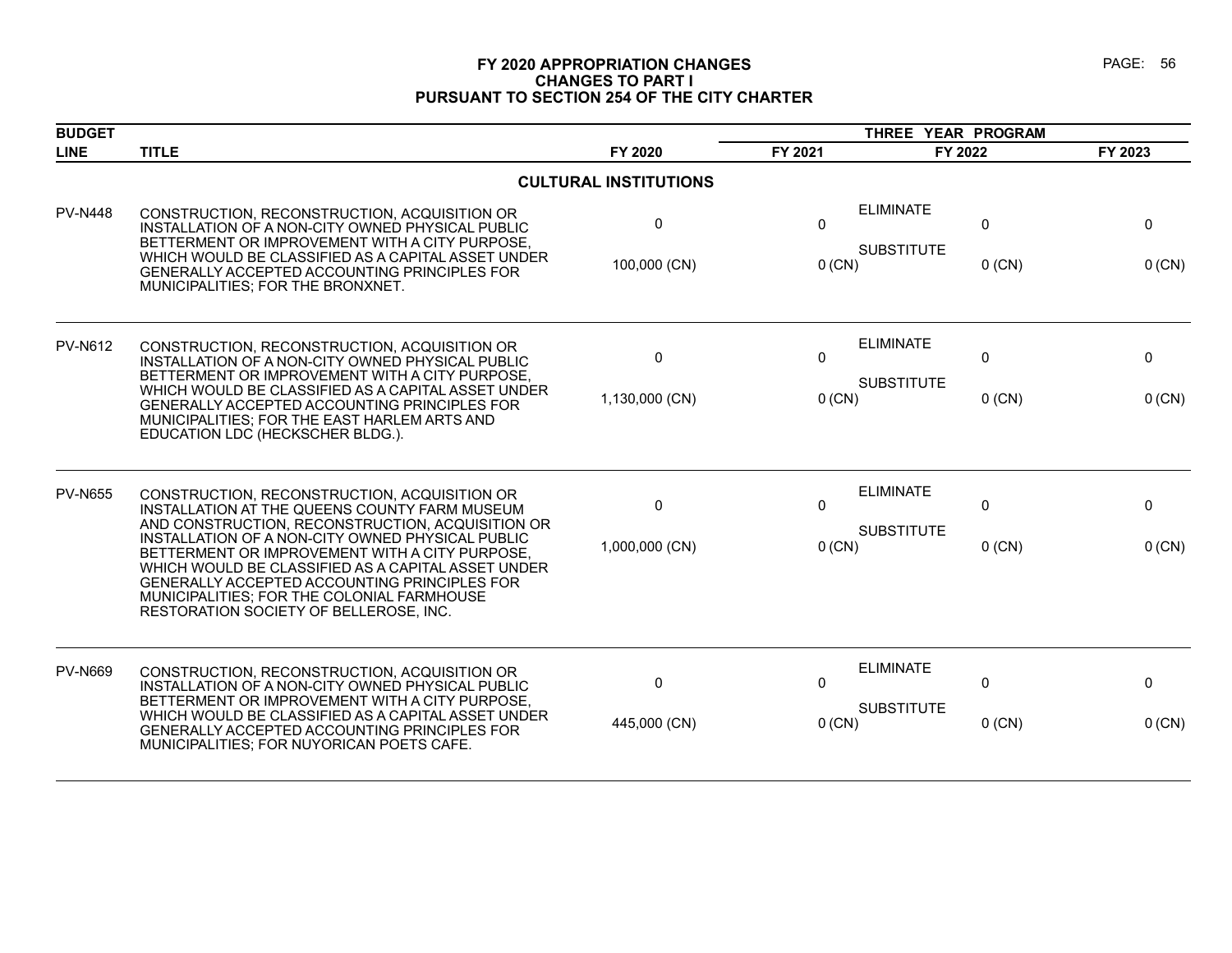| <b>BUDGET</b>  |                                                                                                                                                                                                                                      |                              | THREE YEAR PROGRAM               |              |         |
|----------------|--------------------------------------------------------------------------------------------------------------------------------------------------------------------------------------------------------------------------------------|------------------------------|----------------------------------|--------------|---------|
| <b>LINE</b>    | <b>TITLE</b>                                                                                                                                                                                                                         | FY 2020                      | FY 2021                          | FY 2022      | FY 2023 |
|                |                                                                                                                                                                                                                                      | <b>CULTURAL INSTITUTIONS</b> |                                  |              |         |
| <b>PV-N704</b> | CONSTRUCTION, RECONSTRUCTION, ACQUISITION OR<br>INSTALLATION OF A NON-CITY OWNED PHYSICAL PUBLIC<br>BETTERMENT OR IMPROVEMENT WITH A CITY PURPOSE                                                                                    | 0                            | <b>ELIMINATE</b><br>$\mathbf{0}$ | 0            | 0       |
|                | WHICH WOULD BE CLASSIFIED AS A CAPITAL ASSET UNDER<br>GENERALLY ACCEPTED ACCOUNTING PRINCIPLES FOR<br>MUNICIPALITIES; FOR THE HISPANIC SOCIETY OF AMERICA.                                                                           | 500,000 (CN)                 | <b>SUBSTITUTE</b><br>$0$ (CN)    | $0$ (CN)     | 0 (CN)  |
| <b>PV-N784</b> | CONSTRUCTION, RECONSTRUCTION, ACQUISITION OR<br>INSTALLATION OF A NON-CITY OWNED PHYSICAL PUBLIC<br>BETTERMENT OR IMPROVEMENT WITH A CITY PURPOSE,                                                                                   | $\pmb{0}$                    | <b>ELIMINATE</b><br>$\Omega$     | 0            | 0       |
|                | WHICH WOULD BE CLASSIFIED AS A CAPITAL ASSET UNDER<br>GENERALLY ACCEPTED ACCOUNTING PRINCIPLES FOR<br>MUNICIPALITIES; FOR THE GREENWOOD HISTORIC FUND.                                                                               | 1,000,000 (CN)               | <b>SUBSTITUTE</b><br>0 (CN)      | $0$ (CN)     | 0 (CN)  |
| <b>PV-N860</b> | CONSTRUCTION, RECONSTRUCTION, ACQUISITION OR<br>INSTALLATION OF A NON-CITY OWNED PHYSICAL PUBLIC                                                                                                                                     | $0$ (CN)                     | <b>ELIMINATE</b><br>0 (CN)       | 63,000 (CN)  | 0 (CN)  |
|                | BETTERMENT OR IMPROVEMENT WITH A CITY PURPOSE.<br>WHICH WOULD BE CLASSIFIED AS A CAPITAL ASSET UNDER<br>GENERALLY ACCEPTED ACCOUNTING PRINCIPLES FOR<br>MUNICIPALITIES; FOR JACQUES MARCHAIS MUSEUM OF<br>TIBETAN ART.               | 300,000 (CN)                 | <b>SUBSTITUTE</b><br>$0$ (CN)    | 63,000 (CN)  | 0 (CN)  |
| <b>PV-N954</b> | CONSTRUCTION, RECONSTRUCTION, ACQUISITION OR<br>INSTALLATION OF A NON-CITY OWNED PHYSICAL PUBLIC                                                                                                                                     | $0$ (CN)                     | <b>ELIMINATE</b><br>$0$ (CN)     | 156,000 (CN) | 0 (CN)  |
|                | BETTERMENT OR IMPROVEMENT WITH A CITY PURPOSE<br>WHICH WOULD BE CLASSIFIED AS A CAPITAL ASSET UNDER<br>GENERALLY ACCEPTED ACCOUNTING PRINCIPLES FOR<br>MUNICIPALITIES; FOR NOBLE MARITIME COLLECTION.                                | 1,216,000 (CN)               | <b>SUBSTITUTE</b><br>$0$ (CN)    | 156,000 (CN) | 0 (CN)  |
| <b>PV-N955</b> | CONSTRUCTION, RECONSTRUCTION, ACQUISITION OR<br>INSTALLATION OF A NON-CITY OWNED PHYSICAL PUBLIC                                                                                                                                     | 0                            | <b>ELIMINATE</b><br>$\mathbf{0}$ | 0            | 0       |
|                | BETTERMENT OR IMPROVEMENT WITH A CITY PURPOSE.<br>WHICH WOULD BE CLASSIFIED AS A CAPITAL ASSET UNDER<br>GENERALLY ACCEPTED ACCOUNTING PRINCIPLES FOR<br>MUNICIPALITIES; FOR WEEKSVILLE HERITAGE<br>CENTER-HUNTERFLY HISTORIC HOUSES. | 200,000 (CN)                 | <b>SUBSTITUTE</b><br>$0$ (CN)    | $0$ (CN)     | 0 (CN)  |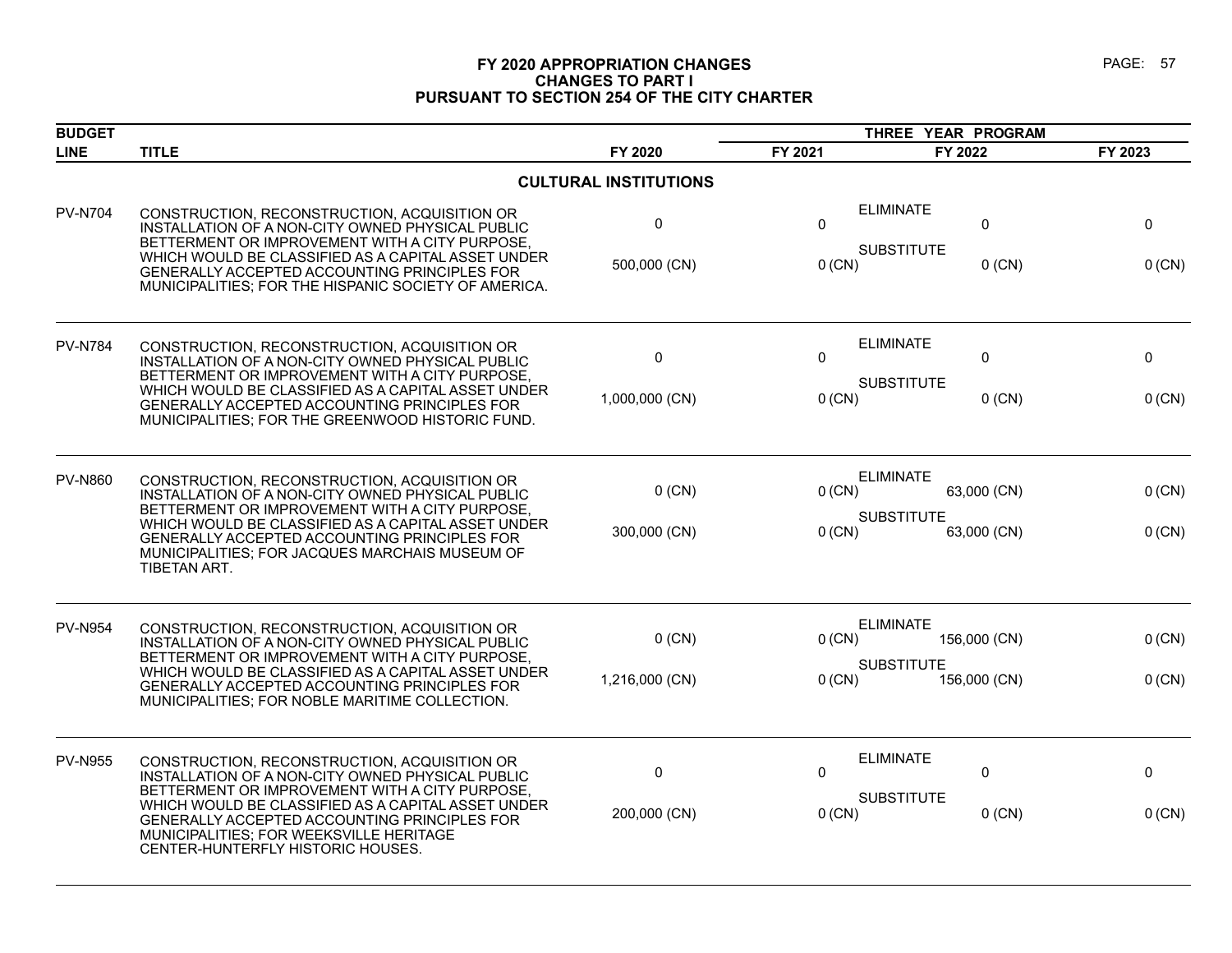| <b>BUDGET</b>  |                                                                                                                                                                                                                                                                                                              |                              | THREE YEAR PROGRAM |                                                 |                  |
|----------------|--------------------------------------------------------------------------------------------------------------------------------------------------------------------------------------------------------------------------------------------------------------------------------------------------------------|------------------------------|--------------------|-------------------------------------------------|------------------|
| <b>LINE</b>    | <b>TITLE</b>                                                                                                                                                                                                                                                                                                 | FY 2020                      | FY 2021            | FY 2022                                         | FY 2023          |
|                |                                                                                                                                                                                                                                                                                                              | <b>CULTURAL INSTITUTIONS</b> |                    |                                                 |                  |
| <b>PV-N957</b> | (NEW PROJECT)                                                                                                                                                                                                                                                                                                | 3,000,000 (CN)               | $0$ (CN)           | (NEW PROJECT)<br>$0$ (CN)                       | 0 (CN)           |
|                | CONSTRUCTION, RECONSTRUCTION, ACQUISITION OR<br>INSTALLATION OF A NON-CITY OWNED PHYSICAL PUBLIC<br>BETTERMENT OR IMPROVEMENT WITH A CITY PURPOSE.<br>WHICH WOULD BE CLASSIFIED AS A CAPITAL ASSET UNDER<br>GENERALLY ACCEPTED ACCOUNTING PRINCIPLES FOR<br>MUNICIPALITIES; FOR THE NOEL POINTER FOUNDATION. |                              |                    |                                                 |                  |
| <b>PV-22</b>   | METROPOLITAN MUSEUM OF ART, IMPROVEMENTS AND<br>ADDITIONS, INCLUDING EQUIPMENT AND VEHICLE<br>PURCHASES, MANHATTAN.                                                                                                                                                                                          | $\pmb{0}$                    | $\mathbf 0$        | <b>ELIMINATE</b><br>$\mathbf 0$                 | 0                |
|                |                                                                                                                                                                                                                                                                                                              | 1,000,000 (CN)               | 0 (CN)             | <b>SUBSTITUTE</b><br>$0$ (CN)                   | 0 (CN)           |
| <b>PV-34</b>   | AMERICAN MUSEUM OF NATURAL HISTORY, ALTERATIONS<br>AND IMPROVEMENTS TO BUILDINGS AND EQUIPMENT AND                                                                                                                                                                                                           | 0                            | $\mathbf{0}$       | <b>ELIMINATE</b><br>$\pmb{0}$                   | 0                |
|                | ADDITIONS TO EXISTING FACILITIES AND EQUIPMENT,<br>INCLUDING VEHICLE AND EQUIPMENT PURCHASES.                                                                                                                                                                                                                | 1,000,000 (CN)               | 0 (CN)             | <b>SUBSTITUTE</b><br>$0$ (CN)                   | 0 (CN)           |
| <b>PV-40</b>   | FLUSHING TOWN HALL: ACQUISITION, CONSTRUCTION,<br>RECONSTRUCTION AND IMPROVEMENTS, INCLUDING<br>PURCHASES OF EQUIPMENT AND VEHICLES, QUEENS                                                                                                                                                                  | $0$ (CN)                     | 0(CN)              | <b>ELIMINATE</b><br>86,999 (CN)                 | 0 (CN)           |
|                |                                                                                                                                                                                                                                                                                                              | 750,000 (CN)                 | 0 (CN)             | <b>SUBSTITUTE</b><br>86,999 (CN)                | 0 (CN)           |
| <b>PV-175</b>  | STATEN ISLAND ZOOLOGICAL SOCIETY, ALTERATION,<br>IMPROVEMENTS AND PURCHASES OF EQUIPMENT AND<br><b>VEHICLES.</b>                                                                                                                                                                                             | $0$ (CN)                     | 0(CN)              | <b>ELIMINATE</b><br>$0$ (CN)                    | 608,401 (CN)     |
|                |                                                                                                                                                                                                                                                                                                              | 200,000 (CN)                 | 0 (CN)             | <b>SUBSTITUTE</b><br>$0$ (CN)                   | 608,401 (CN)     |
| PV-230         | NEW YORK AQUARIUM BETTERMENTS, RECONSTRUCTION,<br>ADDITIONS, LAND ACQUISITION AND PURCHASES OF                                                                                                                                                                                                               | 0                            | $\mathbf 0$        | <b>ELIMINATE</b><br>$\mathbf{0}$                | 0                |
|                | EQUIPMENT AND VEHICLES, BROOKLYN                                                                                                                                                                                                                                                                             | $0$ (F)                      | $0$ (F)            | 81,000,000 (F)                                  | $0$ (F)          |
|                |                                                                                                                                                                                                                                                                                                              | 3,000,000 (CN)<br>$0$ (F)    | 0 (CN)<br>0(F)     | <b>SUBSTITUTE</b><br>$0$ (CN)<br>81,000,000 (F) | $0$ (CN)<br>0(F) |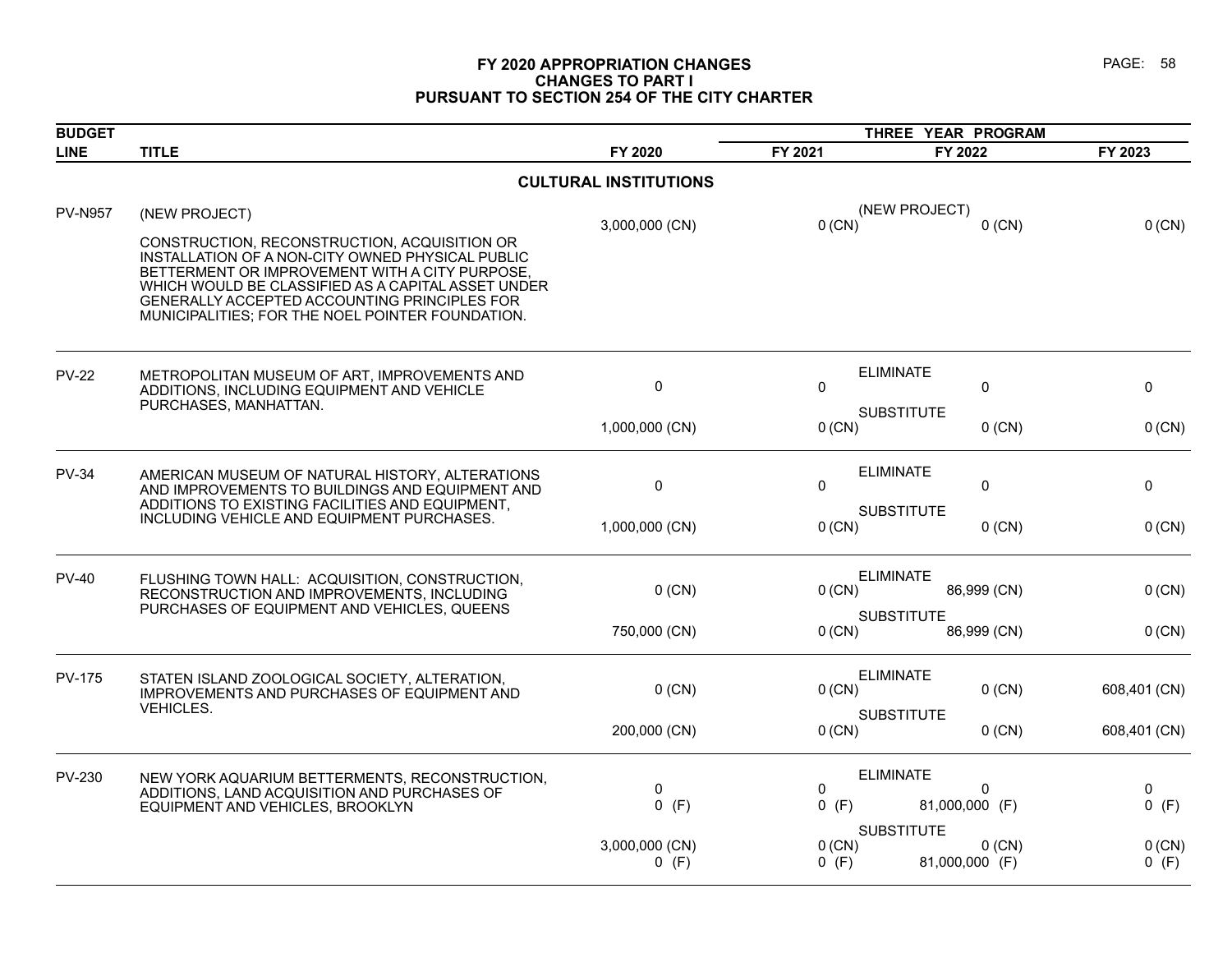| <b>BUDGET</b> |                                                                                                                                               |                              |              |                                     |          |
|---------------|-----------------------------------------------------------------------------------------------------------------------------------------------|------------------------------|--------------|-------------------------------------|----------|
| <b>LINE</b>   | <b>TITLE</b>                                                                                                                                  | FY 2020                      | FY 2021      | FY 2022                             | FY 2023  |
|               |                                                                                                                                               | <b>CULTURAL INSTITUTIONS</b> |              |                                     |          |
| <b>PV-235</b> | BROOKLYN MUSEUM, ALTERATION, RECONSTRUCTION,<br>GENERAL IMPROVEMENTS TO EXISTING BUILDINGS AND<br>PURCHASES OF EQUIPMENT AND VEHICLES.        | 0                            | $\mathbf{0}$ | <b>ELIMINATE</b><br>$\mathbf 0$     | 0        |
|               |                                                                                                                                               | 3,350,000 (CN)               | 0 (CN)       | <b>SUBSTITUTE</b><br>$0$ (CN)       | 0 (CN)   |
| <b>PV-241</b> | MUSEUM OF THE CITY OF NEW YORK, RECONSTRUCTION,<br>IMPROVEMENTS AND PURCHASES OF EQUIPMENT AND<br>VEHICLES, MANHATTAN.                        | 0                            | $\Omega$     | <b>ELIMINATE</b><br>0               | 0        |
|               |                                                                                                                                               | 200,000 (CN)                 | $0$ (CN)     | <b>SUBSTITUTE</b><br>$0$ (CN)       | 0 (CN)   |
| <b>PV-262</b> | BROOKLYN CHILDREN'S MUSEUM: CONSTRUCTION,<br>RECONSTRUCTION AND IMPROVEMENTS, INCLUDING<br>PURCHASES OF EQUIPMENT AND VEHICLES, BROOKLYN.     | 0                            | $\Omega$     | <b>ELIMINATE</b><br>$\mathbf 0$     | 0        |
|               |                                                                                                                                               | 500,000 (CN)                 | 0 (CN)       | <b>SUBSTITUTE</b><br>$0$ (CN)       | 0 (CN)   |
| <b>PV-264</b> | BROOKLYN ACADEMY OF MUSIC, ALTERATIONS,<br>REHABILITATION, GENERAL IMPROVEMENTS, PURCHASES<br>OF VEHICLES AND EQUIPMENT.                      | 0                            | $\Omega$     | <b>ELIMINATE</b><br>0               | 0        |
|               |                                                                                                                                               | 2,500,000 (CN)               | $0$ (CN)     | <b>SUBSTITUTE</b><br>$0$ (CN)       | 0 (CN)   |
| <b>PV-274</b> | HALL OF SCIENCE, FLUSHING MEADOW PARK, ADDITIONS,<br>BETTERMENTS, RECONSTRUCTION AND PURCHASES OF<br>EQUIPMENT AND VEHICLES, QUEENS.          | $0$ (CN)                     | 0 (CN)       | <b>ELIMINATE</b><br>1,027,777 (CN)  | 0(CN)    |
|               |                                                                                                                                               | 1,698,000 (CN)               | 0 (CN)       | <b>SUBSTITUTE</b><br>1,027,777 (CN) | $0$ (CN) |
| <b>PV-289</b> | RECONSTRUCTION, NEW YORK SHAKESPEARE FESTIVAL<br>PUBLIC THEATER AND DELACORTE THEATER, PURCHASE<br>OF EQUIPMENT AND VEHICLES, MANHATTAN.      | 0                            | $\Omega$     | <b>ELIMINATE</b><br>$\Omega$        | 0        |
|               |                                                                                                                                               | 5,000,000 (CN)               | $0$ (CN)     | <b>SUBSTITUTE</b><br>$0$ (CN)       | 0 (CN)   |
| PV-302        | STATEN ISLAND INSTITUTE OF ARTS AND SCIENCES.<br>CONSTRUCTION, RECONSTRUCTION, REHABILITATION,<br>IMPROVEMENTS AND PURCHASES OF EQUIPMENT AND | $0$ (CN)                     | $0$ (CN)     | <b>ELIMINATE</b><br>342,937 (CN)    | 0 (CN)   |
|               | <b>VEHICLES</b>                                                                                                                               | 1,750,000 (CN)               | $0$ (CN)     | <b>SUBSTITUTE</b><br>342,937 (CN)   | 0 (CN)   |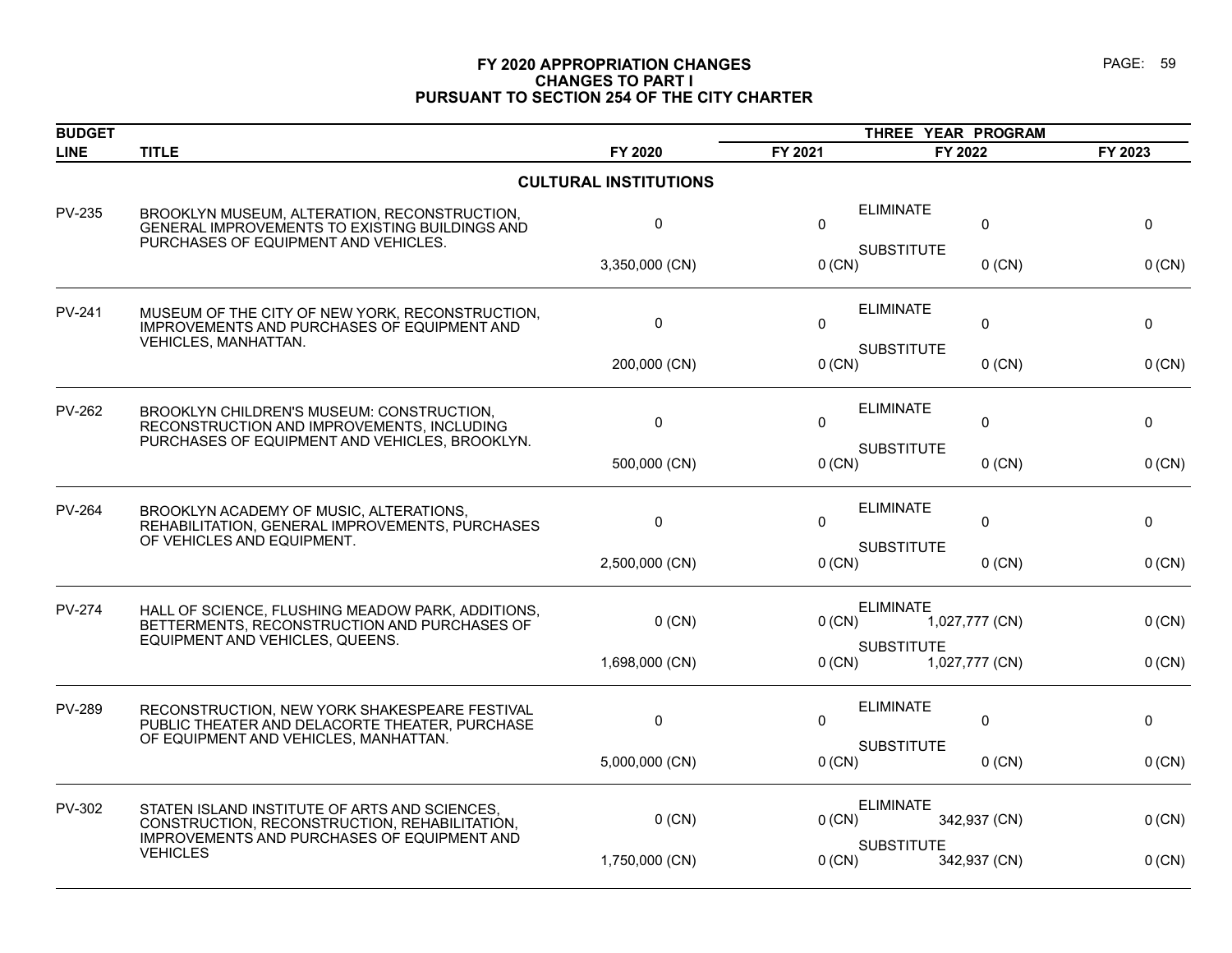| <b>BUDGET</b> |                                                                                                                                                                                                                                                     |                               | THREE YEAR PROGRAM |                                              |                        |
|---------------|-----------------------------------------------------------------------------------------------------------------------------------------------------------------------------------------------------------------------------------------------------|-------------------------------|--------------------|----------------------------------------------|------------------------|
| <b>LINE</b>   | <b>TITLE</b>                                                                                                                                                                                                                                        | FY 2020                       | FY 2021            | FY 2022                                      | FY 2023                |
|               |                                                                                                                                                                                                                                                     | <b>CULTURAL INSTITUTIONS</b>  |                    |                                              |                        |
| PV-341        | RICHMONDTOWN, LA TOURETTE PARK, STATEN ISLAND,<br>RELOCATION OF VARIOUS BUILDINGS, RECONSTRUCTION,                                                                                                                                                  | $\mathbf 0$                   | 0                  | <b>ELIMINATE</b><br>$\Omega$                 | 0                      |
|               | LANDSCAPING, GENERAL IMPROVEMENTS AND<br>PURCHASES OF EQUIPMENT AND VEHICLES.                                                                                                                                                                       | 988,000 (CN)                  | 0 (CN)             | <b>SUBSTITUTE</b><br>$0$ (CN)                | 0 (CN)                 |
| <b>PV-464</b> | WAVE HILL ENVIRONMENTAL CENTER, INDEPENDENCE AND<br>PALISADE AVENUES, WEST 248TH TO WEST 252ND<br>STREETS, RECONSTRUCTION AND PURCHASE OF                                                                                                           | $0$ (CN)                      | $0$ (CN)           | <b>ELIMINATE</b><br>$0$ (CN)                 | 239,120 (CN)           |
|               | <b>EQUIPMENT, THE BRONX</b>                                                                                                                                                                                                                         | 900,000 (CN)                  | 0 (CN)             | <b>SUBSTITUTE</b><br>$0$ (CN)                | 239,120 (CN)           |
| <b>PV-467</b> | SITE ACQUISITION, CONSTRUCTION, RECONSTRUCTION<br>AND IMPROVEMENTS, INCLUDING PURCHASES OF<br>EQUIPMENT AND VEHICLES, AT CULTURAL INSTITUTIONS<br>AND THE DEPARTMENT OF CULTURAL AFFAIRS, AND AT<br>OTHER LOCATIONS FOR CULTURAL PURPOSES, CITYWIDE | $0$ (CN)                      | 0 (CN)             | <b>ELIMINATE</b><br>31,295,883 (CN)          | 3,568,000 (CN)         |
|               |                                                                                                                                                                                                                                                     | 4,098,000 (CN)                | $0$ (CN)           | <b>SUBSTITUTE</b><br>31,295,883 (CN)         | 3,568,000 (CN)         |
| <b>PV-471</b> | BRONX MUSEUM OF THE ARTS, INTERIOR AND EXTERIOR<br>RECONSTRUCTION AND IMPROVEMENTS INCLUDING                                                                                                                                                        | $\mathbf 0$                   | 0                  | <b>ELIMINATE</b><br>$\mathbf 0$              | 0                      |
|               | <b>EQUIPMENT, THE BRONX</b>                                                                                                                                                                                                                         | 1,500,000 (CN)                | 0 (CN)             | <b>SUBSTITUTE</b><br>$0$ (CN)                | 0 (CN)                 |
| <b>PV-490</b> | DEVELOPMENT OF SNUG HARBOR SITE, PURCHASE OF<br>EQUIPMENT AND VEHICLES, RECONSTRUCTION OF<br><b>BUILDINGS, STATEN ISLAND.</b>                                                                                                                       | $0$ (CN)<br>200,000 (S)       | 0 (CN)<br>$0($ S)  | <b>ELIMINATE</b><br>$0$ (CN)<br>800,000 (S)  | 82,078 (CN)<br>$0($ S) |
|               |                                                                                                                                                                                                                                                     | 7,200,000 (CN)<br>200,000 (S) | 0 (CN)<br>$0($ S)  | <b>SUBSTITUTE</b><br>$0$ (CN)<br>800,000 (S) | 82,078 (CN)<br>$0($ S) |
| PV-501        | P.S. 1 CONTEMPORARY ART CENTER, RECONSTRUCTION,<br>IMPROVEMENTS, PURCHASE OF EQUIPMENT AND                                                                                                                                                          | $\mathbf 0$                   | 0                  | <b>ELIMINATE</b><br>0                        | 0                      |
|               | <b>VEHICLES, QUEENS</b>                                                                                                                                                                                                                             | 250,000 (CN)                  | 0 (CN)             | <b>SUBSTITUTE</b><br>$0$ (CN)                | 0 (CN)                 |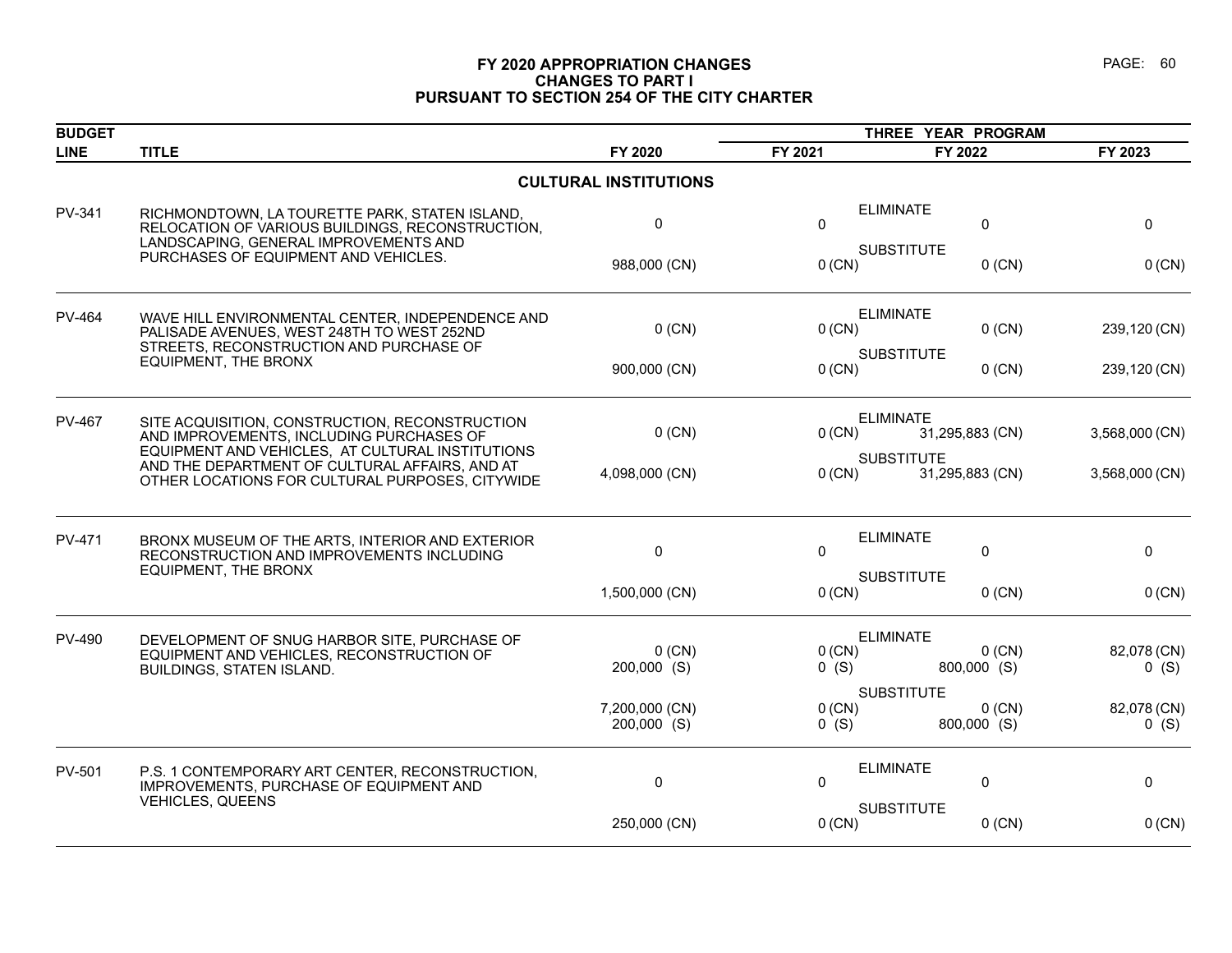| <b>BUDGET</b> |                                                                                               |                              | THREE YEAR PROGRAM         |                                  |              |
|---------------|-----------------------------------------------------------------------------------------------|------------------------------|----------------------------|----------------------------------|--------------|
| <b>LINE</b>   | <b>TITLE</b>                                                                                  | FY 2020                      | FY 2021                    | FY 2022                          | FY 2023      |
|               |                                                                                               | <b>CULTURAL INSTITUTIONS</b> |                            |                                  |              |
| <b>PV-502</b> | JAMAICA ARTS CENTER, RECONSTRUCTION,<br>IMPROVEMENTS, PURCHASE OF EQUIPMENT AND               | $0$ (CN)                     | <b>ELIMINATE</b><br>0 (CN) | $0$ (CN)                         | 236,828 (CN) |
|               | <b>VEHICLES, QUEENS.</b>                                                                      | 927,000 (CN)                 | 0 (CN)                     | <b>SUBSTITUTE</b><br>$0$ (CN)    | 236,828 (CN) |
| PV-503        | CARNEGIE HALL, INTERIOR AND EXTERIOR<br>RECONSTRUCTION, PURCHASE OF EQUIPMENT AND             | $\mathbf{0}$                 | <b>ELIMINATE</b><br>0      | 0                                | $\mathbf{0}$ |
|               | <b>VEHICLES, MANHATTAN.</b>                                                                   | 1,250,000 (CN)               | 0 (CN)                     | <b>SUBSTITUTE</b><br>$0$ (CN)    | 0 (CN)       |
| <b>PV-788</b> | THE 122 COMMUNITY CENTER INC, ALTERATIONS,<br>REHABILITATION, GENERAL IMPROVEMENTS, PURCHASES | 214,837 (CN)                 | 0 (CN)                     | ELIMINATE<br>58,000 (CN)         | $0$ (CN)     |
|               | OF VEHICLES AND EQUIPMENT.                                                                    | 4,014,837 (CN)               | $0$ (CN)                   | <b>SUBSTITUTE</b><br>58,000 (CN) | 0 (CN)       |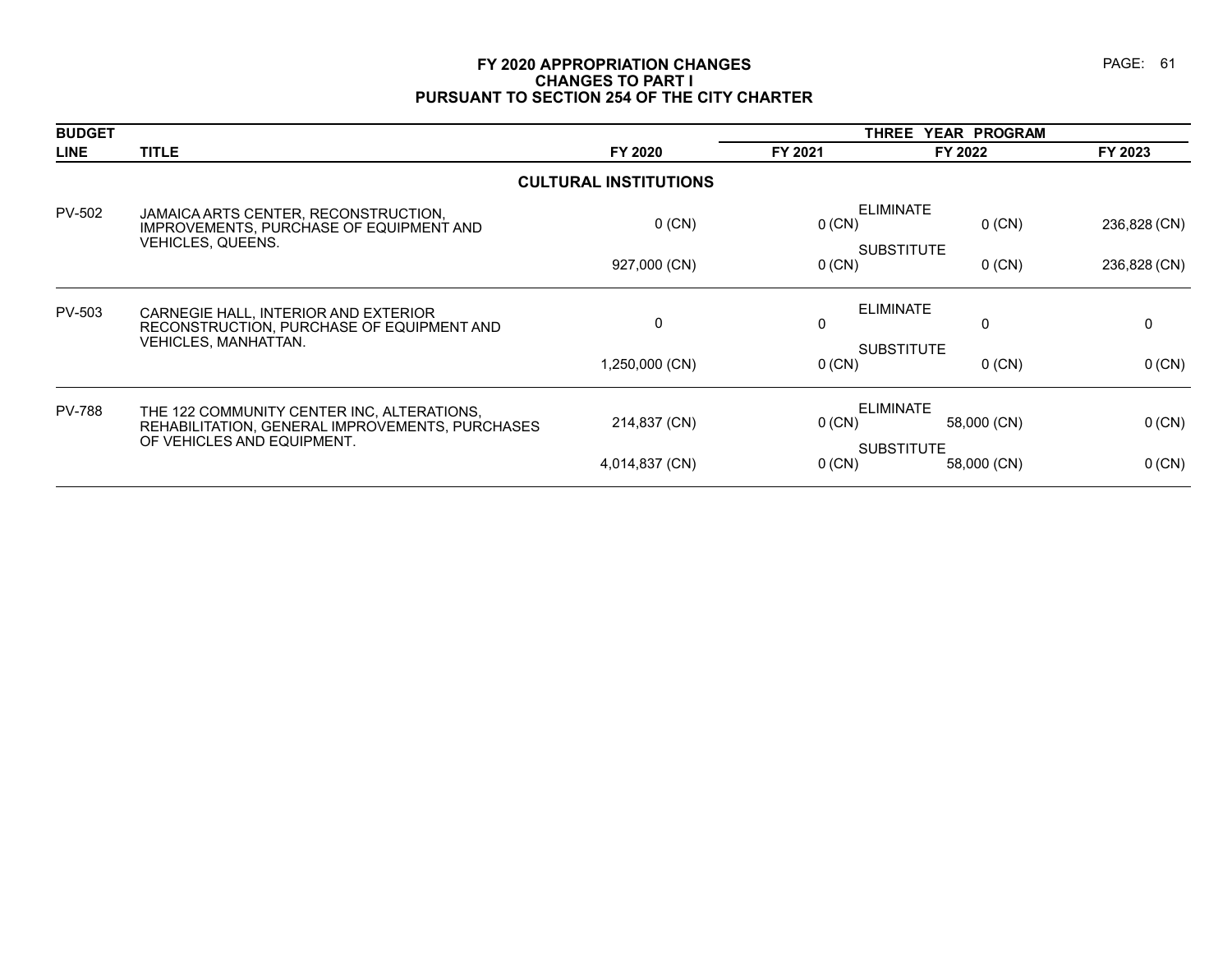| <b>BUDGET</b> |                                                                                                                                                                                                                                                                                                                                               |                         |          | THREE YEAR PROGRAM        |         |
|---------------|-----------------------------------------------------------------------------------------------------------------------------------------------------------------------------------------------------------------------------------------------------------------------------------------------------------------------------------------------|-------------------------|----------|---------------------------|---------|
| <b>LINE</b>   | <b>TITLE</b>                                                                                                                                                                                                                                                                                                                                  | FY 2020                 | FY 2021  | FY 2022                   | FY 2023 |
|               |                                                                                                                                                                                                                                                                                                                                               | <b>PUBLIC BUILDINGS</b> |          |                           |         |
|               | PW-DN02A (NEW PROJECT)                                                                                                                                                                                                                                                                                                                        | 275,000 (CN)            | $0$ (CN) | (NEW PROJECT)<br>$0$ (CN) | 0 (CN)  |
|               | CONSTRUCTION, RECONSTRUCTION, ACQUISITION OR<br>INSTALLATION OF A NON-CITY OWNED PHYSICAL PUBLIC<br>BETTERMENT OR IMPROVEMENT WITH A CITY PURPOSE,<br>WHICH WOULD BE CLASSIFIED AS A CAPITAL ASSET UNDER<br>GENERALLY ACCEPTED ACCOUNTING PRINCIPLES FOR<br>MUNICIPALITIES; FOR BIOBUS, INC.                                                  |                         |          |                           |         |
| PW-DN02B      | (NEW PROJECT)                                                                                                                                                                                                                                                                                                                                 | 55,000 (CN)             | $0$ (CN) | (NEW PROJECT)<br>$0$ (CN) | 0 (CN)  |
|               | CONSTRUCTION, RECONSTRUCTION, ACQUISITION OR<br>INSTALLATION OF A NON-CITY OWNED PHYSICAL PUBLIC<br>BETTERMENT OR IMPROVEMENT WITH A CITY PURPOSE.<br>WHICH WOULD BE CLASSIFIED AS A CAPITAL ASSET UNDER<br><b>GENERALLY ACCEPTED ACCOUNTING PRINCIPLES FOR</b><br>MUNICIPALITIES; FOR HUDSON RIVER COMMUNITY SAILING<br>INC.                 |                         |          |                           |         |
|               | PW-DN02C (NEW PROJECT)                                                                                                                                                                                                                                                                                                                        |                         |          | (NEW PROJECT)             |         |
|               | CONSTRUCTION, RECONSTRUCTION, ACQUISITION OR<br>INSTALLATION OF A NON-CITY OWNED PHYSICAL PUBLIC<br>BETTERMENT OR IMPROVEMENT WITH A CITY PURPOSE.<br>WHICH WOULD BE CLASSIFIED AS A CAPITAL ASSET UNDER<br>GENERALLY ACCEPTED ACCOUNTING PRINCIPLES FOR<br>MUNICIPALITIES; FOR UNDER 21, DBA COVENANT HOUSE<br>NEW YORK.                     | 1,602,000 (CN)          | $0$ (CN) | $0$ (CN)                  | 0 (CN)  |
| PW-DN02J      | (NEW PROJECT)                                                                                                                                                                                                                                                                                                                                 | 2,250,000 (CN)          | $0$ (CN) | (NEW PROJECT)<br>$0$ (CN) | 0 (CN)  |
|               | CONSTRUCTION, RECONSTRUCTION, ACQUISITION OR<br>INSTALLATION OF A NON-CITY OWNED PHYSICAL PUBLIC<br>BETTERMENT OR IMPROVEMENT WITH A CITY PURPOSE.<br>WHICH WOULD BE CLASSIFIED AS A CAPITAL ASSET UNDER<br>GENERALLY ACCEPTED ACCOUNTING PRINCIPLES FOR<br>MUNICIPALITIES; FOR VOICES OF COMMUNITY ACTIVISTS<br>AND LEADERS, (VOCAL-NY) INC. |                         |          |                           |         |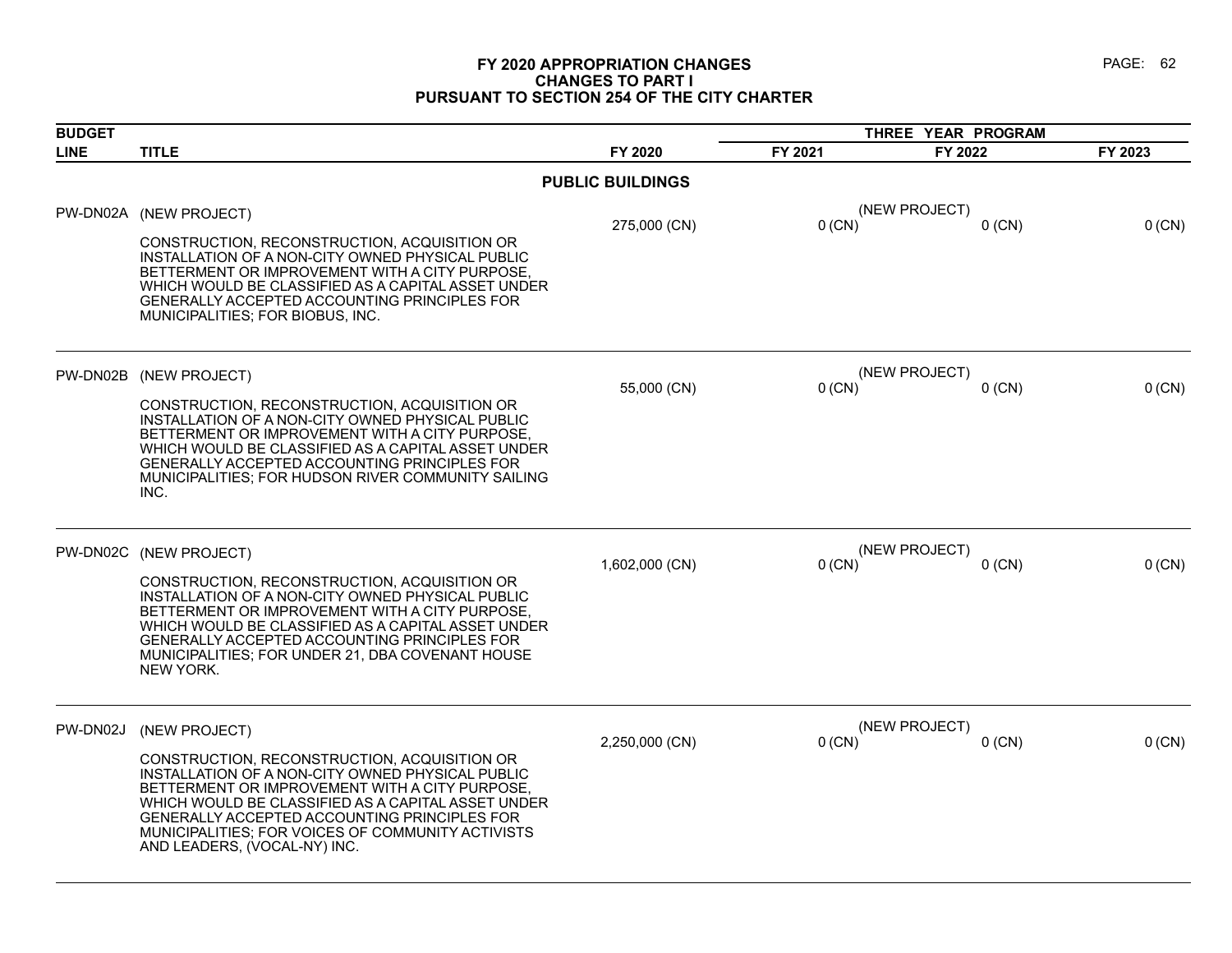| <b>BUDGET</b>   |                                                                                                                                                                                                                                                               |                         | THREE YEAR PROGRAM |                                 |          |  |
|-----------------|---------------------------------------------------------------------------------------------------------------------------------------------------------------------------------------------------------------------------------------------------------------|-------------------------|--------------------|---------------------------------|----------|--|
| <b>LINE</b>     | <b>TITLE</b>                                                                                                                                                                                                                                                  | FY 2020                 | FY 2021            | FY 2022                         | FY 2023  |  |
|                 |                                                                                                                                                                                                                                                               | <b>PUBLIC BUILDINGS</b> |                    |                                 |          |  |
| PW-DN02P        | (NEW PROJECT)<br>CONSTRUCTION, RECONSTRUCTION, ACQUISITION OR                                                                                                                                                                                                 | 140,000 (CN)            | $0$ (CN)           | (NEW PROJECT)<br>$0$ (CN)       | 0 (CN)   |  |
|                 | INSTALLATION OF A NON-CITY OWNED PHYSICAL PUBLIC<br>BETTERMENT OR IMPROVEMENT WITH A CITY PURPOSE,<br>WHICH WOULD BE CLASSIFIED AS A CAPITAL ASSET UNDER<br>GENERALLY ACCEPTED ACCOUNTING PRINCIPLES FOR<br>MUNICIPALITIES; FOR GIRLS FOR GENDER EQUITY, INC. |                         |                    |                                 |          |  |
| <b>PW-DN061</b> | CONSTRUCTION, RECONSTRUCTION, ACQUISITION OR<br>INSTALLATION OF A NON-CITY OWNED PHYSICAL PUBLIC                                                                                                                                                              | $\mathbf{0}$            | 0                  | <b>ELIMINATE</b><br>0           | 0        |  |
|                 | BETTERMENT OR IMPROVEMENT WITH A CITY PURPOSE,<br>WHICH WOULD BE CLASSIFIED AS A CAPITAL ASSET UNDER<br><b>GENERALLY ACCEPTED ACCOUNTING PRINCIPLES FOR</b><br>MUNICIPALITIES; FOR THE NEW YORK LEGAL ASSISTANCE<br>GROUP (NYLAG).                            | 1,809,000 (CN)          | $0$ (CN)           | <b>SUBSTITUTE</b><br>$0$ (CN)   | $0$ (CN) |  |
| PW-DN077        | CONSTRUCTION, RECONSTRUCTION, ACQUISITION OR<br>INSTALLATION OF A NON-CITY OWNED PHYSICAL PUBLIC<br>BETTERMENT OR IMPROVEMENT WITH A CITY PURPOSE,                                                                                                            | 0                       | 0                  | <b>ELIMINATE</b><br>$\mathbf 0$ | 0        |  |
|                 | WHICH WOULD BE CLASSIFIED AS A CAPITAL ASSET UNDER<br>GENERALLY ACCEPTED ACCOUNTING PRINCIPLES FOR<br>MUNICIPALITIES; FOR THE BROTHERHOOD/SISTER SOL.                                                                                                         | 750,000 (CN)            | 0 (CN)             | <b>SUBSTITUTE</b><br>$0$ (CN)   | $0$ (CN) |  |
| <b>PW-DN119</b> | CONSTRUCTION, RECONSTRUCTION, ACQUISITION OR<br>INSTALLATION OF A NON-CITY OWNED PHYSICAL PUBLIC                                                                                                                                                              | 0                       | 0                  | <b>ELIMINATE</b><br>0           | 0        |  |
|                 | BETTERMENT OR IMPROVEMENT WITH A CITY PURPOSE,<br>WHICH WOULD BE CLASSIFIED AS A CAPITAL ASSET UNDER<br>GENERALLY ACCEPTED ACCOUNTING PRINCIPLES FOR<br>MUNICIPALITIES: FOR THE COUNCIL OF JEWISH<br>ORGANIZATIONS OF FLATBUSH (COJO).                        | 443,000 (CN)            | $0$ (CN)           | <b>SUBSTITUTE</b><br>$0$ (CN)   | 0 (CN)   |  |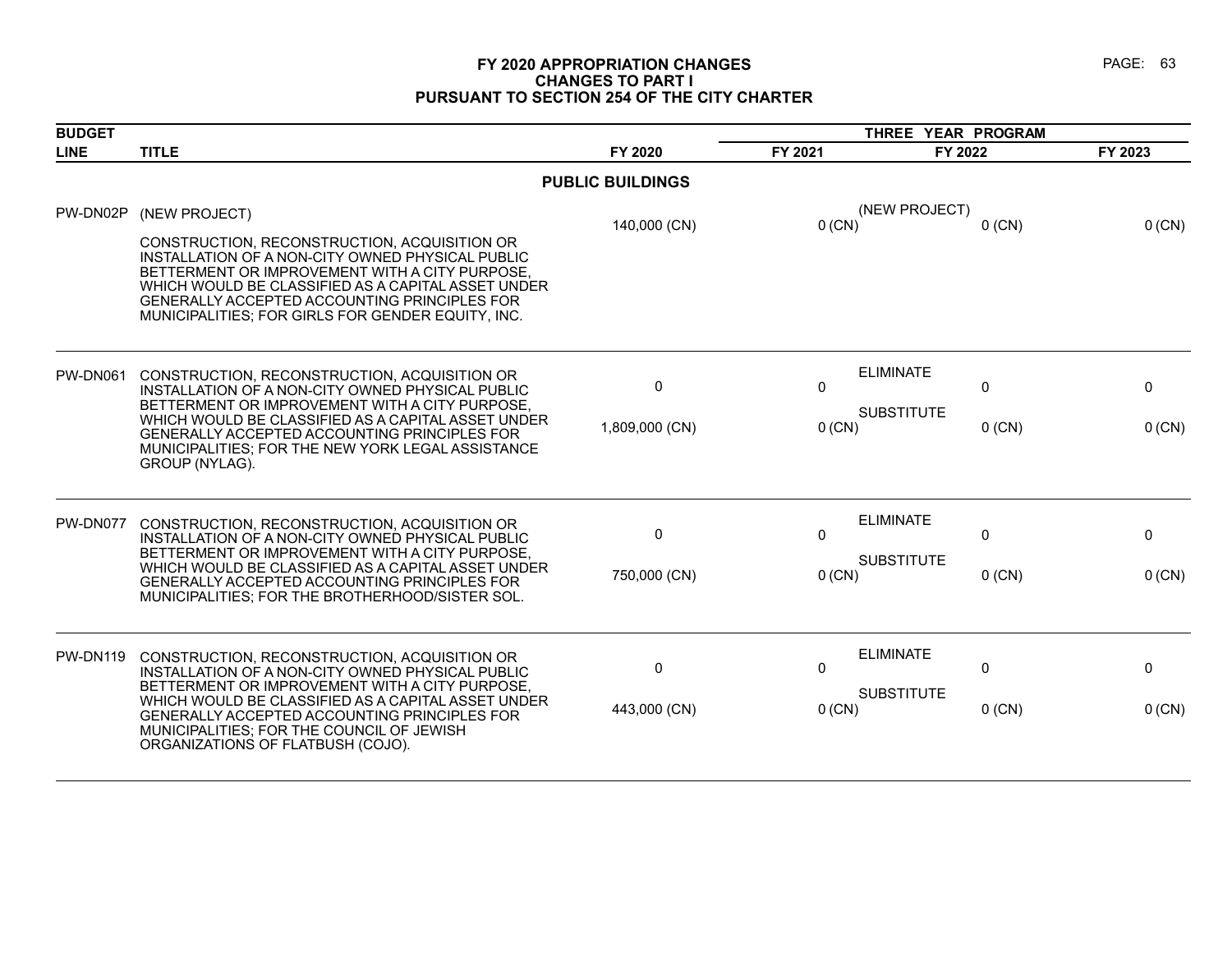| <b>BUDGET</b>   |                                                                                                                                                                                                                |                         | THREE YEAR PROGRAM |                                       |              |             |
|-----------------|----------------------------------------------------------------------------------------------------------------------------------------------------------------------------------------------------------------|-------------------------|--------------------|---------------------------------------|--------------|-------------|
| <b>LINE</b>     | <b>TITLE</b>                                                                                                                                                                                                   | FY 2020                 | FY 2021            | FY 2022                               |              | FY 2023     |
|                 |                                                                                                                                                                                                                | <b>PUBLIC BUILDINGS</b> |                    |                                       |              |             |
| <b>PW-DN128</b> | CONSTRUCTION, RECONSTRUCTION, ACQUISITION OR<br>INSTALLATION OF A NON-CITY OWNED PHYSICAL PUBLIC<br>BETTERMENT OR IMPROVEMENT WITH A CITY PURPOSE.<br>WHICH WOULD BE CLASSIFIED AS A CAPITAL ASSET UNDER       | 0                       | $\mathbf{0}$       | <b>ELIMINATE</b><br><b>SUBSTITUTE</b> | $\mathbf{0}$ | 0           |
|                 | GENERALLY ACCEPTED ACCOUNTING PRINCIPLES FOR<br>MUNICIPALITIES; FOR THE DOE FUND INC.                                                                                                                          | 600,000 (CN)            | $0$ (CN)           |                                       | $0$ (CN)     | 0 (CN)      |
| <b>PW-DN237</b> | CONSTRUCTION, RECONSTRUCTION, ACQUISITION OR<br>INSTALLATION OF A NON-CITY OWNED PHYSICAL PUBLIC<br>BETTERMENT OR IMPROVEMENT WITH A CITY PURPOSE,                                                             | $\Omega$                | $\mathbf{0}$       | <b>ELIMINATE</b>                      | $\mathbf 0$  | $\mathbf 0$ |
|                 | WHICH WOULD BE CLASSIFIED AS A CAPITAL ASSET UNDER<br>GENERALLY ACCEPTED ACCOUNTING PRINCIPLES FOR<br>MUNICIPALITIES; FOR THE JEWISH BOARD OF FAMILY AND<br>CHILDREN'S SERVICES.                               | 143,000 (CN)            | $0$ (CN)           | <b>SUBSTITUTE</b>                     | $0$ (CN)     | 0 (CN)      |
| <b>PW-DN361</b> | CONSTRUCTION, RECONSTRUCTION, ACQUISITION OR<br>INSTALLATION OF A NON-CITY OWNED PHYSICAL PUBLIC<br>BETTERMENT OR IMPROVEMENT WITH A CITY PURPOSE.                                                             | 0                       | $\mathbf{0}$       | <b>ELIMINATE</b>                      | $\mathbf 0$  | $\mathbf 0$ |
|                 | WHICH WOULD BE CLASSIFIED AS A CAPITAL ASSET UNDER<br><b>GENERALLY ACCEPTED ACCOUNTING PRINCIPLES FOR</b><br>MUNICIPALITIES; FOR SAFE HORIZON.                                                                 | 37,000 (CN)             | 0 (CN)             | <b>SUBSTITUTE</b>                     | $0$ (CN)     | 0 (CN)      |
| <b>PW-DN371</b> | CONSTRUCTION, RECONSTRUCTION, ACQUISITION OR<br>INSTALLATION OF A NON-CITY OWNED PHYSICAL PUBLIC<br>BETTERMENT OR IMPROVEMENT WITH A CITY PURPOSE.                                                             | 0                       | $\mathbf{0}$       | <b>ELIMINATE</b>                      | $\mathbf 0$  | $\mathbf 0$ |
|                 | WHICH WOULD BE CLASSIFIED AS A CAPITAL ASSET UNDER<br>GENERALLY ACCEPTED ACCOUNTING PRINCIPLES FOR<br>MUNICIPALITIES; FOR THE SAMUEL FIELD YOUNG MEN'S<br>AND YOUNG WOMEN'S HEBREW ASSOCIATION (YM &<br>YWHA). | 2,200,000 (CN)          | 0 (CN)             | <b>SUBSTITUTE</b>                     | $0$ (CN)     | 0 (CN)      |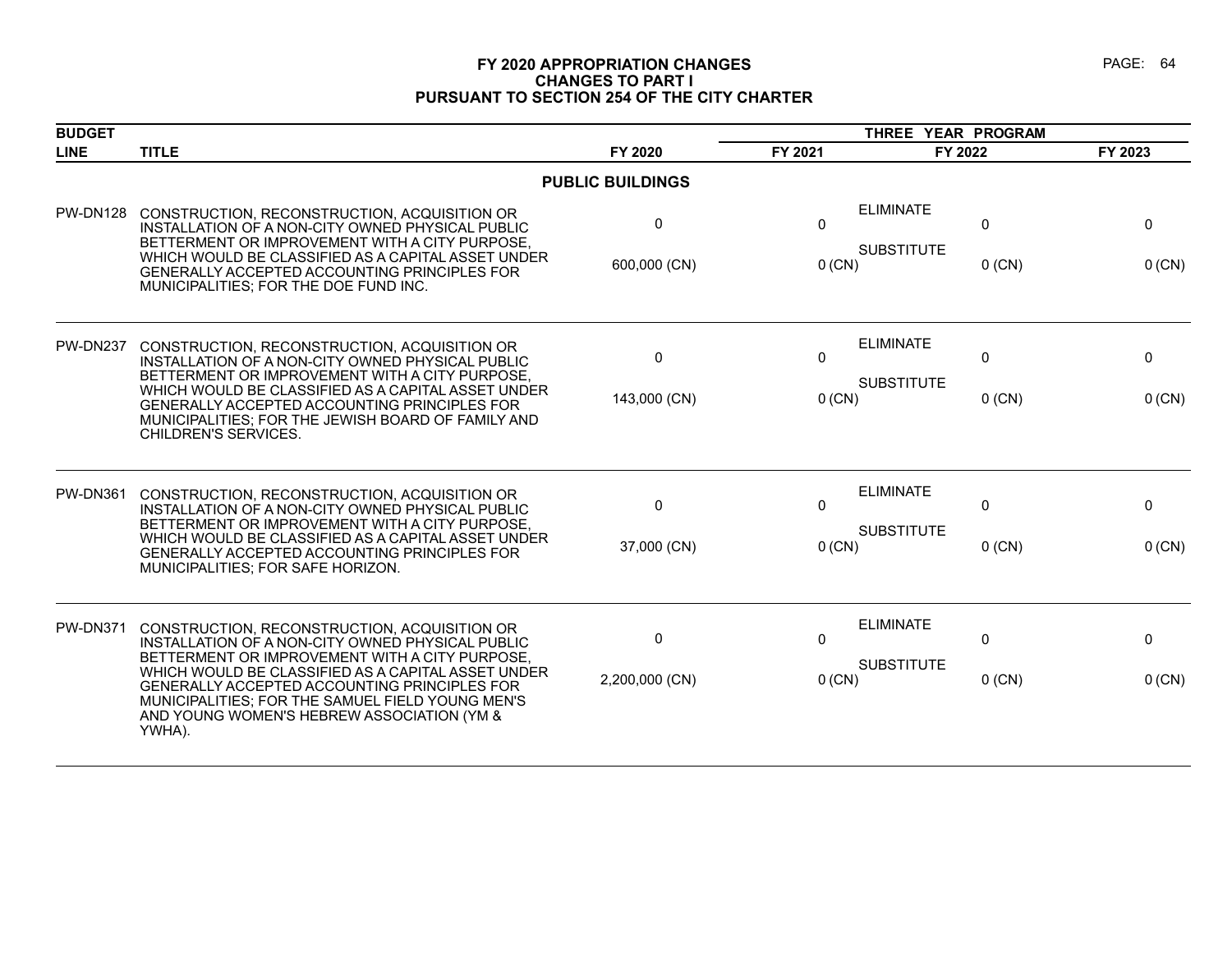| <b>BUDGET</b>   |                                                                                                                                                                                                                                                                                                                                                                                  |                         | THREE YEAR PROGRAM |                   |          |          |
|-----------------|----------------------------------------------------------------------------------------------------------------------------------------------------------------------------------------------------------------------------------------------------------------------------------------------------------------------------------------------------------------------------------|-------------------------|--------------------|-------------------|----------|----------|
| <b>LINE</b>     | <b>TITLE</b>                                                                                                                                                                                                                                                                                                                                                                     | FY 2020                 | FY 2021            | FY 2022           |          | FY 2023  |
|                 |                                                                                                                                                                                                                                                                                                                                                                                  | <b>PUBLIC BUILDINGS</b> |                    |                   |          |          |
| PW-DN378        | CONSTRUCTION, RECONSTRUCTION, ACQUISITION OR<br>INSTALLATION OF A NON-CITY OWNED PHYSICAL PUBLIC<br>BETTERMENT OR IMPROVEMENT WITH A CITY PURPOSE,                                                                                                                                                                                                                               | $\mathbf 0$             | $\Omega$           | <b>ELIMINATE</b>  | 0        | $\Omega$ |
|                 | WHICH WOULD BE CLASSIFIED AS A CAPITAL ASSET UNDER<br>GENERALLY ACCEPTED ACCOUNTING PRINCIPLES FOR<br>MUNICIPALITIES; FOR THE SEPHARDIC BIKUR HOLIM<br>COMMUNITY SERVICE NETWORK.                                                                                                                                                                                                | $\mathbf{0}$            | $\mathbf{0}$       | <b>SUBSTITUTE</b> | 0        | $\Omega$ |
|                 | <b>CHANGE TITLE TO READ:</b><br>CONSTRUCTION, RECONSTRUCTION, ACQUISITION OR<br>INSTALLATION OF A NON-CITY OWNED PHYSICAL PUBLIC<br>BETTERMENT OR IMPROVEMENT WITH A CITY PURPOSE<br>WHICH WOULD BE CLASSIFIED AS A CAPITAL ASSET UNDER<br>GENERALLY ACCEPTED ACCOUNTING PRINCIPLES FOR<br>MUNICIPALITIES; FOR THE SBH COMMUNITY SERVICE<br>NETWORK (SEPHARDIC BIKUR HOLIM).     |                         |                    |                   |          |          |
| PW-DN454        | CONSTRUCTION, RECONSTRUCTION, ACQUISITION OR<br>INSTALLATION OF A NON-CITY OWNED PHYSICAL PUBLIC                                                                                                                                                                                                                                                                                 | $\Omega$                | $\mathbf{0}$       | <b>ELIMINATE</b>  | 0        | 0        |
|                 | BETTERMENT OR IMPROVEMENT WITH A CITY PURPOSE,<br>WHICH WOULD BE CLASSIFIED AS A CAPITAL ASSET UNDER<br>GENERALLY ACCEPTED ACCOUNTING PRINCIPLES FOR<br>MUNICIPALITIES: FOR WOMEN'S HOUSING AND ECONOMIC<br>DEVELOPMENT CORPORATION.                                                                                                                                             | 0                       | $\mathbf 0$        | <b>SUBSTITUTE</b> | 0        | 0        |
|                 | <b>CHANGE TITLE TO READ:</b><br>CONSTRUCTION, RECONSTRUCTION, ACQUISITION OR<br>INSTALLATION OF A NON-CITY OWNED PHYSICAL PUBLIC<br>BETTERMENT OR IMPROVEMENT WITH A CITY PURPOSE<br>WHICH WOULD BE CLASSIFIED AS A CAPITAL ASSET UNDER<br>GENERALLY ACCEPTED ACCOUNTING PRINCIPLES FOR<br>MUNICIPALITIES; FOR WOMEN'S HOUSING AND ECONOMIC<br>DEVELOPMENT CORPORATION (WHEDCO). |                         |                    |                   |          |          |
| <b>PW-DN497</b> | CONSTRUCTION, RECONSTRUCTION, ACQUISITION OR<br>INSTALLATION OF A NON-CITY OWNED PHYSICAL PUBLIC<br>BETTERMENT OR IMPROVEMENT WITH A CITY PURPOSE                                                                                                                                                                                                                                | $\mathbf 0$             | $\Omega$           | <b>ELIMINATE</b>  | 0        | $\Omega$ |
|                 | WHICH WOULD BE CLASSIFIED AS A CAPITAL ASSET UNDER<br>GENERALLY ACCEPTED ACCOUNTING PRINCIPLES FOR<br>MUNICIPALITIES; FOR THE SAINT FRANCIS COLLEGE.                                                                                                                                                                                                                             | 347,000 (CN)            | 0 (CN)             | <b>SUBSTITUTE</b> | $0$ (CN) | 0 (CN)   |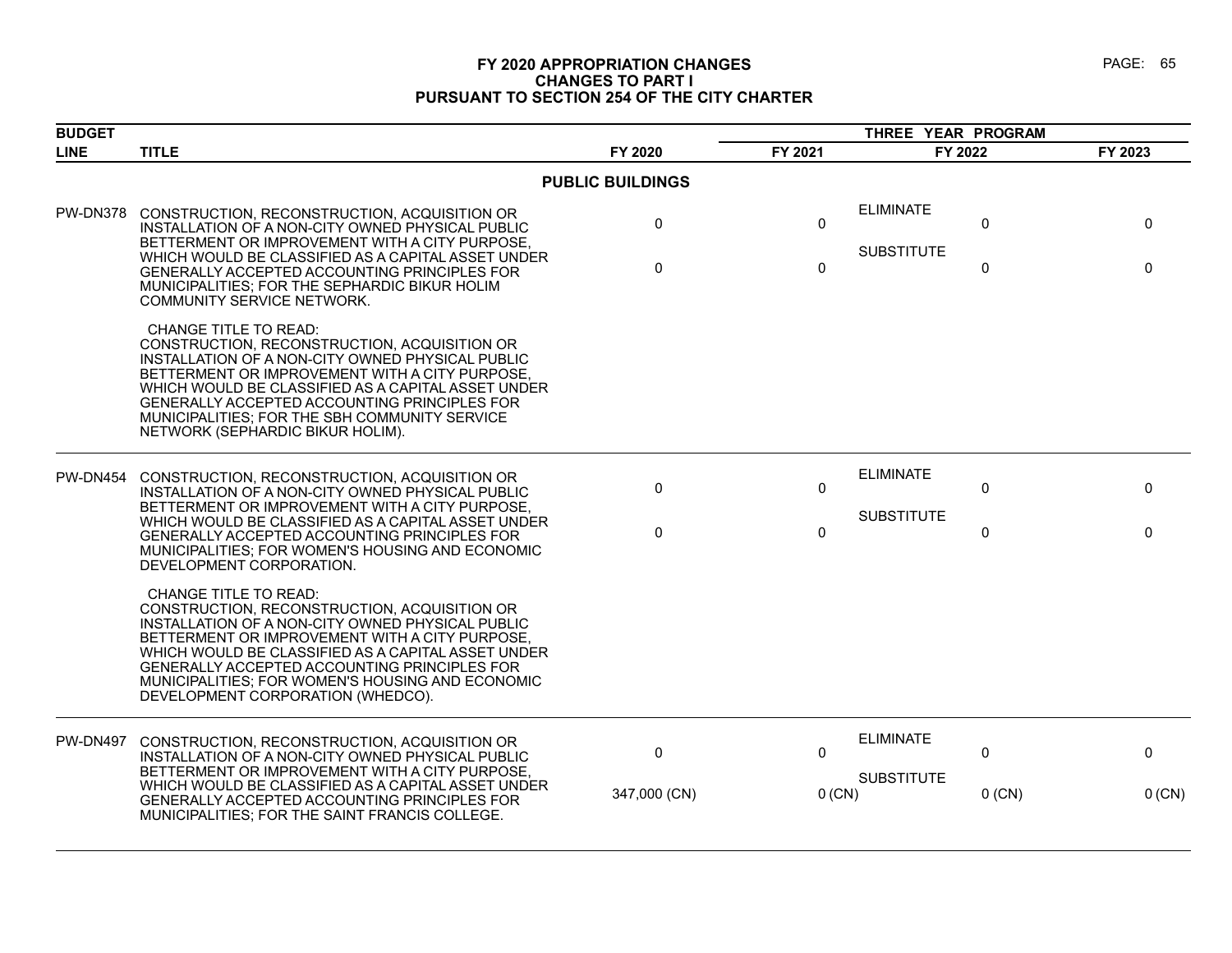| <b>BUDGET</b>   |                                                                                                                                                                                                                                                                                                                                                       |                         |                      | THREE YEAR PROGRAM                    |                         |             |
|-----------------|-------------------------------------------------------------------------------------------------------------------------------------------------------------------------------------------------------------------------------------------------------------------------------------------------------------------------------------------------------|-------------------------|----------------------|---------------------------------------|-------------------------|-------------|
| <b>LINE</b>     | <b>TITLE</b>                                                                                                                                                                                                                                                                                                                                          | FY 2020                 | FY 2021              | FY 2022                               |                         | FY 2023     |
|                 |                                                                                                                                                                                                                                                                                                                                                       | <b>PUBLIC BUILDINGS</b> |                      |                                       |                         |             |
| <b>PW-DN589</b> | CONSTRUCTION, RECONSTRUCTION, ACQUISITION OR<br>INSTALLATION OF A NON-CITY OWNED PHYSICAL PUBLIC<br>BETTERMENT OR IMPROVEMENT WITH A CITY PURPOSE,<br>WHICH WOULD BE CLASSIFIED AS A CAPITAL ASSET UNDER<br>GENERALLY ACCEPTED ACCOUNTING PRINCIPLES FOR<br>MUNICIPALITIES; FOR THE SANCTUARY FOR FAMILIES.                                           | 0<br>654,000 (CN)       | 0<br>$0$ (CN)        | <b>ELIMINATE</b><br><b>SUBSTITUTE</b> | $\mathbf 0$<br>$0$ (CN) | 0<br>0 (CN) |
| <b>PW-DN630</b> | CONSTRUCTION, RECONSTRUCTION, ACQUISITION OR<br>INSTALLATION OF A NON-CITY OWNED PHYSICAL PUBLIC<br>BETTERMENT OR IMPROVEMENT WITH A CITY PURPOSE<br>WHICH WOULD BE CLASSIFIED AS A CAPITAL ASSET UNDER<br><b>GENERALLY ACCEPTED ACCOUNTING PRINCIPLES FOR</b><br>MUNICIPALITIES; FOR THE MADISON SQUARE BOYS AND<br>GIRLS CLUB.                      | 0<br>2,155,000 (CN)     | 0<br>0 (CN)          | <b>ELIMINATE</b><br><b>SUBSTITUTE</b> | 0<br>$0$ (CN)           | 0<br>0 (CN) |
| PW-DN673        | CONSTRUCTION, RECONSTRUCTION, ACQUISITION OR<br>INSTALLATION OF A NON-CITY OWNED PHYSICAL PUBLIC<br>BETTERMENT OR IMPROVEMENT WITH A CITY PURPOSE,<br>WHICH WOULD BE CLASSIFIED AS A CAPITAL ASSET UNDER<br>GENERALLY ACCEPTED ACCOUNTING PRINCIPLES FOR<br>MUNICIPALITIES; FOR THE CATHOLIC CHARITIES<br>COMMUNITY SERVICES, ARCHDIOCESE OF NEW YORK | 0<br>1,192,000 (CN)     | $\Omega$<br>$0$ (CN) | <b>ELIMINATE</b><br><b>SUBSTITUTE</b> | $\mathbf 0$<br>$0$ (CN) | 0<br>0 (CN) |
| PW-DN722        | (NEW PROJECT)<br>CONSTRUCTION, RECONSTRUCTION, ACQUISITION OR<br>INSTALLATION OF A NON-CITY OWNED PHYSICAL PUBLIC<br>BETTERMENT OR IMPROVEMENT WITH A CITY PURPOSE,<br>WHICH WOULD BE CLASSIFIED AS A CAPITAL ASSET UNDER<br>GENERALLY ACCEPTED ACCOUNTING PRINCIPLES FOR<br>MUNICIPALITIES; FOR THE QUEENS COMMUNITY HOUSE.                          | 1,692,000 (CN)          | 0 (CN)               | (NEW PROJECT)                         | $0$ (CN)                | 0 (CN)      |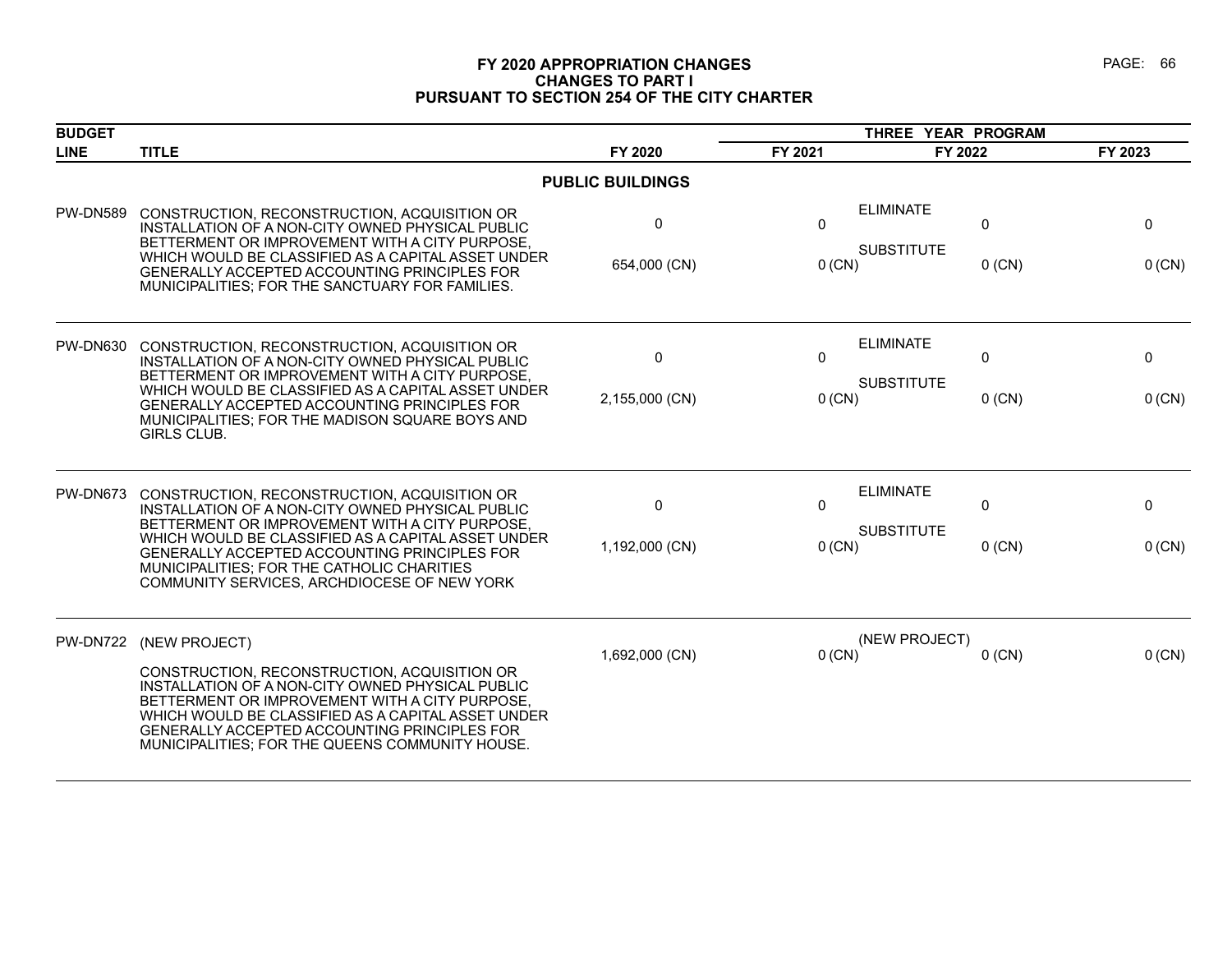| <b>BUDGET</b>   |                                                                                                                                                                                                                                                                                                                                                                           |                         | THREE YEAR PROGRAM |                                                                |                       |  |
|-----------------|---------------------------------------------------------------------------------------------------------------------------------------------------------------------------------------------------------------------------------------------------------------------------------------------------------------------------------------------------------------------------|-------------------------|--------------------|----------------------------------------------------------------|-----------------------|--|
| <b>LINE</b>     | <b>TITLE</b>                                                                                                                                                                                                                                                                                                                                                              | FY 2020                 | FY 2021            | FY 2022                                                        | FY 2023               |  |
|                 |                                                                                                                                                                                                                                                                                                                                                                           | <b>PUBLIC BUILDINGS</b> |                    |                                                                |                       |  |
| <b>PW-DN725</b> | CONSTRUCTION, RECONSTRUCTION, ACQUISITION OR<br>INSTALLATION OF A NON-CITY OWNED PHYSICAL PUBLIC<br>BETTERMENT OR IMPROVEMENT WITH A CITY PURPOSE,<br>WHICH WOULD BE CLASSIFIED AS A CAPITAL ASSET UNDER<br>GENERALLY ACCEPTED ACCOUNTING PRINCIPLES FOR<br>MUNICIPALITIES; FOR BRONXWORKS, INC.                                                                          | 0<br>380,000 (CN)       | 0<br>0 (CN)        | <b>ELIMINATE</b><br>$\pmb{0}$<br><b>SUBSTITUTE</b><br>$0$ (CN) | $\mathbf 0$<br>0 (CN) |  |
| <b>PW-DN875</b> | (NEW PROJECT)<br>CONSTRUCTION, RECONSTRUCTION, ACQUISITION OR<br>INSTALLATION OF A NON-CITY OWNED PHYSICAL PUBLIC<br>BETTERMENT OR IMPROVEMENT WITH A CITY PURPOSE,<br>WHICH WOULD BE CLASSIFIED AS A CAPITAL ASSET UNDER<br><b>GENERALLY ACCEPTED ACCOUNTING PRINCIPLES FOR</b><br>MUNICIPALITIES; FOR WOMEN'S HOUSING AND ECONOMIC<br>DEVELOPMENT CORPORATION (WHEDCO). | 264,000 (CN)            | $0$ (CN)           | (NEW PROJECT)<br>$0$ (CN)                                      | 0 (CN)                |  |
| <b>PW-DN928</b> | CONSTRUCTION, RECONSTRUCTION, ACQUISITION OR<br>INSTALLATION OF A NON-CITY OWNED PHYSICAL PUBLIC<br>BETTERMENT OR IMPROVEMENT WITH A CITY PURPOSE<br>WHICH WOULD BE CLASSIFIED AS A CAPITAL ASSET UNDER<br><b>GENERALLY ACCEPTED ACCOUNTING PRINCIPLES FOR</b><br>MUNICIPALITIES; FOR REGIONAL AID FOR INTERIM NEEDS.                                                     | 0<br>118,000 (CN)       | $\Omega$<br>0 (CN) | <b>ELIMINATE</b><br>0<br><b>SUBSTITUTE</b><br>$0$ (CN)         | 0<br>$0$ (CN)         |  |
| <b>PW-DN945</b> | CONSTRUCTION, RECONSTRUCTION, ACQUISITION OR<br>INSTALLATION OF A NON-CITY OWNED PHYSICAL PUBLIC<br>BETTERMENT OR IMPROVEMENT WITH A CITY PURPOSE.<br>WHICH WOULD BE CLASSIFIED AS A CAPITAL ASSET UNDER<br><b>GENERALLY ACCEPTED ACCOUNTING PRINCIPLES FOR</b><br>MUNICIPALITIES; FOR GRAND STREET SETTLEMENT.                                                           | 0<br>3,000,000 (CN)     | $\Omega$<br>0 (CN) | <b>ELIMINATE</b><br>0<br><b>SUBSTITUTE</b><br>$0$ (CN)         | 0<br>$0$ (CN)         |  |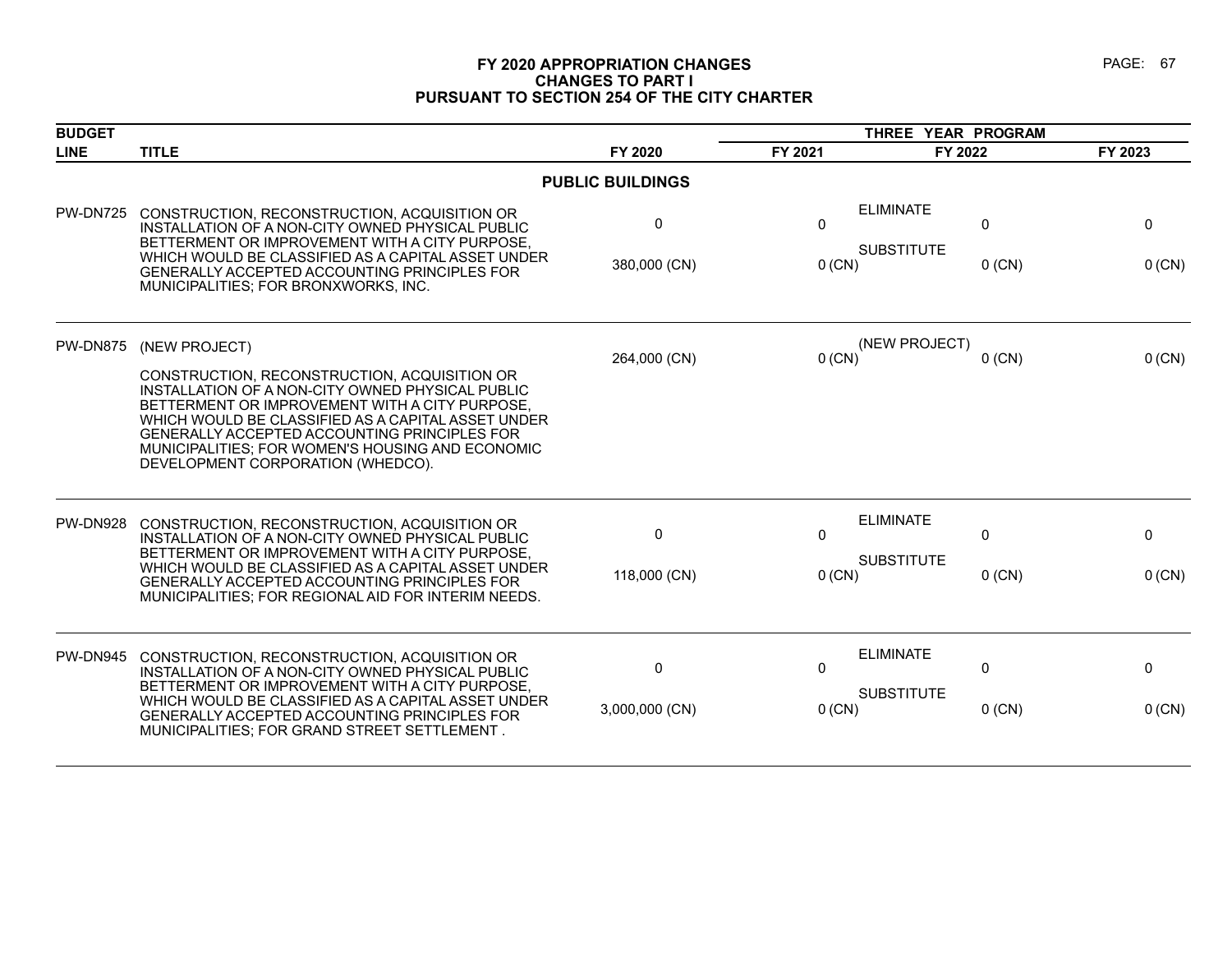| <b>BUDGET</b>   |                                                                                                                                                                                                                                                                                                                                                                  |                                | THREE YEAR PROGRAM       |                                                                   |                        |  |
|-----------------|------------------------------------------------------------------------------------------------------------------------------------------------------------------------------------------------------------------------------------------------------------------------------------------------------------------------------------------------------------------|--------------------------------|--------------------------|-------------------------------------------------------------------|------------------------|--|
| <b>LINE</b>     | <b>TITLE</b>                                                                                                                                                                                                                                                                                                                                                     | FY 2020                        | FY 2021                  | FY 2022                                                           | FY 2023                |  |
|                 |                                                                                                                                                                                                                                                                                                                                                                  | <b>PUBLIC BUILDINGS</b>        |                          |                                                                   |                        |  |
| PW-DN953        | CONSTRUCTION, RECONSTRUCTION, ACQUISITION OR<br>INSTALLATION OF A NON-CITY OWNED PHYSICAL PUBLIC<br>BETTERMENT OR IMPROVEMENT WITH A CITY PURPOSE,<br>WHICH WOULD BE CLASSIFIED AS A CAPITAL ASSET UNDER<br>GENERALLY ACCEPTED ACCOUNTING PRINCIPLES FOR<br>MUNICIPALITIES; FOR NEW YORK UNITED JEWISH<br>ASSOCIATION.                                           | $\Omega$<br>199,000 (CN)       | $\mathbf{0}$<br>$0$ (CN) | <b>ELIMINATE</b><br>$\mathbf{0}$<br><b>SUBSTITUTE</b><br>$0$ (CN) | $\Omega$<br>0 (CN)     |  |
| <b>PW-DN984</b> | CONSTRUCTION, RECONSTRUCTION, ACQUISITION OR<br>INSTALLATION OF A NON-CITY OWNED PHYSICAL PUBLIC<br>BETTERMENT OR IMPROVEMENT WITH A CITY PURPOSE<br>WHICH WOULD BE CLASSIFIED AS A CAPITAL ASSET UNDER<br><b>GENERALLY ACCEPTED ACCOUNTING PRINCIPLES FOR</b><br>MUNICIPALITIES; FOR THE ASSOCIATION OF COMMUNITY<br>EMPLOYMENT PROGRAMS FOR THE HOMELESS, INC. | $\Omega$<br>88,000 (CN)        | 0<br>0(CN)               | <b>ELIMINATE</b><br>$\mathbf 0$<br><b>SUBSTITUTE</b><br>$0$ (CN)  | 0<br>0 (CN)            |  |
| <b>PW-D005</b>  | CITY COUNCIL FUNDING FOR ACQUISITION,<br>CONSTRUCTION, RECONSTRUCTION, MODERNIZATION OF,<br>IMPROVEMENTS TO, AND EQUIPMENT AND VEHICLES FOR,<br>PUBLIC BUILDINGS AND ADJACENT AREAS AND OTHER<br>PROJECTS WITH A CITY PURPOSE, CITYWIDE.                                                                                                                         | $\mathbf{0}$<br>200,000 (CN)   | $\mathbf{0}$<br>0(CN)    | <b>ELIMINATE</b><br>$\mathbf{0}$<br><b>SUBSTITUTE</b><br>$0$ (CN) | $\mathbf{0}$<br>0 (CN) |  |
| <b>PW-D007</b>  | CITY COUNCIL FUNDING FOR THE CONSTRUCTION,<br>RECONSTRUCTION AND IMPROVEMENTS TO, INCLUDING<br>EQUIPMENT, FOR THE NORTHSIDE TOWN HALL<br>COMMUNITY AND CULTURAL CENTER, BROOKLYN.                                                                                                                                                                                | $\mathbf{0}$<br>1,100,000 (CN) | $\mathbf{0}$<br>$0$ (CN) | <b>ELIMINATE</b><br>$\Omega$<br><b>SUBSTITUTE</b><br>$0$ (CN)     | 0<br>0 (CN)            |  |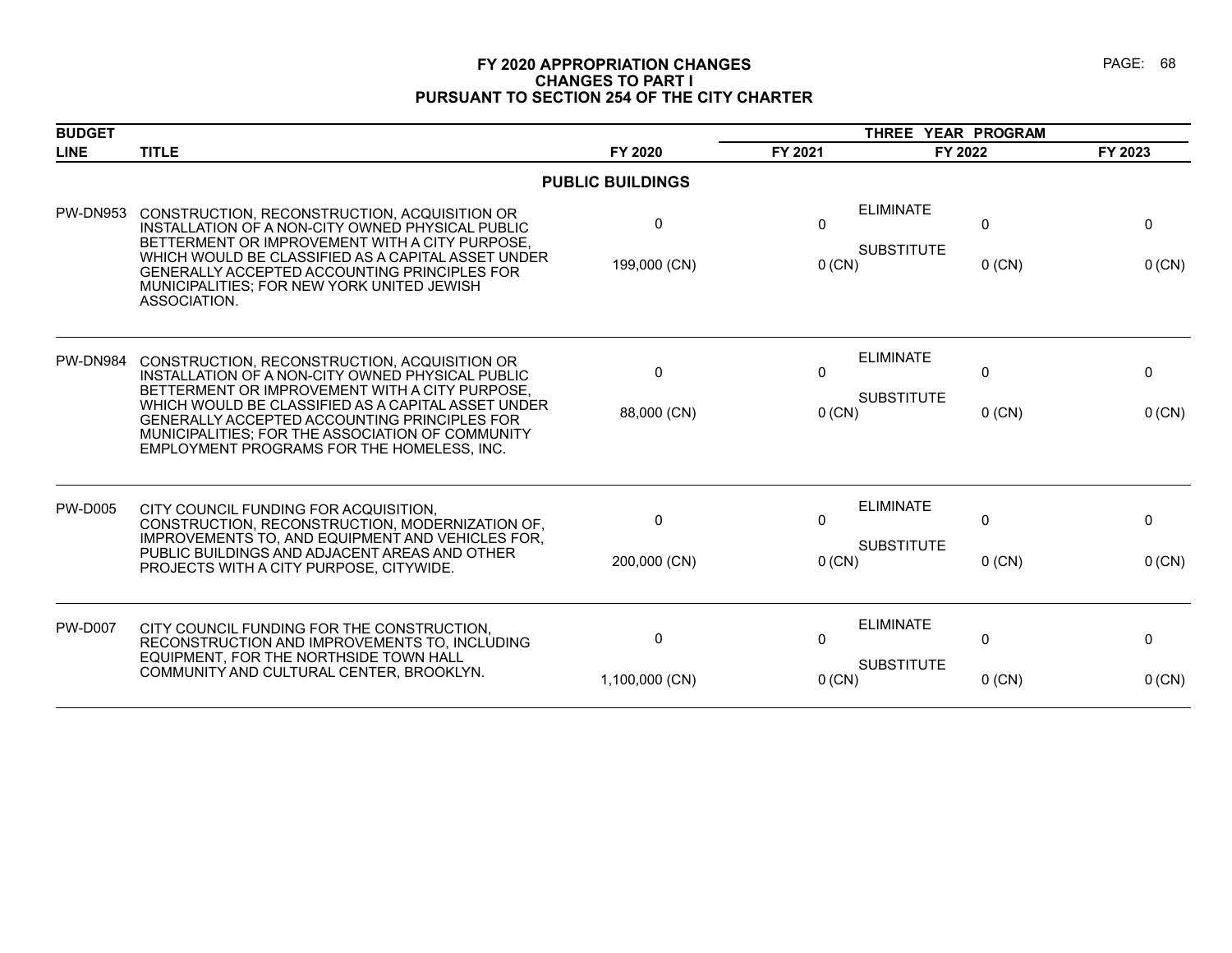| <b>BUDGET</b>   |                                                                                                                                                                                                                                                                                                                                                                                   |                              |                    |                                                               | THREE YEAR PROGRAM |  |  |
|-----------------|-----------------------------------------------------------------------------------------------------------------------------------------------------------------------------------------------------------------------------------------------------------------------------------------------------------------------------------------------------------------------------------|------------------------------|--------------------|---------------------------------------------------------------|--------------------|--|--|
| <b>LINE</b>     | <b>TITLE</b>                                                                                                                                                                                                                                                                                                                                                                      | FY 2020                      | FY 2021            | FY 2022                                                       | FY 2023            |  |  |
|                 |                                                                                                                                                                                                                                                                                                                                                                                   | <b>PUBLIC BUILDINGS</b>      |                    |                                                               |                    |  |  |
| <b>PW-KN378</b> | CONSTRUCTION, RECONSTRUCTION, ACQUISITION OR<br>INSTALLATION OF A NON-CITY OWNED PHYSICAL PUBLIC<br>BETTERMENT OR IMPROVEMENT WITH A CITY PURPOSE.<br>WHICH WOULD BE CLASSIFIED AS A CAPITAL ASSET UNDER<br>GENERALLY ACCEPTED ACCOUNTING PRINCIPLES FOR                                                                                                                          | 500,000 (CN)<br>500,000 (CN) | 0 (CN)<br>$0$ (CN) | <b>ELIMINATE</b><br>$0$ (CN)<br><b>SUBSTITUTE</b><br>$0$ (CN) | 0 (CN)<br>0 (CN)   |  |  |
|                 | MUNICIPALITIES; FOR THE SEPHARDIC BIKUR HOLIM<br><b>COMMUNITY SERVICE NETWORK.</b>                                                                                                                                                                                                                                                                                                |                              |                    |                                                               |                    |  |  |
|                 | <b>CHANGE TITLE TO READ:</b><br>CONSTRUCTION, RECONSTRUCTION, ACQUISITION OR<br>INSTALLATION OF A NON-CITY OWNED PHYSICAL PUBLIC<br>BETTERMENT OR IMPROVEMENT WITH A CITY PURPOSE.<br>WHICH WOULD BE CLASSIFIED AS A CAPITAL ASSET UNDER<br>GENERALLY ACCEPTED ACCOUNTING PRINCIPLES FOR<br>MUNICIPALITIES; FOR THE SBH COMMUNITY SERVICE<br>NETWORK (SEPHARDIC BIKUR HOLIM).     |                              |                    |                                                               |                    |  |  |
| <b>PW-XN875</b> | CONSTRUCTION, RECONSTRUCTION, ACQUISITION OR<br>INSTALLATION OF A NON-CITY OWNED PHYSICAL PUBLIC<br>BETTERMENT OR IMPROVEMENT WITH A CITY PURPOSE,<br>WHICH WOULD BE CLASSIFIED AS A CAPITAL ASSET UNDER<br>GENERALLY ACCEPTED ACCOUNTING PRINCIPLES FOR<br>MUNICIPALITIES; FOR WHEDCO.                                                                                           | 350,000 (CN)                 | $0$ (CN)           | <b>ELIMINATE</b><br>$0$ (CN)                                  | 0 (CN)             |  |  |
|                 |                                                                                                                                                                                                                                                                                                                                                                                   | 350,000 (CN)                 | $0$ (CN)           | <b>SUBSTITUTE</b><br>$0$ (CN)                                 | 0 (CN)             |  |  |
|                 | <b>CHANGE TITLE TO READ:</b><br>CONSTRUCTION, RECONSTRUCTION, ACQUISITION OR<br>INSTALLATION OF A NON-CITY OWNED PHYSICAL PUBLIC<br>BETTERMENT OR IMPROVEMENT WITH A CITY PURPOSE.<br>WHICH WOULD BE CLASSIFIED AS A CAPITAL ASSET UNDER<br>GENERALLY ACCEPTED ACCOUNTING PRINCIPLES FOR<br>MUNICIPALITIES: FOR WOMEN'S HOUSING AND ECONOMIC<br>DEVELOPMENT CORPORATION (WHEDCO). |                              |                    |                                                               |                    |  |  |
| <b>PW-77</b>    | ACQUISITION, CONSTRUCTION, RECONSTRUCTION,<br>MODERNIZATION OF, IMPROVEMENTS TO, EQUIPMENT AND                                                                                                                                                                                                                                                                                    | $0$ (CN)                     | 23,153,417 (CN)    | <b>ELIMINATE</b><br>112,393,000 (CN)                          | 94,509,000 (CN)    |  |  |
|                 | VEHICLES FOR PUBLIC BUILDINGS AND ADJACENT AREAS<br>AND OTHER PROJECTS WITH A CITY PURPOSE, CITYWIDE.                                                                                                                                                                                                                                                                             | 2,500,000 (CN)               | 23,153,417 (CN)    | <b>SUBSTITUTE</b><br>112,393,000 (CN)                         | 94,509,000 (CN)    |  |  |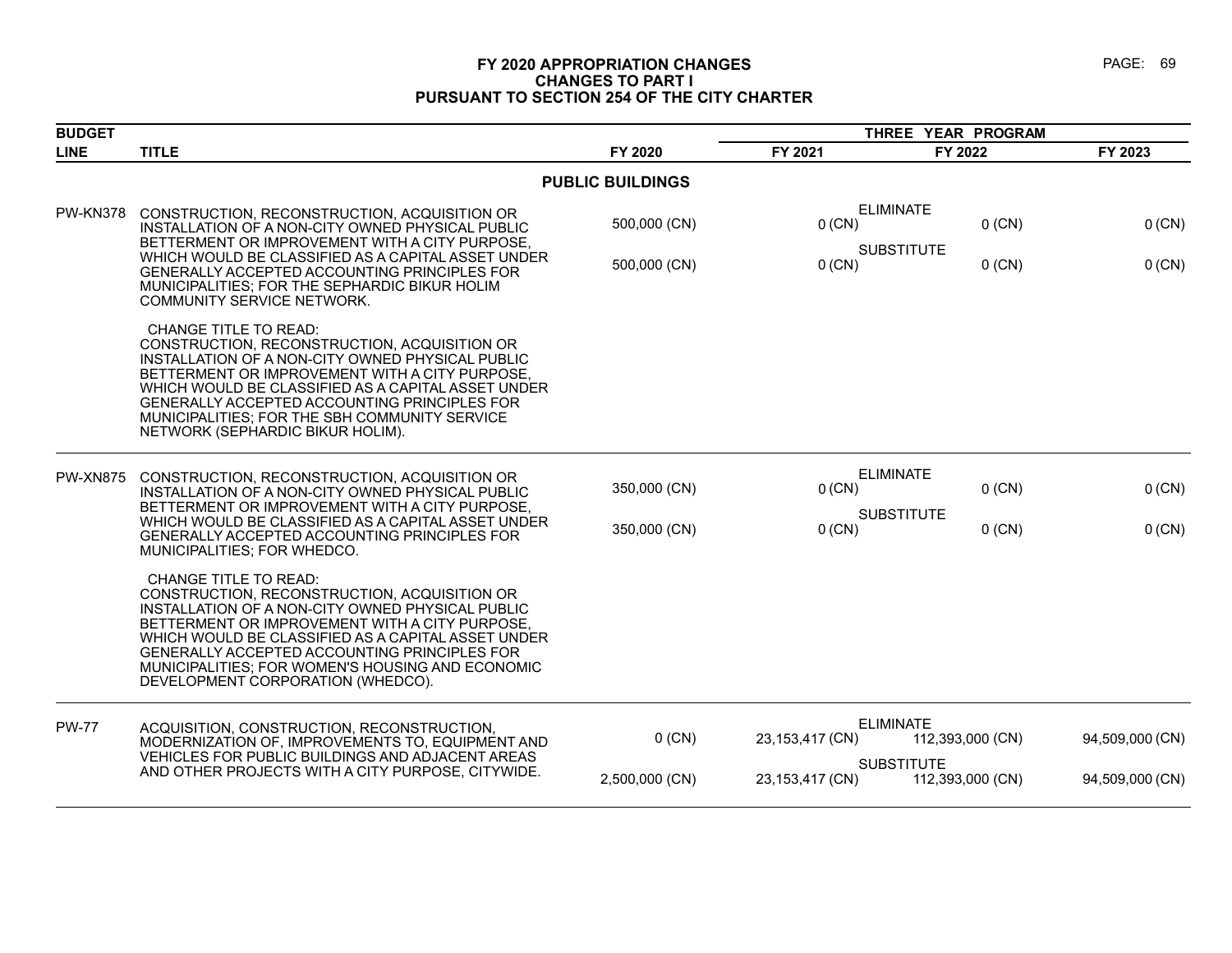| <b>BUDGET</b>        |                                                                                                                                         |              |          | THREE YEAR PROGRAM            |         |  |  |  |
|----------------------|-----------------------------------------------------------------------------------------------------------------------------------------|--------------|----------|-------------------------------|---------|--|--|--|
| <b>LINE</b>          | <b>TITLE</b>                                                                                                                            | FY 2020      | FY 2021  | FY 2022                       | FY 2023 |  |  |  |
| <b>REAL PROPERTY</b> |                                                                                                                                         |              |          |                               |         |  |  |  |
| <b>RE-D024</b>       | CITY COUNCIL FUNDING FOR THE ACQUISITION.<br>CONSTRUCTION, RECONSTRUCTION, MODERNIZATION OF,                                            |              |          | <b>ELIMINATE</b>              |         |  |  |  |
|                      | IMPROVEMENTS TO, EQUIPMENT AND VEHICLES FOR<br>PUBLIC BUILDINGS AND ADJACENT AREAS AND OTHER<br>PROJECTS WITH A CITY PURPOSE, CITYEWIDE | 136,000 (CN) | $0$ (CN) | <b>SUBSTITUTE</b><br>$0$ (CN) | 0 (CN)  |  |  |  |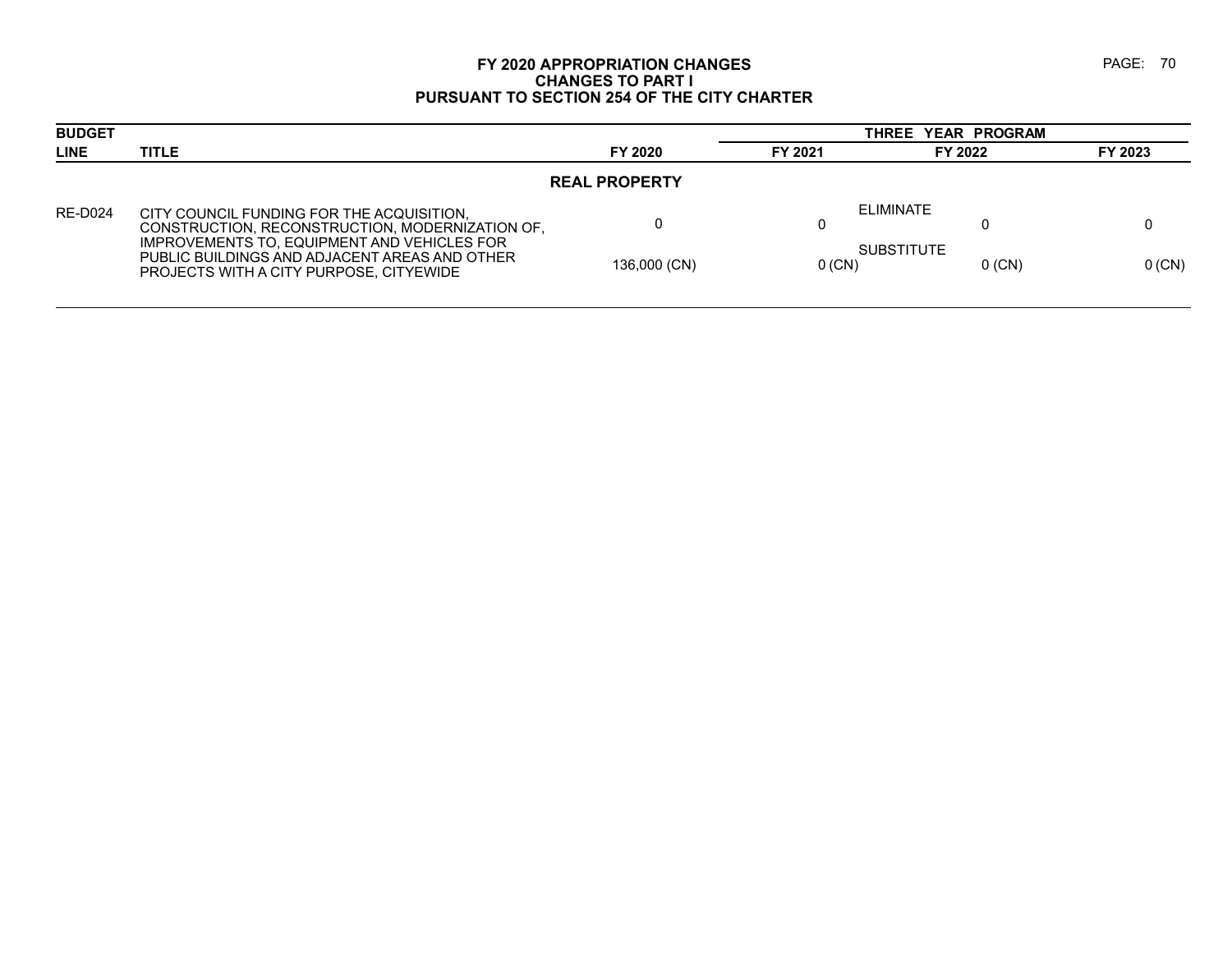| <b>BUDGET</b> |                                                                                                                                                                                         |                | THREE YEAR PROGRAM |                           |          |  |
|---------------|-----------------------------------------------------------------------------------------------------------------------------------------------------------------------------------------|----------------|--------------------|---------------------------|----------|--|
| <b>LINE</b>   | <b>TITLE</b>                                                                                                                                                                            | FY 2020        | FY 2021            | FY 2022                   | FY 2023  |  |
|               |                                                                                                                                                                                         | <b>SEWERS</b>  |                    |                           |          |  |
| SE-D200Q      | (NEW PROJECT)<br>CITY COUNCIL FUNDING FOR CONSTRUCTION AND<br>RECONSTRUCTION OF STORM WATER SEWERS.<br>INCLUDING ALL RELATED ANCILLARY WORK AND SITE<br>ACQUISITIONS, BOROUGH OF QUEENS | 1,500,000 (CN) | 0(CN)              | (NEW PROJECT)<br>$0$ (CN) | $0$ (CN) |  |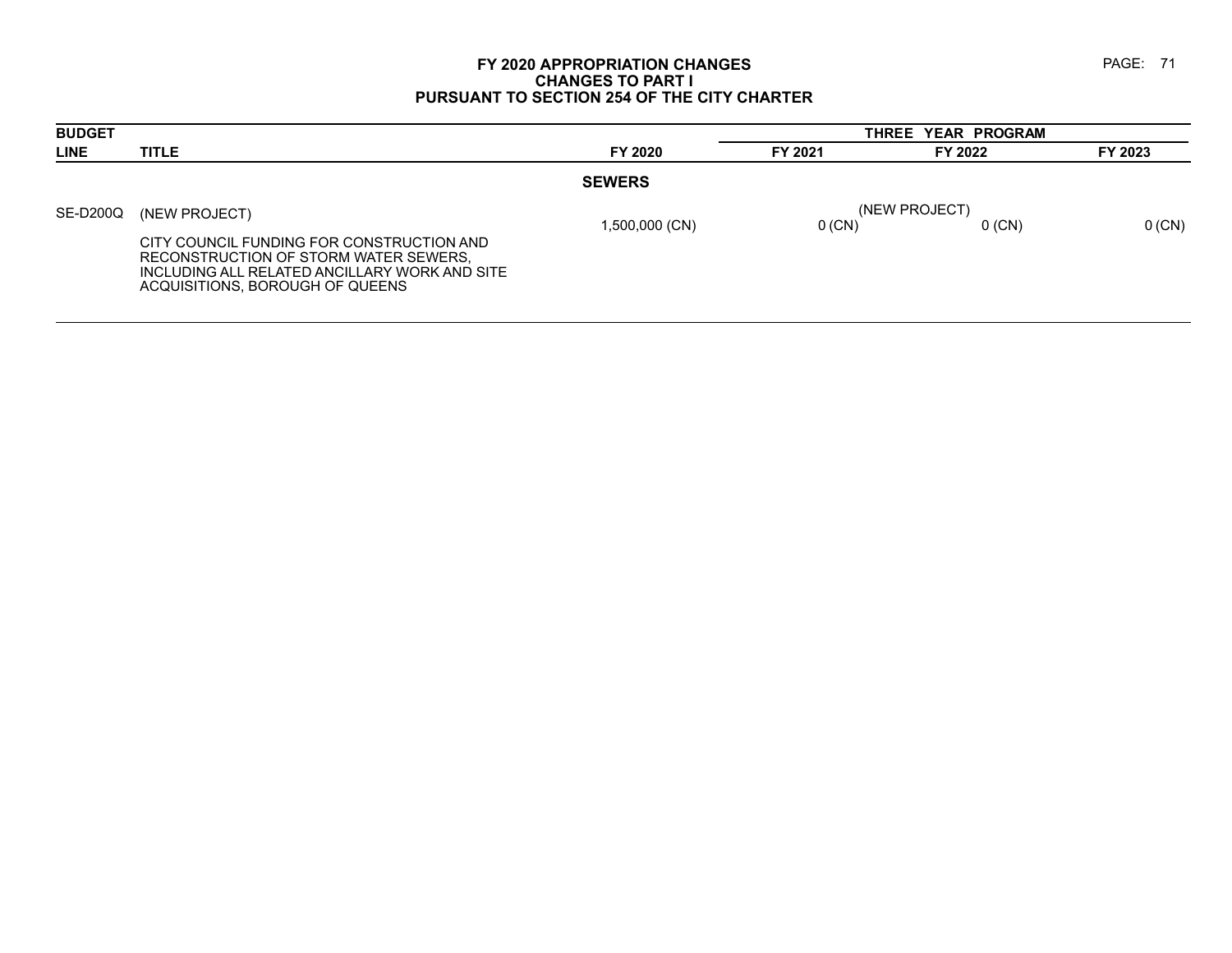| <b>BUDGET</b>            |                                                                                                                                        |                |         | THREE YEAR PROGRAM            |          |         |  |  |  |
|--------------------------|----------------------------------------------------------------------------------------------------------------------------------------|----------------|---------|-------------------------------|----------|---------|--|--|--|
| <b>LINE</b>              | <b>TITLE</b>                                                                                                                           | FY 2020        | FY 2021 | FY 2022                       |          | FY 2023 |  |  |  |
| <b>TRANSIT AUTHORITY</b> |                                                                                                                                        |                |         |                               |          |         |  |  |  |
| T-D005                   | CONSTRUCTION, RECONSTRUCTION, ADDITIONS AND<br>IMPROVEMENTS TO TRANSIT FACILITIES, AND PURCHASE<br>OF EQUIPMENT AND VEHICLES, CITYWIDE |                | υ       | ELIMINATE                     |          |         |  |  |  |
|                          |                                                                                                                                        | 1,250,000 (CN) |         | <b>SUBSTITUTE</b><br>$0$ (CN) | $0$ (CN) | 0(CN)   |  |  |  |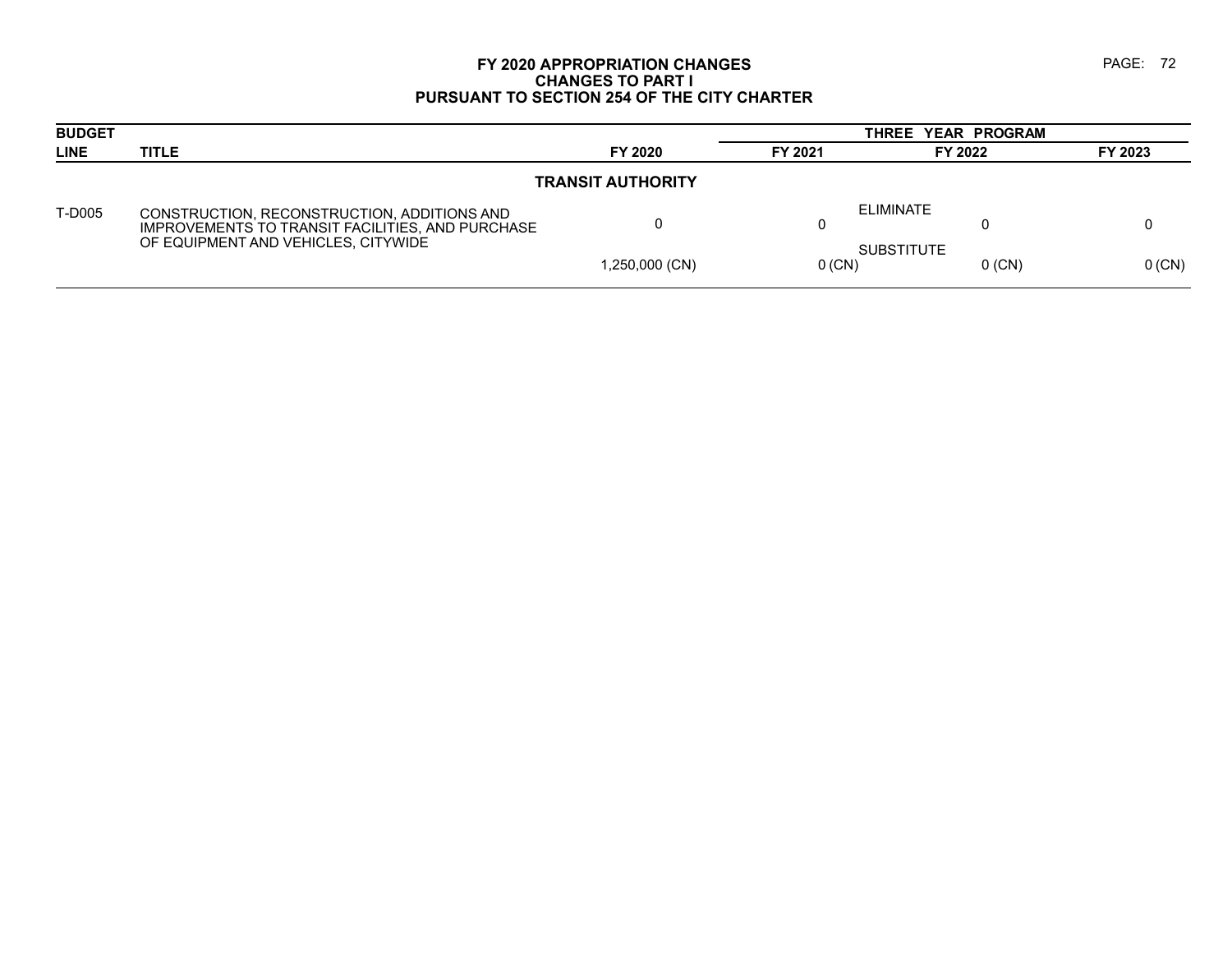| <b>BUDGET</b> |                                                                                                     |                                 |                           | THREE YEAR PROGRAM        |                     |
|---------------|-----------------------------------------------------------------------------------------------------|---------------------------------|---------------------------|---------------------------|---------------------|
| <b>LINE</b>   | <b>TITLE</b>                                                                                        | FY 2020                         | FY 2021                   | FY 2022                   | FY 2023             |
|               |                                                                                                     | <b>TRANSPORTATION EQUIPMENT</b> |                           |                           |                     |
| <b>TD-18</b>  | PURCHASE OF AUTOMOTIVE AND OTHER EQUIPMENT                                                          |                                 |                           | ELIMINATE                 |                     |
|               | HAVING A UNIT COST OF AT LEAST \$35,000 AFTER<br>NOVEMBER 1, 1999 AND A LIFE EXPECTANCY OF AT LEAST | $0$ (CN)<br>1,516,999 (F)       | 2,630,252 (CN)<br>$0$ (F) | 5,992,000 (CN)<br>$0$ (F) | $0$ (CN)<br>$0$ (F) |
|               | FIVE YEARS FOR USE BY THE DEPARTMENT OF                                                             |                                 |                           | <b>SUBSTITUTE</b>         |                     |
|               | <b>TRANSPORTATION</b>                                                                               | 3,466,000 (CN)                  | 2,630,252 (CN)            | 5,992,000 (CN)            | $0$ (CN)            |
|               |                                                                                                     | 1,516,999 (F)                   | $0$ (F)                   | $0$ (F)                   | $0$ (F)             |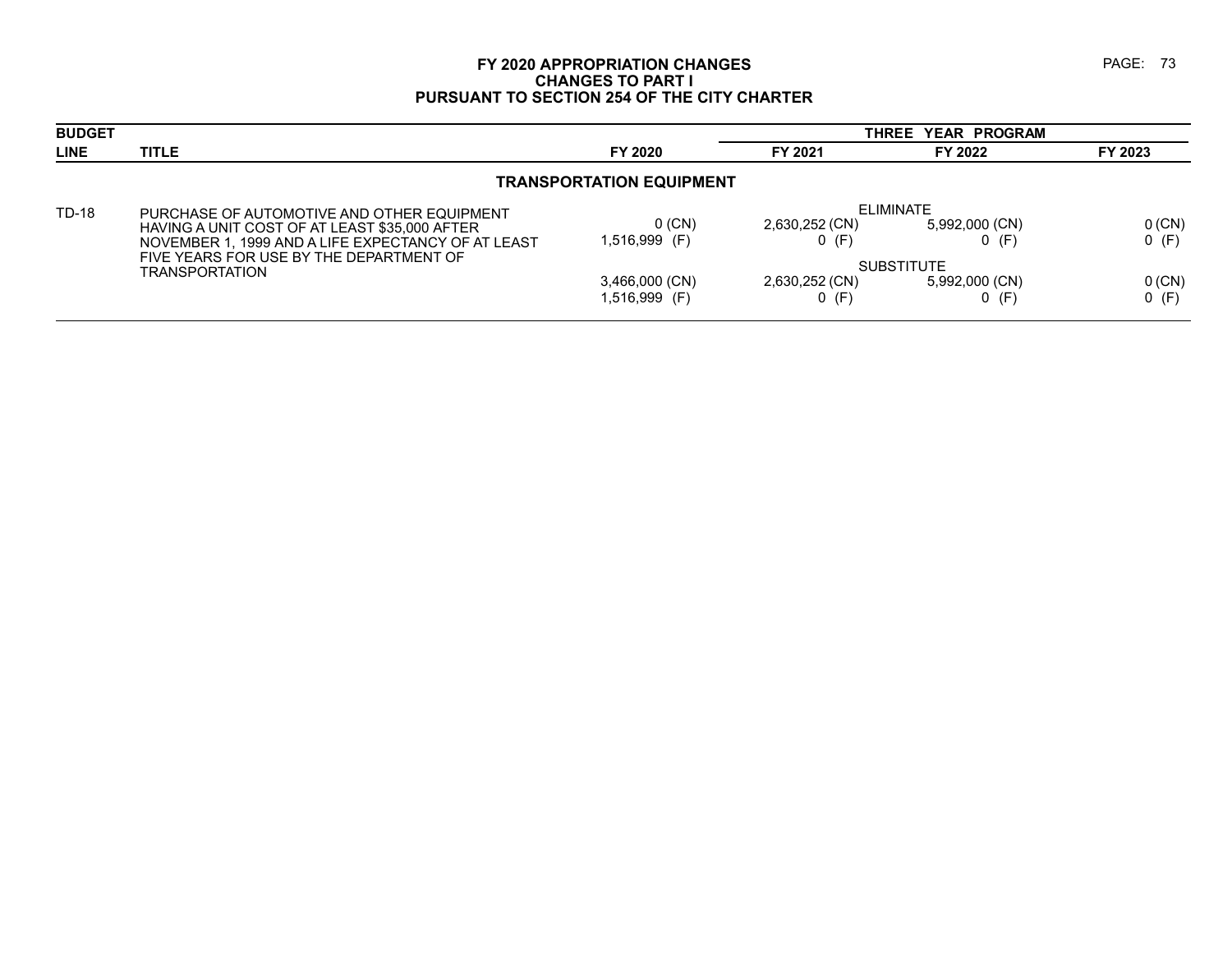| <b>BUDGET</b>  |                                                                                              |                               |                                                                                 | THREE YEAR PROGRAM               |                            |  |
|----------------|----------------------------------------------------------------------------------------------|-------------------------------|---------------------------------------------------------------------------------|----------------------------------|----------------------------|--|
| <b>LINE</b>    | <b>TITLE</b>                                                                                 | FY 2020                       | FY 2021                                                                         | FY 2022                          | FY 2023                    |  |
|                |                                                                                              | <b>TRAFFIC</b>                |                                                                                 |                                  |                            |  |
| <b>TF-D005</b> | INCIDENTAL TRAFFIC IMPROVEMENTS AND ALL REQUIRED<br>ANCILLARY WORK AND STUDIES, CITYWIDE     | $\Omega$                      | $\mathbf{0}$                                                                    | <b>ELIMINATE</b><br>$\mathbf 0$  | $\mathbf 0$                |  |
|                |                                                                                              | 2,560,000 (CN)                | $0$ (CN)                                                                        | <b>SUBSTITUTE</b><br>$0$ (CN)    | $0$ (CN)                   |  |
| <b>TF-D503</b> | CITY COUNCIL FUNDING FOR THE PURCHASE AND<br>INSTALLATION OF LIGHTING EQUIPMENT FOR STREETS, | $\mathbf{0}$                  | $\mathbf{0}$                                                                    | <b>ELIMINATE</b><br>$\mathbf 0$  | $\mathbf 0$                |  |
|                | PARKS, PLAYGROUNDS, SCHOOL YARDS, PARKWAYS,<br>HIGHWAYS AND PUBLIC PLACES, CITYWIDE          | 791,000 (CN)                  | $0$ (CN)                                                                        | <b>SUBSTITUTE</b><br>$0$ (CN)    | $0$ (CN)                   |  |
| $TF-1$         | INSTALLATION OF STREET-SURFACE MARKINGS IN                                                   |                               |                                                                                 | <b>ELIMINATE</b>                 |                            |  |
|                | CONNECTION WITH STREET RESURFACING OR                                                        | 160,943,895 (CN)<br>$0$ (F)   | 26,226,000 (CN)<br>$0$ (F)                                                      | 47,603,000 (CN)<br>3,961,710 (F) | 11,502,000 (CN)<br>$0$ (F) |  |
|                | RECONSTRUCTION, INSTALLATION OF TRAFFIC SIGNALS<br>AND OTHER DEVICES AND APPURTENANCES, AND  | 15,369,284 (S)                | 7,150,000 (S)                                                                   | 12,529,000 (S)                   | 20,500,000 (S)             |  |
|                | INSTALLATION OF ELECTRIC VEHICLE CHARGING<br>INFRASTRUCTURE ON STREETS AND OFF-STREET        |                               |                                                                                 | <b>SUBSTITUTE</b>                |                            |  |
|                | PARKING FACILITIES, ALL BOROUGHS.                                                            | 327,843,895 (CN)              | 45,209,593 (CN)                                                                 | 57,045,977 (CN)                  | 31,622,654 (CN)            |  |
|                |                                                                                              | $0$ (F)<br>15,369,284 (S)     | $0$ (F)<br>$7,150,000$ (S)                                                      | 3,961,710 (F)<br>12,529,000 (S)  | $0$ (F)<br>20,500,000 (S)  |  |
| TF-502         | INSTALLATION OF LIGHTING EQUIPMENT IN CONJUNCTION                                            |                               |                                                                                 | <b>ELIMINATE</b>                 |                            |  |
|                | WITH STREET, HIGHWAY AND BRIDGE CONSTRUCTION AND<br>RECONSTRUCTION PROJECTS                  | 8,447,664 (CN)<br>224,737 (F) | 1,608,000 (CN)<br>$0$ (F)                                                       | 606,000 (CN)<br>116,000 $(F)$    | 401,000 (CN)<br>$0$ (F)    |  |
|                |                                                                                              | 8,683,664 (CN)<br>224,737 (F) | <b>SUBSTITUTE</b><br>1,608,000 (CN)<br>606,000 (CN)<br>$0$ (F)<br>116,000 $(F)$ |                                  | 401,000 (CN)<br>$0$ (F)    |  |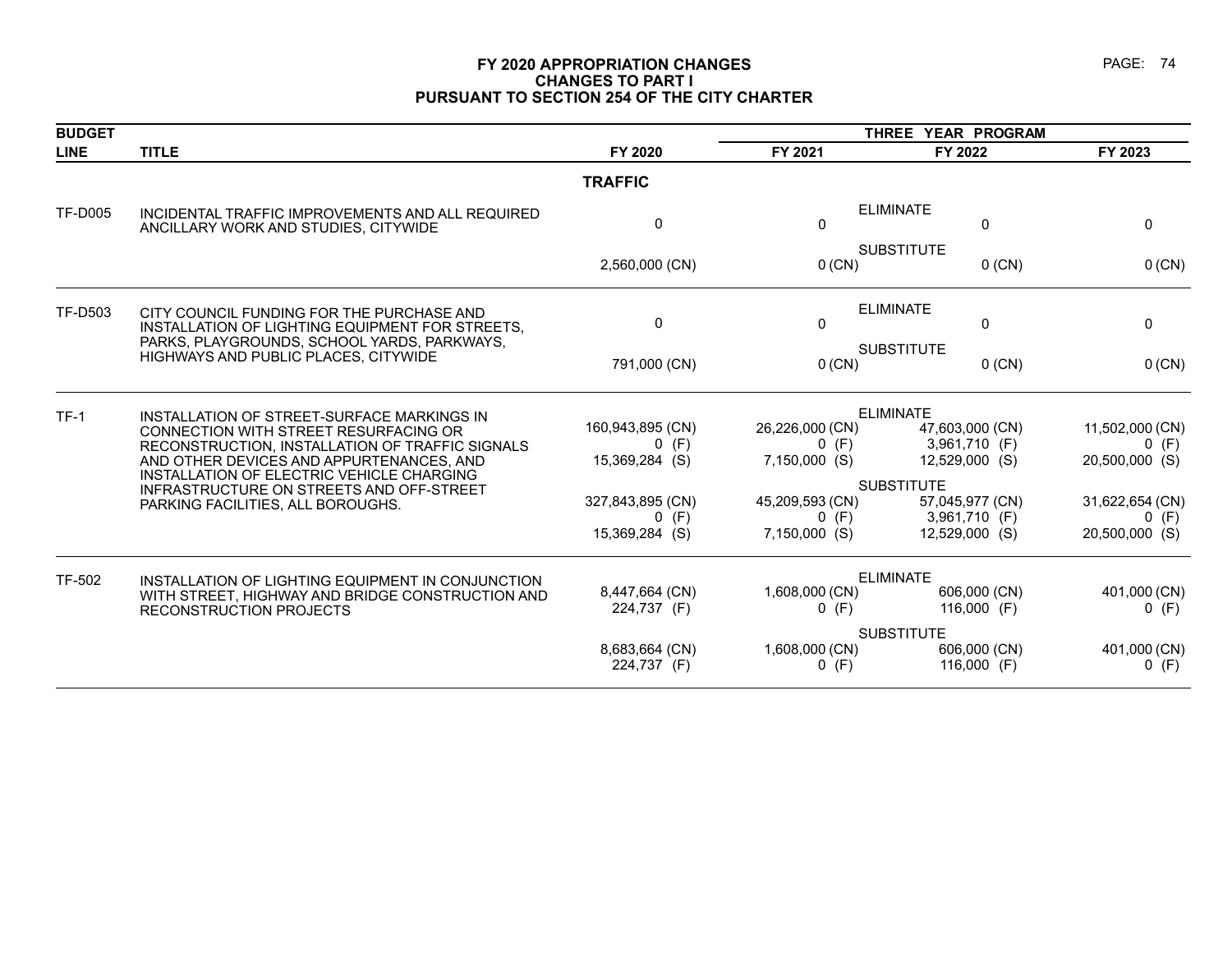# **Terms and Conditions**

### **Capital Budget Budget Line HA-0001 – All Projects**

As a condition of the funds in budget line HA-0001 for the Roof Repair Program at the New York City Housing Authority ("NYCHA"), NYCHA shall submit to the Council, no later than January 15, 2020, a report detailing the categories of physical improvements made with the Roof Repair Program funding. Such report shall include the number of physical improvements that have been completed or for which construction has begun, disaggregated by physical improvement type (i.e. simple repairs, where the roof can be replaced without work on perimeter walls; moderate repairs, where the roof will be replaced and repairs are needed to perimeter parapet walls; or complex repairs, where the roof and perimeter parapet walls both need to be replaced) and the location of each improvement completed or for which construction has begun. Such report shall also include the current construction phase and the anticipated timeline of each subsequent construction phase for each project (i.e. design, construction, water shut down, closeout). Such report shall cover the period beginning January 1, 2019 and ending on December 31, 2019.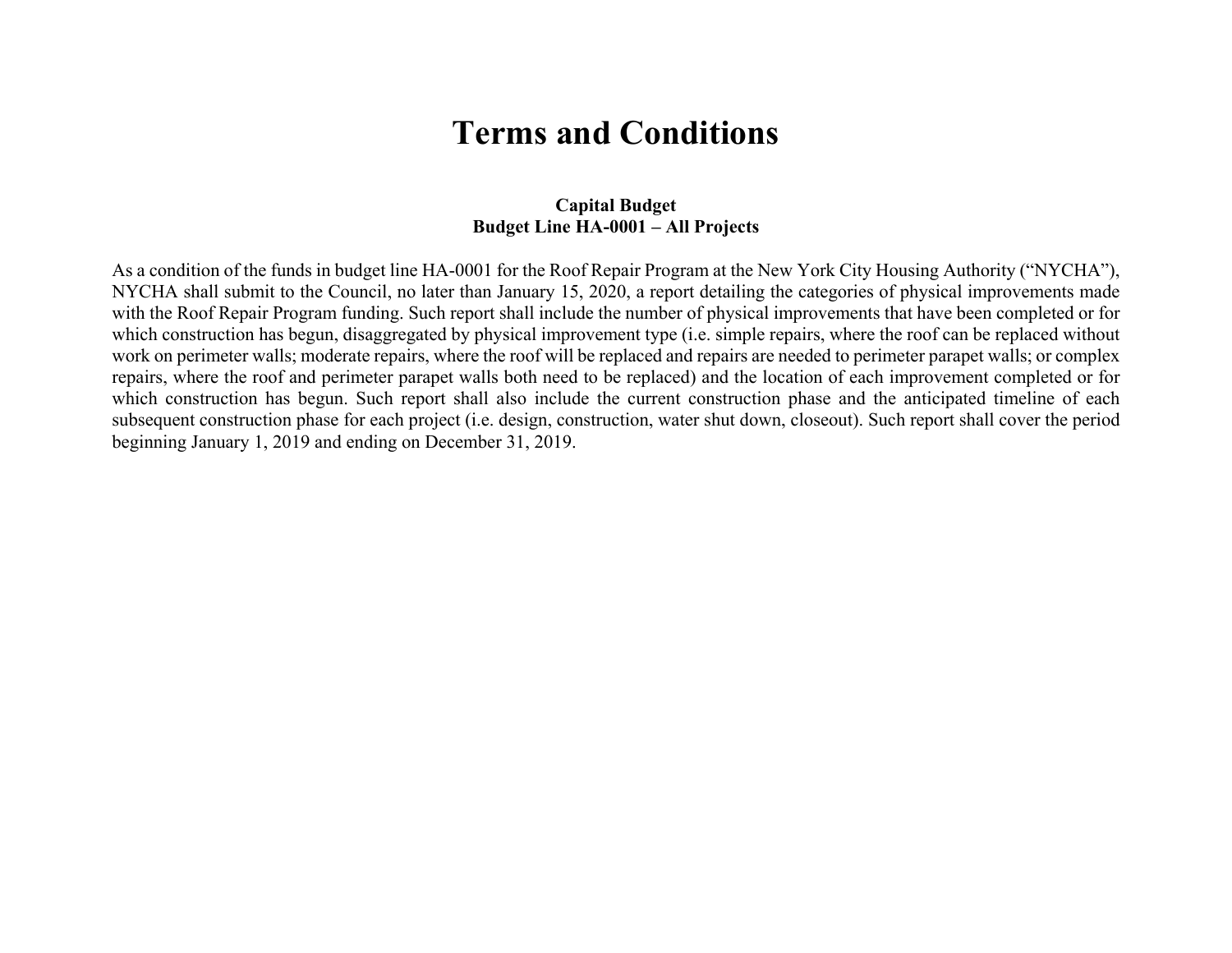# **Terms and Conditions**

### **Capital Budget Budget Line HA-0001 – All Projects**

As a condition of the funds in budget line HA-0001 for the Mayor's Action Plan ("MAP") for Neighborhood Safety at the New York City Housing Authority ("NYCHA"), NYCHA shall submit to the Council, no later than January 15, 2020, a report detailing the categories of physical improvements made with the MAP funding, the number of each type of improvement that has been completed or for which construction has begun, and the location of each improvement completed or for which construction has begun. Such report shall cover the period beginning January 1, 2019 and ending on December 31, 2019.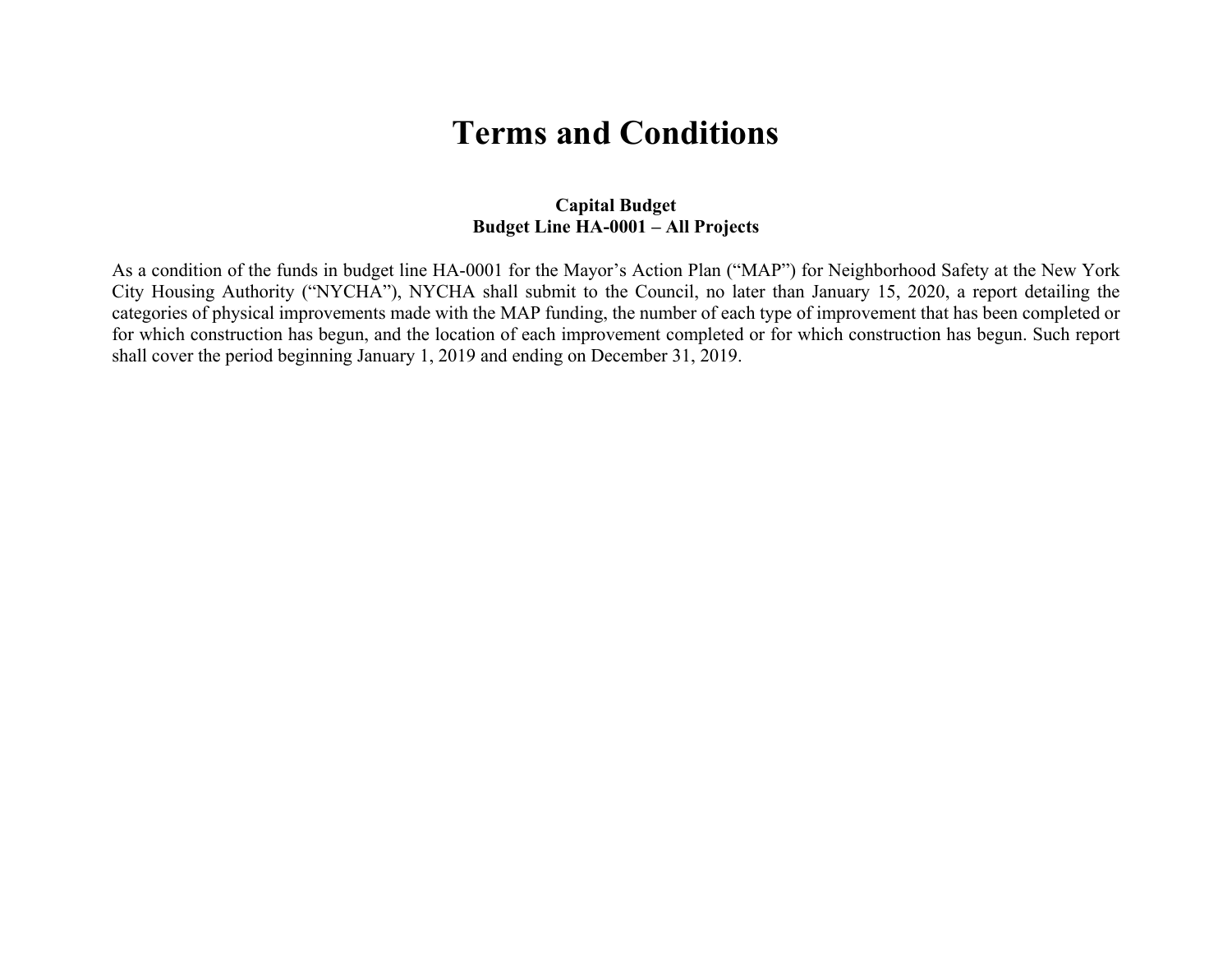# **Terms and Conditions**

**Department of Housing Preservation and Development (806) Unit of Appropriation [004] Unit of Appropriation [009]** 

### **Capital Budget Budget Line HD-0009 – All Projects**

As a condition of the funds in unit of appropriation numbers 004 and 009 and budget line HD-0009, the Department of Housing Preservation and Development shall submit to the Council, no later than October 15, 2019, a report detailing the number of buildings in the Article 7A program and the expenditure amount at each building. Such report shall cover the period beginning on July 1, 2018 and ending on June 30, 2019.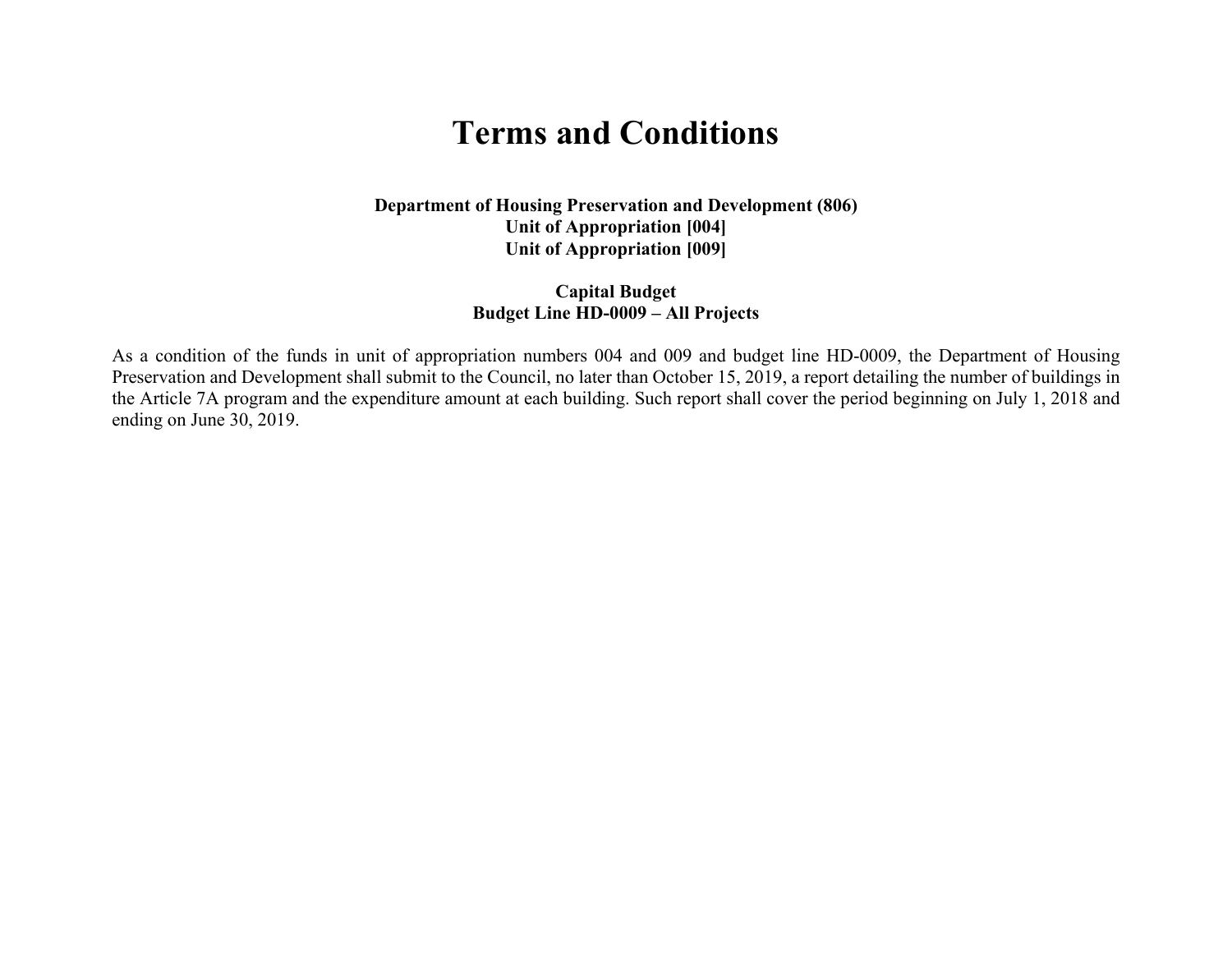| <b>BUDGET LINE</b> | <b>FMS NO.</b> | <b>AMOUNT RESCINDED</b>                                                                                                                                                                                                                                                                                                    |           |      |
|--------------------|----------------|----------------------------------------------------------------------------------------------------------------------------------------------------------------------------------------------------------------------------------------------------------------------------------------------------------------------------|-----------|------|
| <b>AG D999</b>     | 125 D99        | CITY COUNCIL FUNDING FOR THE CONSTRUCTION, RECONSTRUCTION, ACQUISITION OR<br>INSTALLATION OF A NON-CITY OWNED PHYSICAL PUBLIC BETTERMENT OR IMPROVEMENT WITH A<br>CITY PURPOSE.                                                                                                                                            | 512,592   | (CN) |
| <b>AG DN100</b>    | 125 A06        | CONSTRUCTION, RECONSTRUCTION, ACQUISITION OR INSTALLATION OF A NON-CITY OWNED<br>PHYSICAL PUBLIC BETTERMENT OR IMPROVEMENT WITH A CITY PURPOSE, WHICH WOULD BE<br>CLASSIFIED AS A CAPITAL ASSET UNDER GENERALLY ACCEPTED ACCOUNTING PRINCIPLES FOR<br>MUNICIPALITIES; FOR THE CHINESE-AMERICAN PLANNING COUNCIL.           | 4,662     | (CN) |
| <b>AG DN184</b>    | 125 A14        | CONSTRUCTION, RECONSTRUCTION, ACQUISITION OR INSTALLATION OF A NON-CITY OWNED<br>PHYSICAL PUBLIC BETTERMENT OR IMPROVEMENT WITH A CITY PURPOSE, WHICH WOULD BE<br>CLASSIFIED AS A CAPITAL ASSET UNDER GENERALLY ACCEPTED ACCOUNTING PRINCIPLES FOR<br>MUNICIPALITIES; FOR THE HEBREW HOME FOR THE AGED.                    | 41,344    | (CN) |
| <b>AG DN380</b>    | 125 A26        | CONSTRUCTION, RECONSTRUCTION, ACQUISITION OR INSTALLATION OF A NON-CITY OWNED<br>PHYSICAL PUBLIC BETTERMENT OR IMPROVEMENT WITH A CITY PURPOSE, WHICH WOULD BE<br>CLASSIFIED AS A CAPITAL ASSET UNDER GENERALLY ACCEPTED ACCOUNTING PRINCIPLES FOR<br>MUNICIPALITIES; FOR THE SERVICES NOW FOR ADULT PERSONS, INC. (SNAP). | 118,000   | (CN) |
| AG DN494           | 125 A01        | CONSTRUCTION, RECONSTRUCTION, ACQUISITION OR INSTALLATION OF A NON-CITY OWNED<br>PHYSICAL PUBLIC BETTERMENT OR IMPROVEMENT WITH A CITY PURPOSE, WHICH WOULD BE<br>CLASSIFIED AS A CAPITAL ASSET UNDER GENERALLY ACCEPTED ACCOUNTING PRINCIPLES FOR<br>MUNICIPALITIES; FOR THE PARKER JEWISH INSTITUTE.                     | 492,090   | (CN) |
| <b>AG DN593</b>    | 125 A28        | CONSTRUCTION, RECONSTRUCTION, ACQUISITION OR INSTALLATION OF A NON-CITY OWNED<br>PHYSICAL PUBLIC BETTERMENT OR IMPROVEMENT WITH A CITY PURPOSE, WHICH WOULD BE<br>CLASSIFIED AS A CAPITAL ASSET UNDER GENERALLY ACCEPTED ACCOUNTING PRINCIPLES FOR<br>MUNICIPALITIES; FOR THE SUNNYSIDE COMMUNITY SERVICES, INC            | 2,486,000 | (CN) |
| AG DN798           | 125 A37        | CONSTRUCTION, RECONSTRUCTION, ACQUISITION OR INSTALLATION OF A NON-CITY OWNED<br>PHYSICAL PUBLIC BETTERMENT OR IMPROVEMENT WITH A CITY PURPOSE, WHICH WOULD BE<br>CLASSIFIED AS A CAPITAL ASSET UNDER GENERALLY ACCEPTED ACCOUNTING PRINCIPLES FOR<br>MUNICIPALITIES; FOR THE SERVICE PROGRAM FOR OLDER PEOPLE, INC.       | 3,791     | (CN) |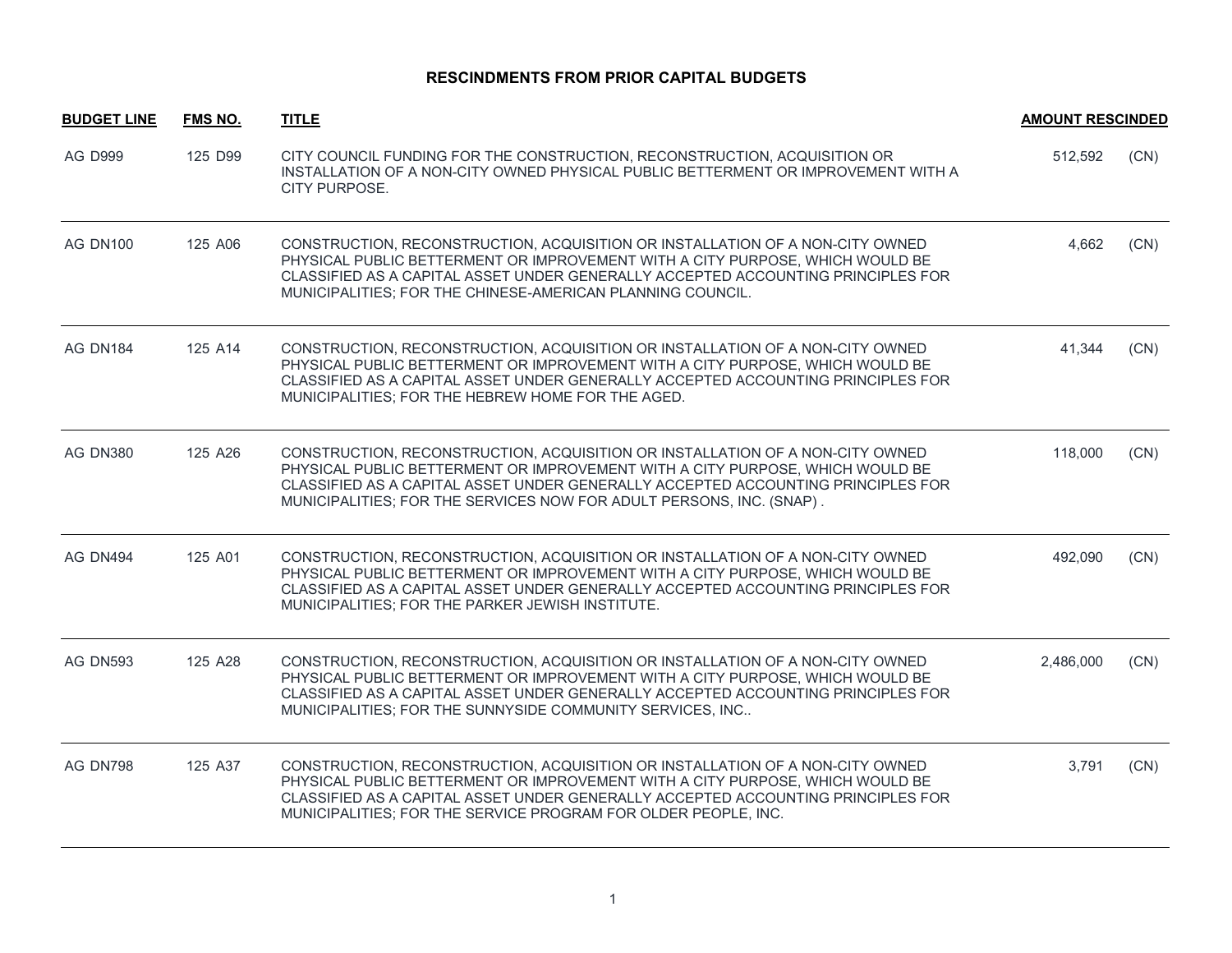| <b>BUDGET LINE</b> | <b>FMS NO.</b> | <b>TITLE</b>                                                                                                                                                                                                                                                                                                                                                      | <b>AMOUNT RESCINDED</b> |      |
|--------------------|----------------|-------------------------------------------------------------------------------------------------------------------------------------------------------------------------------------------------------------------------------------------------------------------------------------------------------------------------------------------------------------------|-------------------------|------|
| CS DN039           | 068 A00        | CONSTRUCTION, RECONSTRUCTION, ACQUISITION OR INSTALLATION OF A NON-CITY OWNED<br>PHYSICAL PUBLIC BETTERMENT OR IMPROVEMENT WITH A CITY PURPOSE, WHICH WOULD BE<br>CLASSIFIED AS A CAPITAL ASSET UNDER GENERALLY ACCEPTED ACCOUNTING PRINCIPLES FOR<br>MUNICIPALITIES; FOR THE AUDREY JOHNSON DAY CARE CENTER.                                                     | 75,000                  | (CN) |
| <b>CS DN312</b>    | 068 A19        | CONSTRUCTION, RECONSTRUCTION, ACQUISITION OR INSTALLATION OF A NON-CITY OWNED<br>PHYSICAL PUBLIC BETTERMENT OR IMPROVEMENT WITH A CITY PURPOSE, WHICH WOULD BE<br>CLASSIFIED AS A CAPITAL ASSET UNDER GENERALLY ACCEPTED ACCOUNTING PRINCIPLES FOR<br>MUNICIPALITIES; FOR THE NORTHSIDE CENTER FOR CHILD DEVELOPMENT.                                             | 1,196,000               | (CN) |
| <b>CS DN615</b>    | 068 A25        | CONSTRUCTION, RECONSTRUCTION, ACQUISITION OR INSTALLATION OF A NON-CITY OWNED<br>PHYSICAL PUBLIC BETTERMENT OR IMPROVEMENT WITH A CITY PURPOSE, WHICH WOULD BE<br>CLASSIFIED AS A CAPITAL ASSET UNDER GENERALLY ACCEPTED ACCOUNTING PRINCIPLES FOR<br>MUNICIPALITIES; FOR THE INWOOD HOUSE.                                                                       | 103,000                 | (CN) |
| ED DN069           | 801 A03        | CONSTRUCTION, RECONSTRUCTION, ACQUISITION OR INSTALLATION OF A NON-CITY OWNED<br>PHYSICAL PUBLIC BETTERMENT OR IMPROVEMENT WITH A CITY PURPOSE, WHICH WOULD BE<br>CLASSIFIED AS A CAPITAL ASSET UNDER GENERALLY ACCEPTED ACCOUNTING PRINCIPLES FOR<br>MUNICIPALITIES; FOR FAMILY HOME CARE SERVICES OF BROOKLYN AND QUEENS, INC.                                  | 340,000                 | (CN) |
| ED DN137           | 801 A07        | CONSTRUCTION, RECONSTRUCTION, ACQUISITION OR INSTALLATION OF A NON-CITY OWNED<br>PHYSICAL PUBLIC BETTERMENT OR IMPROVEMENT WITH A CITY PURPOSE, WHICH WOULD BE<br>CLASSIFIED AS A CAPITAL ASSET UNDER GENERALLY ACCEPTED ACCOUNTING PRINCIPLES FOR<br>MUNICIPALITIES; FOR THE EAST WILLIAMSBURG VALLEY INDUSTRIAL DEVELOPMENT CORPORATION<br>(EWVIDCO).           | 777,000                 | (CN) |
| ED DN447           | 801 A22        | CONSTRUCTION, RECONSTRUCTION, ACQUISITION OR INSTALLATION OF A NON-CITY OWNED<br>PHYSICAL PUBLIC BETTERMENT OR IMPROVEMENT WITH A CITY PURPOSE, WHICH WOULD BE<br>CLASSIFIED AS A CAPITAL ASSET UNDER GENERALLY ACCEPTED ACCOUNTING PRINCIPLES FOR<br>MUNICIPALITIES: FOR THE WASHINGTON HEIGHTS YOUNG MEN'S AND YOUNG WOMEN'S HEBREW<br>ASSOCIATION (YM & YWHA). | 1,241                   | (CN) |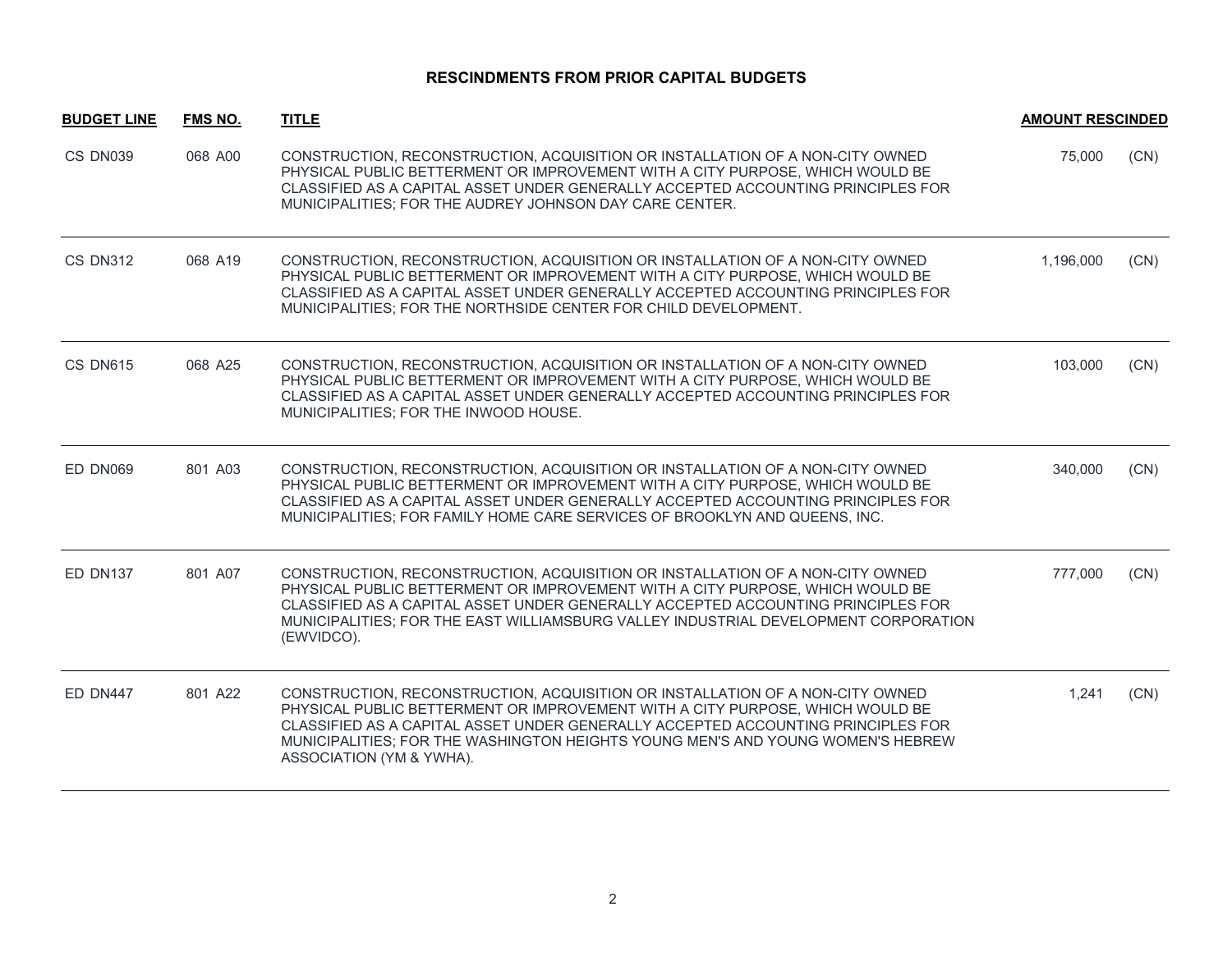| <b>BUDGET LINE</b> | <b>FMS NO.</b> | <b>TITLE</b>                                                                                                                                                                                                                                                                                                                                                                               | <b>AMOUNT RESCINDED</b> |      |
|--------------------|----------------|--------------------------------------------------------------------------------------------------------------------------------------------------------------------------------------------------------------------------------------------------------------------------------------------------------------------------------------------------------------------------------------------|-------------------------|------|
| <b>ED DN632</b>    | 801 A38        | CONSTRUCTION, RECONSTRUCTION, ACQUISITION OR INSTALLATION OF A NON-CITY OWNED<br>PHYSICAL PUBLIC BETTERMENT OR IMPROVEMENT WITH A CITY PURPOSE, WHICH WOULD BE<br>CLASSIFIED AS A CAPITAL ASSET UNDER GENERALLY ACCEPTED ACCOUNTING PRINCIPLES FOR<br>MUNICIPALITIES; FOR LEAP, INC. (LEARNING THRUGH AN EXPANDED ART PROGRAM) D/B/A<br>BROOKLYN WORKFORCE INNOVATIONS.                    | 23,000                  | (CN) |
| ED DN827           | 801 A54        | CONSTRUCTION, RECONSTRUCTION, ACQUISITION OR INSTALLATION OF A NON-CITY OWNED<br>PHYSICAL PUBLIC BETTERMENT OR IMPROVEMENT WITH A CITY PURPOSE, WHICH WOULD BE<br>CLASSIFIED AS A CAPITAL ASSET UNDER GENERALLY ACCEPTED ACCOUNTING PRINCIPLES FOR<br>MUNICIPALITIES; FOR THE KOREAN COMMUNITY SERVICES OF METROPOLITAN NEW YORK, INC.                                                     | 1,043,000               | (CN) |
| <b>ED DN841</b>    | 801 A43        | CONSTRUCTION, RECONSTRUCTION, ACQUISITION OR INSTALLATION OF A NON-CITY OWNED<br>PHYSICAL PUBLIC BETTERMENT OR IMPROVEMENT WITH A CITY PURPOSE, WHICH WOULD BE<br>CLASSIFIED AS A CAPITAL ASSET UNDER GENERALLY ACCEPTED ACCOUNTING PRINCIPLES FOR<br>MUNICIPALITIES; FOR AMBER CHARTER SCHOOL.                                                                                            | 548,000                 | (CN) |
| ED DN973           | 801 A56        | CONSTRUCTION, RECONSTRUCTION, ACQUISITION OR INSTALLATION OF A NON-CITY OWNED<br>PHYSICAL PUBLIC BETTERMENT OR IMPROVEMENT WITH A CITY PURPOSE, WHICH WOULD BE<br>CLASSIFIED AS A CAPITAL ASSET UNDER GENERALLY ACCEPTED ACCOUNTING PRINCIPLES FOR<br>MUNICIPALITIES; FOR THE GREATER JAMAICA DEVELOPMENT CORPORATION.                                                                     | 300,000                 | (CN) |
| <b>HA D001</b>     | 806 D91        | CITY COUNCIL FUNDING FOR CAPITAL SUBSIDIES TO HOUSING AUTHORITY FOR CAPITAL PROJECTS.<br>PROVIDED PURSUANT TO SECTION 102 OF THE PUBLIC HOUSING LAW AND FOR OTHER NYCHA<br>DEVELOPMENT CAPITAL IMPROVEMENTS, CITYWIDE                                                                                                                                                                      | 3.100.000               | (CN) |
| <b>HD D003</b>     | 806 D05        | CITY COUNCIL FUNDING FOR SITE WORK, CONSTRUCTION, RECONSTRUCTION OR IMPROVEMENTS<br>TO, OR LOANS AND GRANTS FOR SITE WORK, CONSTRUCTION, RECONSTRUCTION OR<br>IMPROVEMENTS TO, RESIDENTIAL AND COMMERCIAL PROPERTIES, PURSUANT TO APPLICABLE<br>STATE LAW PROVISIONS, CITYWIDE                                                                                                             | 436,000                 | (CN) |
| <b>HD D020</b>     | 806 D20        | CITY COUNCIL FUNDING FOR CONSTRUCTION, RECONSTRUCTION, ACQUISITION OR INSTALLATION<br>OF NON-CITY OWNED PHYSICAL PUBLIC BETTERMENTS OR IMPROVEMENTS WITH A CITY PURPOSE,<br>WHICH WOULD BE CLASSIFIED AS CAPITAL ASSETS UNDER GENERALLY ACCEPTED ACCOUNTING<br>PRINCIPLES FOR MUNICIPALITIES, UNDERTAKEN PURSUANT TO STATUTORY HOUSING LOAN AND/OR<br>GRANT PROGRAMS; BOROUGH OF BROOKLYN. | 500,000                 | (CN) |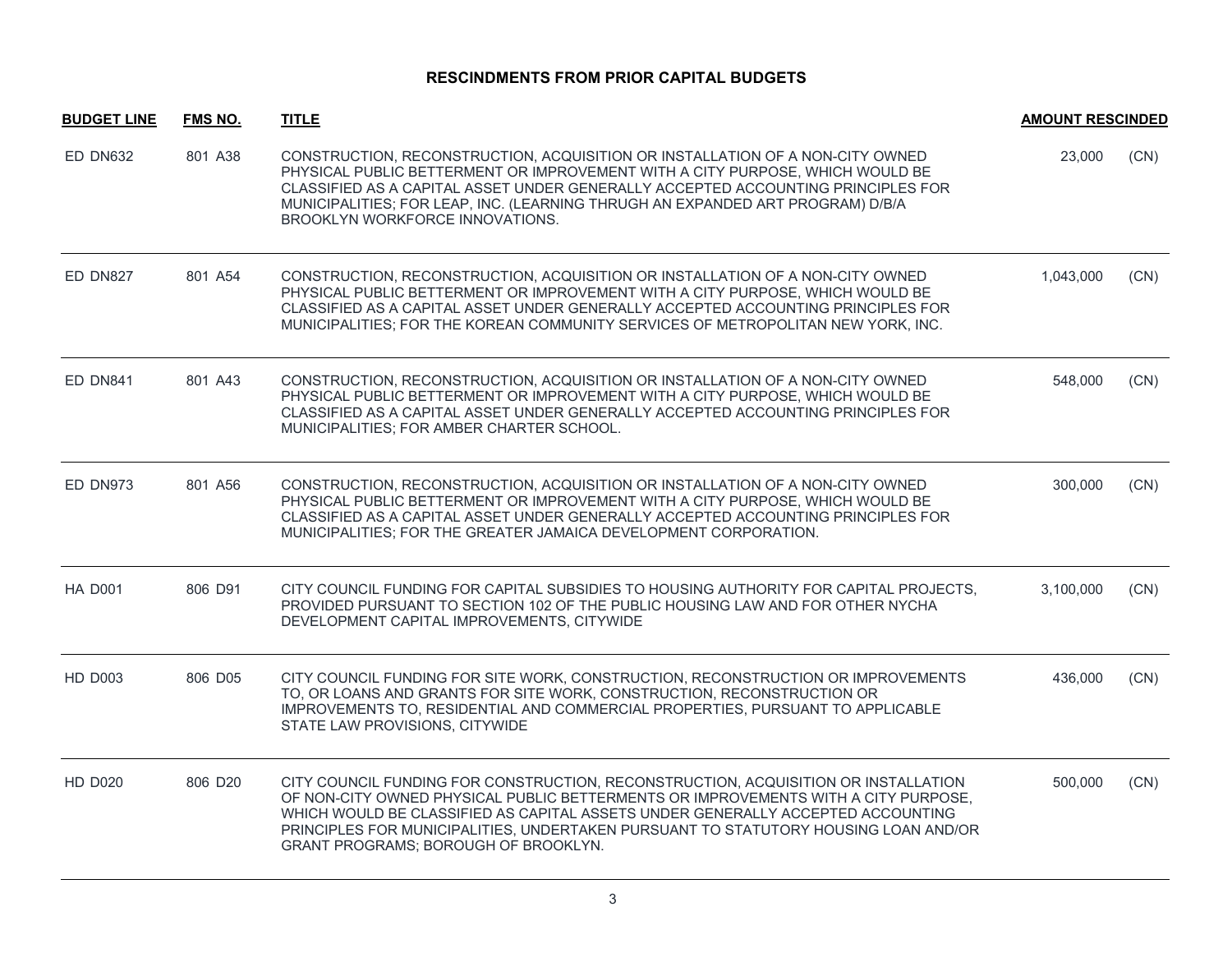| <b>BUDGET LINE</b><br>FMS NO.<br><b>TITLE</b> |         | <b>AMOUNT RESCINDED</b>                                                                                                                                                                                                                                                                                                                                                                                                                |           |      |
|-----------------------------------------------|---------|----------------------------------------------------------------------------------------------------------------------------------------------------------------------------------------------------------------------------------------------------------------------------------------------------------------------------------------------------------------------------------------------------------------------------------------|-----------|------|
| <b>HD DN512</b>                               | 806 C10 | CONSTRUCTION, RECONSTRUCTION, ACQUISITION OR INSTALLATION OF A NON-CITY OWNED<br>PHYSICAL PUBLIC BETTERMENT OR IMPROVEMENT WITH A CITY PURPOSE, WHICH WOULD BE<br>CLASSIFIED AS A CAPITAL ASSET UNDER GENERALLY ACCEPTED ACCOUNTING PRINCIPLES FOR<br>MUNICIPALITIES, PURSUANT TO A STATUTORY HOUSING LOAN AND/OR GRANT PROGRAM; FOR THE<br>ASIAN AMERICANS FOR EQUALITY, INC. (AAFE).                                                 | 790,667   | (CN) |
| <b>HD DN803</b>                               | 806 B90 | CONSTRUCTION, RECONSTRUCTION, ACQUISITION OR INSTALLATION OF A NON-CITY OWNED<br>PHYSICAL PUBLIC BETTERMENT OR IMPROVEMENT WITH A CITY PURPOSE, WHICH WOULD BE<br>CLASSIFIED AS A CAPITAL ASSET UNDER GENERALLY ACCEPTED ACCOUNTING PRINCIPLES FOR<br>MUNICIPALITIES, PURSUANT TO A STATUTORY HOUSING LOAN AND/OR GRANT PROGRAM; FOR THE<br>CENTER FOR URBAN COMMUNITY SERVICES, INC.                                                  | 500,000   | (CN) |
| <b>HD DN805</b>                               | 806 B92 | CONSTRUCTION, RECONSTRUCTION, ACQUISITION OR INSTALLATION OF A NON-CITY OWNED<br>PHYSICAL PUBLIC BETTERMENT OR IMPROVEMENT WITH A CITY PURPOSE, WHICH WOULD BE<br>CLASSIFIED AS A CAPITAL ASSET UNDER GENERALLY ACCEPTED ACCOUNTING PRINCIPLES FOR<br>MUNICIPALITIES, PURSUANT TO A STATUTORY HOUSING LOAN AND/OR GRANT PROGRAM; FOR THE<br>HARLEM DOWLING WEST SIDE CENTER FOR THE CENTER FOR THE WESTON UNITED COMMUNITY<br>RENEWAL. | 75,000    | (CN) |
| HH DN701                                      | 071 A05 | CONSTRUCTION, RECONSTRUCTION, ACQUISITION OR INSTALLATION OF A NON-CITY OWNED<br>PHYSICAL PUBLIC BETTERMENT OR IMPROVEMENT WITH A CITY PURPOSE, WHICH WOULD BE<br>CLASSIFIED AS A CAPITAL ASSET UNDER GENERALLY ACCEPTED ACCOUNTING PRINCIPLES FOR<br>MUNICIPALITIES; FOR THE WOMEN IN NEED (WIN).                                                                                                                                     | 47,000    | (CN) |
| <b>HL D001</b>                                | 816 D01 | CITY COUNCIL FUNDS FOR CONSTRUCTION, RECONSTRUCTION, REHABILITATION AND OTHER<br>BETTERMENTS AND IMPROVEMENTS INCLUDING THE PURCHASE OF VEHICLES AND EQUIPMENT, FOR<br>THE DEPARTMENT OF HEALTH, CITYWIDE                                                                                                                                                                                                                              | 1,005,000 | (CN) |
| <b>HL D999</b>                                | 816 D99 | CITY COUNCIL FUNDING FOR THE CONSTRUCTION, RECONSTRUCTION, ACQUISITION OR<br>INSTALLATION OF A NON-CITY OWNED PHYSICAL PUBLIC BETTERMENT OR IMPROVEMENT WITH A<br>CITY PURPOSE.                                                                                                                                                                                                                                                        | 15,085    | (CN) |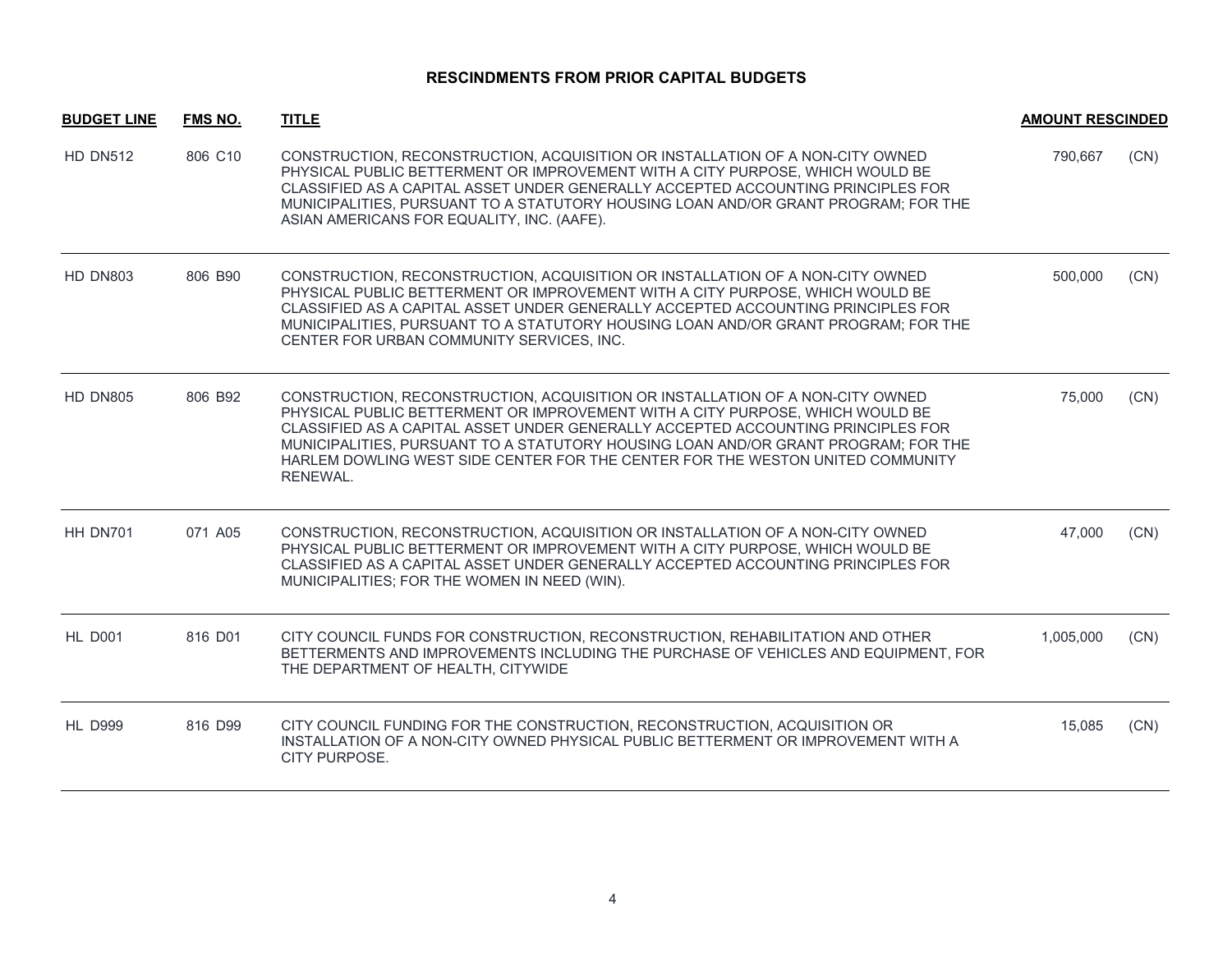| <b>BUDGET LINE</b> | <b>FMS NO.</b> | <b>TITLE</b>                                                                                                                                                                                                                                                                                                                                                           | <b>AMOUNT RESCINDED</b> |      |
|--------------------|----------------|------------------------------------------------------------------------------------------------------------------------------------------------------------------------------------------------------------------------------------------------------------------------------------------------------------------------------------------------------------------------|-------------------------|------|
| HL DN014           | 816 A00        | CONSTRUCTION, RECONSTRUCTION, ACQUISITION OR INSTALLATION OF A NON-CITY OWNED<br>PHYSICAL PUBLIC BETTERMENT OR IMPROVEMENT WITH A CITY PURPOSE, WHICH WOULD BE<br>CLASSIFIED AS A CAPITAL ASSET UNDER GENERALLY ACCEPTED ACCOUNTING PRINCIPLES FOR<br>MUNICIPALITIES; FOR THE ALBERT EINSTEIN COLLEGE OF MEDICINE.                                                     | 615.074                 | (CN) |
| HL DN023           | 816 A02        | CONSTRUCTION, RECONSTRUCTION, ACQUISITION OR INSTALLATION OF A NON-CITY OWNED<br>PHYSICAL PUBLIC BETTERMENT OR IMPROVEMENT WITH A CITY PURPOSE, WHICH WOULD BE<br>CLASSIFIED AS A CAPITAL ASSET UNDER GENERALLY ACCEPTED ACCOUNTING PRINCIPLES FOR<br>MUNICIPALITIES; FOR THE AMERICAN RED CROSS IN GREATER NEW YORK.                                                  | 154,000                 | (CN) |
| HL DN036           | 816 A05        | CONSTRUCTION, RECONSTRUCTION, ACQUISITION OR INSTALLATION OF A NON-CITY OWNED<br>PHYSICAL PUBLIC BETTERMENT OR IMPROVEMENT WITH A CITY PURPOSE, WHICH WOULD BE<br>CLASSIFIED AS A CAPITAL ASSET UNDER GENERALLY ACCEPTED ACCOUNTING PRINCIPLES FOR<br>MUNICIPALITIES; FOR THE ASSOCIATION FOR THE ADVANCEMENT OF THE BLIND AND RETARDED.                               | 200,000                 | (CN) |
| HL DN045           | 816 A07        | CONSTRUCTION, RECONSTRUCTION, ACQUISITION OR INSTALLATION OF A NON-CITY OWNED<br>PHYSICAL PUBLIC BETTERMENT OR IMPROVEMENT WITH A CITY PURPOSE, WHICH WOULD BE<br>CLASSIFIED AS A CAPITAL ASSET UNDER GENERALLY ACCEPTED ACCOUNTING PRINCIPLES FOR<br>MUNICIPALITIES; FOR THE BEDFORD STUYVESANT FAMILY HEALTH CENTER INC.                                             | 533,000                 | (CN) |
| HL DN050           | 816 A09        | CONSTRUCTION, RECONSTRUCTION, ACQUISITION OR INSTALLATION OF A NON-CITY OWNED<br>PHYSICAL PUBLIC BETTERMENT OR IMPROVEMENT WITH A CITY PURPOSE, WHICH WOULD BE<br>CLASSIFIED AS A CAPITAL ASSET UNDER GENERALLY ACCEPTED ACCOUNTING PRINCIPLES FOR<br>MUNICIPALITIES; FOR THE BETH ISRAEL MEDICAL CENTER                                                               | 896,461                 | (CN) |
| HL DN073           | 816 A11        | CONSTRUCTION, RECONSTRUCTION, ACQUISITION OR INSTALLATION OF A NON-CITY OWNED<br>PHYSICAL PUBLIC BETTERMENT OR IMPROVEMENT WITH A CITY PURPOSE, WHICH WOULD BE<br>CLASSIFIED AS A CAPITAL ASSET UNDER GENERALLY ACCEPTED ACCOUNTING PRINCIPLES FOR<br>MUNICIPALITIES; FOR THE BROOKLYN HOSPITAL CENTER.                                                                | 40,000                  | (CN) |
| HL DN084           | 816 A13        | CONSTRUCTION, RECONSTRUCTION, ACQUISITION OR INSTALLATION OF A NON-CITY OWNED<br>PHYSICAL PUBLIC BETTERMENT OR IMPROVEMENT WITH A CITY PURPOSE, WHICH WOULD BE<br>CLASSIFIED AS A CAPITAL ASSET UNDER GENERALLY ACCEPTED ACCOUNTING PRINCIPLES FOR<br>MUNICIPALITIES; FOR COMMUNITY HEALTH PROJECT, INC. D/B/A CALLEN-LORDE COMMUNITY HEALTH<br>CENTER (CALLEN-LORDE). | 2,975,000               | (CN) |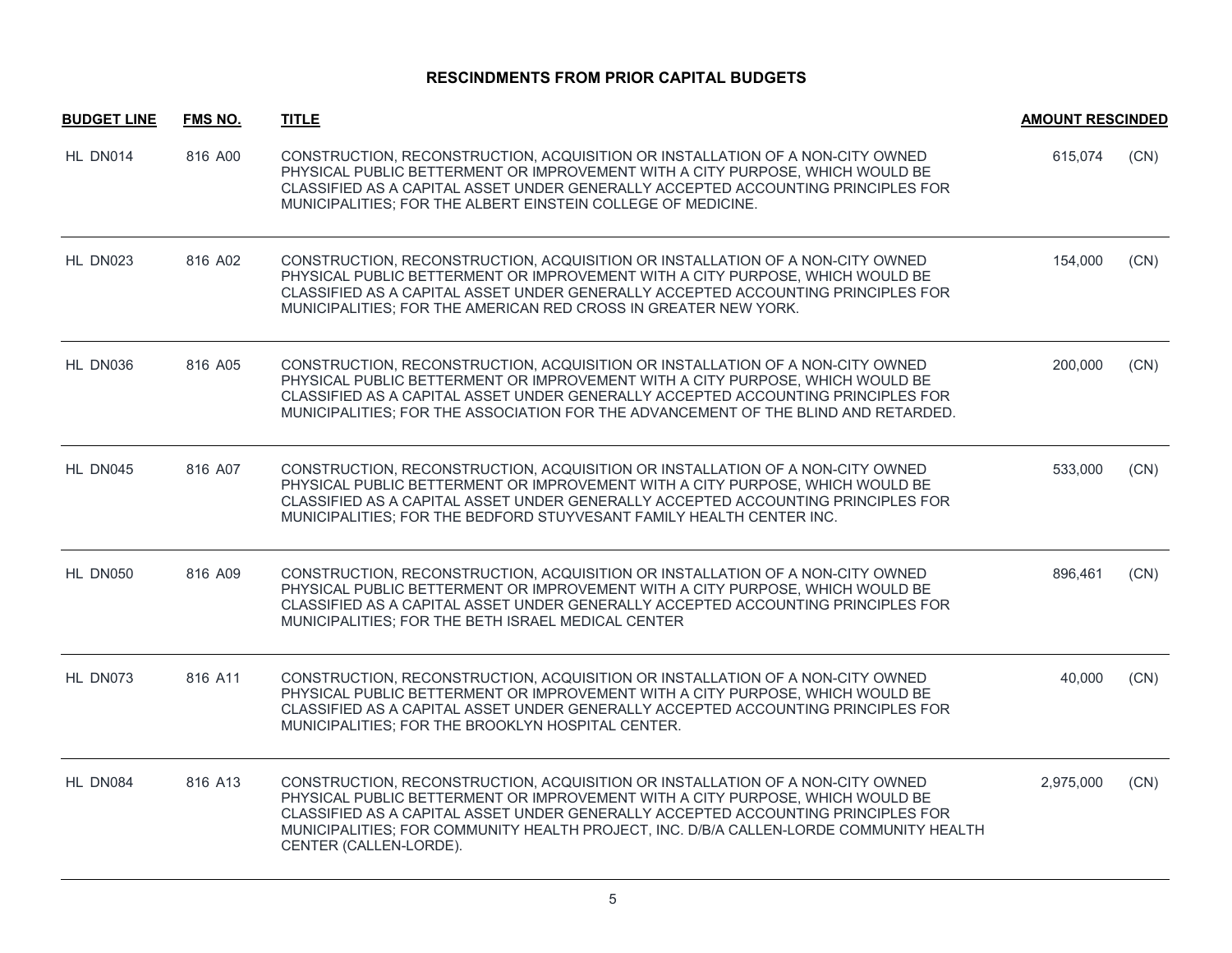| <b>BUDGET LINE</b> | <b>FMS NO.</b> | <b>TITLE</b>                                                                                                                                                                                                                                                                                                           | <b>AMOUNT RESCINDED</b> |      |
|--------------------|----------------|------------------------------------------------------------------------------------------------------------------------------------------------------------------------------------------------------------------------------------------------------------------------------------------------------------------------|-------------------------|------|
| HL DN107           | 816 A16        | CONSTRUCTION, RECONSTRUCTION, ACQUISITION OR INSTALLATION OF A NON-CITY OWNED<br>PHYSICAL PUBLIC BETTERMENT OR IMPROVEMENT WITH A CITY PURPOSE, WHICH WOULD BE<br>CLASSIFIED AS A CAPITAL ASSET UNDER GENERALLY ACCEPTED ACCOUNTING PRINCIPLES FOR<br>MUNICIPALITIES; FOR THE COBBLE HILL HEALTH CENTER.               | 1,500,000               | (CN) |
| HL DN108           | 816 A17        | CONSTRUCTION, RECONSTRUCTION, ACQUISITION OR INSTALLATION OF A NON-CITY OWNED<br>PHYSICAL PUBLIC BETTERMENT OR IMPROVEMENT WITH A CITY PURPOSE, WHICH WOULD BE<br>CLASSIFIED AS A CAPITAL ASSET UNDER GENERALLY ACCEPTED ACCOUNTING PRINCIPLES FOR<br>MUNICIPALITIES; FOR THE COLUMBIA UNIVERSITY MEDICAL CENTER.      | 560,193                 | (CN) |
| HL DN163           | 816 A88        | CONSTRUCTION, RECONSTRUCTION, ACQUISITION OR INSTALLATION OF A NON-CITY OWNED<br>PHYSICAL PUBLIC BETTERMENT OR IMPROVEMENT WITH A CITY PURPOSE, WHICH WOULD BE<br>CLASSIFIED AS A CAPITAL ASSET UNDER GENERALLY ACCEPTED ACCOUNTING PRINCIPLES FOR<br>MUNICIPALITIES; FOR THE SINERGIA.                                | 175,000                 | (CN) |
| HL DN164           | 816 A89        | CONSTRUCTION, RECONSTRUCTION, ACQUISITION OR INSTALLATION OF A NON-CITY OWNED<br>PHYSICAL PUBLIC BETTERMENT OR IMPROVEMENT WITH A CITY PURPOSE, WHICH WOULD BE<br>CLASSIFIED AS A CAPITAL ASSET UNDER GENERALLY ACCEPTED ACCOUNTING PRINCIPLES FOR<br>MUNICIPALITIES; FOR THE WILLIAM F. RYAN COMMUNITY HEALTH CENTER. | 278,000                 | (CN) |
| <b>HL DN201</b>    | 816 A91        | CONSTRUCTION, RECONSTRUCTION, ACQUISITION OR INSTALLATION OF A NON-CITY OWNED<br>PHYSICAL PUBLIC BETTERMENT OR IMPROVEMENT WITH A CITY PURPOSE, WHICH WOULD BE<br>CLASSIFIED AS A CAPITAL ASSET UNDER GENERALLY ACCEPTED ACCOUNTING PRINCIPLES FOR<br>MUNICIPALITIES; FOR NEW YORK BLOOD CENTER.                       | 7,000                   | (CN) |
| <b>HL DN252</b>    | 816 A31        | CONSTRUCTION, RECONSTRUCTION, ACQUISITION OR INSTALLATION OF A NON-CITY OWNED<br>PHYSICAL PUBLIC BETTERMENT OR IMPROVEMENT WITH A CITY PURPOSE, WHICH WOULD BE<br>CLASSIFIED AS A CAPITAL ASSET UNDER GENERALLY ACCEPTED ACCOUNTING PRINCIPLES FOR<br>MUNICIPALITIES; FOR THE LUTHERAN MEDICAL CENTER.                 | 189,790                 | (CN) |
| <b>HL DN295</b>    | 816 A38        | CONSTRUCTION, RECONSTRUCTION, ACQUISITION OR INSTALLATION OF A NON-CITY OWNED<br>PHYSICAL PUBLIC BETTERMENT OR IMPROVEMENT WITH A CITY PURPOSE, WHICH WOULD BE<br>CLASSIFIED AS A CAPITAL ASSET UNDER GENERALLY ACCEPTED ACCOUNTING PRINCIPLES FOR<br>MUNICIPALITIES; FOR THE NEW YORK ACADEMY OF MEDICINE.            | 512,000                 | (CN) |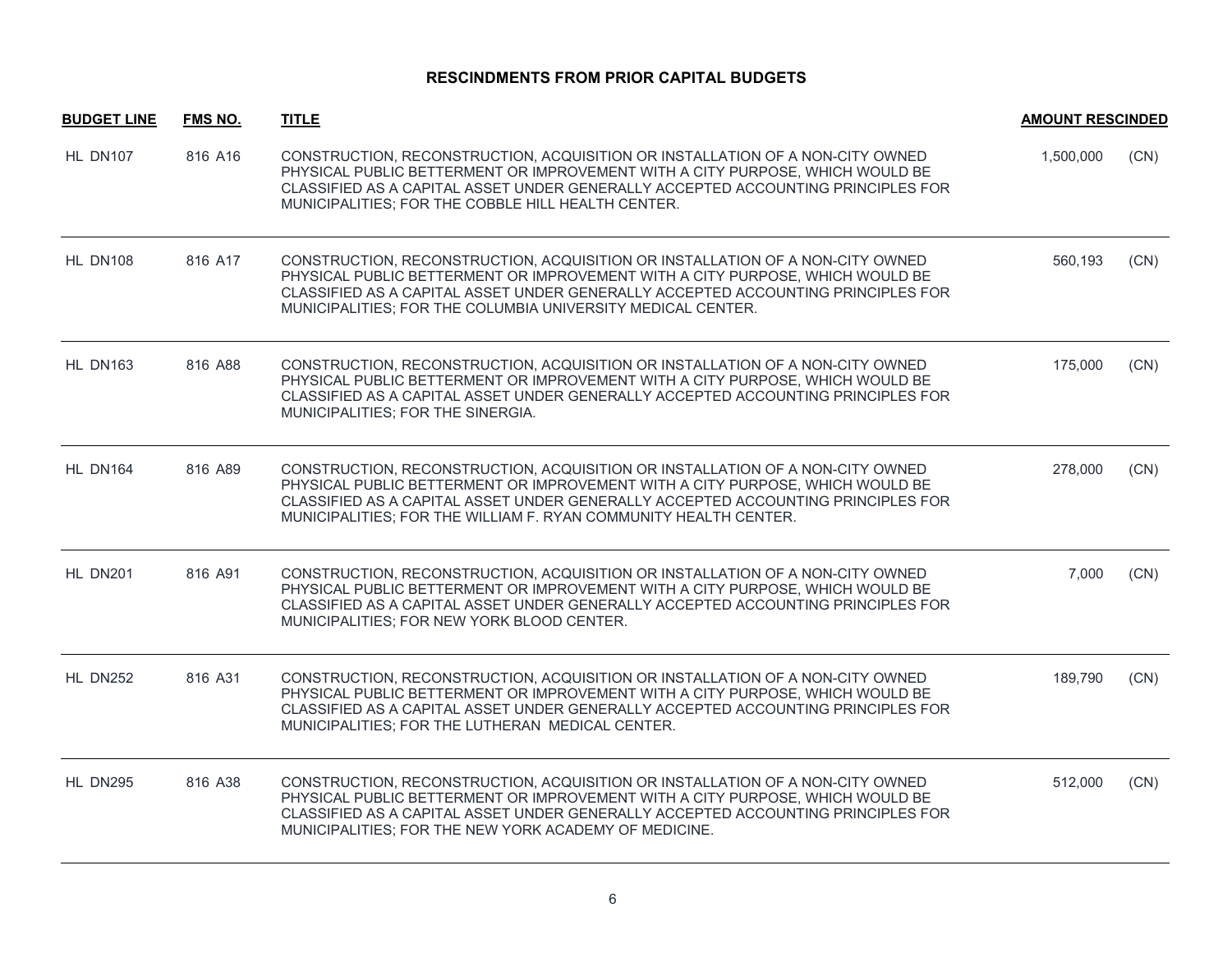| <b>BUDGET LINE</b> | <b>FMS NO.</b> | <b>TITLE</b>                                                                                                                                                                                                                                                                                                                | <b>AMOUNT RESCINDED</b> |      |
|--------------------|----------------|-----------------------------------------------------------------------------------------------------------------------------------------------------------------------------------------------------------------------------------------------------------------------------------------------------------------------------|-------------------------|------|
| HL DN316           | 816 A45        | CONSTRUCTION, RECONSTRUCTION, ACQUISITION OR INSTALLATION OF A NON-CITY OWNED<br>PHYSICAL PUBLIC BETTERMENT OR IMPROVEMENT WITH A CITY PURPOSE, WHICH WOULD BE<br>CLASSIFIED AS A CAPITAL ASSET UNDER GENERALLY ACCEPTED ACCOUNTING PRINCIPLES FOR<br>MUNICIPALITIES; FOR NEW YORK FAMILIES FOR AUTISTIC CHILDREN.          | 91,000                  | (CN) |
| <b>HL DN321</b>    | 816 A46        | CONSTRUCTION, RECONSTRUCTION, ACQUISITION OR INSTALLATION OF A NON-CITY OWNED<br>PHYSICAL PUBLIC BETTERMENT OR IMPROVEMENT WITH A CITY PURPOSE, WHICH WOULD BE<br>CLASSIFIED AS A CAPITAL ASSET UNDER GENERALLY ACCEPTED ACCOUNTING PRINCIPLES FOR<br>MUNICIPALITIES; FOR THE OTSAR FAMILY SERVICES.                        | 16,000                  | (CN) |
| HL DN328           | 816 A48        | CONSTRUCTION, RECONSTRUCTION, ACQUISITION OR INSTALLATION OF A NON-CITY OWNED<br>PHYSICAL PUBLIC BETTERMENT OR IMPROVEMENT WITH A CITY PURPOSE, WHICH WOULD BE<br>CLASSIFIED AS A CAPITAL ASSET UNDER GENERALLY ACCEPTED ACCOUNTING PRINCIPLES FOR<br>MUNICIPALITIES; FOR PLANNED PARENTHOOD OF NEW YORK CITY.              | 9,000                   | (CN) |
| HL DN336           | 816 B02        | CONSTRUCTION, RECONSTRUCTION, ACQUISITION OR INSTALLATION OF A NON-CITY OWNED<br>PHYSICAL PUBLIC BETTERMENT OR IMPROVEMENT WITH A CITY PURPOSE, WHICH WOULD BE<br>CLASSIFIED AS A CAPITAL ASSET UNDER GENERALLY ACCEPTED ACCOUNTING PRINCIPLES FOR<br>MUNICIPALITIES; FOR THE PROJECT RENEWAL                               | 155,000                 | (CN) |
| HL DN357           | 816 A53        | CONSTRUCTION, RECONSTRUCTION, ACQUISITION OR INSTALLATION OF A NON-CITY OWNED<br>PHYSICAL PUBLIC BETTERMENT OR IMPROVEMENT WITH A CITY PURPOSE, WHICH WOULD BE<br>CLASSIFIED AS A CAPITAL ASSET UNDER GENERALLY ACCEPTED ACCOUNTING PRINCIPLES FOR<br>MUNICIPALITIES; FOR THE RUSK INSTITUTE OF REHABILITATION MEDICINE.    | 375,000                 | (CN) |
| <b>HL DN359</b>    | 816 A54        | CONSTRUCTION, RECONSTRUCTION, ACQUISITION OR INSTALLATION OF A NON-CITY OWNED<br>PHYSICAL PUBLIC BETTERMENT OR IMPROVEMENT WITH A CITY PURPOSE, WHICH WOULD BE<br>CLASSIFIED AS A CAPITAL ASSET UNDER GENERALLY ACCEPTED ACCOUNTING PRINCIPLES FOR<br>MUNICIPALITIES; FOR THE RYAN/CHELSEA-CLINTON COMMUNITY HEALTH CENTER. | 1,045,000               | (CN) |
| HL DN363           | 816 A56        | CONSTRUCTION, RECONSTRUCTION, ACQUISITION OR INSTALLATION OF A NON-CITY OWNED<br>PHYSICAL PUBLIC BETTERMENT OR IMPROVEMENT WITH A CITY PURPOSE, WHICH WOULD BE<br>CLASSIFIED AS A CAPITAL ASSET UNDER GENERALLY ACCEPTED ACCOUNTING PRINCIPLES FOR<br>MUNICIPALITIES; FOR ST. BARNABAS HOSPITAL.                            | 159,000                 | (CN) |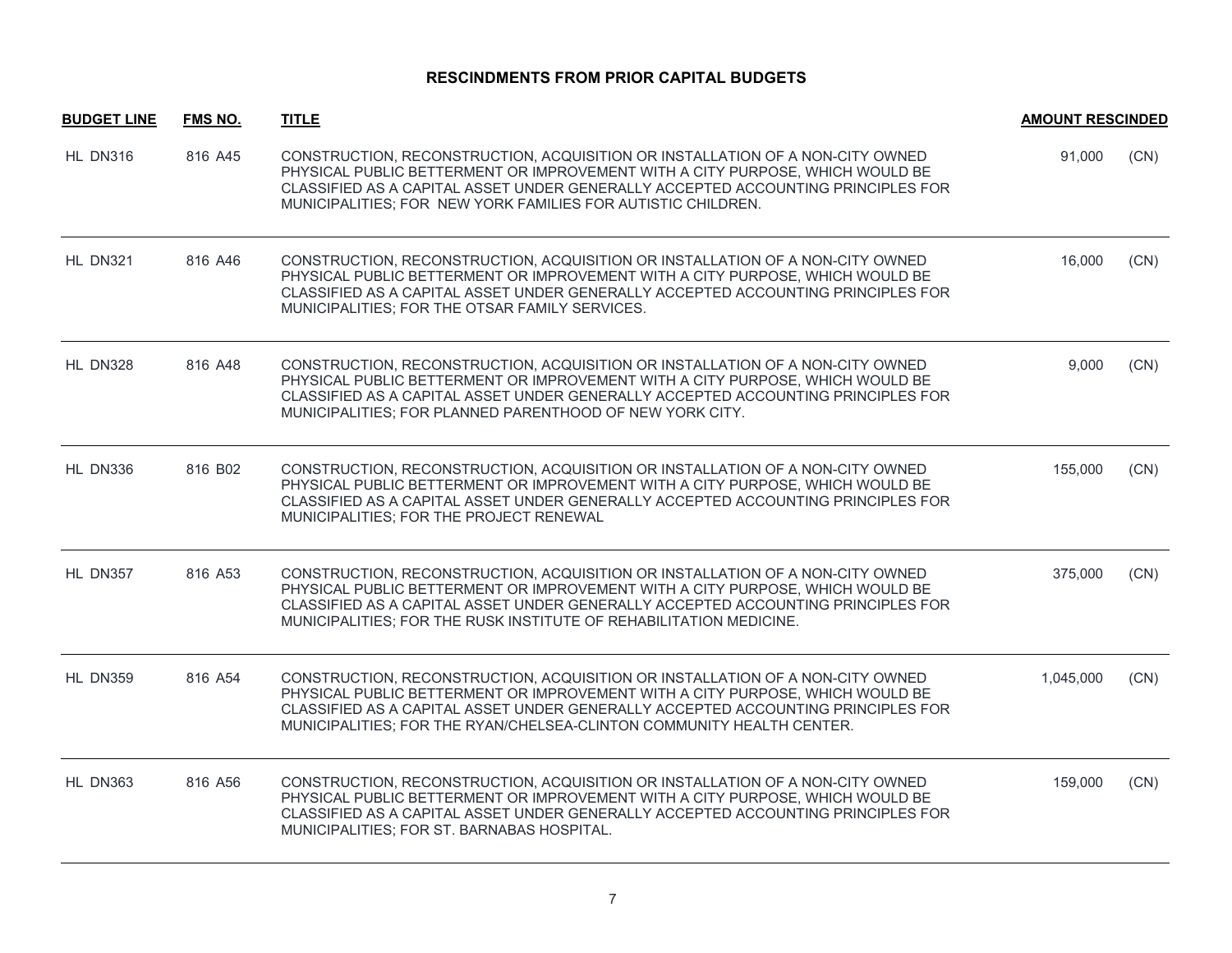| <b>BUDGET LINE</b> | <b>FMS NO.</b> | <b>TITLE</b>                                                                                                                                                                                                                                                                                                                                                    | <b>AMOUNT RESCINDED</b> |      |
|--------------------|----------------|-----------------------------------------------------------------------------------------------------------------------------------------------------------------------------------------------------------------------------------------------------------------------------------------------------------------------------------------------------------------|-------------------------|------|
| HL DN377           | 816 A61        | CONSTRUCTION, RECONSTRUCTION, ACQUISITION OR INSTALLATION OF A NON-CITY OWNED<br>PHYSICAL PUBLIC BETTERMENT OR IMPROVEMENT WITH A CITY PURPOSE, WHICH WOULD BE<br>CLASSIFIED AS A CAPITAL ASSET UNDER GENERALLY ACCEPTED ACCOUNTING PRINCIPLES FOR<br>MUNICIPALITIES; FOR THE SEPHARDIC ADDICTION AND FAMILY EDUCATION FOUNDATION INC. (SAFE).                  | 97,000                  | (CN) |
| HL DN457           | 816 A70        | CONSTRUCTION, RECONSTRUCTION, ACQUISITION OR INSTALLATION OF A NON-CITY OWNED<br>PHYSICAL PUBLIC BETTERMENT OR IMPROVEMENT WITH A CITY PURPOSE, WHICH WOULD BE<br>CLASSIFIED AS A CAPITAL ASSET UNDER GENERALLY ACCEPTED ACCOUNTING PRINCIPLES FOR<br>MUNICIPALITIES; FOR THE YATZKAN CENTER.                                                                   | 91,000                  | (CN) |
| <b>HL DN530</b>    | 816 A72        | CONSTRUCTION, RECONSTRUCTION, ACQUISITION OR INSTALLATION OF A NON-CITY OWNED<br>PHYSICAL PUBLIC BETTERMENT OR IMPROVEMENT WITH A CITY PURPOSE, WHICH WOULD BE<br>CLASSIFIED AS A CAPITAL ASSET UNDER GENERALLY ACCEPTED ACCOUNTING PRINCIPLES FOR<br>MUNICIPALITIES; FOR THE AIDS SERVICE CENTER OF LOWER MANHATTAN, INC. D/B/A AIDS SERVICE<br>CENTER OF NYC. | 3,595                   | (CN) |
| HL DN537           | 816 A73        | CONSTRUCTION, RECONSTRUCTION, ACQUISITION OR INSTALLATION OF A NON-CITY OWNED<br>PHYSICAL PUBLIC BETTERMENT OR IMPROVEMENT WITH A CITY PURPOSE, WHICH WOULD BE<br>CLASSIFIED AS A CAPITAL ASSET UNDER GENERALLY ACCEPTED ACCOUNTING PRINCIPLES FOR<br>MUNICIPALITIES; FOR THE JEWISH HOME AND HOSIPTAL-MANHATTAN CAMPUS RECONSTRUCTION.                         | 17,608                  | (CN) |
| HL DN561           | 816 A75        | CONSTRUCTION, RECONSTRUCTION, ACQUISITION OR INSTALLATION OF A NON-CITY OWNED<br>PHYSICAL PUBLIC BETTERMENT OR IMPROVEMENT WITH A CITY PURPOSE, WHICH WOULD BE<br>CLASSIFIED AS A CAPITAL ASSET UNDER GENERALLY ACCEPTED ACCOUNTING PRINCIPLES FOR<br>MUNICIPALITIES; FOR THE COMMUNITY HEALTHCARE NETWORK.                                                     | 4,000                   | (CN) |
| HL DN564           | 816 A78        | CONSTRUCTION, RECONSTRUCTION, ACQUISITION OR INSTALLATION OF A NON-CITY OWNED<br>PHYSICAL PUBLIC BETTERMENT OR IMPROVEMENT WITH A CITY PURPOSE, WHICH WOULD BE<br>CLASSIFIED AS A CAPITAL ASSET UNDER GENERALLY ACCEPTED ACCOUNTING PRINCIPLES FOR<br>MUNICIPALITIES; FOR THE PRIMARY CARE HEALTH INFORMATION CONS                                              | 122,459                 | (CN) |
| HL DN762           | 816 AA3        | CONSTRUCTION, RECONSTRUCTION, ACQUISITION OR INSTALLATION OF A NON-CITY OWNED<br>PHYSICAL PUBLIC BETTERMENT OR IMPROVEMENT WITH A CITY PURPOSE, WHICH WOULD BE<br>CLASSIFIED AS A CAPITAL ASSET UNDER GENERALLY ACCEPTED ACCOUNTING PRINCIPLES FOR<br>MUNICIPALITIES; FOR THE UNION COMMUNITY HEALTH CENTER, INC.                                               | 22,000                  | (CN) |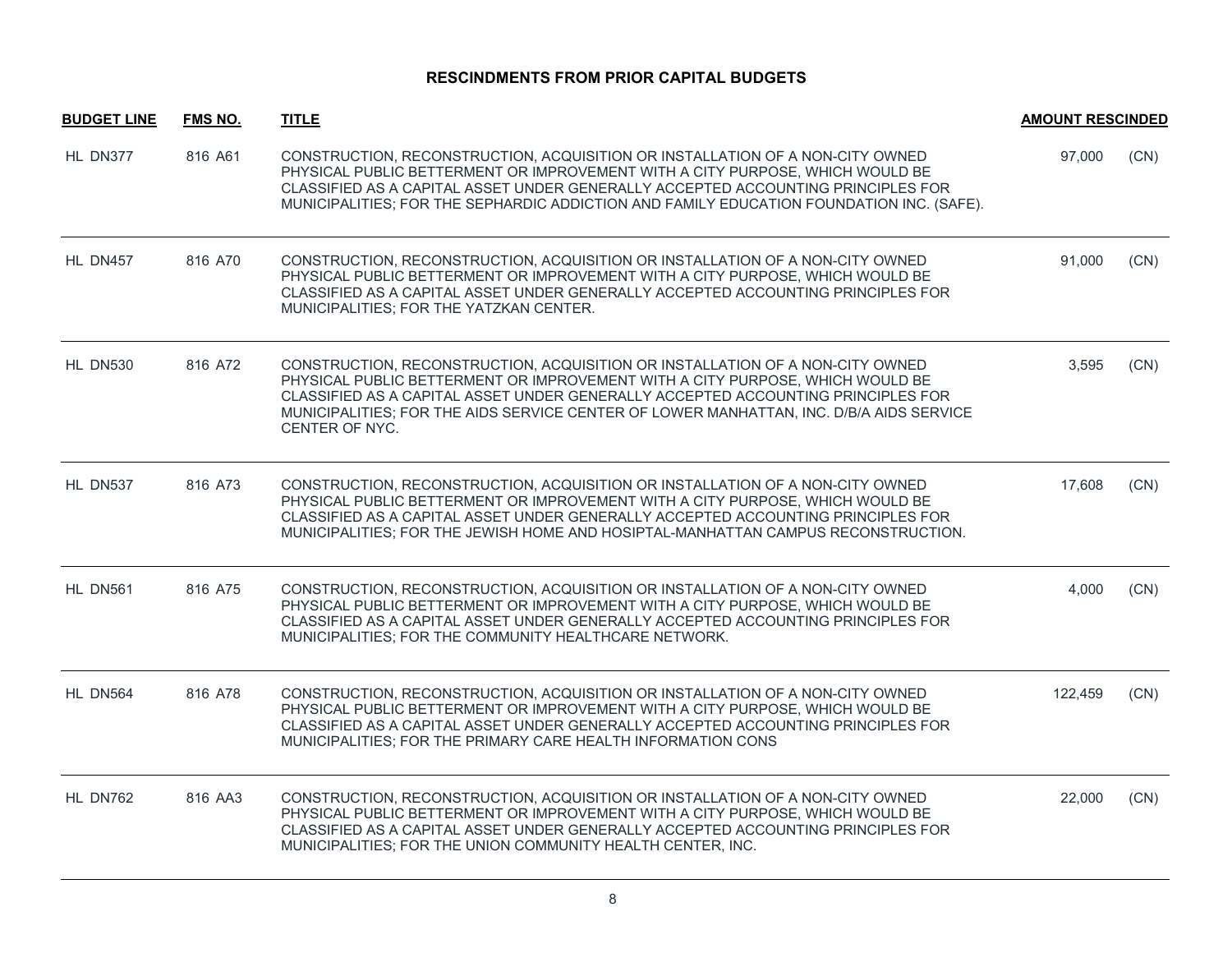| <b>BUDGET LINE</b> | <b>FMS NO.</b> | <b>TITLE</b>                                                                                                                                                                                                                                                                                                                                                    | <b>AMOUNT RESCINDED</b> |      |
|--------------------|----------------|-----------------------------------------------------------------------------------------------------------------------------------------------------------------------------------------------------------------------------------------------------------------------------------------------------------------------------------------------------------------|-------------------------|------|
| HL DN881           | 816 AO5        | CONSTRUCTION, RECONSTRUCTION, ACQUISITION OR INSTALLATION OF A NON-CITY OWNED<br>PHYSICAL PUBLIC BETTERMENT OR IMPROVEMENT WITH A CITY PURPOSE, WHICH WOULD BE<br>CLASSIFIED AS A CAPITAL ASSET UNDER GENERALLY ACCEPTED ACCOUNTING PRINCIPLES FOR<br>MUNICIPALITIES; FOR INSTITUTE FOR COMMUNITY LIVING INC.                                                   | 250,000                 | (CN) |
| HL DN907           | 816 AO6        | CONSTRUCTION, RECONSTRUCTION, ACQUISITION OR INSTALLATION OF A NON-CITY OWNED<br>PHYSICAL PUBLIC BETTERMENT OR IMPROVEMENT WITH A CITY PURPOSE, WHICH WOULD BE<br>CLASSIFIED AS A CAPITAL ASSET UNDER GENERALLY ACCEPTED ACCOUNTING PRINCIPLES FOR<br>MUNICIPALITIES; FOR PHS PUBLIC HEALTH SOLUTIONS.                                                          | 1,480,000               | (CN) |
| HL DN908           | 816 AO7        | CONSTRUCTION, RECONSTRUCTION, ACQUISITION OR INSTALLATION OF A NON-CITY OWNED<br>PHYSICAL PUBLIC BETTERMENT OR IMPROVEMENT WITH A CITY PURPOSE, WHICH WOULD BE<br>CLASSIFIED AS A CAPITAL ASSET UNDER GENERALLY ACCEPTED ACCOUNTING PRINCIPLES FOR<br>MUNICIPALITIES; FOR WOMEN'S LEAGUE COMMUNITY RESIDENCES.                                                  | 5,044                   | (CN) |
| <b>HN D300</b>     | 042 D06        | CITY COUNCIL FUNDING FOR SITE ACQUISITION, CONSTRUCTION, RECONSTRUCTION,<br>IMPROVEMENTS, COMPREHENSIVE RENOVATIONS AND ADDITIONS OF CITY UNIVERSITY SENIOR<br>COLLEGE CAMPUS BUILDINGS AND FACILITIES, INCLUDING THE PURCHASE OF EQUIPMENT AND<br>OTHER SYSTEMS, CITYWIDE.                                                                                     | 2.250.000               | (CN) |
| <b>HN DN566</b>    | 042 C06        | CONSTRUCTION, RECONSTRUCTION, ACQUISITION OR INSTALLATION OF A NON-CITY OWNED<br>PHYSICAL PUBLIC BETTERMENT OR IMPROVEMENT WITH A CITY PURPOSE, WHICH WOULD BE<br>CLASSIFIED AS A CAPITAL ASSET UNDER GENERALLY ACCEPTED ACCOUNTING PRINCIPLES FOR<br>MUNICIPALITIES; FOR THE NEIL D. LEVIN GRADUATE INSITITUTE OF INTERNATIONAL RELATIONS AND<br>COMMERCE.     | 164,530                 | (CN) |
| <b>HR D999</b>     | 096 D99        | CITY COUNCIL FUNDING FOR THE CONSTRUCTION, RECONSTRUCTION, ACQUISITION OR<br>INSTALLATION OF A NON-CITY OWNED PHYSICAL PUBLIC BETTERMENT OR IMPROVEMENT WITH A<br>CITY PURPOSE.                                                                                                                                                                                 | 460,000                 | (CN) |
| HR DN007           | 096 A05        | CONSTRUCTION, RECONSTRUCTION, ACQUISITION OR INSTALLATION OF A NON-CITY OWNED<br>PHYSICAL PUBLIC BETTERMENT OR IMPROVEMENT WITH A CITY PURPOSE, WHICH WOULD BE<br>CLASSIFIED AS A CAPITAL ASSET UNDER GENERALLY ACCEPTED ACCOUNTING PRINCIPLES FOR<br>MUNICIPALITIES; FOR THE FY 2005 NEUTRAL PROGRAM FOR THE PROVISION OF COMPUTERS IN NON-<br>PUBLIC SCHOOLS. | 120,000                 | (CN) |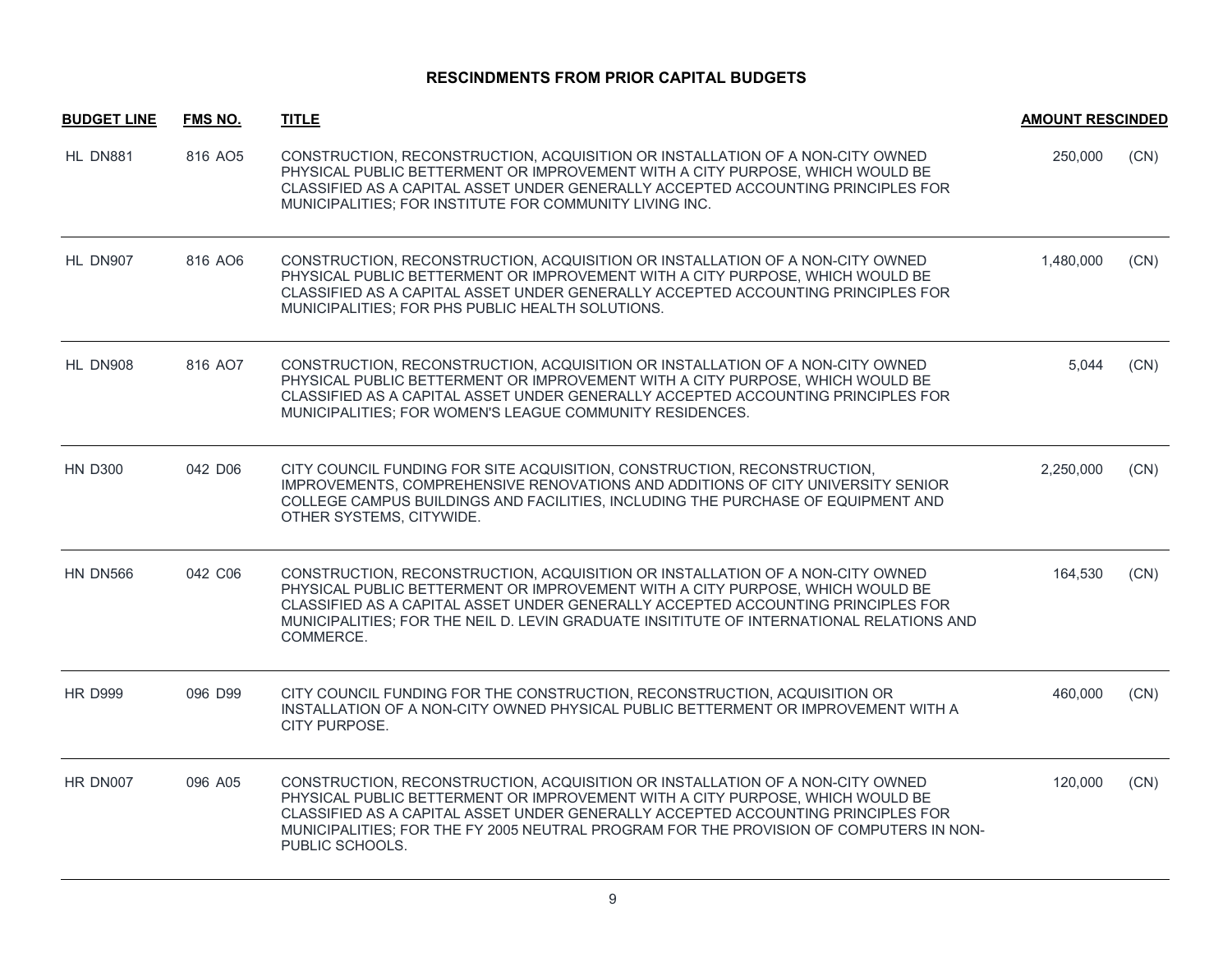| <b>BUDGET LINE</b> | <b>FMS NO.</b> | <b>TITLE</b>                                                                                                                                                                                                                                                                                                                         | <b>AMOUNT RESCINDED</b> |      |
|--------------------|----------------|--------------------------------------------------------------------------------------------------------------------------------------------------------------------------------------------------------------------------------------------------------------------------------------------------------------------------------------|-------------------------|------|
| <b>HR DN450</b>    | 096 A11        | CONSTRUCTION, RECONSTRUCTION, ACQUISITION OR INSTALLATION OF A NON-CITY OWNED<br>PHYSICAL PUBLIC BETTERMENT OR IMPROVEMENT WITH A CITY PURPOSE, WHICH WOULD BE<br>CLASSIFIED AS A CAPITAL ASSET UNDER GENERALLY ACCEPTED ACCOUNTING PRINCIPLES FOR<br>MUNICIPALITIES; FOR THE WEST SIDE CENTER FOR COMMUNITY LIFE, INC.              | 11,975                  | (CN) |
| HR DN756           | 096 A19        | CONSTRUCTION, RECONSTRUCTION, ACQUISITION OR INSTALLATION OF A NON-CITY OWNED<br>PHYSICAL PUBLIC BETTERMENT OR IMPROVEMENT WITH A CITY PURPOSE, WHICH WOULD BE<br>CLASSIFIED AS A CAPITAL ASSET UNDER GENERALLY ACCEPTED ACCOUNTING PRINCIPLES FOR<br>MUNICIPALITIES; FOR THE QUALITY SERVICES FOR THE AUTISM COMMUNITY INC. (QSAC). | 14,465                  | (CN) |
| <b>HR DN892</b>    | 096 A40        | CONSTRUCTION, RECONSTRUCTION, ACQUISITION OR INSTALLATION OF A NON-CITY OWNED<br>PHYSICAL PUBLIC BETTERMENT OR IMPROVEMENT WITH A CITY PURPOSE, WHICH WOULD BE<br>CLASSIFIED AS A CAPITAL ASSET UNDER GENERALLY ACCEPTED ACCOUNTING PRINCIPLES FOR<br>MUNICIPALITIES; FOR ASSOCIATION OF THE BAR OF THE CITY OF NEW YORK FUND, INC.  | 57,000                  | (CN) |
| <b>HW D101</b>     | 841 D95        | CITY COUNCIL FUNDING FOR THE CONSTRUCTION, RECONSTRUCTION AND RESURFACING OF<br>STREETS AND ALL REQUIRED ANCILLARY STREET WORK, BROOKLYN.                                                                                                                                                                                            | 1,905,000               | (CN) |
| <b>HW D102</b>     | 841 D96        | CITY COUNCIL FUNDING FOR THE CONSTRUCTION, RECONSTRUCTION AND RESURFACING OF<br>STREETS AND ALL REQUIRED ANCILLARY WORK AND CONSTRUCTION, RECONSTRUCTION AND<br>IMPROVEMENTS OF SIDEWALKS AND STREETSCAPE AMENITIES, MANHATTAN.                                                                                                      | 457,000                 | (CN) |
| <b>HW D103</b>     | 841 D97        | CITY COUNCIL FUNDING FOR THE CONSTRUCTION, RECONSTRUCTION AND RESURFACING OF<br>STREETS AND ALL REQUIRED ANCILLARY STREET WORK, QUEENS                                                                                                                                                                                               | 250,000                 | (CN) |
| <b>HW D104</b>     | 841 DD8        | CITY COUNCIL FUNDING FOR THE CONSTRUCTION, RECONSTRUCTION AND RESURFACING OF<br>STREETS AND ALL REQUIRED ANCILLARY WORK, STATEN ISLAND                                                                                                                                                                                               | 200,000                 | (CN) |
| <b>HW D105</b>     | 841 DD9        | CITY COUNCIL FUNDING FOR THE CONSTRUCTION, RECONSTRUCTION AND RESURFACING OF<br>STREETS AND ALL REQUIRED ANCILLARY STREET WORK, THE BRONX                                                                                                                                                                                            | 162,000                 | (CN) |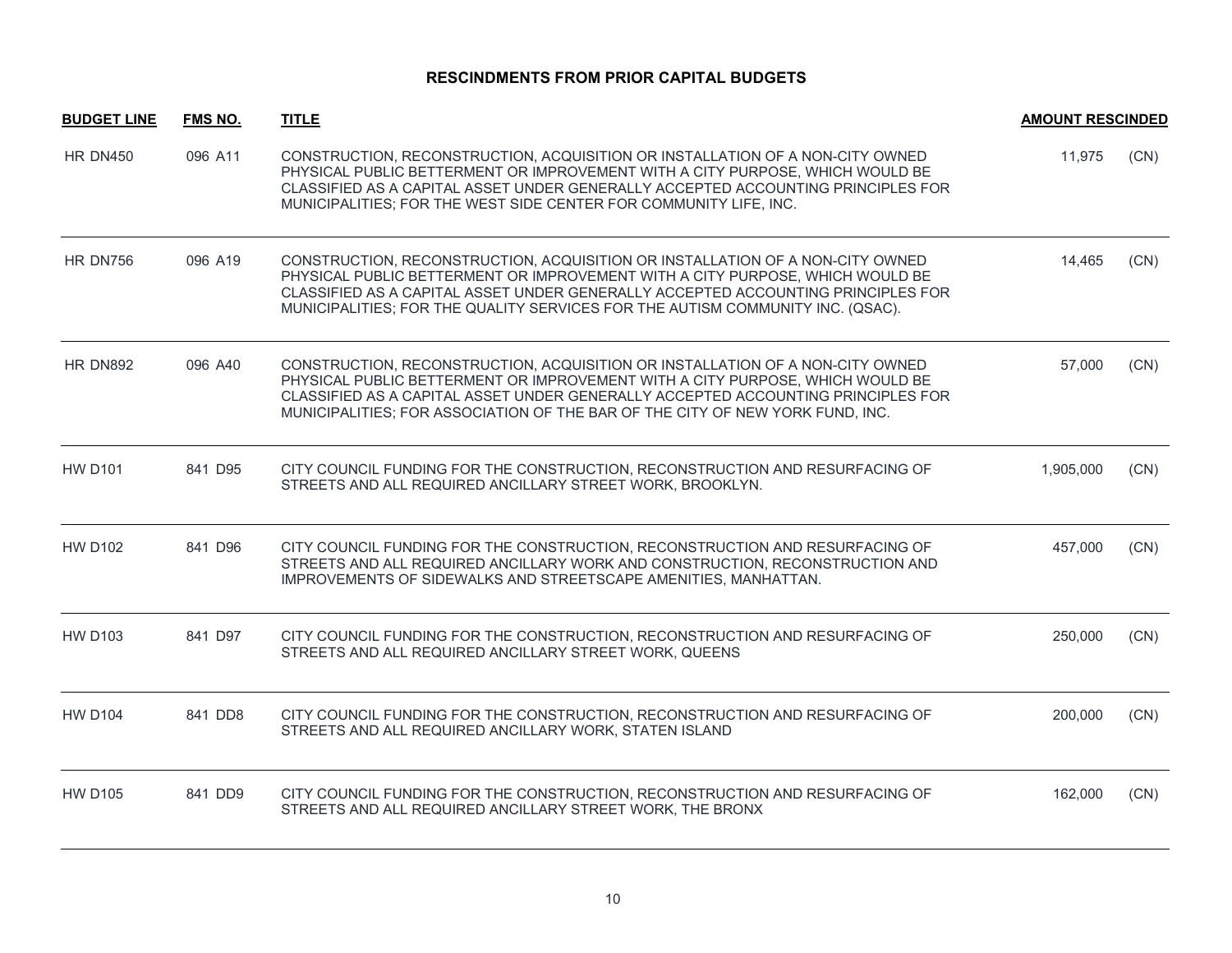| <b>BUDGET LINE</b> | <b>FMS NO.</b> | <b>TITLE</b>                                                                                                                                                                                                                                                                                                                         | <b>AMOUNT RESCINDED</b> |      |
|--------------------|----------------|--------------------------------------------------------------------------------------------------------------------------------------------------------------------------------------------------------------------------------------------------------------------------------------------------------------------------------------|-------------------------|------|
| <b>HW D200</b>     | 841 D12        | CITY COUNCIL FUNDING FOR SIDEWALK AND CURB CONSTRUCTION, FENCING VACANT LOTS, FILLING<br>SUNKEN LOTS, CITYWIDE.                                                                                                                                                                                                                      | 300,000                 | (CN) |
| P D018             | 846 D18        | CITY COUNCIL FUNDING FOR MISCELLANEOUS PARKS, PARKWAYS, PLAYGROUNDS AND<br>STRUCTURES: ACQUISITION, CONSTRUCTION, RECONSTRUCTION AND IMPROVEMENTS, INCLUDING<br>VEHICLES AND EQUIPMENT, MANHATTAN                                                                                                                                    | 6,385,000               | (CN) |
| P D171             | 846 D55        | CITY COUNCIL FUNDING FOR THE CONSTRUCTION AND RECONSTRUCTION OF MALLS, TRIANGLES<br>AND PARK ENVIRONMENTS, CITYWIDE                                                                                                                                                                                                                  | 15,000                  | (CN) |
| P D933             | 846 D93        | PURCHASE OF AUTOMOTIVE AND OTHER EQUIPMENT HAVING A UNIT COST OF AT LEAST \$35,000 AND<br>A LIFE EXPECTANCY OF AT LEAST FIVE YEARS FOR USE BY THE DEPARTMENT OF PARKS AND<br><b>RECREATION</b>                                                                                                                                       | 17,000                  | (CN) |
| P DN510            | 846 A02        | CONSTRUCTION, RECONSTRUCTION, ACQUISITION OR INSTALLATION OF A NON-CITY OWNED<br>PHYSICAL PUBLIC BETTERMENT OR IMPROVEMENT WITH A CITY PURPOSE, WHICH WOULD BE<br>CLASSIFIED AS A CAPITAL ASSET UNDER GENERALLY ACCEPTED ACCOUNTING PRINCIPLES FOR<br>MUNICIPALITIES; FOR THE NEW YORK RESTORATION PROJECT (NYRP).                   | 88,000                  | (CN) |
| P<br><b>DN665</b>  | 846 A11        | CONSTRUCTION, RECONSTRUCTION, ACQUISITION OR INSTALLATION OF A NON-CITY OWNED<br>PHYSICAL PUBLIC BETTERMENT OR IMPROVEMENT WITH A CITY PURPOSE, WHICH WOULD BE<br>CLASSIFIED AS A CAPITAL ASSET UNDER GENERALLY ACCEPTED ACCOUNTING PRINCIPLES FOR<br>MUNICIPALITIES; FOR THE FY 2005 NEUTRAL PROGRAM FOR THE CITY PARKS FOUNDATION. | 250,000                 | (CN) |
| P M245             | 846 M45        | BOROUGH PRESIDENT FUNDING FOR MISCELLANEOUS PARKS, PARKWAYS, PLAYGROUNDS AND<br>STRUCTURES: ACQUISITION, CONSTRUCTION, RECONSTRUCTION, ORIGINAL IMPROVEMENT AND<br>EMBELLISHMENT, INCLUDING VEHICLES AND EQUIPMENT, MANHATTAN                                                                                                        | 500,000                 | (CN) |
| PO D185            | 056 D85        | CITY COUNCIL FUNDING FOR THE PURCHASE OF VEHICLES AND OTHER EQUIPMENT FOR USE BY<br>THE POLICE DEPARTMENT, CITYWIDE                                                                                                                                                                                                                  | 64,000                  | (CN) |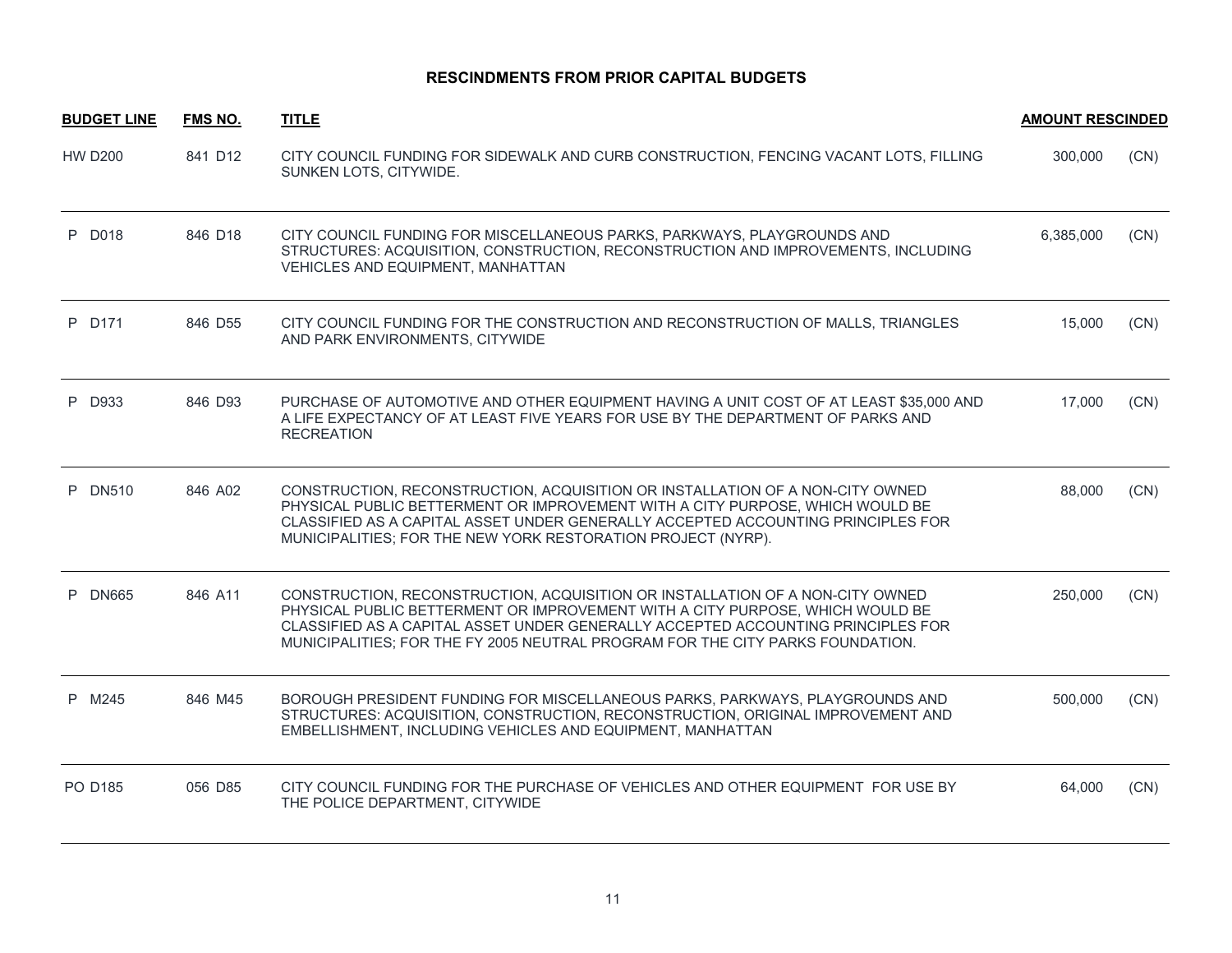| <b>BUDGET LINE</b> | FMS NO. | <b>TITLE</b>                                                                                                                                                                                                                                                                                                            | <b>AMOUNT RESCINDED</b> |      |
|--------------------|---------|-------------------------------------------------------------------------------------------------------------------------------------------------------------------------------------------------------------------------------------------------------------------------------------------------------------------------|-------------------------|------|
| <b>PU D016</b>     | 856 D16 | CITY COUNCIL FUNDING FOR THE PURCHASE AND INSTALLATION OF ELECTRONIC DATA<br>PROCESSING, COMMUNICATION, STORAGE AND RETRIEVAL EQUIPMENT FOR VARIOUS CITY<br>AGENCIES AND OTHER PROJECTS WITH A CITY PURPOSE                                                                                                             | 35,000                  | (CN) |
| <b>PV D467</b>     | 126 D67 | CITY COUNCIL FUNDING FOR THE SITE ACQUISITION, CONSTRUCTION, RECONSTRUCTION AND<br>IMPROVEMENTS, INCLUDING PURCHASES OF EQUIPMENT AND VEHICLES, AT CULTURAL<br>INSTITUTIONS AND THE DEPARTMENT OF CULTURAL AFFAIRS, AND AT OTHER LOCATIONS FOR<br>CULTURAL PURPOSES, CITYWIDE                                           | 110,000                 | (CN) |
| <b>PV D999</b>     | 126 D99 | CITY COUNCIL FUNDING FOR THE CONSTRUCTION, RECONSTRUCTION, ACQUISITION OR<br>INSTALLATION OF A NON-CITY OWNED PHYSICAL PUBLIC BETTERMENT OR IMPROVEMENT WITH A<br>CITY PURPOSE.                                                                                                                                         | 217,000                 | (CN) |
| PV DN001           | 126 A00 | CONSTRUCTION, RECONSTRUCTION, ACQUISITION OR INSTALLATION OF A NON-CITY OWNED<br>PHYSICAL PUBLIC BETTERMENT OR IMPROVEMENT WITH A CITY PURPOSE, WHICH WOULD BE<br>CLASSIFIED AS A CAPITAL ASSET UNDER GENERALLY ACCEPTED ACCOUNTING PRINCIPLES FOR<br>MUNICIPALITIES; FOR THE 3 LEGGED DOG, INC.                        | 166,000                 | (CN) |
| PV DN002           | 126 A01 | CONSTRUCTION, RECONSTRUCTION, ACQUISITION OR INSTALLATION OF A NON-CITY OWNED<br>PHYSICAL PUBLIC BETTERMENT OR IMPROVEMENT WITH A CITY PURPOSE, WHICH WOULD BE<br>CLASSIFIED AS A CAPITAL ASSET UNDER GENERALLY ACCEPTED ACCOUNTING PRINCIPLES FOR<br>MUNICIPALITIES; FOR THE 52ND STREET PROJECT.                      | 66,000                  | (CN) |
| PV DN022           | 126 A09 | CONSTRUCTION, RECONSTRUCTION, ACQUISITION OR INSTALLATION OF A NON-CITY OWNED<br>PHYSICAL PUBLIC BETTERMENT OR IMPROVEMENT WITH A CITY PURPOSE, WHICH WOULD BE<br>CLASSIFIED AS A CAPITAL ASSET UNDER GENERALLY ACCEPTED ACCOUNTING PRINCIPLES FOR<br>MUNICIPALITIES; FOR THE AMERICAN INSTITUTE OF ARCHITECTS.         | 10,000                  | (CN) |
| PV DN076           | 126 AB7 | CONSTRUCTION, RECONSTRUCTION, ACQUISITION OR INSTALLATION OF A NON-CITY OWNED<br>PHYSICAL PUBLIC BETTERMENT OR IMPROVEMENT WITH A CITY PURPOSE, WHICH WOULD BE<br>CLASSIFIED AS A CAPITAL ASSET UNDER GENERALLY ACCEPTED ACCOUNTING PRINCIPLES FOR<br>MUNICIPALITIES; FOR THE BROOKLYN PHILHARMONIC SYMPHONY ORCHESTRA. | 137,000                 | (CN) |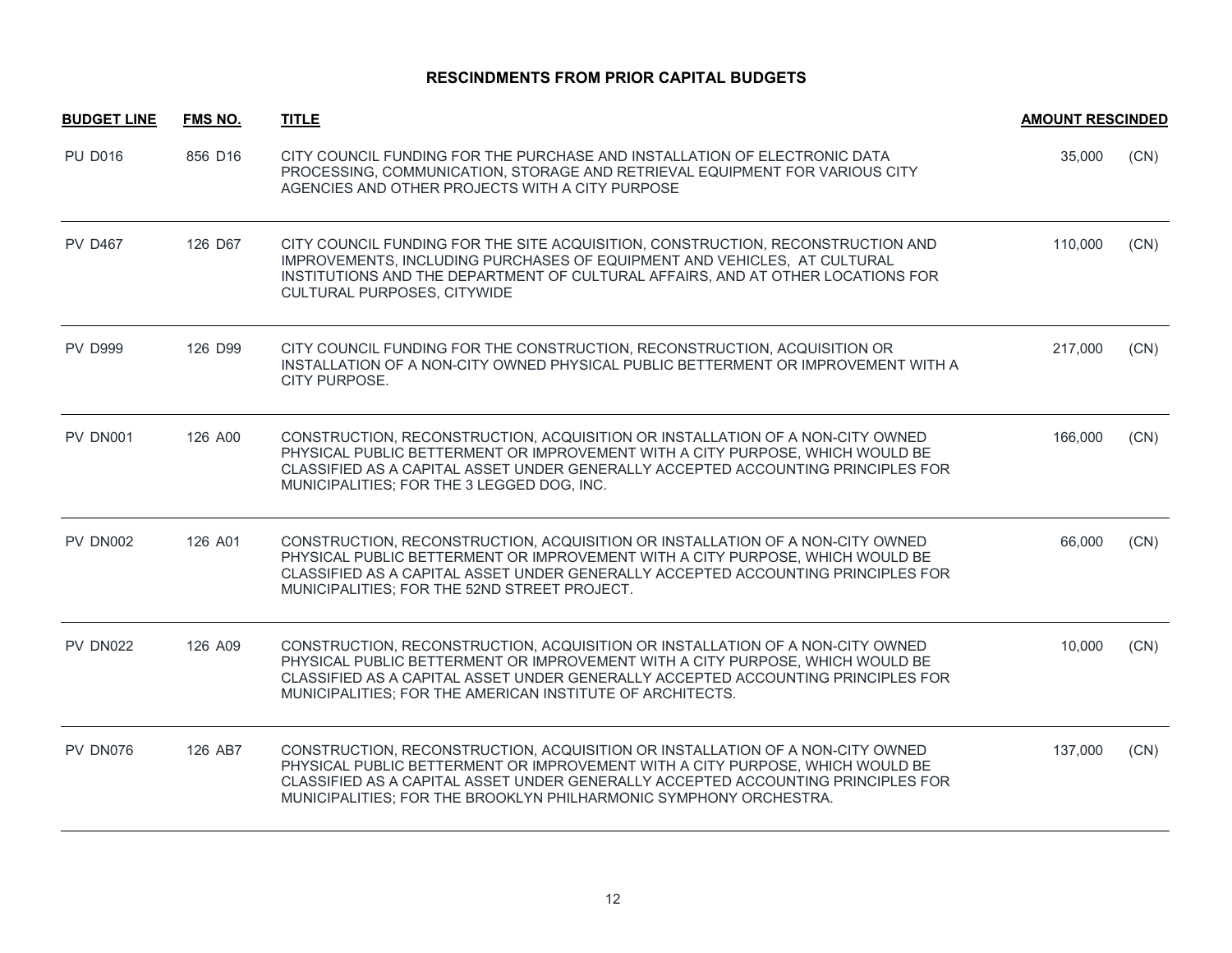| <b>BUDGET LINE</b> | FMS NO. | <b>TITLE</b>                                                                                                                                                                                                                                                                                                                        | <b>AMOUNT RESCINDED</b> |      |
|--------------------|---------|-------------------------------------------------------------------------------------------------------------------------------------------------------------------------------------------------------------------------------------------------------------------------------------------------------------------------------------|-------------------------|------|
| PV DN091           | 126 A18 | CONSTRUCTION, RECONSTRUCTION, ACQUISITION OR INSTALLATION OF A NON-CITY OWNED<br>PHYSICAL PUBLIC BETTERMENT OR IMPROVEMENT WITH A CITY PURPOSE, WHICH WOULD BE<br>CLASSIFIED AS A CAPITAL ASSET UNDER GENERALLY ACCEPTED ACCOUNTING PRINCIPLES FOR<br>MUNICIPALITIES; FOR THE CENTER FOR JEWISH HISTORY.                            | 14,774                  | (CN) |
| <b>PV DN127</b>    | 126 A26 | CONSTRUCTION, RECONSTRUCTION, ACQUISITION OR INSTALLATION OF A NON-CITY OWNED<br>PHYSICAL PUBLIC BETTERMENT OR IMPROVEMENT WITH A CITY PURPOSE, WHICH WOULD BE<br>CLASSIFIED AS A CAPITAL ASSET UNDER GENERALLY ACCEPTED ACCOUNTING PRINCIPLES FOR<br>MUNICIPALITIES; FOR OPEN CHANNELS NEW YORK, INC. D/B/A DIXON PLACE.           | 13,000                  | (CN) |
| <b>PV DN131</b>    | 126 A28 | CONSTRUCTION, RECONSTRUCTION, ACQUISITION OR INSTALLATION OF A NON-CITY OWNED<br>PHYSICAL PUBLIC BETTERMENT OR IMPROVEMENT WITH A CITY PURPOSE, WHICH WOULD BE<br>CLASSIFIED AS A CAPITAL ASSET UNDER GENERALLY ACCEPTED ACCOUNTING PRINCIPLES FOR<br>MUNICIPALITIES; FOR THE DOWNTOWN ART/ALPHA OMEGA YOUTH CENTER.                | 145,000                 | (CN) |
| <b>PV DN181</b>    | 126 A41 | CONSTRUCTION, RECONSTRUCTION, ACQUISITION OR INSTALLATION OF A NON-CITY OWNED<br>PHYSICAL PUBLIC BETTERMENT OR IMPROVEMENT WITH A CITY PURPOSE, WHICH WOULD BE<br>CLASSIFIED AS A CAPITAL ASSET UNDER GENERALLY ACCEPTED ACCOUNTING PRINCIPLES FOR<br>MUNICIPALITIES; FOR THE HARLEM SCHOOL OF THE ARTS.                            | 1,000                   | (CN) |
| <b>PV DN185</b>    | 126 A42 | CONSTRUCTION, RECONSTRUCTION, ACQUISITION OR INSTALLATION OF A NON-CITY OWNED<br>PHYSICAL PUBLIC BETTERMENT OR IMPROVEMENT WITH A CITY PURPOSE, WHICH WOULD BE<br>CLASSIFIED AS A CAPITAL ASSET UNDER GENERALLY ACCEPTED ACCOUNTING PRINCIPLES FOR<br>MUNICIPALITIES; FOR THE HERE ARTS CENTER.                                     | 11,000                  | (CN) |
| <b>PV DN197</b>    | 126 A46 | CONSTRUCTION, RECONSTRUCTION, ACQUISITION OR INSTALLATION OF A NON-CITY OWNED<br>PHYSICAL PUBLIC BETTERMENT OR IMPROVEMENT WITH A CITY PURPOSE, WHICH WOULD BE<br>CLASSIFIED AS A CAPITAL ASSET UNDER GENERALLY ACCEPTED ACCOUNTING PRINCIPLES FOR<br>MUNICIPALITIES; FOR THE IRONDALE CENTER FOR THEATER, EDUCATION, AND OUTREACH. | 16,000                  | (CN) |
| <b>PV DN199</b>    | 126 A48 | CONSTRUCTION, RECONSTRUCTION, ACQUISITION OR INSTALLATION OF A NON-CITY OWNED<br>PHYSICAL PUBLIC BETTERMENT OR IMPROVEMENT WITH A CITY PURPOSE, WHICH WOULD BE<br>CLASSIFIED AS A CAPITAL ASSET UNDER GENERALLY ACCEPTED ACCOUNTING PRINCIPLES FOR<br>MUNICIPALITIES; FOR THE ITALIAN AMERICAN MUSEUM.                              | 56,000                  | (CN) |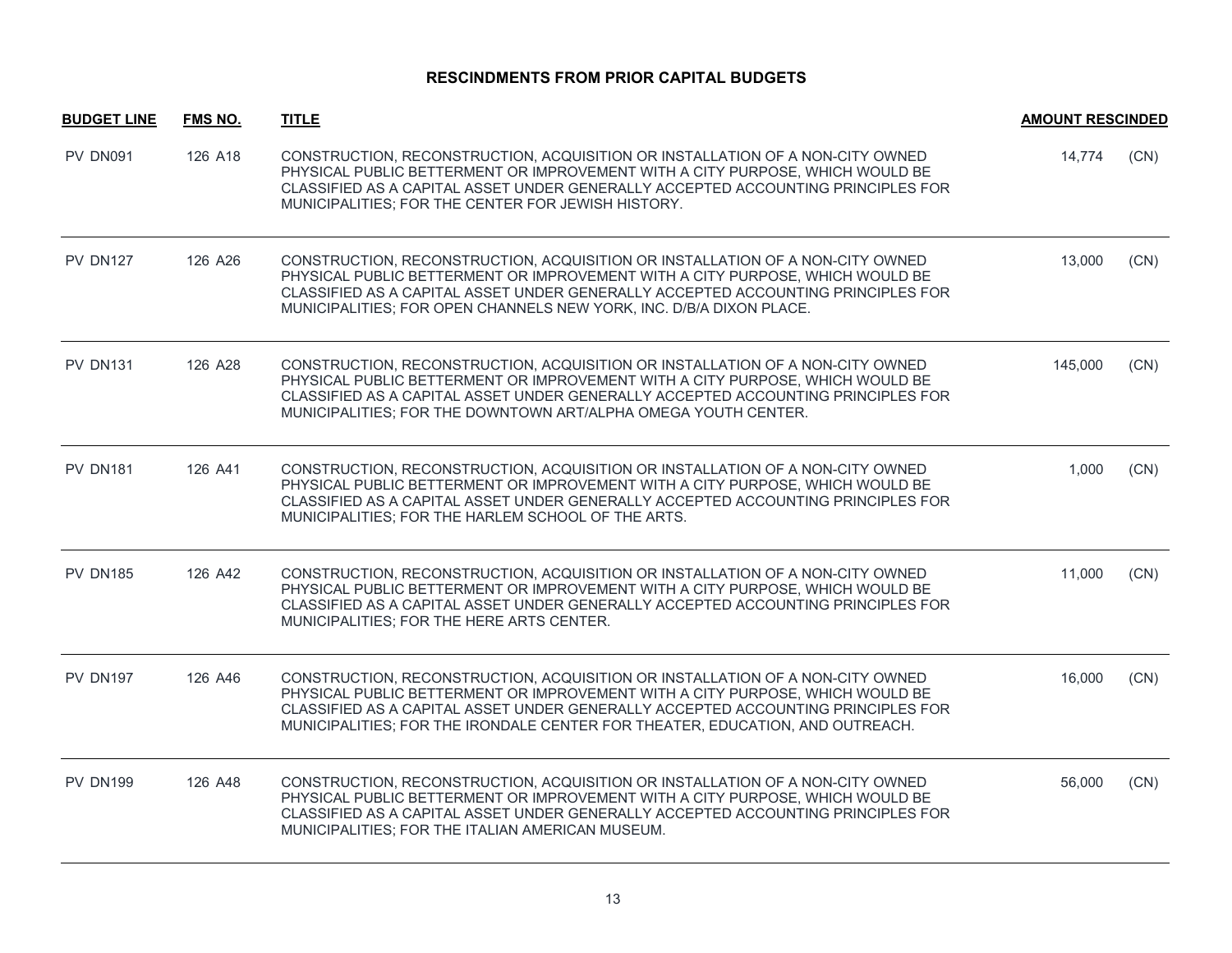| <b>BUDGET LINE</b> | <b>FMS NO.</b> | <b>TITLE</b>                                                                                                                                                                                                                                                                                                        | <b>AMOUNT RESCINDED</b> |      |
|--------------------|----------------|---------------------------------------------------------------------------------------------------------------------------------------------------------------------------------------------------------------------------------------------------------------------------------------------------------------------|-------------------------|------|
| <b>PV DN204</b>    | 126 A49        | CONSTRUCTION, RECONSTRUCTION, ACQUISITION OR INSTALLATION OF A NON-CITY OWNED<br>PHYSICAL PUBLIC BETTERMENT OR IMPROVEMENT WITH A CITY PURPOSE, WHICH WOULD BE<br>CLASSIFIED AS A CAPITAL ASSET UNDER GENERALLY ACCEPTED ACCOUNTING PRINCIPLES FOR<br>MUNICIPALITIES; FOR THE JAZZ AT LINCOLN CENTER.               | 4,000                   | (CN) |
| <b>PV DN213</b>    | 126 AV4        | CONSTRUCTION, RECONSTRUCTION, ACQUISITION OR INSTALLATION OF A NON-CITY OWNED<br>PHYSICAL PUBLIC BETTERMENT OR IMPROVEMENT WITH A CITY PURPOSE, WHICH WOULD BE<br>CLASSIFIED AS A CAPITAL ASSET UNDER GENERALLY ACCEPTED ACCOUNTING PRINCIPLES FOR<br>MUNICIPALITIES; FOR THE JEWISH COMMUNITY CENTER IN MANHATTAN. | 74,000                  | (CN) |
| <b>PV DN233</b>    | 126 A54        | CONSTRUCTION, RECONSTRUCTION, ACQUISITION OR INSTALLATION OF A NON-CITY OWNED<br>PHYSICAL PUBLIC BETTERMENT OR IMPROVEMENT WITH A CITY PURPOSE, WHICH WOULD BE<br>CLASSIFIED AS A CAPITAL ASSET UNDER GENERALLY ACCEPTED ACCOUNTING PRINCIPLES FOR<br>MUNICIPALITIES; FOR THE LEAGUE OF AMERICAN THEATER.           | 127,000                 | (CN) |
| <b>PV DN256</b>    | 126 A60        | CONSTRUCTION, RECONSTRUCTION, ACQUISITION OR INSTALLATION OF A NON-CITY OWNED<br>PHYSICAL PUBLIC BETTERMENT OR IMPROVEMENT WITH A CITY PURPOSE, WHICH WOULD BE<br>CLASSIFIED AS A CAPITAL ASSET UNDER GENERALLY ACCEPTED ACCOUNTING PRINCIPLES FOR<br>MUNICIPALITIES; FOR THE MANHATTAN THEATER CLUB.               | 2,000                   | (CN) |
| <b>PV DN266</b>    | 126 A61        | CONSTRUCTION, RECONSTRUCTION, ACQUISITION OR INSTALLATION OF A NON-CITY OWNED<br>PHYSICAL PUBLIC BETTERMENT OR IMPROVEMENT WITH A CITY PURPOSE, WHICH WOULD BE<br>CLASSIFIED AS A CAPITAL ASSET UNDER GENERALLY ACCEPTED ACCOUNTING PRINCIPLES FOR<br>MUNICIPALITIES; FOR THE MIND-BUILDERS CREATIVE ARTS CENTER.   | 343                     | (CN) |
| <b>PV DN373</b>    | 126 A89        | CONSTRUCTION, RECONSTRUCTION, ACQUISITION OR INSTALLATION OF A NON-CITY OWNED<br>PHYSICAL PUBLIC BETTERMENT OR IMPROVEMENT WITH A CITY PURPOSE, WHICH WOULD BE<br>CLASSIFIED AS A CAPITAL ASSET UNDER GENERALLY ACCEPTED ACCOUNTING PRINCIPLES FOR<br>MUNICIPALITIES; FOR THE SCULPTURE CENTER.                     | 979                     | (CN) |
| <b>PV DN375</b>    | 126 A90        | CONSTRUCTION, RECONSTRUCTION, ACQUISITION OR INSTALLATION OF A NON-CITY OWNED<br>PHYSICAL PUBLIC BETTERMENT OR IMPROVEMENT WITH A CITY PURPOSE, WHICH WOULD BE<br>CLASSIFIED AS A CAPITAL ASSET UNDER GENERALLY ACCEPTED ACCOUNTING PRINCIPLES FOR<br>MUNICIPALITIES; FOR THE SECOND STAGE THEATER.                 | 3,000                   | (CN) |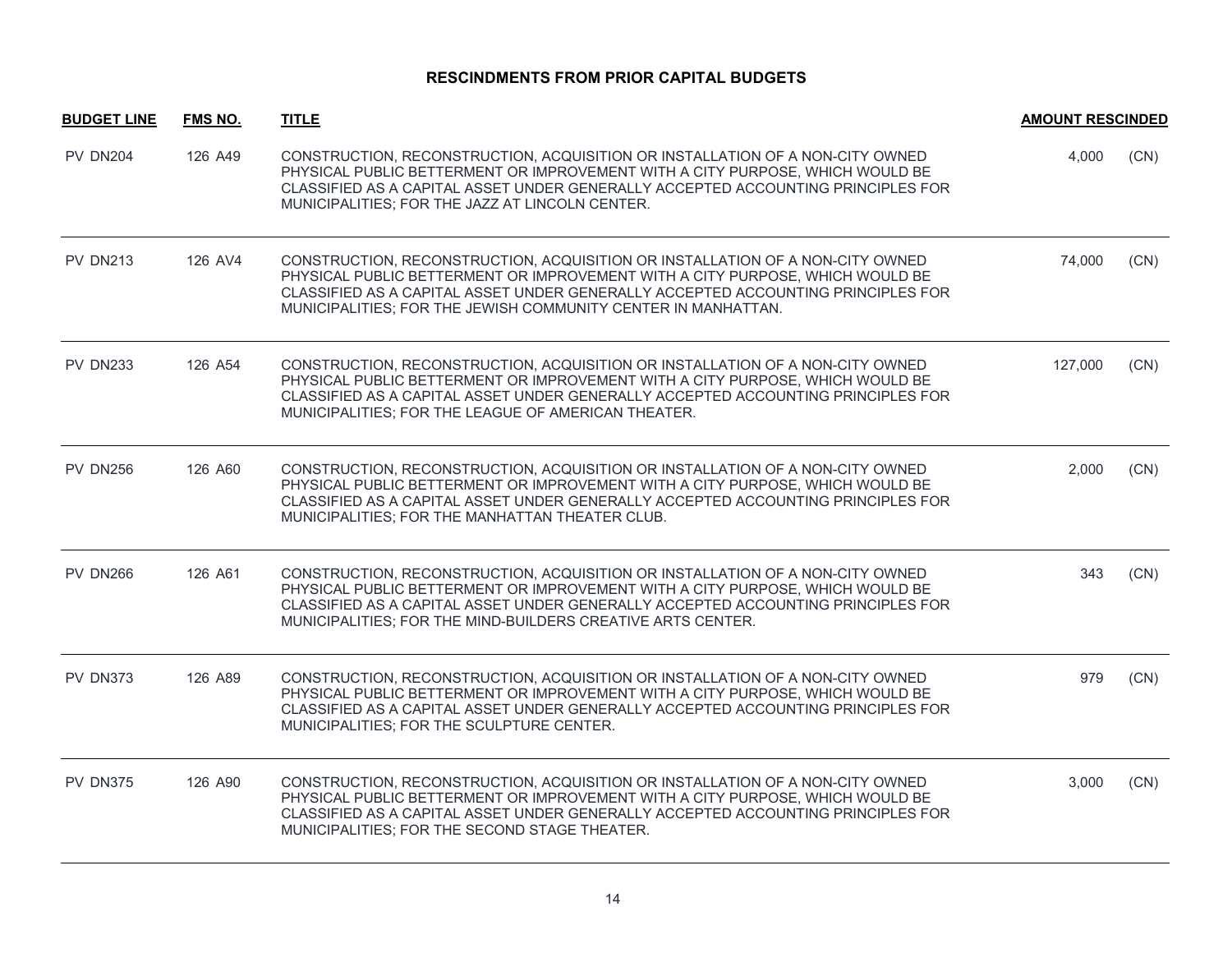| <b>BUDGET LINE</b> | <b>FMS NO.</b> | <b>TITLE</b>                                                                                                                                                                                                                                                                                                           | <b>AMOUNT RESCINDED</b> |      |
|--------------------|----------------|------------------------------------------------------------------------------------------------------------------------------------------------------------------------------------------------------------------------------------------------------------------------------------------------------------------------|-------------------------|------|
| <b>PV DN411</b>    | 126 A94        | CONSTRUCTION, RECONSTRUCTION, ACQUISITION OR INSTALLATION OF A NON-CITY OWNED<br>PHYSICAL PUBLIC BETTERMENT OR IMPROVEMENT WITH A CITY PURPOSE, WHICH WOULD BE<br>CLASSIFIED AS A CAPITAL ASSET UNDER GENERALLY ACCEPTED ACCOUNTING PRINCIPLES FOR<br>MUNICIPALITIES; FOR THE TEATRO CIRCULO.                          | 19,000                  | (CN) |
| <b>PV DN417</b>    | 126 A97        | CONSTRUCTION, RECONSTRUCTION, ACQUISITION OR INSTALLATION OF A NON-CITY OWNED<br>PHYSICAL PUBLIC BETTERMENT OR IMPROVEMENT WITH A CITY PURPOSE, WHICH WOULD BE<br>CLASSIFIED AS A CAPITAL ASSET UNDER GENERALLY ACCEPTED ACCOUNTING PRINCIPLES FOR<br>MUNICIPALITIES; FOR THE BROOKLYN CENTER FOR THE PERFORMING ARTS. | 59,044                  | (CN) |
| <b>PV DN419</b>    | 126 B15        | CONSTRUCTION, RECONSTRUCTION, ACQUISITION OR INSTALLATION OF A NON-CITY OWNED<br>PHYSICAL PUBLIC BETTERMENT OR IMPROVEMENT WITH A CITY PURPOSE, WHICH WOULD BE<br>CLASSIFIED AS A CAPITAL ASSET UNDER GENERALLY ACCEPTED ACCOUNTING PRINCIPLES FOR<br>MUNICIPALITIES; FOR THE COOPER-HEWITT NATIONAL DESIGN MUSEUM.    | 3,000                   | (CN) |
| <b>PV DN426</b>    | 126 AA1        | CONSTRUCTION, RECONSTRUCTION, ACQUISITION OR INSTALLATION OF A NON-CITY OWNED<br>PHYSICAL PUBLIC BETTERMENT OR IMPROVEMENT WITH A CITY PURPOSE, WHICH WOULD BE<br>CLASSIFIED AS A CAPITAL ASSET UNDER GENERALLY ACCEPTED ACCOUNTING PRINCIPLES FOR<br>MUNICIPALITIES; FOR THE TOWN HALL FOUNDATION, INC.               | 51,000                  | (CN) |
| <b>PV DN430</b>    | 126 AV7        | CONSTRUCTION, RECONSTRUCTION, ACQUISITION OR INSTALLATION OF A NON-CITY OWNED<br>PHYSICAL PUBLIC BETTERMENT OR IMPROVEMENT WITH A CITY PURPOSE, WHICH WOULD BE<br>CLASSIFIED AS A CAPITAL ASSET UNDER GENERALLY ACCEPTED ACCOUNTING PRINCIPLES FOR<br>MUNICIPALITIES; FOR THE WNET.ORG.                                | 200,000                 | (CN) |
| <b>PV DN454</b>    | 126 AA3        | CONSTRUCTION, RECONSTRUCTION, ACQUISITION OR INSTALLATION OF A NON-CITY OWNED<br>PHYSICAL PUBLIC BETTERMENT OR IMPROVEMENT WITH A CITY PURPOSE, WHICH WOULD BE<br>CLASSIFIED AS A CAPITAL ASSET UNDER GENERALLY ACCEPTED ACCOUNTING PRINCIPLES FOR<br>MUNICIPALITIES; FOR WNYC NEW YORK PUBLIC RADIO.                  | 1,687                   | (CN) |
| <b>PV DN569</b>    | 126 AH3        | CONSTRUCTION, RECONSTRUCTION, ACQUISITION OR INSTALLATION OF A NON-CITY OWNED<br>PHYSICAL PUBLIC BETTERMENT OR IMPROVEMENT WITH A CITY PURPOSE, WHICH WOULD BE<br>CLASSIFIED AS A CAPITAL ASSET UNDER GENERALLY ACCEPTED ACCOUNTING PRINCIPLES FOR<br>MUNICIPALITIES; FOR THE ARTS CONNECTION.                         | 12,000                  | (CN) |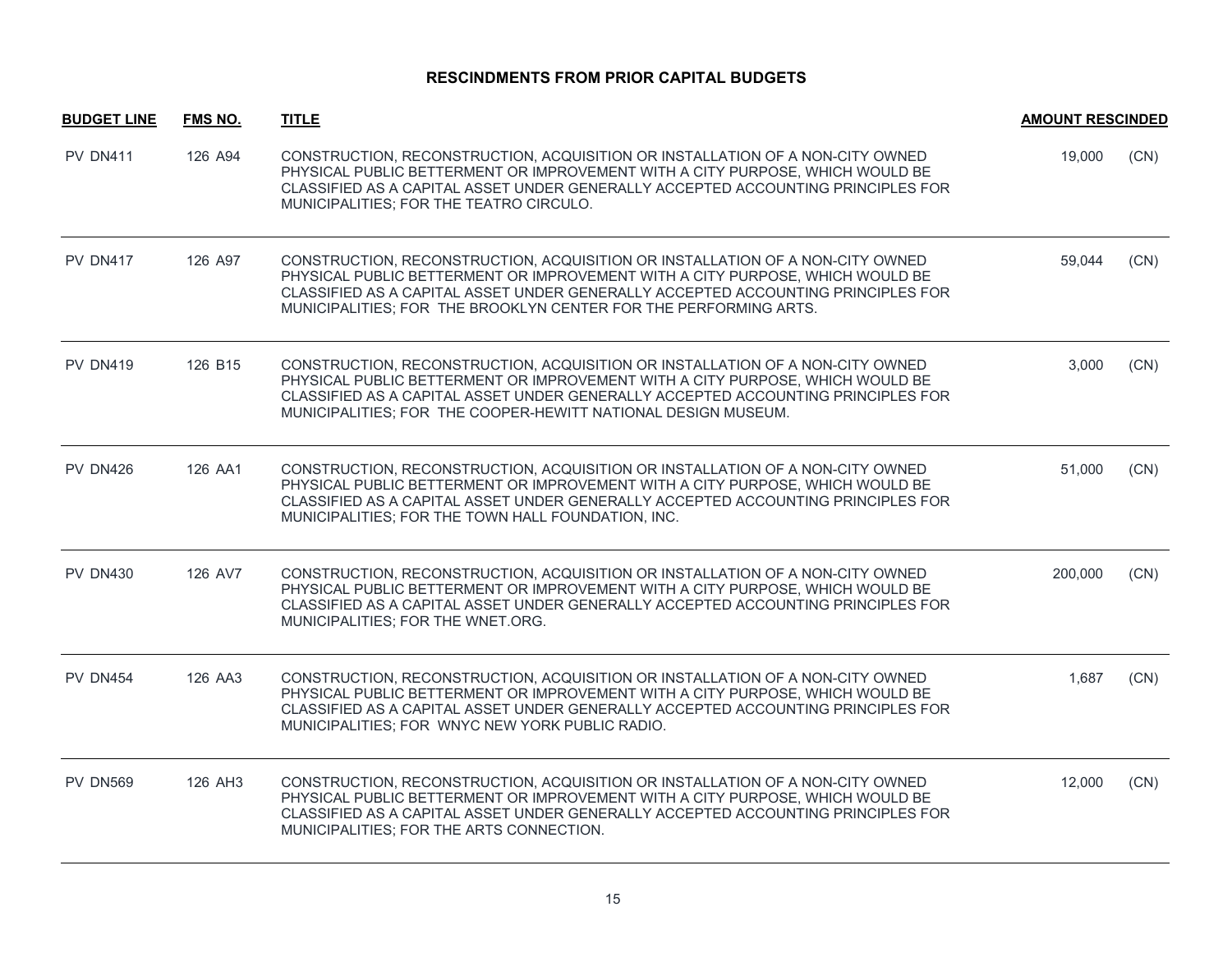| <b>BUDGET LINE</b> | <b>FMS NO.</b> | <b>TITLE</b>                                                                                                                                                                                                                                                                                                                                        | <b>AMOUNT RESCINDED</b> |      |
|--------------------|----------------|-----------------------------------------------------------------------------------------------------------------------------------------------------------------------------------------------------------------------------------------------------------------------------------------------------------------------------------------------------|-------------------------|------|
| <b>PV DN575</b>    | 126 AG4        | CONSTRUCTION, RECONSTRUCTION, ACQUISITION OR INSTALLATION OF A NON-CITY OWNED<br>PHYSICAL PUBLIC BETTERMENT OR IMPROVEMENT WITH A CITY PURPOSE, WHICH WOULD BE<br>CLASSIFIED AS A CAPITAL ASSET UNDER GENERALLY ACCEPTED ACCOUNTING PRINCIPLES FOR<br>MUNICIPALITIES; FOR THE RUBIN MUSEUM OF ART.                                                  | 36,000                  | (CN) |
| PV DN577           | 126 AF7        | CONSTRUCTION, RECONSTRUCTION, ACQUISITION OR INSTALLATION OF A NON-CITY OWNED<br>PHYSICAL PUBLIC BETTERMENT OR IMPROVEMENT WITH A CITY PURPOSE, WHICH WOULD BE<br>CLASSIFIED AS A CAPITAL ASSET UNDER GENERALLY ACCEPTED ACCOUNTING PRINCIPLES FOR<br>MUNICIPALITIES; FOR THE BLACK SPECTRUM THEATRE.                                               | 3,000                   | (CN) |
| <b>PV DN579</b>    | 126 AD7        | CONSTRUCTION, RECONSTRUCTION, ACQUISITION OR INSTALLATION OF A NON-CITY OWNED<br>PHYSICAL PUBLIC BETTERMENT OR IMPROVEMENT WITH A CITY PURPOSE, WHICH WOULD BE<br>CLASSIFIED AS A CAPITAL ASSET UNDER GENERALLY ACCEPTED ACCOUNTING PRINCIPLES FOR<br>MUNICIPALITIES; FOR THE BROOKLYN BALLET - SCHERMERHORN HOUSE.                                 | 2.000                   | (CN) |
| <b>PV DN606</b>    | 126 A64        | CONSTRUCTION, RECONSTRUCTION, ACQUISITION OR INSTALLATION OF A NON-CITY OWNED<br>PHYSICAL PUBLIC BETTERMENT OR IMPROVEMENT WITH A CITY PURPOSE, WHICH WOULD BE<br>CLASSIFIED AS A CAPITAL ASSET UNDER GENERALLY ACCEPTED ACCOUNTING PRINCIPLES FOR<br>MUNICIPALITIES; FOR THE ELDRIDGE STREET PROJECT.                                              | 33,000                  | (CN) |
| <b>PV DN607</b>    | 126 D40        | CONSTRUCTION, RECONSTRUCTION, ACQUISITION OR INSTALLATION OF A NON-CITY OWNED<br>PHYSICAL PUBLIC BETTERMENT OR IMPROVEMENT WITH A CITY PURPOSE, WHICH WOULD BE<br>CLASSIFIED AS A CAPITAL ASSET UNDER GENERALLY ACCEPTED ACCOUNTING PRINCIPLES FOR<br>MUNICIPALITIES; FOR THE ST. ROSALIA - REGINA PACIS - NEIGHBORHOOD IMPROVEMENT<br>ASSOCIATION. | 27,000                  | (CN) |
| <b>PV DN645</b>    | 126 D19        | CONSTRUCTION, RECONSTRUCTION, ACQUISITION OR INSTALLATION OF A NON-CITY OWNED<br>PHYSICAL PUBLIC BETTERMENT OR IMPROVEMENT WITH A CITY PURPOSE. WHICH WOULD BE<br>CLASSIFIED AS A CAPITAL ASSET UNDER GENERALLY ACCEPTED ACCOUNTING PRINCIPLES FOR<br>MUNICIPALITIES; FOR THE BROOKLYN YOUTH CHORUS.                                                | 54,000                  | (CN) |
| PV DN666           | 126 D37        | CONSTRUCTION, RECONSTRUCTION, ACQUISITION OR INSTALLATION OF A NON-CITY OWNED<br>PHYSICAL PUBLIC BETTERMENT OR IMPROVEMENT WITH A CITY PURPOSE, WHICH WOULD BE<br>CLASSIFIED AS A CAPITAL ASSET UNDER GENERALLY ACCEPTED ACCOUNTING PRINCIPLES FOR<br>MUNICIPALITIES; FOR THE OPERA AMERICA, INC.                                                   | 35,000                  | (CN) |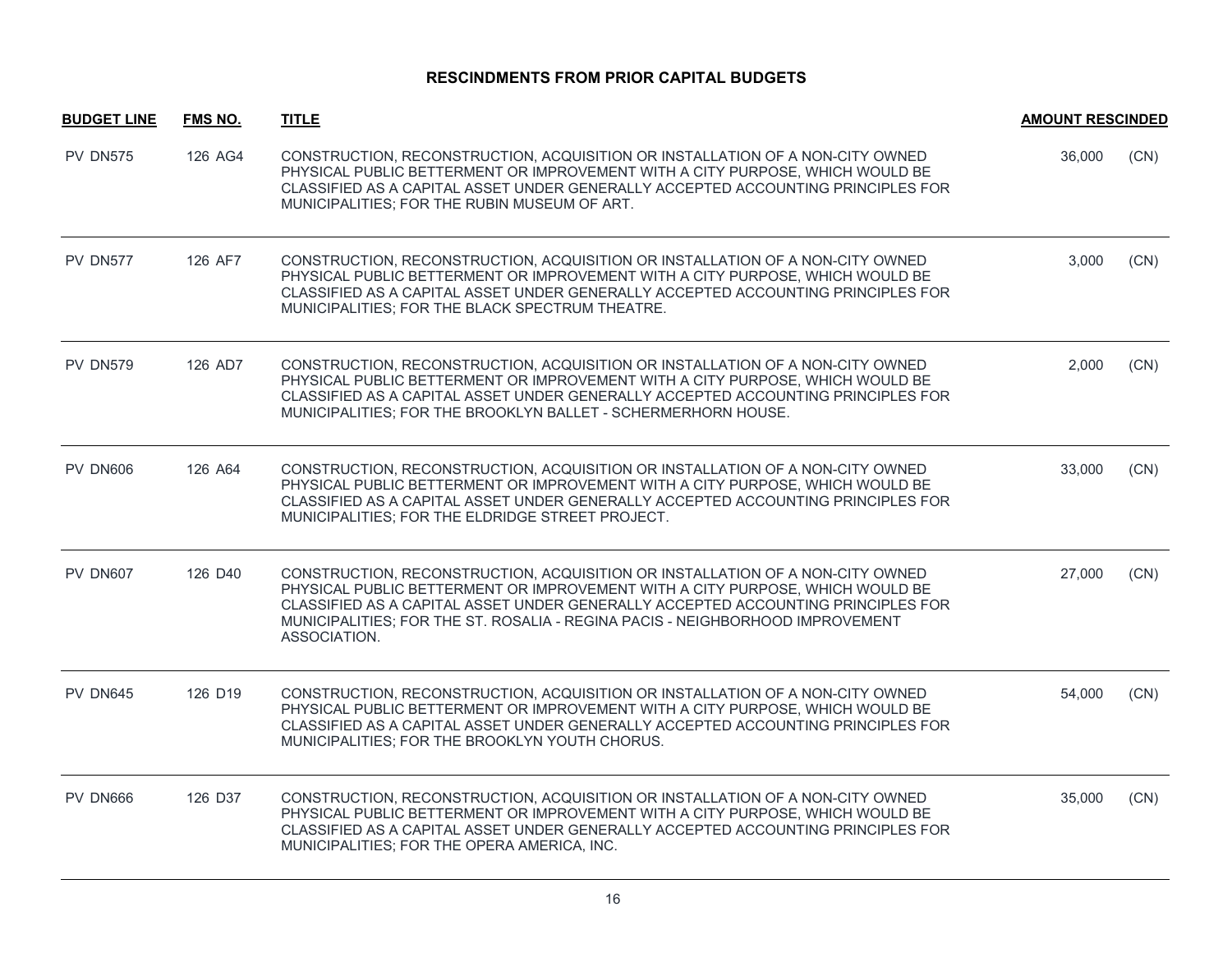| <b>BUDGET LINE</b> | <b>FMS NO.</b> | <b>TITLE</b>                                                                                                                                                                                                                                                                                                                  | <b>AMOUNT RESCINDED</b> |      |
|--------------------|----------------|-------------------------------------------------------------------------------------------------------------------------------------------------------------------------------------------------------------------------------------------------------------------------------------------------------------------------------|-------------------------|------|
| PV DN694           | 126 B34        | CONSTRUCTION, RECONSTRUCTION, ACQUISITION OR INSTALLATION OF A NON-CITY OWNED<br>PHYSICAL PUBLIC BETTERMENT OR IMPROVEMENT WITH A CITY PURPOSE, WHICH WOULD BE<br>CLASSIFIED AS A CAPITAL ASSET UNDER GENERALLY ACCEPTED ACCOUNTING PRINCIPLES FOR<br>MUNICIPALITIES; FOR THE SOCIETY OF THE EDUCATIONAL ARTS.                | 5,000                   | (CN) |
| PV DN726           | 126 B66        | CONSTRUCTION, RECONSTRUCTION, ACQUISITION OR INSTALLATION OF A NON-CITY OWNED<br>PHYSICAL PUBLIC BETTERMENT OR IMPROVEMENT WITH A CITY PURPOSE, WHICH WOULD BE<br>CLASSIFIED AS A CAPITAL ASSET UNDER GENERALLY ACCEPTED ACCOUNTING PRINCIPLES FOR<br>MUNICIPALITIES; FOR THE PROTEUS GOWANUS INTERDISCIPLINARY GALLERY, INC. | 150,000                 | (CN) |
| PV DN736           | 126 AU8        | CONSTRUCTION, RECONSTRUCTION, ACQUISITION OR INSTALLATION OF A NON-CITY OWNED<br>PHYSICAL PUBLIC BETTERMENT OR IMPROVEMENT WITH A CITY PURPOSE, WHICH WOULD BE<br>CLASSIFIED AS A CAPITAL ASSET UNDER GENERALLY ACCEPTED ACCOUNTING PRINCIPLES FOR<br>MUNICIPALITIES; FOR THE PEARL THEATRE COMPANY, INC.                     | 2,505                   | (CN) |
| <b>PV DN743</b>    | 126 AV3        | CONSTRUCTION, RECONSTRUCTION, ACQUISITION OR INSTALLATION OF A NON-CITY OWNED<br>PHYSICAL PUBLIC BETTERMENT OR IMPROVEMENT WITH A CITY PURPOSE, WHICH WOULD BE<br>CLASSIFIED AS A CAPITAL ASSET UNDER GENERALLY ACCEPTED ACCOUNTING PRINCIPLES FOR<br>MUNICIPALITIES; FOR THE PALEY CENTER FOR MEDIA.                         | 100,000                 | (CN) |
| <b>PV DN766</b>    | 126 AW1        | CONSTRUCTION, RECONSTRUCTION, ACQUISITION OR INSTALLATION OF A NON-CITY OWNED<br>PHYSICAL PUBLIC BETTERMENT OR IMPROVEMENT WITH A CITY PURPOSE, WHICH WOULD BE<br>CLASSIFIED AS A CAPITAL ASSET UNDER GENERALLY ACCEPTED ACCOUNTING PRINCIPLES FOR<br>MUNICIPALITIES; FOR THE UPTOWN DANCE ACADEMY.                           | 83,000                  | (CN) |
| PV DN773           | 126 AW9        | CONSTRUCTION, RECONSTRUCTION, ACQUISITION OR INSTALLATION OF A NON-CITY OWNED<br>PHYSICAL PUBLIC BETTERMENT OR IMPROVEMENT WITH A CITY PURPOSE, WHICH WOULD BE<br>CLASSIFIED AS A CAPITAL ASSET UNDER GENERALLY ACCEPTED ACCOUNTING PRINCIPLES FOR<br>MUNICIPALITIES; FOR THE HOSPITAL AUDIENCES, INC.                        | 18,000                  | (CN) |
| <b>PV DN819</b>    | 126 B51        | CONSTRUCTION, RECONSTRUCTION, ACQUISITION OR INSTALLATION OF A NON-CITY OWNED<br>PHYSICAL PUBLIC BETTERMENT OR IMPROVEMENT WITH A CITY PURPOSE, WHICH WOULD BE<br>CLASSIFIED AS A CAPITAL ASSET UNDER GENERALLY ACCEPTED ACCOUNTING PRINCIPLES FOR<br>MUNICIPALITIES; FOR THE HARLEM ARTS ALLIANCE.                           | 111.000                 | (CN) |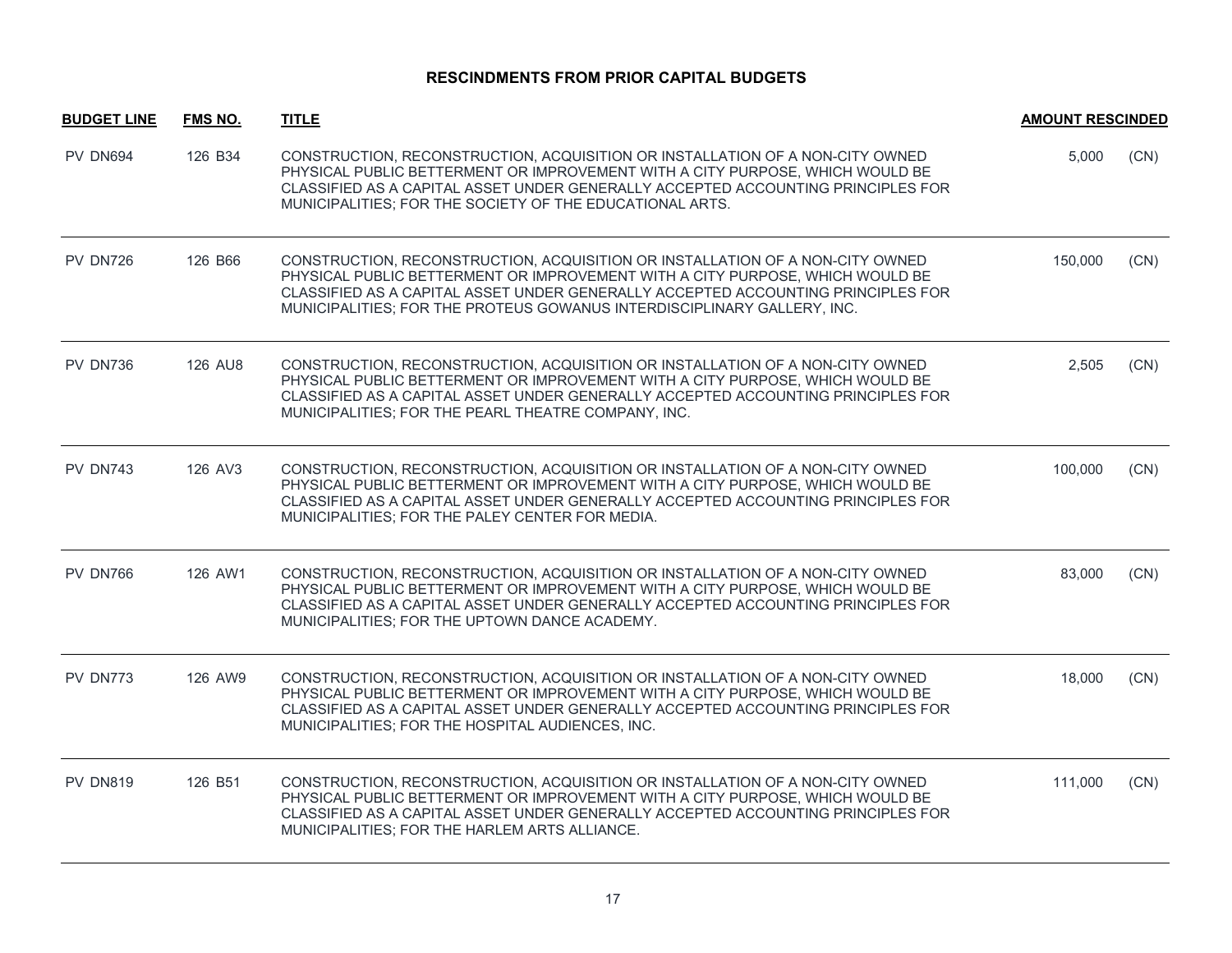| <b>BUDGET LINE</b> | <b>FMS NO.</b> | <b>TITLE</b>                                                                                                                                                                                                                                                                                                                                                  | <b>AMOUNT RESCINDED</b> |      |
|--------------------|----------------|---------------------------------------------------------------------------------------------------------------------------------------------------------------------------------------------------------------------------------------------------------------------------------------------------------------------------------------------------------------|-------------------------|------|
| <b>PV DN910</b>    | 126 B89        | CONSTRUCTION, RECONSTRUCTION, ACQUISITION OR INSTALLATION OF A NON-CITY OWNED<br>PHYSICAL PUBLIC BETTERMENT OR IMPROVEMENT WITH A CITY PURPOSE, WHICH WOULD BE<br>CLASSIFIED AS A CAPITAL ASSET UNDER GENERALLY ACCEPTED ACCOUNTING PRINCIPLES FOR<br>MUNICIPALITIES; FOR MIDORI FOUNDATION, INC.                                                             | 5,603                   | (CN) |
| <b>PV DN959</b>    | 126 B30        | CONSTRUCTION, RECONSTRUCTION, ACQUISITION OR INSTALLATION OF A NON-CITY OWNED<br>PHYSICAL PUBLIC BETTERMENT OR IMPROVEMENT WITH A CITY PURPOSE. WHICH WOULD BE<br>CLASSIFIED AS A CAPITAL ASSET UNDER GENERALLY ACCEPTED ACCOUNTING PRINCIPLES FOR<br>MUNICIPALITIES; FOR THE NEW GROUP, INC.                                                                 | 8,400,000               | (CN) |
| <b>PW D005</b>     | 856 D12        | CITY COUNCIL FUNDING FOR ACQUISITION, CONSTRUCTION, RECONSTRUCTION, MODERNIZATION<br>OF, IMPROVEMENTS TO, AND EQUIPMENT AND VEHICLES FOR, PUBLIC BUILDINGS AND ADJACENT<br>AREAS AND OTHER PROJECTS WITH A CITY PURPOSE, CITYWIDE.                                                                                                                            | 1,011,425               | (CN) |
| <b>PW D999</b>     | 856 D99        | CITY COUNCIL FUNDING FOR THE CONSTRUCTION, RECONSTRUCTION, ACQUISITION OR<br>INSTALLATION OF A NON-CITY OWNED PHYSICAL PUBLIC BETTERMENT OR IMPROVEMENT WITH A<br>CITY PURPOSE.                                                                                                                                                                               | 13,576                  | (CN) |
| <b>PW DN004</b>    | 856 AA5        | CONSTRUCTION, RECONSTRUCTION, ACQUISITION OR INSTALLATION OF A NON-CITY OWNED<br>PHYSICAL PUBLIC BETTERMENT OR IMPROVEMENT WITH A CITY PURPOSE, WHICH WOULD BE<br>CLASSIFIED AS A CAPITAL ASSET UNDER GENERALLY ACCEPTED ACCOUNTING PRINCIPLES FOR<br>MUNICIPALITIES; FOR THE 92ND STREET YOUNG MEN'S AND YOUNG WOMEN'S HEBREW<br>ASSOCIATION (YM & YWHA).    | 38,000                  | (CN) |
| <b>PW DN055</b>    | 856 A06        | CONSTRUCTION, RECONSTRUCTION, ACQUISITION OR INSTALLATION OF A NON-CITY OWNED<br>PHYSICAL PUBLIC BETTERMENT OR IMPROVEMENT WITH A CITY PURPOSE, WHICH WOULD BE<br>CLASSIFIED AS A CAPITAL ASSET UNDER GENERALLY ACCEPTED ACCOUNTING PRINCIPLES FOR<br>MUNICIPALITIES; FOR THE BOROUGH PARK JEWISH COMMUNITY CENTER.                                           | 100,000                 | (CN) |
| <b>PW DN094</b>    | 856 A13        | CONSTRUCTION, RECONSTRUCTION, ACQUISITION OR INSTALLATION OF A NON-CITY OWNED<br>PHYSICAL PUBLIC BETTERMENT OR IMPROVEMENT WITH A CITY PURPOSE, WHICH WOULD BE<br>CLASSIFIED AS A CAPITAL ASSET UNDER GENERALLY ACCEPTED ACCOUNTING PRINCIPLES FOR<br>MUNICIPALITIES; FOR THE CENTRAL QUEENS YOUNG MEN'S AND YOUNG WOMEN'S HEBREW<br>ASSOCIATION (YM & YWHA). | 90,000                  | (CN) |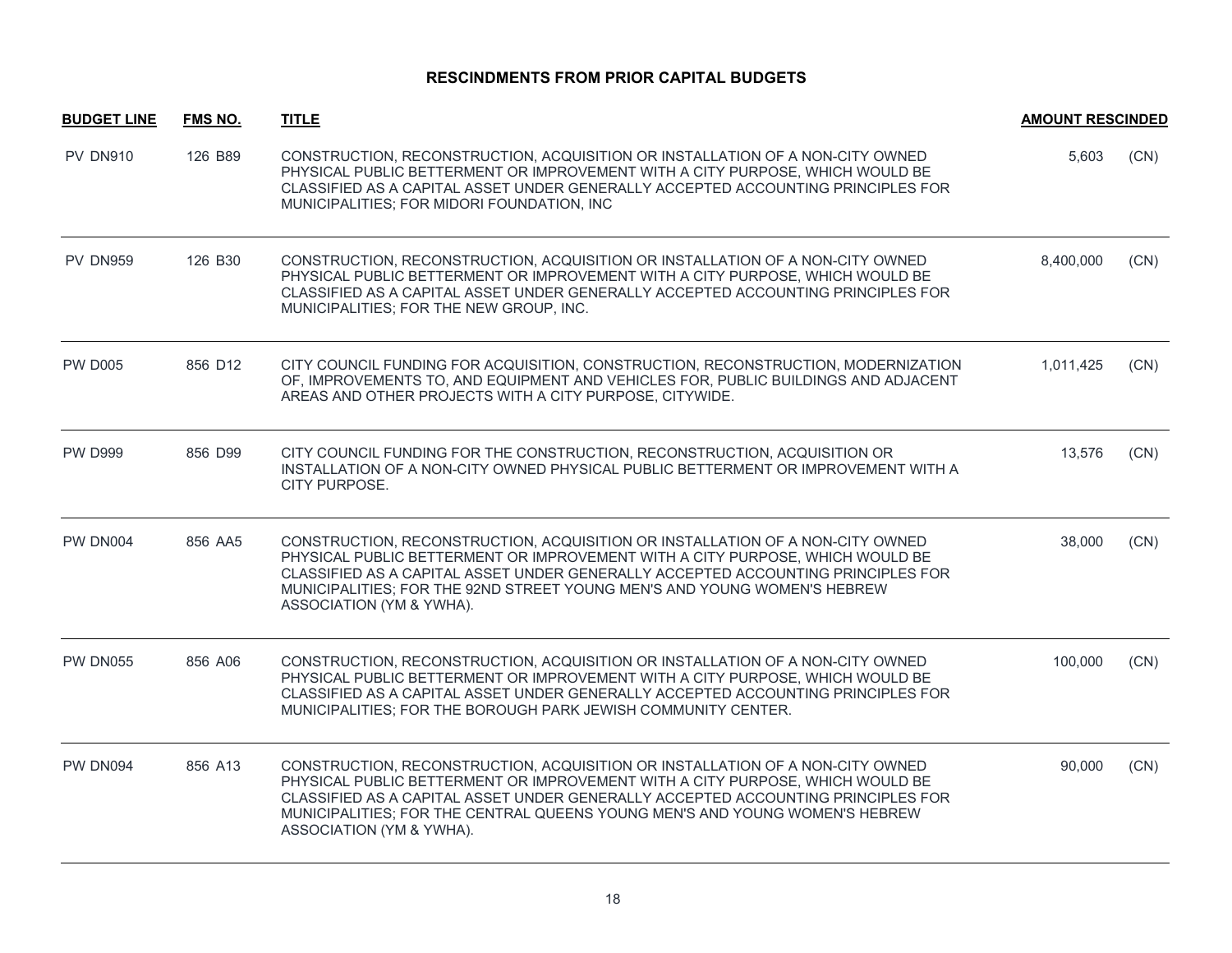| <b>BUDGET LINE</b> | <b>FMS NO.</b> | <b>TITLE</b>                                                                                                                                                                                                                                                                                                                   | <b>AMOUNT RESCINDED</b> |      |
|--------------------|----------------|--------------------------------------------------------------------------------------------------------------------------------------------------------------------------------------------------------------------------------------------------------------------------------------------------------------------------------|-------------------------|------|
| <b>PW DN116</b>    | 856 A17        | CONSTRUCTION, RECONSTRUCTION, ACQUISITION OR INSTALLATION OF A NON-CITY OWNED<br>PHYSICAL PUBLIC BETTERMENT OR IMPROVEMENT WITH A CITY PURPOSE, WHICH WOULD BE<br>CLASSIFIED AS A CAPITAL ASSET UNDER GENERALLY ACCEPTED ACCOUNTING PRINCIPLES FOR<br>MUNICIPALITIES; FOR COOPER UNION FOR THE ADVANCEMENT OF SCIENCE AND ART. | 41,000                  | (CN) |
| <b>PW DN128</b>    | 856 A19        | CONSTRUCTION, RECONSTRUCTION, ACQUISITION OR INSTALLATION OF A NON-CITY OWNED<br>PHYSICAL PUBLIC BETTERMENT OR IMPROVEMENT WITH A CITY PURPOSE, WHICH WOULD BE<br>CLASSIFIED AS A CAPITAL ASSET UNDER GENERALLY ACCEPTED ACCOUNTING PRINCIPLES FOR<br>MUNICIPALITIES; FOR THE DOE FUND INC.                                    | 242,218                 | (CN) |
| <b>PW DN142</b>    | 856 A22        | CONSTRUCTION, RECONSTRUCTION, ACQUISITION OR INSTALLATION OF A NON-CITY OWNED<br>PHYSICAL PUBLIC BETTERMENT OR IMPROVEMENT WITH A CITY PURPOSE, WHICH WOULD BE<br>CLASSIFIED AS A CAPITAL ASSET UNDER GENERALLY ACCEPTED ACCOUNTING PRINCIPLES FOR<br>MUNICIPALITIES; FOR THE EDUCATIONAL ALLIANCE.                            | 126,000                 | (CN) |
| <b>PW DN165</b>    | 856 A25        | CONSTRUCTION, RECONSTRUCTION, ACQUISITION OR INSTALLATION OF A NON-CITY OWNED<br>PHYSICAL PUBLIC BETTERMENT OR IMPROVEMENT WITH A CITY PURPOSE, WHICH WOULD BE<br>CLASSIFIED AS A CAPITAL ASSET UNDER GENERALLY ACCEPTED ACCOUNTING PRINCIPLES FOR<br>MUNICIPALITIES; FOR THE GAY, LESBIAN AND STRAIGHT EDUCATION NETWORK.     | 51,159                  | (CN) |
| <b>PW DN173</b>    | 856 A99        | CONSTRUCTION, RECONSTRUCTION, ACQUISITION OR INSTALLATION OF A NON-CITY OWNED<br>PHYSICAL PUBLIC BETTERMENT OR IMPROVEMENT WITH A CITY PURPOSE, WHICH WOULD BE<br>CLASSIFIED AS A CAPITAL ASSET UNDER GENERALLY ACCEPTED ACCOUNTING PRINCIPLES FOR<br>MUNICIPALITIES; FOR VILLAGE CENTER FOR CARE.                             | 28,058                  | (CN) |
| <b>PW DN206</b>    | 856 A30        | CONSTRUCTION, RECONSTRUCTION, ACQUISITION OR INSTALLATION OF A NON-CITY OWNED<br>PHYSICAL PUBLIC BETTERMENT OR IMPROVEMENT WITH A CITY PURPOSE, WHICH WOULD BE<br>CLASSIFIED AS A CAPITAL ASSET UNDER GENERALLY ACCEPTED ACCOUNTING PRINCIPLES FOR<br>MUNICIPALITIES; FOR THE JEWISH BRAILLE INSTITUTE.                        | 50,000                  | (CN) |
| <b>PW DN237</b>    | 856 B05        | CONSTRUCTION, RECONSTRUCTION, ACQUISITION OR INSTALLATION OF A NON-CITY OWNED<br>PHYSICAL PUBLIC BETTERMENT OR IMPROVEMENT WITH A CITY PURPOSE, WHICH WOULD BE<br>CLASSIFIED AS A CAPITAL ASSET UNDER GENERALLY ACCEPTED ACCOUNTING PRINCIPLES FOR<br>MUNICIPALITIES; FOR THE JEWISH BOARD OF FAMILY AND CHILDREN'S SERVICES.  | 15,155                  | (CN) |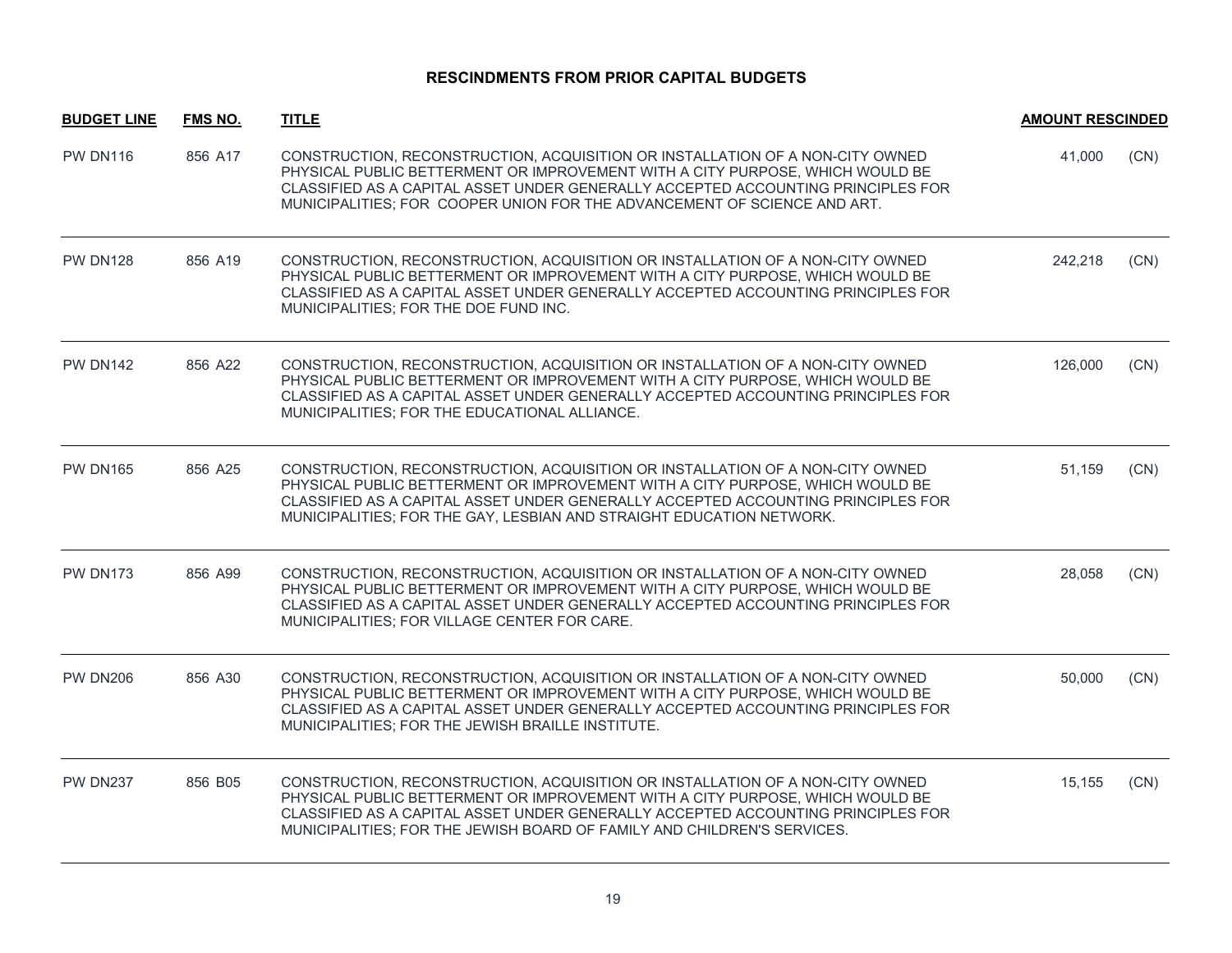| <b>BUDGET LINE</b> | <b>FMS NO.</b> | <b>TITLE</b>                                                                                                                                                                                                                                                                                                                                                | <b>AMOUNT RESCINDED</b> |      |
|--------------------|----------------|-------------------------------------------------------------------------------------------------------------------------------------------------------------------------------------------------------------------------------------------------------------------------------------------------------------------------------------------------------------|-------------------------|------|
| <b>PW DN248</b>    | 856 B08        | CONSTRUCTION, RECONSTRUCTION, ACQUISITION OR INSTALLATION OF A NON-CITY OWNED<br>PHYSICAL PUBLIC BETTERMENT OR IMPROVEMENT WITH A CITY PURPOSE, WHICH WOULD BE<br>CLASSIFIED AS A CAPITAL ASSET UNDER GENERALLY ACCEPTED ACCOUNTING PRINCIPLES FOR<br>MUNICIPALITIES; FOR LEAKE AND WATTS SERVICES, INC.                                                    | 290,000                 | (CN) |
| <b>PW DN249</b>    | 856 A43        | CONSTRUCTION, RECONSTRUCTION, ACQUISITION OR INSTALLATION OF A NON-CITY OWNED<br>PHYSICAL PUBLIC BETTERMENT OR IMPROVEMENT WITH A CITY PURPOSE, WHICH WOULD BE<br>CLASSIFIED AS A CAPITAL ASSET UNDER GENERALLY ACCEPTED ACCOUNTING PRINCIPLES FOR<br>MUNICIPALITIES; FOR THE LOWER EASTSIDE GIRLS CLUB.                                                    | 26,000                  | (CN) |
| <b>PW DN284</b>    | 856 AK3        | CONSTRUCTION, RECONSTRUCTION, ACQUISITION OR INSTALLATION OF A NON-CITY OWNED<br>PHYSICAL PUBLIC BETTERMENT OR IMPROVEMENT WITH A CITY PURPOSE, WHICH WOULD BE<br>CLASSIFIED AS A CAPITAL ASSET UNDER GENERALLY ACCEPTED ACCOUNTING PRINCIPLES FOR<br>MUNICIPALITIES; FOR THE NATIONAL ASSOCIATION ON DRUG ABUSE PROBLEMS, INC. (NADAP).                    | 25,000                  | (CN) |
| <b>PW DN311</b>    | 856 AA2        | CONSTRUCTION, RECONSTRUCTION, ACQUISITION OR INSTALLATION OF A NON-CITY OWNED<br>PHYSICAL PUBLIC BETTERMENT OR IMPROVEMENT WITH A CITY PURPOSE, WHICH WOULD BE<br>CLASSIFIED AS A CAPITAL ASSET UNDER GENERALLY ACCEPTED ACCOUNTING PRINCIPLES FOR<br>MUNICIPALITIES; FOR THE NORTHEAST QUEENS JEWISH COMMUNITY COUNCIL.                                    | 500,000                 | (CN) |
| <b>PW DN317</b>    | 856 A52        | CONSTRUCTION, RECONSTRUCTION, ACQUISITION OR INSTALLATION OF A NON-CITY OWNED<br>PHYSICAL PUBLIC BETTERMENT OR IMPROVEMENT WITH A CITY PURPOSE, WHICH WOULD BE<br>CLASSIFIED AS A CAPITAL ASSET UNDER GENERALLY ACCEPTED ACCOUNTING PRINCIPLES FOR<br>MUNICIPALITIES; FOR OHEL CHILDREN'S HOME & FAMILY SERVICES.                                           | 50,025                  | (CN) |
| <b>PW DN325</b>    | 856 A54        | CONSTRUCTION, RECONSTRUCTION, ACQUISITION OR INSTALLATION OF A NON-CITY OWNED<br>PHYSICAL PUBLIC BETTERMENT OR IMPROVEMENT WITH A CITY PURPOSE, WHICH WOULD BE<br>CLASSIFIED AS A CAPITAL ASSET UNDER GENERALLY ACCEPTED ACCOUNTING PRINCIPLES FOR<br>MUNICIPALITIES; FOR PER SCHOLAS.                                                                      | 103,000                 | (CN) |
| <b>PW DN371</b>    | 856 A64        | CONSTRUCTION, RECONSTRUCTION, ACQUISITION OR INSTALLATION OF A NON-CITY OWNED<br>PHYSICAL PUBLIC BETTERMENT OR IMPROVEMENT WITH A CITY PURPOSE, WHICH WOULD BE<br>CLASSIFIED AS A CAPITAL ASSET UNDER GENERALLY ACCEPTED ACCOUNTING PRINCIPLES FOR<br>MUNICIPALITIES; FOR THE SAMUEL FIELD YOUNG MEN'S AND YOUNG WOMEN'S HEBREW<br>ASSOCIATION (YM & YWHA). | 1,602,000               | (CN) |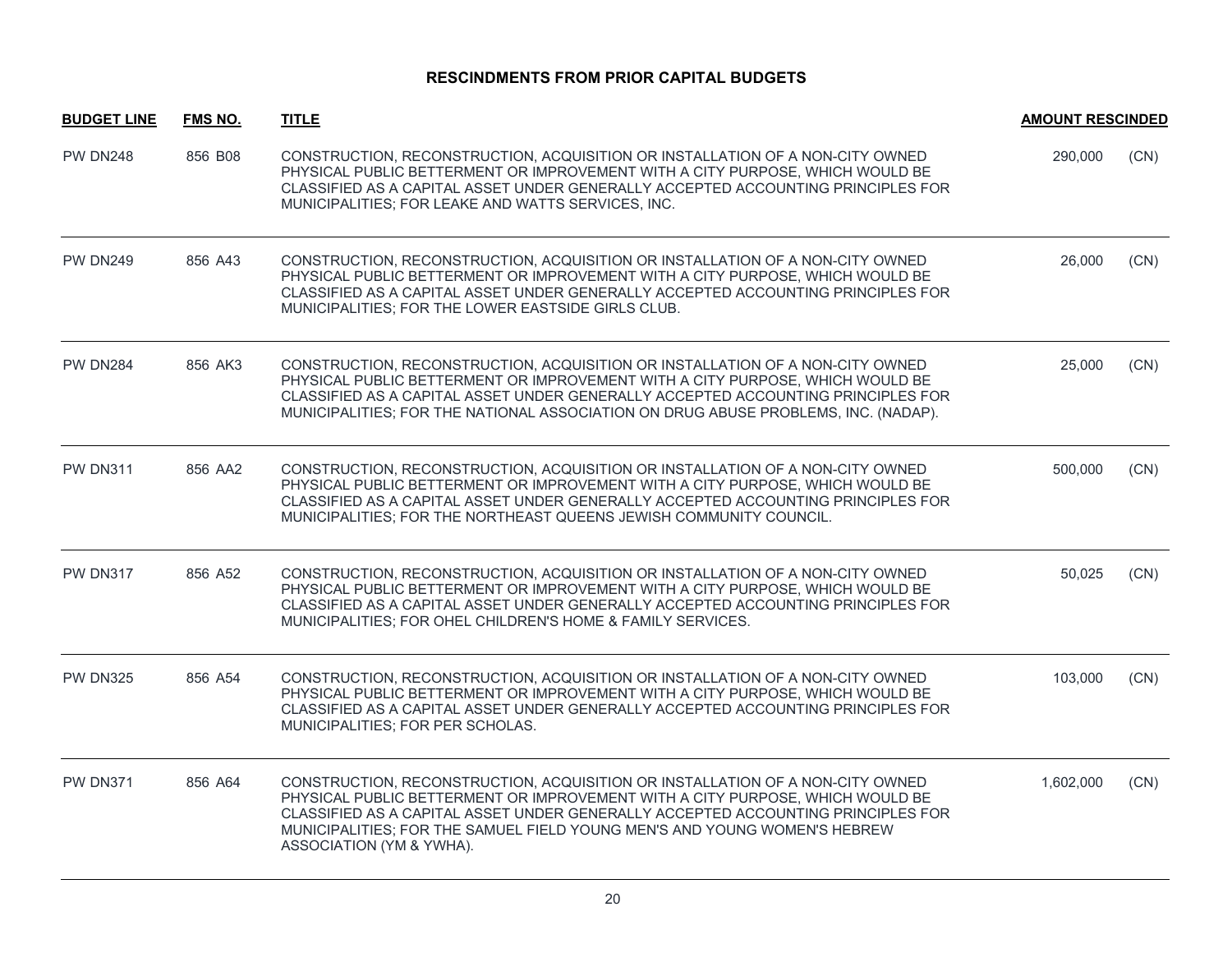| <b>BUDGET LINE</b> | FMS NO. | <b>TITLE</b>                                                                                                                                                                                                                                                                                                                                                  | <b>AMOUNT RESCINDED</b> |      |
|--------------------|---------|---------------------------------------------------------------------------------------------------------------------------------------------------------------------------------------------------------------------------------------------------------------------------------------------------------------------------------------------------------------|-------------------------|------|
| <b>PW DN379</b>    | 856 A67 | CONSTRUCTION, RECONSTRUCTION, ACQUISITION OR INSTALLATION OF A NON-CITY OWNED<br>PHYSICAL PUBLIC BETTERMENT OR IMPROVEMENT WITH A CITY PURPOSE, WHICH WOULD BE<br>CLASSIFIED AS A CAPITAL ASSET UNDER GENERALLY ACCEPTED ACCOUNTING PRINCIPLES FOR<br>MUNICIPALITIES; FOR THE SEPHARDIC COMMUNITY CENTER.                                                     | 298,000                 | (CN) |
| <b>PW DN465</b>    | 856 A91 | CONSTRUCTION, RECONSTRUCTION, ACQUISITION OR INSTALLATION OF A NON-CITY OWNED<br>PHYSICAL PUBLIC BETTERMENT OR IMPROVEMENT WITH A CITY PURPOSE, WHICH WOULD BE<br>CLASSIFIED AS A CAPITAL ASSET UNDER GENERALLY ACCEPTED ACCOUNTING PRINCIPLES FOR<br>MUNICIPALITIES; FOR YOUNG WOMEN'S CHRISTIAN ASSOCIATION (YWCA) ROBERTA BRIGHT EARLY<br>LEARNING CENTER. | 300,000                 | (CN) |
| <b>PW DN589</b>    | 856 AB4 | CONSTRUCTION, RECONSTRUCTION, ACQUISITION OR INSTALLATION OF A NON-CITY OWNED<br>PHYSICAL PUBLIC BETTERMENT OR IMPROVEMENT WITH A CITY PURPOSE, WHICH WOULD BE<br>CLASSIFIED AS A CAPITAL ASSET UNDER GENERALLY ACCEPTED ACCOUNTING PRINCIPLES FOR<br>MUNICIPALITIES; FOR THE SANCTUARY FOR FAMILIES.                                                         | 8,006                   | (CN) |
| <b>PW DN590</b>    | 856 AB5 | CONSTRUCTION, RECONSTRUCTION, ACQUISITION OR INSTALLATION OF A NON-CITY OWNED<br>PHYSICAL PUBLIC BETTERMENT OR IMPROVEMENT WITH A CITY PURPOSE, WHICH WOULD BE<br>CLASSIFIED AS A CAPITAL ASSET UNDER GENERALLY ACCEPTED ACCOUNTING PRINCIPLES FOR<br>MUNICIPALITIES; FOR THE COMMITTEE FOR HISPANIC CHILDREN AND FAMILIES.                                   | 57,000                  | (CN) |
| <b>PW DN625</b>    | 856 AJ1 | CONSTRUCTION, RECONSTRUCTION, ACQUISITION OR INSTALLATION OF A NON-CITY OWNED<br>PHYSICAL PUBLIC BETTERMENT OR IMPROVEMENT WITH A CITY PURPOSE, WHICH WOULD BE<br>CLASSIFIED AS A CAPITAL ASSET UNDER GENERALLY ACCEPTED ACCOUNTING PRINCIPLES FOR<br>MUNICIPALITIES; FOR THE NORTHERN MANHATTAN IMPROVEMENT CORPORATION.                                     | 503,000                 | (CN) |
| <b>PW DN643</b>    | 856 ALO | CONSTRUCTION, RECONSTRUCTION, ACQUISITION OR INSTALLATION OF A NON-CITY OWNED<br>PHYSICAL PUBLIC BETTERMENT OR IMPROVEMENT WITH A CITY PURPOSE, WHICH WOULD BE<br>CLASSIFIED AS A CAPITAL ASSET UNDER GENERALLY ACCEPTED ACCOUNTING PRINCIPLES FOR<br>MUNICIPALITIES: FOR THE NEIGHBORHOOD HOUSING SERVICES OF JAMAICA. INC.                                  | 699.780                 | (CN) |
| <b>PW DN671</b>    | 856 AK1 | CONSTRUCTION, RECONSTRUCTION, ACQUISITION OR INSTALLATION OF A NON-CITY OWNED<br>PHYSICAL PUBLIC BETTERMENT OR IMPROVEMENT WITH A CITY PURPOSE, WHICH WOULD BE<br>CLASSIFIED AS A CAPITAL ASSET UNDER GENERALLY ACCEPTED ACCOUNTING PRINCIPLES FOR<br>MUNICIPALITIES; FOR THE ST JOHN'S BREAD AND LIFE PROGRAM                                                | 1,389                   | (CN) |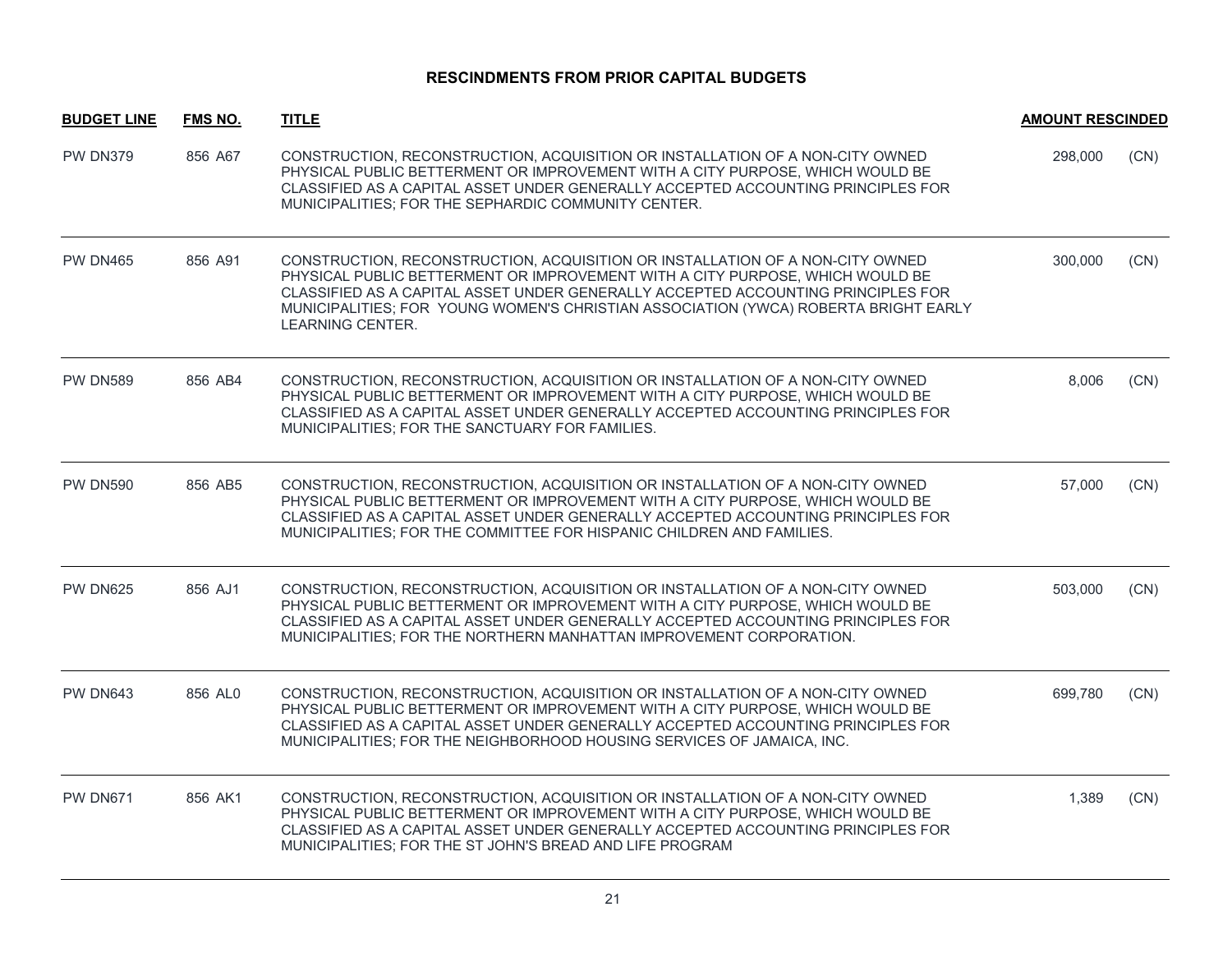| <b>BUDGET LINE</b> | <b>FMS NO.</b> | <b>TITLE</b>                                                                                                                                                                                                                                                                                                                                           | <b>AMOUNT RESCINDED</b> |      |
|--------------------|----------------|--------------------------------------------------------------------------------------------------------------------------------------------------------------------------------------------------------------------------------------------------------------------------------------------------------------------------------------------------------|-------------------------|------|
| <b>PW DN672</b>    | 856 AK2        | CONSTRUCTION, RECONSTRUCTION, ACQUISITION OR INSTALLATION OF A NON-CITY OWNED<br>PHYSICAL PUBLIC BETTERMENT OR IMPROVEMENT WITH A CITY PURPOSE, WHICH WOULD BE<br>CLASSIFIED AS A CAPITAL ASSET UNDER GENERALLY ACCEPTED ACCOUNTING PRINCIPLES FOR<br>MUNICIPALITIES; FOR THE SERVICES AND ADVOCAY FOR GLBT ELDERS, INC                                | 45,818                  | (CN) |
| <b>PW DN673</b>    | 856 AK7        | CONSTRUCTION, RECONSTRUCTION, ACQUISITION OR INSTALLATION OF A NON-CITY OWNED<br>PHYSICAL PUBLIC BETTERMENT OR IMPROVEMENT WITH A CITY PURPOSE, WHICH WOULD BE<br>CLASSIFIED AS A CAPITAL ASSET UNDER GENERALLY ACCEPTED ACCOUNTING PRINCIPLES FOR<br>MUNICIPALITIES; FOR THE CATHOLIC CHARITIES COMMUNITY SERVICES, ARCHDIOCESE OF NEW<br><b>YORK</b> | 81,000                  | (CN) |
| <b>PW DN700</b>    | 856 B13        | CONSTRUCTION, RECONSTRUCTION, ACQUISITION OR INSTALLATION OF A NON-CITY OWNED<br>PHYSICAL PUBLIC BETTERMENT OR IMPROVEMENT WITH A CITY PURPOSE, WHICH WOULD BE<br>CLASSIFIED AS A CAPITAL ASSET UNDER GENERALLY ACCEPTED ACCOUNTING PRINCIPLES FOR<br>MUNICIPALITIES; FOR THE NEIGHBORHOOD HOUSING SERVICES OF EAST FLATBUSH, INC.                     | 718,000                 | (CN) |
| <b>PW DN707</b>    | 856 AL6        | CONSTRUCTION, RECONSTRUCTION, ACQUISITION OR INSTALLATION OF A NON-CITY OWNED<br>PHYSICAL PUBLIC BETTERMENT OR IMPROVEMENT WITH A CITY PURPOSE, WHICH WOULD BE<br>CLASSIFIED AS A CAPITAL ASSET UNDER GENERALLY ACCEPTED ACCOUNTING PRINCIPLES FOR<br>MUNICIPALITIES; FOR THE URBAN JUSTICE CENTER.                                                    | 94,798                  | (CN) |
| <b>PW DN709</b>    | 856 AK5        | CONSTRUCTION, RECONSTRUCTION, ACQUISITION OR INSTALLATION OF A NON-CITY OWNED<br>PHYSICAL PUBLIC BETTERMENT OR IMPROVEMENT WITH A CITY PURPOSE, WHICH WOULD BE<br>CLASSIFIED AS A CAPITAL ASSET UNDER GENERALLY ACCEPTED ACCOUNTING PRINCIPLES FOR<br>MUNICIPALITIES; FOR THE INTERNATIONAL CENTER FOR THE DISABLED (ICD).                             | 6,235                   | (CN) |
| <b>PW DN727</b>    | 856 AJ8        | CONSTRUCTION, RECONSTRUCTION, ACQUISITION OR INSTALLATION OF A NON-CITY OWNED<br>PHYSICAL PUBLIC BETTERMENT OR IMPROVEMENT WITH A CITY PURPOSE, WHICH WOULD BE<br>CLASSIFIED AS A CAPITAL ASSET UNDER GENERALLY ACCEPTED ACCOUNTING PRINCIPLES FOR<br>MUNICIPALITIES; FOR THE PART OF THE SOLUTION.                                                    | 226,000                 | (CN) |
| <b>PW DN734</b>    | 856 AC6        | CONSTRUCTION, RECONSTRUCTION, ACQUISITION OR INSTALLATION OF A NON-CITY OWNED<br>PHYSICAL PUBLIC BETTERMENT OR IMPROVEMENT WITH A CITY PURPOSE, WHICH WOULD BE<br>CLASSIFIED AS A CAPITAL ASSET UNDER GENERALLY ACCEPTED ACCOUNTING PRINCIPLES FOR<br>MUNICIPALITIES; FOR THE BIG APPLE GREETER.                                                       | 4,966                   | (CN) |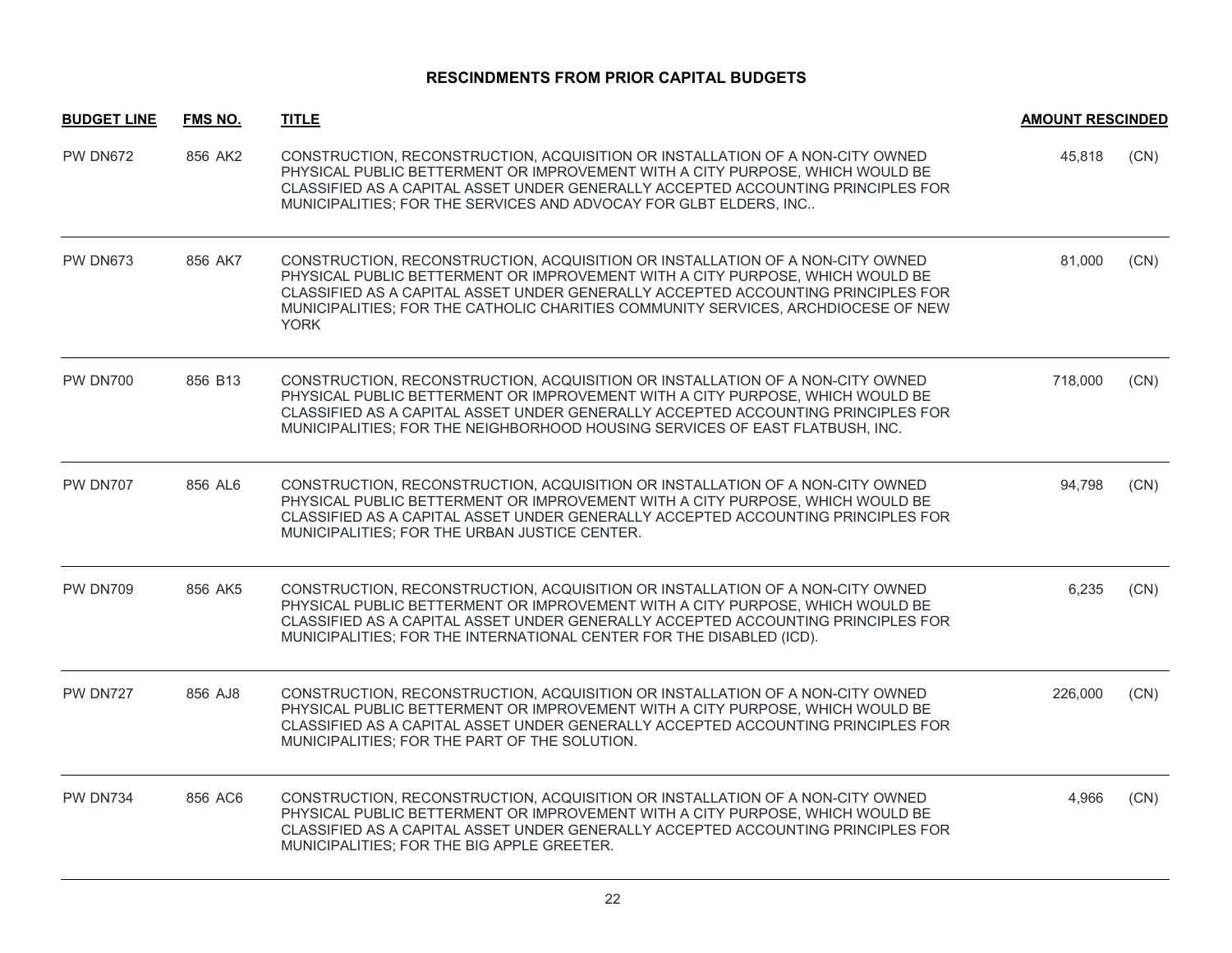| <b>BUDGET LINE</b> | <b>FMS NO.</b> | <b>TITLE</b>                                                                                                                                                                                                                                                                                                                                            | <b>AMOUNT RESCINDED</b> |      |
|--------------------|----------------|---------------------------------------------------------------------------------------------------------------------------------------------------------------------------------------------------------------------------------------------------------------------------------------------------------------------------------------------------------|-------------------------|------|
| <b>PW DN764</b>    | 856 AM6        | CONSTRUCTION, RECONSTRUCTION, ACQUISITION OR INSTALLATION OF A NON-CITY OWNED<br>PHYSICAL PUBLIC BETTERMENT OR IMPROVEMENT WITH A CITY PURPOSE, WHICH WOULD BE<br>CLASSIFIED AS A CAPITAL ASSET UNDER GENERALLY ACCEPTED ACCOUNTING PRINCIPLES FOR<br>MUNICIPALITIES; FOR THE THE LEGAL AID SOCIETY.                                                    | 386,000                 | (CN) |
| <b>PW DN765</b>    | 856 AM7        | CONSTRUCTION, RECONSTRUCTION, ACQUISITION OR INSTALLATION OF A NON-CITY OWNED<br>PHYSICAL PUBLIC BETTERMENT OR IMPROVEMENT WITH A CITY PURPOSE, WHICH WOULD BE<br>CLASSIFIED AS A CAPITAL ASSET UNDER GENERALLY ACCEPTED ACCOUNTING PRINCIPLES FOR<br>MUNICIPALITIES; FOR THE YOU GOTTA BELIEVE! THE OLDER CHILD ADOPTION & PERMANENCY<br>MOVEMENT INC. | 21,218                  | (CN) |
| <b>PW DN768</b>    | 856 AM1        | CONSTRUCTION, RECONSTRUCTION, ACQUISITION OR INSTALLATION OF A NON-CITY OWNED<br>PHYSICAL PUBLIC BETTERMENT OR IMPROVEMENT WITH A CITY PURPOSE, WHICH WOULD BE<br>CLASSIFIED AS A CAPITAL ASSET UNDER GENERALLY ACCEPTED ACCOUNTING PRINCIPLES FOR<br>MUNICIPALITIES; FOR THE SHOREFRONT JEWISH COMMUNITY COUNCIL.                                      | 10,520                  | (CN) |
| <b>PW DN780</b>    | 856 AM3        | CONSTRUCTION, RECONSTRUCTION, ACQUISITION OR INSTALLATION OF A NON-CITY OWNED<br>PHYSICAL PUBLIC BETTERMENT OR IMPROVEMENT WITH A CITY PURPOSE, WHICH WOULD BE<br>CLASSIFIED AS A CAPITAL ASSET UNDER GENERALLY ACCEPTED ACCOUNTING PRINCIPLES FOR<br>MUNICIPALITIES; FOR THE UNION SETTLEMENT ASSOCIATION, INC.                                        | 25,126                  | (CN) |
| <b>PW DN855</b>    | 856 AF4        | CONSTRUCTION, RECONSTRUCTION, ACQUISITION OR INSTALLATION OF A NON-CITY OWNED<br>PHYSICAL PUBLIC BETTERMENT OR IMPROVEMENT WITH A CITY PURPOSE, WHICH WOULD BE<br>CLASSIFIED AS A CAPITAL ASSET UNDER GENERALLY ACCEPTED ACCOUNTING PRINCIPLES FOR<br>MUNICIPALITIES; FOR THE UNITED COMMUNITY CENTERS.                                                 | 927                     | (CN) |
| <b>PW DN940</b>    | 856 AQ1        | CONSTRUCTION, RECONSTRUCTION, ACQUISITION OR INSTALLATION OF A NON-CITY OWNED<br>PHYSICAL PUBLIC BETTERMENT OR IMPROVEMENT WITH A CITY PURPOSE, WHICH WOULD BE<br>CLASSIFIED AS A CAPITAL ASSET UNDER GENERALLY ACCEPTED ACCOUNTING PRINCIPLES FOR<br>MUNICIPALITIES; FOR NEW YORK URBAN LEAGUE.                                                        | 155,000                 | (CN) |
| <b>PW DN945</b>    | 856 D04        | CONSTRUCTION, RECONSTRUCTION, ACQUISITION OR INSTALLATION OF A NON-CITY OWNED<br>PHYSICAL PUBLIC BETTERMENT OR IMPROVEMENT WITH A CITY PURPOSE, WHICH WOULD BE<br>CLASSIFIED AS A CAPITAL ASSET UNDER GENERALLY ACCEPTED ACCOUNTING PRINCIPLES FOR<br>MUNICIPALITIES; FOR GRAND STREET SETTLEMENT.                                                      | 500,000                 | (CN) |